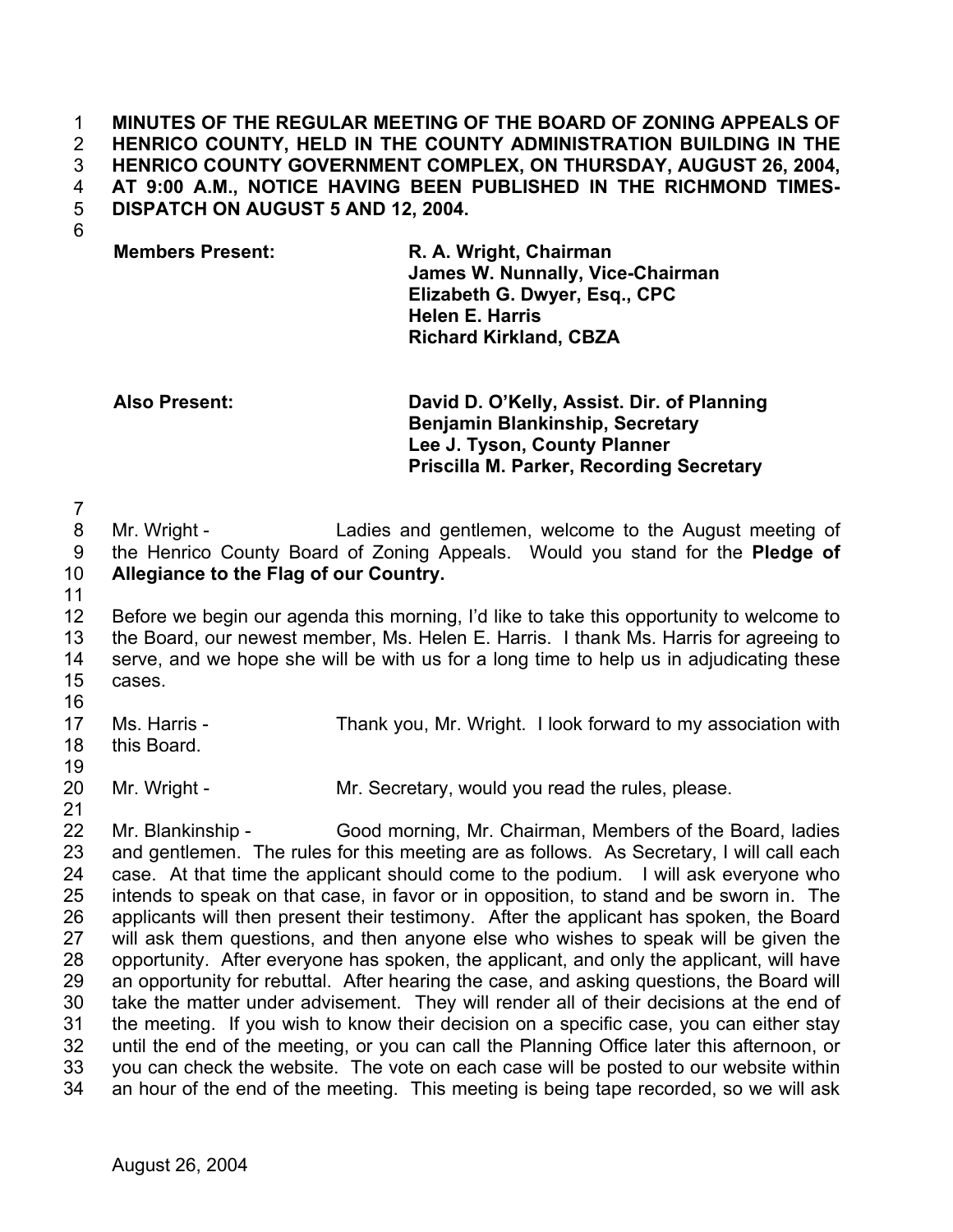35 36 37 38 39 40 everyone who speaks, to speak directly into the microphone on the podium, to state your name, and everyone other than the applicant, to spell your last name please for the record. And finally, out in the foyer, there are two binders, containing the staff report for each case, including the conditions that have been recommended by the staff. Mr. Chairman, we have one withdrawal from the 9:00 o'clock agenda, which is the first case, A-60-2004.

- 42 43 44 45 46 47 48 **A-60-2004 JOSEPH P. MARCHETTI, JR.** requests a variance from Section 24-94 to allow the existing building to remain at 3301 Church Road (Parcel 746-757-7922), zoned A-1, Agricultural District (Three Chopt). The minimum side yard setback is not met. The applicant has 7 feet minimum side yard setback, where the Code requires 20 feet minimum side yard setback. The applicant requests a variance of 13 feet minimum side yard setback.
- 50 51 After an advertised public hearing, the Board allowed withdrawal of the application for the above-referenced variance.
- 53 54 55 56 57 58 59 60 61 **A-89-2004 LORI L. BRENDLINGER** requests a variance from Sections 24- 9 and 24-94 to build a one-family dwelling at 2431 Pump Road (Parcel 741-753-0370 (part)), zoned A-1, Agricultural District (Tuckahoe). The public street frontage requirement and total lot area requirement are not met. The applicant proposes 0.88 acre total lot area and 0 feet public street frontage, where the Code requires 1 acre total lot area and 150 feet public street frontage. The applicant requests a variance of 0.12 acre total lot area and 150 feet public street frontage.
- 63 64 Mr. Wright - **Does anyone else desire to speak with reference to this** case? Would everyone raise your right hand and be sworn please?
- 66 67 Mr. Blankinship - Do you swear that the testimony you are about to give is the truth, the whole truth, and nothing but the truth, so help you God?
- 68

65

62

41

49

52

69 70 71 72 73 74 75 76 77 78 79 80 Mr. Brendlinger - The Loolut Robert Brendlinger; I'm the representative for Lori Brendlinger, the applicant. This is to request a variance from Sections 24-9 and 24-94 to build a one-family dwelling at 2431 Pump Road. The public street frontage requirement and the total lot area requirement are not met. The applicant proposes a .88 acre total lot area and 0 feet public street frontage, where the Code requires 1 acre total lot area and 150 feet public street frontage. The applicant requests a variance of .12 acre total lot area and 150 feet public street frontage. I guess, to begin with, it appears there are three people who wrote letters of complaint. I think they were Ms. Gravett, Ms. Clary, and Ms. Herrington. I guess to start with, as far as the hardship qualification, the applicant is diagnosed with chronic multiple sclerosis. She bought the house in 2002; she lives with her daughter there. She tries to keep the property up; her doctor, Dr. Horowitz is at the University of North Carolina at Duke. He can gladly verify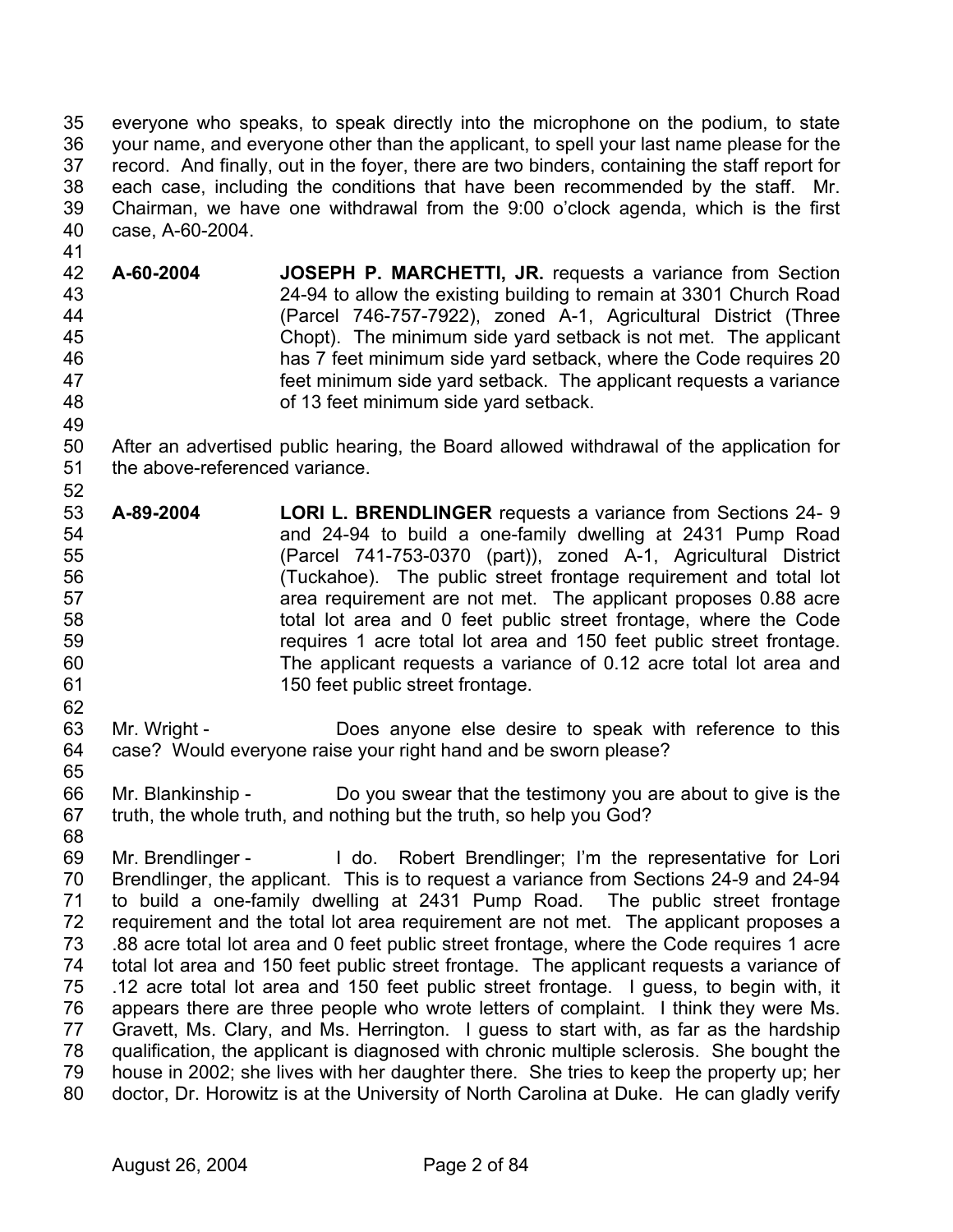81 82 83 her condition as far as a current MRI that shows more lesions in the brain, as far as in the lower lumbar area. If there is any doubt in that, you can go ahead and contact Dr. Barry Horowitz; he's a specialist in the multiple sclerosis field.

85 Ms. Brendlinger - I'm Lori Brendlinger; he has a copy of my most recent MRI.

87 88 89 90 91 92 93 94 95 96 97 Mr. Brendlinger - The applicant has been very active with the property for almost two years, trying to do modifications to the property. She has kept the yard up and is trying to make improvements today, even as we are here. So she does have a need to have another dwelling in the back; the lot size is almost two acres; it's 1.89 acres. It's a large area for an individual to try to keep up and maintain. As far as the other situations with these people, Ms. Gravett and Ms. Herrington, these people live on Thistledown Drive, and I guess one on Crown Crest Drive. Ms. Gravett lives on Thistledown; it's the second house, and Ms. Herrington lives on Crown Crest, and Ms. Clary lives on Thistledown. The structure that's proposed to be built on this area is in the center. The drainage in this area goes to the north; there's a culvert on the northern part of the property, which is on the left-hand side.

99 Ms. Dwyer - Toward Gayton, is that what you're saying?

100

102

98

84

86

101 Mr. Blankinship - Toward Crown Crest.

103 104 105 106 107 108 109 110 111 112 113 114 115 116 117 Mr. Brendlinger - There's a culvert that comes down, and then it discharges into a little stream that comes in between, back on Crown Crest to the right, there's a drainway that comes around and goes into an underground culvert there. The property itself, from Thistledown looking towards the north, all slopes; there's more than a fivefoot slope in that direction, so there are residents on Thistledown, as far as having any drainage problems associated with the structure. The structure would be down from those residences. Even on Crown Crest Drive, with Ms. Herrington, the structure itself, the drainage would be draining towards that drainway, which goes down in that lower part of Crown Crest. So I don't see how the drainage problem is going to affect the people who have complained about the problem. Has there been a problem with this drainway that goes down to Crown Crest? I have some pictures of that. It appears it's not eroded. I guess I understand that the drainage is a problem, but it doesn't appear to me that the drainway that's existed is a problem; it's not been eroded. Is there a history of any problems that I'm not aware of?

118 119 Mr. Kirkland - Mr. Blankinship, did he receive a copy of this engineering report?

120

121 122 123 Mr. Blankinship - No, I was going to hand him a copy in a second. The opponents will address that.

124 125 126 Mr. Brendlinger - That will go ahead and address the water itself. As far as the structure, I think there were some comments made about a driveway. In front of her property, it's a public four-lane road; I think there are plans for that to be made four-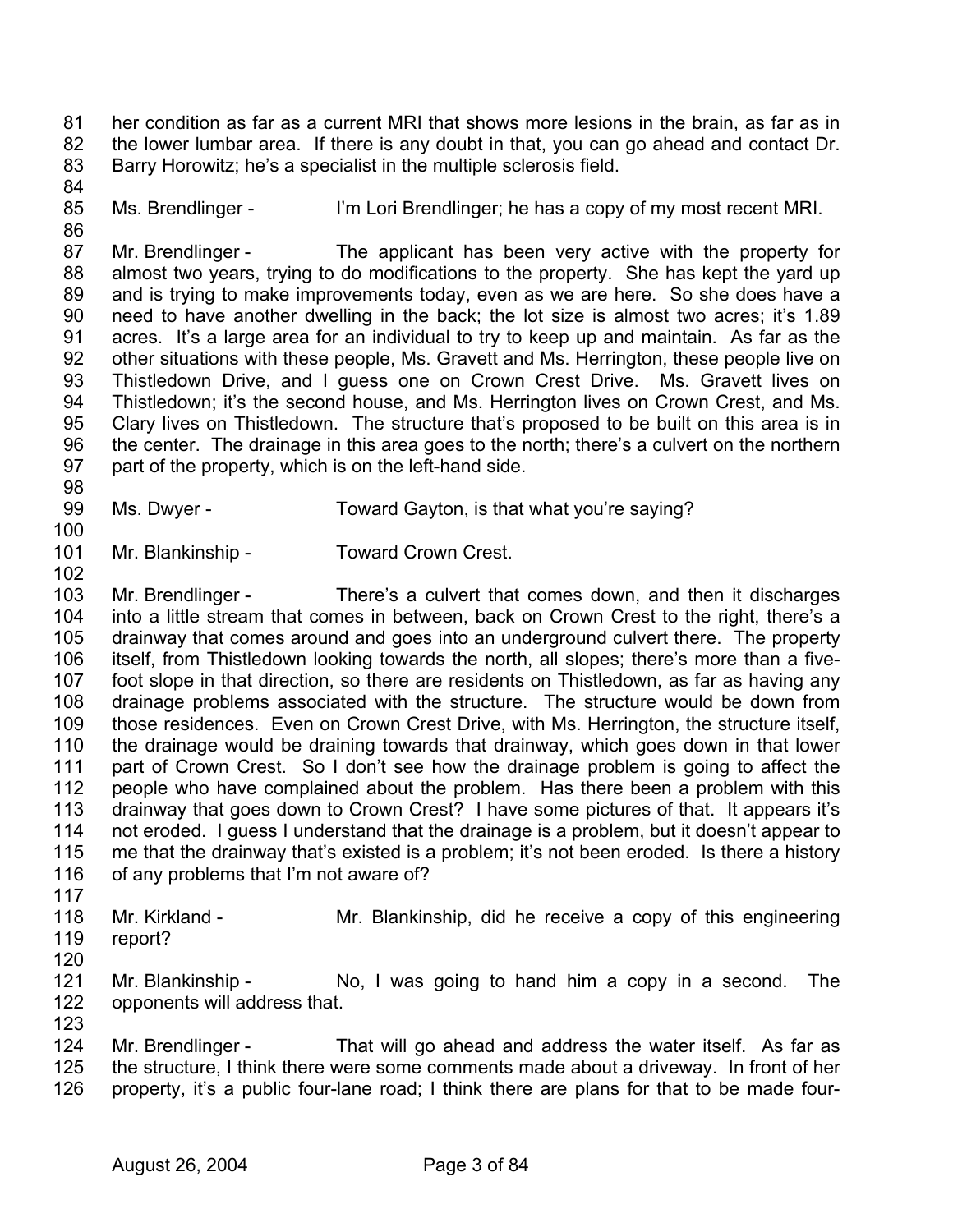127 128 129 lane, connected through on Pump. I don't see how one additional dwelling coming out of that single driveway would cause any harm. In front of her house it is four lanes, so a car can easily pull out.

130

131 132 133 Ms. Brendlinger - They will also be removing those trees and taking part of that fence out and widening that curb.

134 135 136 137 138 139 140 141 142 143 144 145 146 147 148 149 150 151 152 153 154 155 156 Mr. Brendlinger - The driveway itself would be on an existing part of the driveway, which would help reduce the amount of sedimentation disturbed area. The driveway could be gravel to help also reduce the amount of watershed and would be a gravel-stone type base road going back to the proposed house on the back lot, the .89 acre. As far as the proposed drive itself, the use of probably over 100 feet is already intact. There would probably be no more than 200 feet that would be along the fence line. I don't see that posing a hazard for access to the people who live on Crown Crest to the north. They have access easily out to the front drive on Crown Crest, but having a road on the back of them appears to me that even for access, if there were problems, the road is a better means of access if it is already in place. By having that road in the back of those structures, it does provide better access for those people in case of an emergency if needed. As far as the environmental controls can be put in, there can be grass line ditches put in that would help with the absorption of the water and also the retention of the water; there can be rock checks put in that can also help with the sedimentation issues. The structure itself, as far as the disturbed area, I think that can be kept to a minimum – silt fences, a lot of different things are out today that can help with sedimentation control. Things can be grassed over very quickly, so I think as far as the disturbed area, and as far as the increase in the flow of water or disturbed sediment, I think that will be very minimal for a short period of time. We do request that this variance be approved, and it would meet the requirements of the Code. There is a house plan here; it's already purchased from Lincoln Log Homes. You can verify that through Rocky Mount, North Carolina.

157 158 Ms. Brendlinger - It's what, 2,000 square feet – I forget?

159 160 161 Mr. Brendlinger - The lower level is 3800 square feet. As far as the quality of the home, I think that it is comparable to the existing homes in both the subdivisions.

| 162<br>163 | Ms. Brendlinger -<br>dump and fixed it up. | It'll improve their properties, just like I did when I took the |
|------------|--------------------------------------------|-----------------------------------------------------------------|
| 164        |                                            |                                                                 |
| 165        | Mr. Wright -                               | Where would this be located on the plot?                        |
| 166        |                                            |                                                                 |
| 167        | Mr. Brendlinger -                          | It would be put lengthwise, facing in the same western          |
| 168        | direction.                                 |                                                                 |
| 169        |                                            |                                                                 |
| 170        | Ms. Dwyer -                                | So it would be facing north?                                    |
| 171        |                                            |                                                                 |
| 172        | Mr. Brendlinger -                          | It would be actually facing west; the front of the house would  |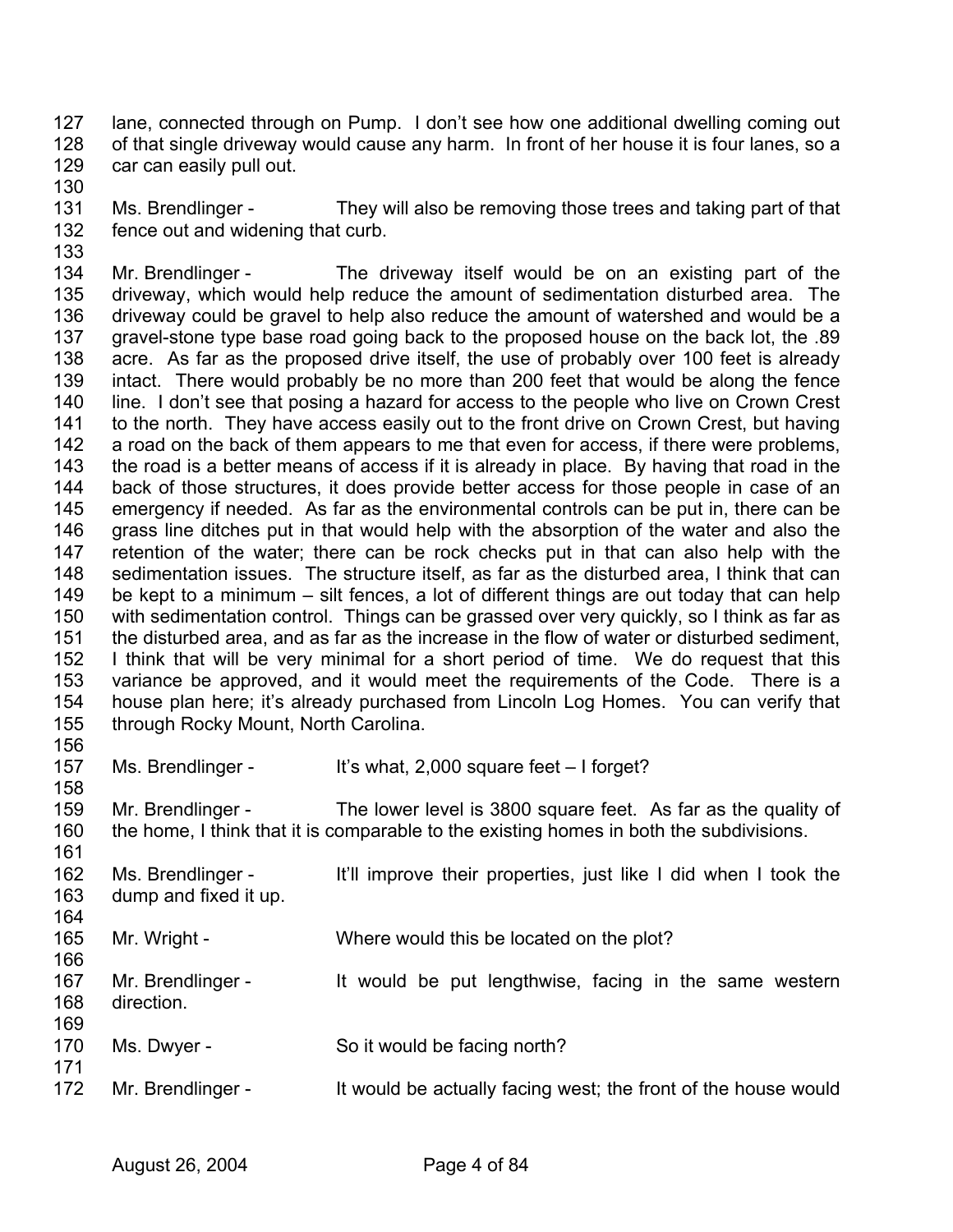| 173<br>174                                                                              | be facing west.                                          |                                                                                                                                                                                                                                                                                                                                                                                                                                                                                                                                                                                                                                                                                                                                                                                                                                                                                                                                                                                                                                              |
|-----------------------------------------------------------------------------------------|----------------------------------------------------------|----------------------------------------------------------------------------------------------------------------------------------------------------------------------------------------------------------------------------------------------------------------------------------------------------------------------------------------------------------------------------------------------------------------------------------------------------------------------------------------------------------------------------------------------------------------------------------------------------------------------------------------------------------------------------------------------------------------------------------------------------------------------------------------------------------------------------------------------------------------------------------------------------------------------------------------------------------------------------------------------------------------------------------------------|
| 175<br>176                                                                              | Ms. Dwyer -                                              | I thought last time that you said it would be facing north.                                                                                                                                                                                                                                                                                                                                                                                                                                                                                                                                                                                                                                                                                                                                                                                                                                                                                                                                                                                  |
| 177<br>178<br>179                                                                       | Mr. Blankinship -<br>house?                              | See where the word "brick" is? Is that the front of the                                                                                                                                                                                                                                                                                                                                                                                                                                                                                                                                                                                                                                                                                                                                                                                                                                                                                                                                                                                      |
| 180<br>181<br>182                                                                       |                                                          | Mr. Bendlinger - Yes, that would be the front there, facing north. Okay, I think<br>that should address the problems that were brought up in the letters.                                                                                                                                                                                                                                                                                                                                                                                                                                                                                                                                                                                                                                                                                                                                                                                                                                                                                    |
| 183<br>184<br>185<br>186<br>187<br>188<br>189<br>190<br>191<br>192<br>193<br>194<br>195 |                                                          | Ms. Brendlinger - I think another issue is, when the people bought in Crown<br>Crest, I think my house was built in '59; it was there first. The people who purchased<br>their homes should have checked into the drainage and known that there was a<br>drainage problem. There is a stream that runs through there, and the man on the<br>corner told me it's always been there. So the issue with the house is, my house was<br>there first, and they built around that house, and apparently they bought it without<br>checking into drainage issues, or whoever was the developer did not act accordingly.<br>The man who owned the house before me, there was mention of him in one of these<br>letters from Ms. Gravett, that he was going to put up some houses, but it was too<br>expensive. I think what she was thinking was, that Luther wanted to do some rezoning<br>for residential. I don't want to rezone for residential; I want to keep it agriculture; I want<br>to put another home there and move my mother into mine. |
| 196<br>197<br>198<br>199<br>200                                                         | Mr. Wright -                                             | Ms. Brendlinger, there's one little flaw in your statement is<br>that people bought with your house there, but they didn't buy with the other house there.<br>The whole point of this argument is, that if you put another house there, what you have<br>to do, to take trees down, and what you have to do for the house and the drive and the<br>parking, that will increase and cause the water situation to become worse.                                                                                                                                                                                                                                                                                                                                                                                                                                                                                                                                                                                                                |
| 201<br>202<br>203<br>204                                                                | Ms. Brendlinger -<br>down.                               | The back yard, there are not going to be any trees taken                                                                                                                                                                                                                                                                                                                                                                                                                                                                                                                                                                                                                                                                                                                                                                                                                                                                                                                                                                                     |
| 205<br>206<br>207                                                                       | Mr. Wright -<br>people move in.                          | But that's the argument; it's not the same as it was when the                                                                                                                                                                                                                                                                                                                                                                                                                                                                                                                                                                                                                                                                                                                                                                                                                                                                                                                                                                                |
| 208<br>209<br>210<br>211                                                                | Ms. Brendlinger -<br>so I don't think he discussed that. | But I'm going to be taking care of those drainage issues. By<br>the way, I don't think that he approached the situation. He's an environmental engineer,                                                                                                                                                                                                                                                                                                                                                                                                                                                                                                                                                                                                                                                                                                                                                                                                                                                                                     |
| 212<br>213                                                                              | Ms. Harris -                                             | You said you would take care of the drainage issues – how?                                                                                                                                                                                                                                                                                                                                                                                                                                                                                                                                                                                                                                                                                                                                                                                                                                                                                                                                                                                   |
| 214<br>215<br>216<br>217<br>218                                                         |                                                          | Ms. Brendlinger - He just told you things that can be done, and I'm sure the<br>other engineer will have some proposals too. I'm not taking care of their present<br>drainage problems, but anything that has to do with that house, those issues will be<br>taken care of. When you apply for a permit, I'm sure with Henrico and the Code, they<br>have to be taken care of. And it will not be a rental property, as someone discussed                                                                                                                                                                                                                                                                                                                                                                                                                                                                                                                                                                                                    |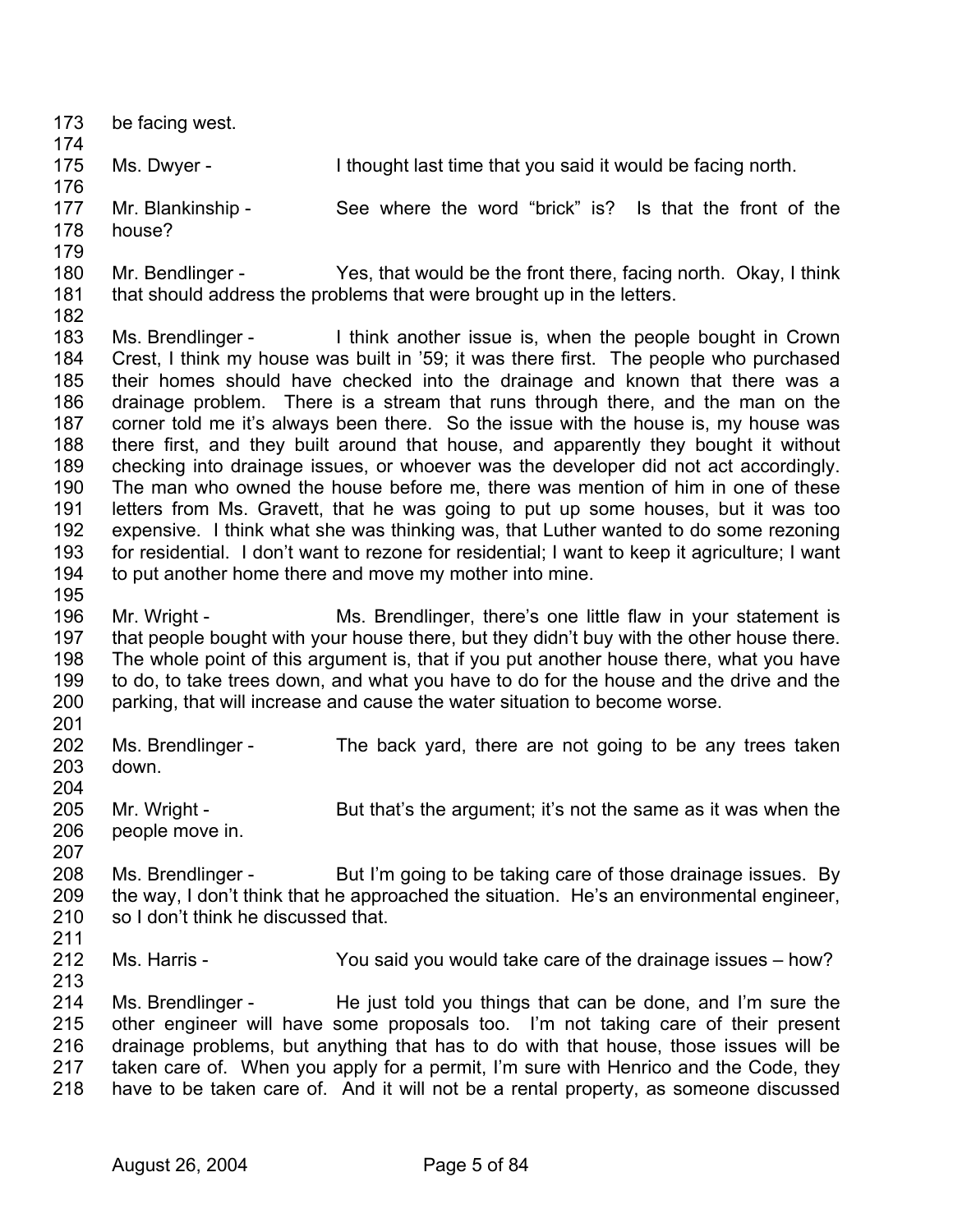219 220 with me. I bought two acres, and I don't want any further neighbors than what I'm going to have with the one other structure.

221

227

231

248

250

256

259

222 223 224 225 226 Mr. Brendlinger - I guess one other thing as far as the entrance, the right-ofway, that would be a deeded right-of-way to the .89-acre area. There would be a survey done, certified, with the right of access would be the right-of-way, which is the common thing done; it gives a legal access to and from the property for ingress and egress. Does anybody need me to address the drainage?

228 229 230 Ms. Dwyer - Yes, I think that would be good to have some specifics about that. You did mention some things that could be done. Have you analyzed the property to determine what you would do?

232 233 234 235 236 237 238 239 240 241 242 243 244 245 Mr. Brendlinger - It's a sandy type soil; I think a lot of times the grass/lawn type of ditches, they absorb water, and they also can slow the velocity of the water down. There are also things like porous rock check that can be put in place, with a small little retention pond. In essence what these do, the water can be directed into the small little sump, and then that water basically has time to settle and be absorbed before it would go into this ditch that's existent on the northern side of the property. The property all drains to that northern corner at the present, and as far as the slope of the land itself, the house would be built up some, and as far as the drainage, the way that it's currently going, there's nothing that would actually be done with that. There could be drains put around the house to direct all that drainage towards that existing culvert, the ditch itself. There's weep drains and things like that, so once you got into the subsurface, you could kind of find out if there are any type of springs and things like that. There are a lot of things out today that people can do to help with drainage problems.

- 246 247 Ms. Dwyer - These things tend to be very expensive; have you looked into the cost of ………………… and what have you determined?
- 249 Mr. Brendlinger - Yes.
- 251 252 253 Ms. Dwyer - **Have you determined that you are going to put the ditches** in, and where, or ………..
- 254 255 Mr. Brendlinger - There needs to be some soil sampling and things like that to determine if there are any wet, springy areas?
- 257 258 Ms. Dwyer - The You haven't really analyzed the property to determine exactly what you might do.
- 260 261 262 Mr. Brendlinger - I think once you go and you do a little more evaluation, you can decide which method or methods would be more appropriate for the situation.
- 263 264 Ms. Dwyer - So if I understand you correctly, there are ways to handle drainage, but you haven't really analyzed this property at this point to make an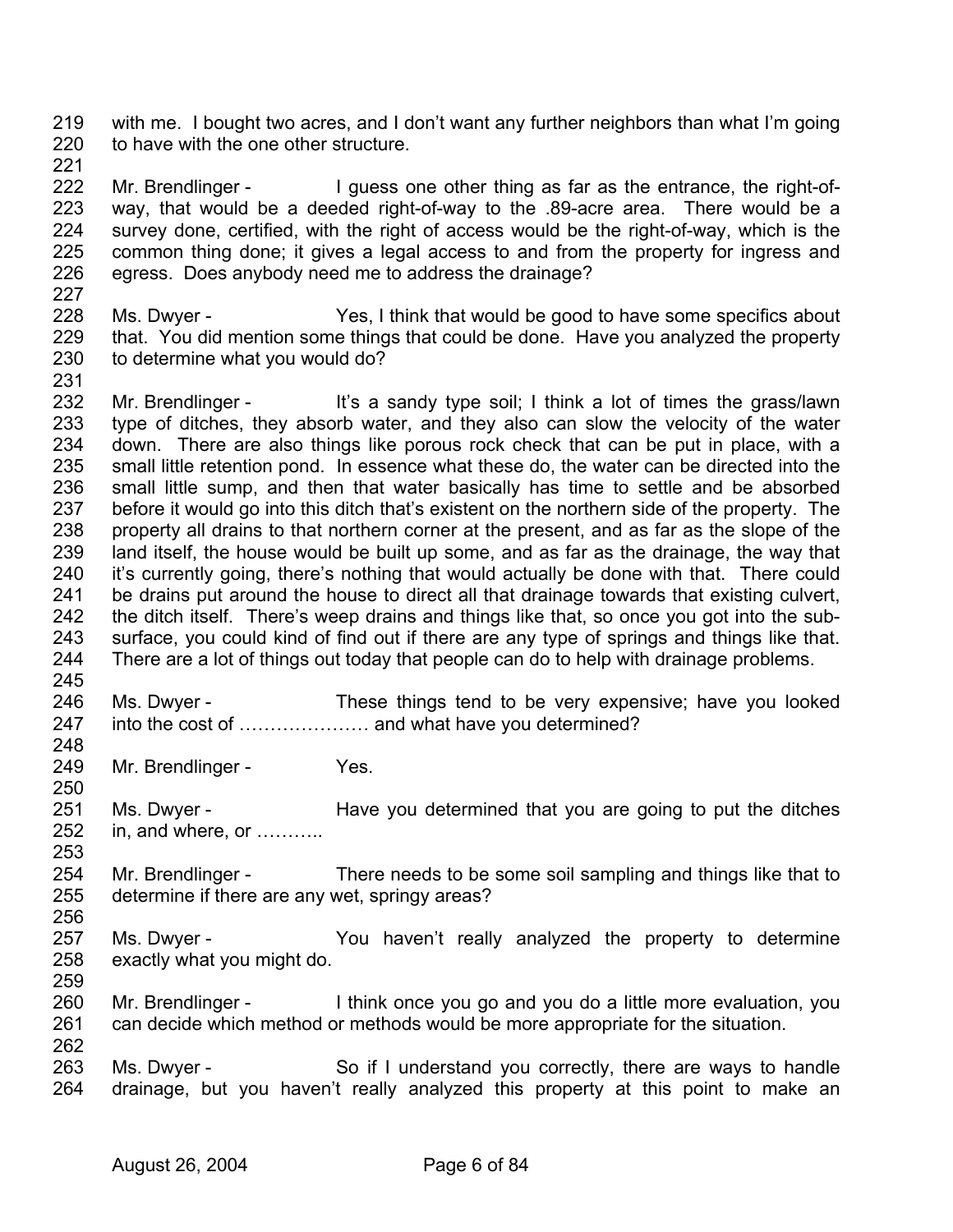265 assessment.

266

273

278

281

283

293

297

299

301

303

267 268 269 270 271 272 Mr. Brendlinger - If the Board denies this, there's no use spending all the time and money to do all the testing to determine what would be best. That is a condition that could be put on this if it is approved, that proper soil conservation methods would be applied to this type of drainage to provide at least a minimal amount of additional flow and sedimentation. I think with this structure too, when you put in additional shrubs and things like that, there's a lot more things like that to absorb the water.

274 275 276 277 Ms. Harris - The Have you met with the neighbors on Thistledown Drive or Crown Crest to allay their fears of what would happen to their property, which clearly has, according to the engineers' report, has water damage already. Have you met with them?

- 279 280 Mr. Brendlinger - No, I haven't met with them. So there are damage claims from the adjoining property owners already?
- 282 Ms. Harris - Child Crown Crest, if you look at the engineer's report.

284 285 286 287 288 289 290 291 292 Mr. Brendlinger - No, I haven't looked at it; I just received it. On that, again, the house was built in 1949. The house was there before the development, so it looks like the developer or whoever put these developments in, there should have been some drainage concerns addressed when the developments went in. I think something preexisting like that, the developer should have taken measures like I was telling you would be taken on this structure. Evidently those were not properly addressed, and when these individuals bought these homes, evidently there's been a problem there for some time, so that's something they should have seen before they bought the property, and made a proper evaluation of the drainage before they purchased the properties.

- 294 295 296 Ms. Dwyer - Mr. Blankinship, will Mr. Brendlinger have a chance to speak to us again, after he's heard what the opponents have to say and maybe had a chance to look at this report that we're all referring to?
- 298 Mr. Blankinship - Yes, the applicant has that opportunity.
- 300 Ms. Dwyer - Do you have a copy of this report?
- 302 Mr. Brendlinger - Yes, he gave it to me earlier.
- 304 305 306 Mr. Blankinship - You can certainly carry this over to the end of the agenda if you want to take another hour or two.
- 307 308 309 Mr. Kirkland - Had you explored the possibility of adding a suite or an addition to your home, to expand what you have, to let your mother live there? Versus building a new building.
- 310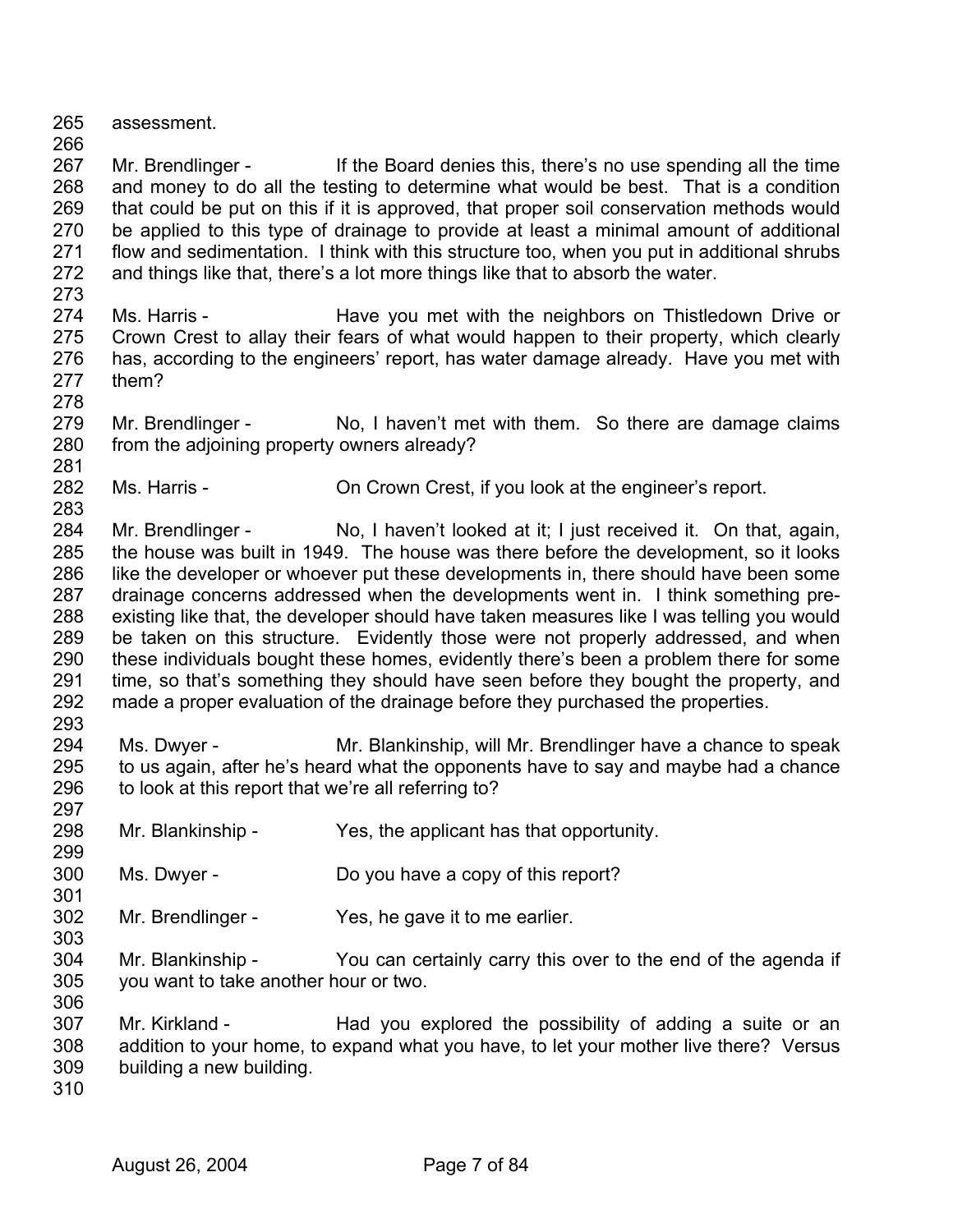311 312 313 314 315 Ms. Brendlinger - I do not want her living with me. I think there is no home big enough for two families, and now that I look at the situation, she needs to live on her own and be as independent as she can, and she's with my step-dad, and my son, he will probably live with her during the college years that are coming up, and he doesn't need to live with me either.

317 318 319 320 321 322 323 324 325 326 327 328 329 330 331 332 333 334 335 336 337 338 339 340 341 342 343 344 345 346 347 348 349 350 351 352 353 354 355 356 Mr. Wright - How old is your mother? Ms. Brendlinger - My mom is 72. Mr. Wright - The Is that your case; have you presented everything you need to present to us? Ms. Brendlinger - I do need my MRI report back. You can make a copy of it. Mr. Blankinship - We're supposed to. I can return it to you this afternoon. Ms. Brendlinger - Or I can get a copy of it from Dr. Horowitz. Mr. Wright - In your report, Mr. Blankinship, you said the staff had requested a report from the Department of Public Works – do we have that? Mr. Blankinship - No sir, we have not; yesterday afternoon, not having heard from them, I asked that they have somebody attend the meeting, and I don't see anyone. Mr. Wright - The engineer that you refer to as having been retained is the engineer that we have this report from? Mr. Blankinship - Yes. Mr. Wright - The It appears to me that we need to give the applicant a little time to review this engineering report. My recommendation would be that we defer this to a little later in the docket, till after they've had a little time to review it, and then we'll have the opposition come on and we'll decide. Ms. Dwyer - Defer this case till the end of the meeting? Mr. Wright - Not till the end of the meeting; I'd say to a point when they have an opportunity to do it; I don't think we ought to defer it to the end of the meeting; that's not fair to these people who have come here today. Is the Board in accord with that – give them a few minutes to review. Let's call the next case, and then we'll give the applicant an opportunity to review this engineering report. Mr. Blankinship - There was one other page of this, if somebody could pass it.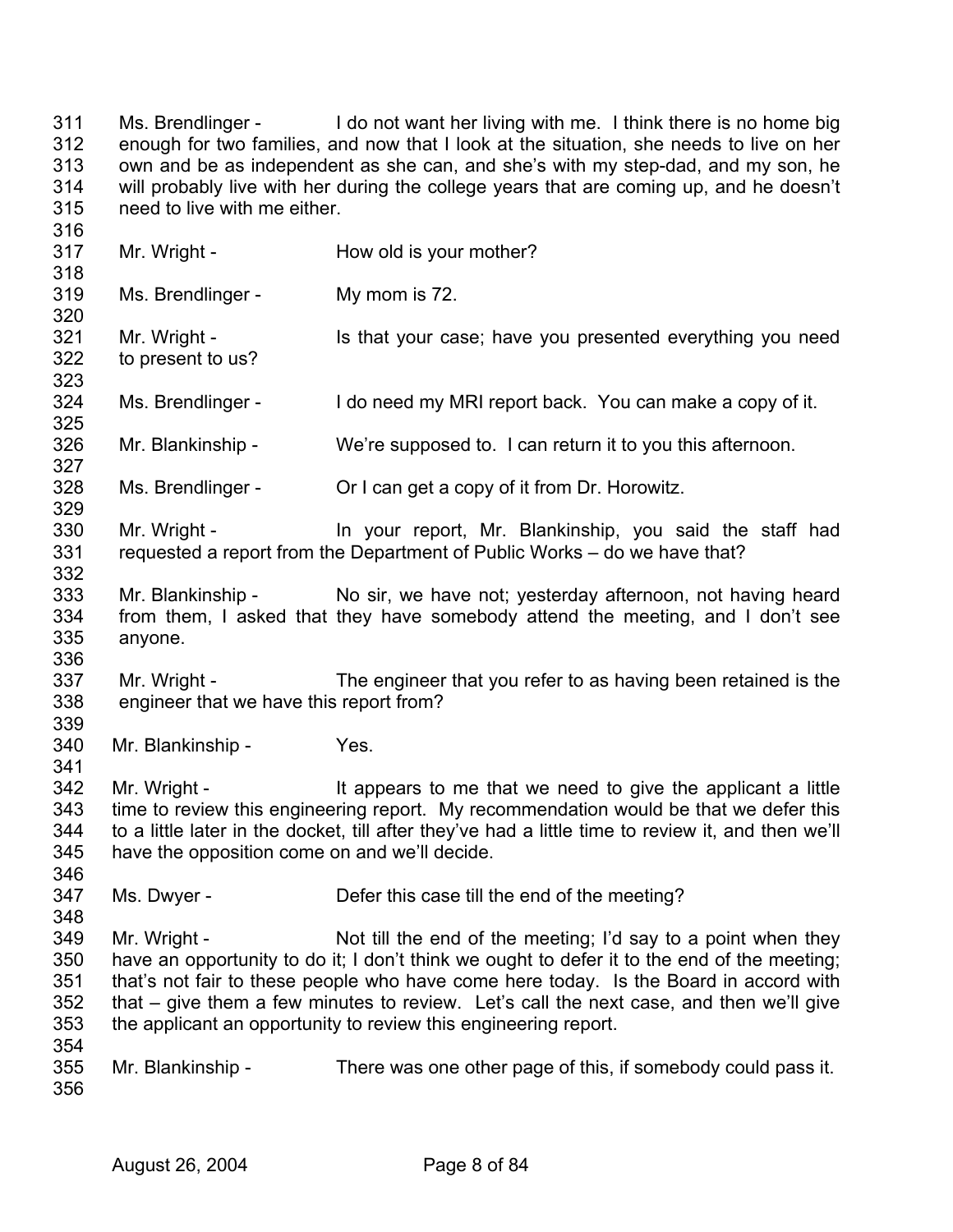357 *(Resumption, after A-90-2004)*  358

359

Mr. Wright - We'll hear from the opposition now on **A-89-2004**.

361 362 363 Mr. Cornell - Good morning. Paul Cornell. I reside at 2458 Crown Crest Drive, and I've got a presentation. I also made some notes as the Brendlingers were speaking.

364

360

- 365
- Ms. Dwyer What was your address again?
- 366

367 368 369 370 371 372 373 374 375 376 377 378 379 380 381 382 383 384 385 386 387 Mr. Cornell - 2458 Crown Crest Drive. I'm actually in the property that was addressed as being directly north where the drainage problem is most serious. Move to the next slide please. A couple of things in looking at this, this variance really would be a substantial detriment to my adjacent property. I cannot speak directly for the others, but I will be able to speak directly for mine. I don't think the variance would clearly alleviate a demonstrable hardship at this point in time, but once again, that's a decision for the Board to make. With what I can see, I believe that the variance would further exacerbate the existing drainage and erosion problems. Where they're looking to put the road, it would essentially become a viaduct, rain water and runoff would actually be channeled into my property, based upon the elevation and the topography currently. Also, the creation of impervious surfaces, building a home, walkways, whatnot, the additional compaction of the soil, and the removal of the additional trees and grass would also increase the volume of storm water run-off. This is from the Federal Inter-agencies Stream Restoration Working Group, and it shows that even a change of only 10 to 20% actually doubles the amount of run-off, and with the situation we currently have, that would be a 100% increase and would create a severe problem for us. At least where our property's located, once again the plan is very vague and very ambiguous right now, so I had to make an assumption as to what a driveway would look like and how the house would be situated. Given where our property sits, the proposed road would become a viaduct. The green circles are actually arrows pointing to where pictures have been taken. Go to the next slide.

388

389 390 391 392 393 394 395 396 397 398 399 400 401 402 Here's a shot from my back yard. You can see the erosion that's occurred. There's actually a 24-inch drop, and that's just eight inches back from the property line, and I know that issue was addressed, that we bought the property like that; that actually is not true. We purchased the property seven years ago. During that time period, Luther Maupin, who did own the property, continually filled in and made changes in the elevations to the property. We complained to the Department of Public Works; we got the same response we got today. They didn't show up. We complained bitterly because we've had problems for years, so what you're looking at there, and there's another close-up of that shot, that is a gate going into the Brendlinger's back yard. If you see there, that actually shows the drop in elevation. If you look closely towards the bottom, that's where the property line, the level of property used to be, where the ruler is. That's the old fence; we had a split rail fence; that was in there. Before Luther sold the property, he put in a new fence in the back here. But you can see parts of the old split rail fence he used to keep the erosion from getting any worse. We complained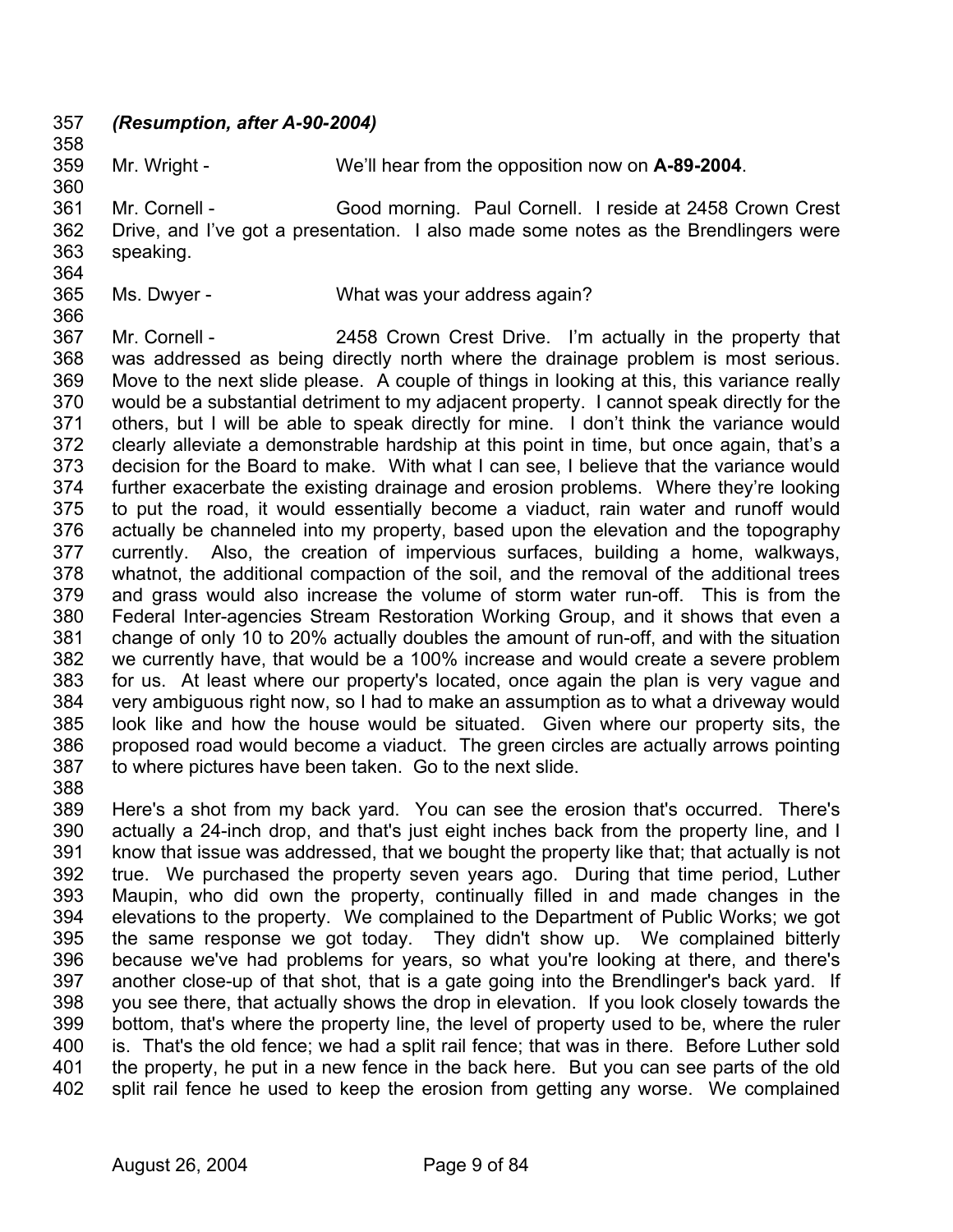- 403 404 during this time, as well, to the County and to the Department of Public Works, and we got the same response we got today. They didn't show up.
- 405

409

406 407 408 Ms. Dwyer - So the difference in elevation that we're observing here is the result of former property owner's infill, filling in with additional dirt to raise the elevation of his property.

410 411 Mr. Cornell - Correct. To enhance it till he could sell it.

412 Ms. Dwyer - And that occurred during the last seven years?

- 413 414 415 416 417 418 419 420 421 422 423 424 425 Mr. Cornell - Correct. Go to the next slide please. Here's another shot looking down the property line. You can see, it's very significant. Go to the next slide please. This is in the back corner of my lot; it's very hard to see, and this is where I get into another issue. I'm zoned Residential; I have to keep that cut; it's a swamp back there. What you can't see in the lower corner there is a drainage pipe. When Luther changed his elevation of the property, he also went out and put in an eighteen-inch drain pipe that runs down to a creek in the back. We fought that; we were told he was on Agricultural; he can do that. We suffered for that. You can see the old fence. If you look, and this is amazing, that fence right there, that is the top. If you look at the top of the fence there, that's the old split rail fence; the top of the new privacy fence, that's ten feet above my property line in the corner, and that is a swamp back there, constant standing water because of the drainage issue.
- 427 Mr. Wright - Who put that fence in?
- 429 Mr. Cornell - Luther Maupin, previous owner of the other property.
- 431 Mr. Wright - So that's on their property?
- 433 434 435 436 Mr. Cornell - Correct. If you look though, the metal I-beam is actually on our property that's holding the fence up. If you step back one, that's a metal I-beam that's driven about five feet into the ground, supporting that fence. If it wasn't there, that fence would fall down.
- 437

426

428

430

- 438 439 440 Ms. Dwyer - Help me understand, since we can't see the pipe, where does the drainage pipe run?
- 441 442 443 444 445 446 447 448 Mr. Cornell - The If you'll look directly into that corner, there's an eighteen-inch opening, there's a metal pipe, actually it's a piece of sewer pipe that I don't know where he got it from, but it runs down the length of the two properties next to me, and it dumps into an existing creek, that from what I understand, wasn't designed to handle the flow of water that it's now receiving, because of the changes in the topography. We can step to the next. A is a shot of where that gate was in the pictures we looked at. The arrow pointing to that corner is where that drainage pipe is, and it runs down to the end of that property we're discussing, the property on Pump Road, and dumps into that drainage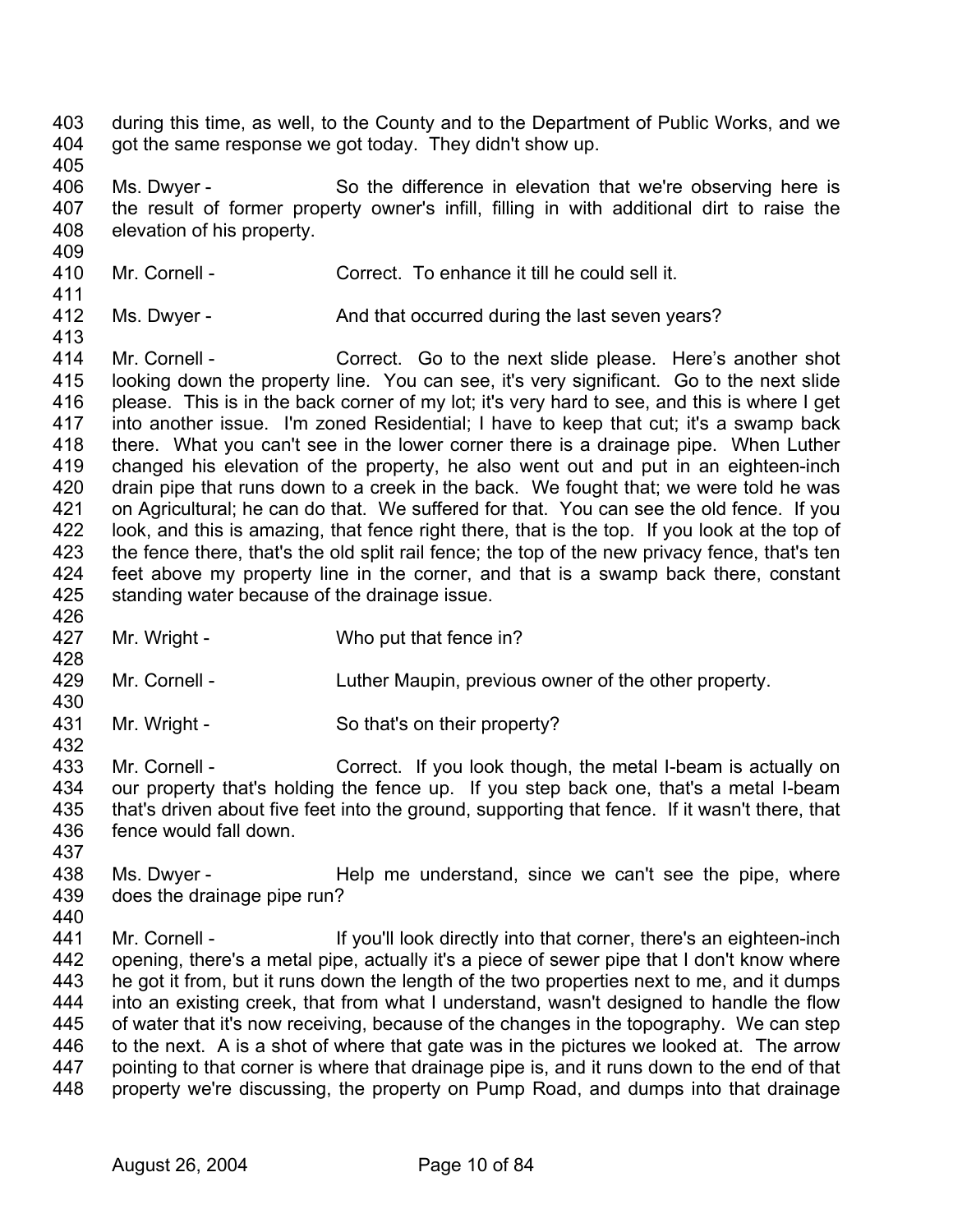449 450 451 452 453 454 455 456 457 458 459 460 461 462 463 464 465 466 467 468 469 470 471 472 473 474 475 476 477 478 479 480 481 482 483 484 485 486 487 488 489 490 491 492 493 494 ditch. So it runs past 2456 and goes a little way into 2454. Mr. Blankinship - And that pipe is entirely on the subject property? Mr. Cornell - No that is on the property line; when Luther put that in, he laid it right on the edge of his property line and filled it in. Ms. Harris - Where is the creek in proportion to this? I understood that there was a creek involved? Where is the creek? Mr. Cornell - The creek runs actually along the back of the property, runs directly from 2454 directly down to 10506 Thistledown. It runs directly across the back line of that property. Ms. Harris - Did you not notice this creek or water problem when you purchased the property? Mr. Cornell - There wasn't a problem at that time, because the properties were level, and they sloped very gently; there was grass and that whole area where the house is proposed, contained trees. It wasn't cleared. Ms. Harris - But there was a creek there, right? Mr. Cornell - Correct, correct. Go on to the next. Currently that's what's occurring is where we have the erosion problems, and I'm concerned with this new road being put in and actually creating a viaduct and creating a greater problem for me. What we're looking at now is a strict application in the terms of the Henrico Code; it wouldn't actually prohibit, but it would unreasonably restrict the use of the property. The property was acquired by the applicant in good faith, with a foreknowledge of her medical condition, as well as the zoning laws regarding the property. A couple of other points too, and once again, I do want to address this from the standpoint of the illness, and I'm certainly very sorry about that, I truly am. From that standpoint, I am sorry. But in looking at this, several issues have been raised. Mr. Blankinship - Mr. Chairman, do you want to get into that? Into the applicant's physical condition? Do you think that's relevant? Mr. Wright - I don't think it's relevant, but they had brought it up, so I think they ought to be able to address it. Mr. Cornell - I truly am very sorry for that. There's nothing I can do about that. Mr. Wright - It's in the record that they brought it up. Mr. Cornell - They did point out correctly in terms of the drainage issue;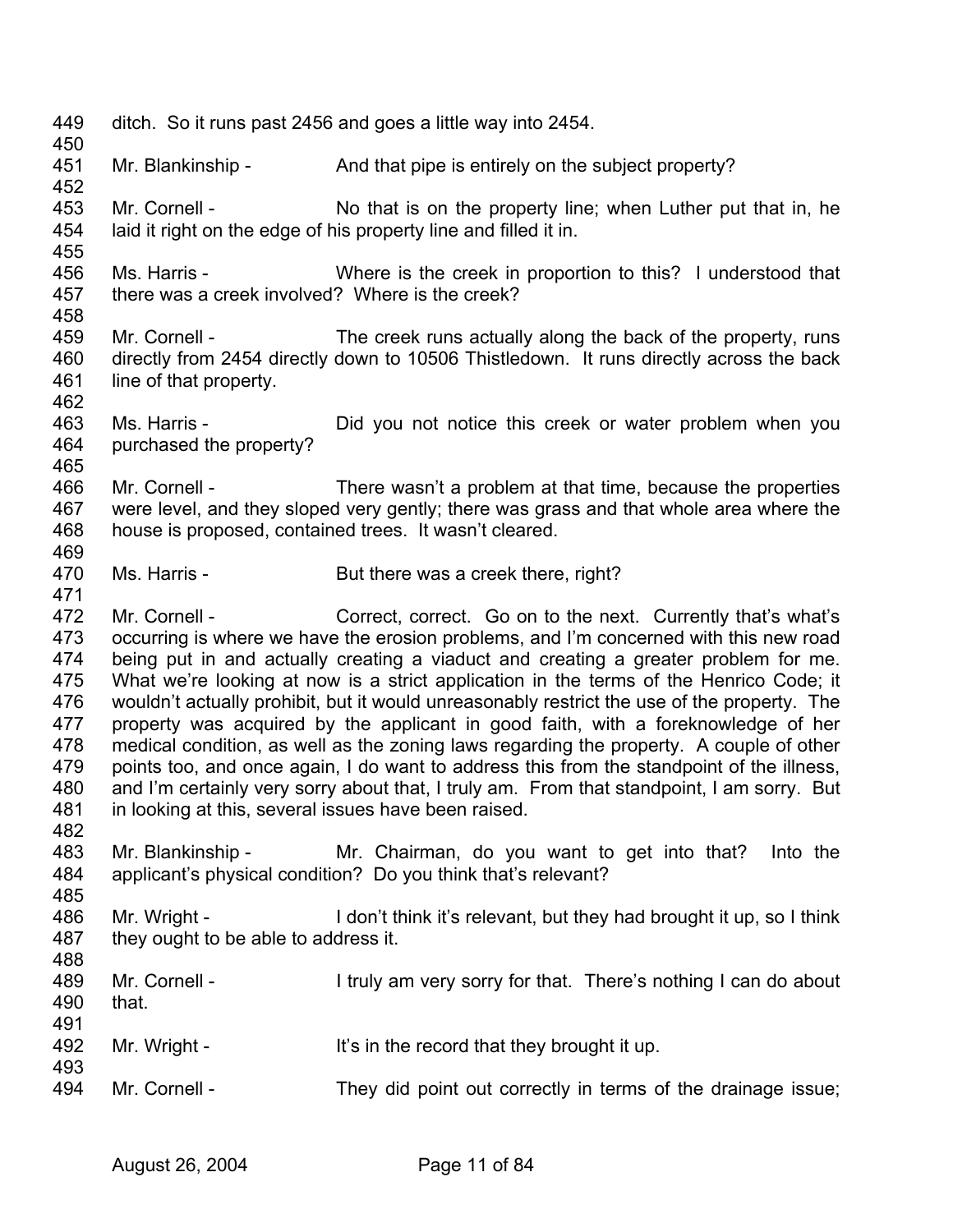495 496 497 498 499 500 501 502 503 504 505 506 507 508 she did state the existing drainage problems are not being taken care of currently, which is true. When Luther was there, our other option was to get into a civil suit with him, which we chose not to do, for obvious reasons. They are our neighbors. And we have the same case right now. We were basically informed by the County that if we wanted to do something, it was a civil matter, not Department of Public Works. So that's where we stand right now on that. We've chosen not to. The other area that I'm looking at right now, is she had mentioned that they didn't want to make the investment right now in looking at what it would cost to make the improvement properly. I'm not in opposition to the house, but I have no choice but to oppose it completely. This is a very black and white issue, as I understand. So my concern right now is, if they're not willing to make an investment in something that's supposed to be so important to them at this point in time, yet they're saying, "no, we don't want to invest that kind of money." It doesn't make a whole lot of sense.

509 510 Mr. Wright - They would take care of the drainage problems, you wouldn't have any objection to their constructing the house?

512 513 514 515 Mr. Cornell - I would like to see a very clearly defined plan as to how they would handle it, what would be done, and have the issue resolved. I have a drainage problem; it's not going away.

516 Mr. Wright - Has this owner contacted you about this problem at all?

518 519 520 521 Mr. Cornell - No. So my concerns are that the plans are currently vaque, ambiguous, and they can't even tell you what direction the house is going to be facing. I've got really serious concerns about them moving forward and getting a variance at this point in time to build something back there.

- 523 Mr. Wright - The Anything further?
- 525 526 Mr. Cornell - No, thank you.
- 527 528 Mr. Wright - Thank you very much for appearing.

529 530 531 532 533 534 535 536 537 538 Ms. Miller - **My name is Catherine Mueller.** I live at 2404 Crown Crest Drive. If you could point out my house on this map, I can explain a lot of this. I purchased my house in 1977, and I've lived in the same house this entire time. At the time I purchased my house, Crown Crest Drive was a dead end. The house next door to me, a little bit further north or east, I guess, was the last house in Crown Grant. The street ended there. The builder told us there was a possibility that the street would be cut through, but that he didn't have any idea because of the way Crown Grant was developed, it was built with lots of developers, lots of builders, and the hope was to not have a lot of houses in a development all by the same builder. So they tried to spread around different builders.

539

511

517

522

524

540 At that time, there was a creek, that appeared to be fairly natural, running the property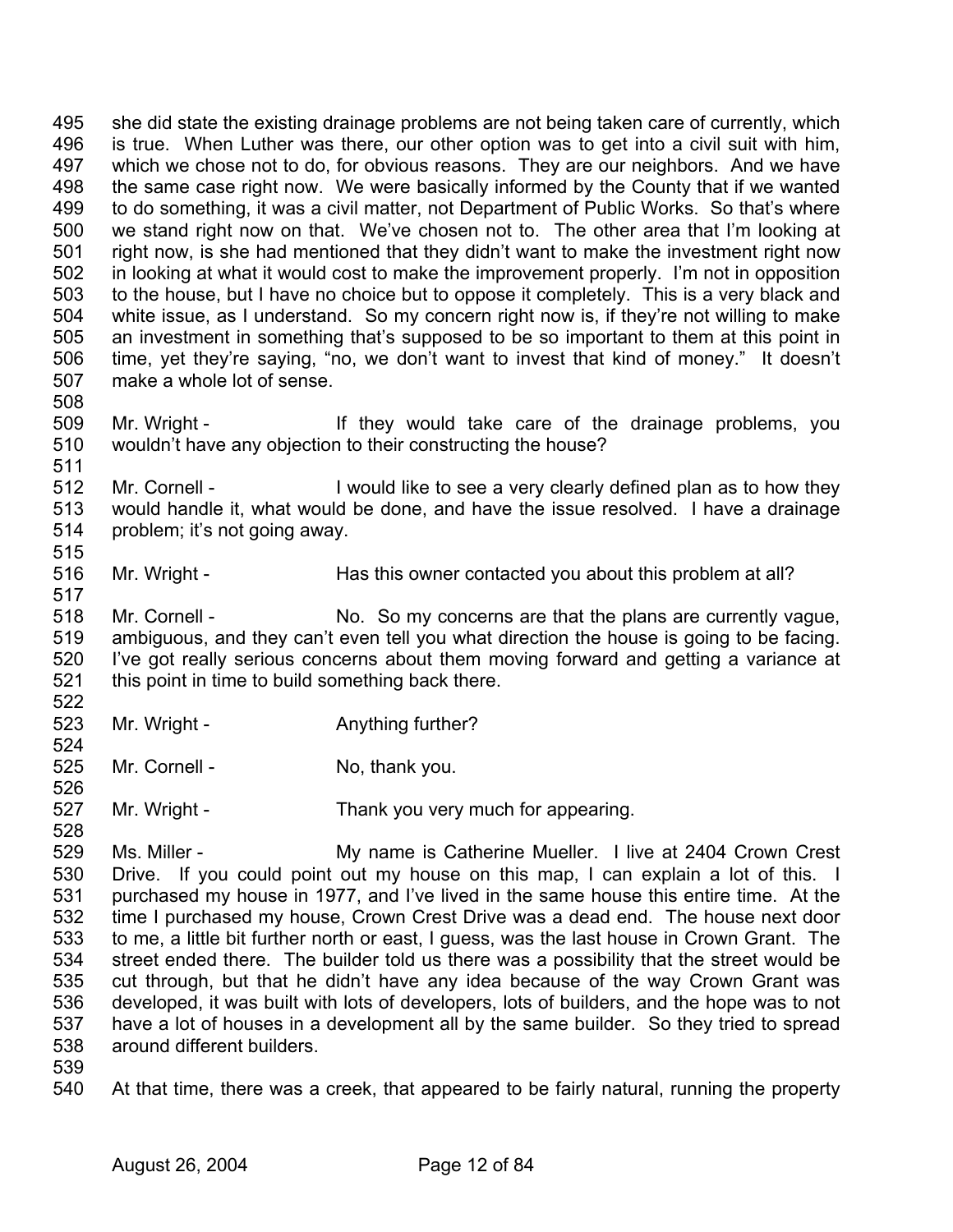541 542 543 544 545 546 547 548 549 550 551 552 553 554 555 556 557 558 559 560 561 line between my house, 2404, and 2406. That line going straight out to Crown Crest Drive is where the creek is located. At that point, there were stones at the bottom, and there was a culvert installed at the house line, between my neighbor and me, that I assumed carried the water into the sewer system. At that point, the land behind me was a level piece of land flush with my back yard. Neither of us had fences, and there were lots of trees and some small outbuildings, but there was definitely a full stand of trees back there. That was one of the reasons we purchased our lot, because of the wooded background and the intention and the hope that it would never be developed. Approximately five years later, or within the first five years, somebody came in and cut through, and Crown Crest Drive, as you can see, now goes up around a curve and actually comes out on Pump Road at a different place. That was done to keep through traffic from racing through the neighborhood, but what it created was a cul-de-sac at the very top of the screen, to the top right corner of the yellow. All of a sudden all of the water from that entire subdivision funneled down that property line to this single stream. At some point along there, the County came along and put concrete on top of the stones on my property line, and all of a sudden, there was tons of water running through there, and it became a problem for us. At various time the County came out and looked at it, but nobody ever did anything about it. They just said that they'd studied it, and there was enough culvert there to sustain however much water came from the new area.

562 563 564 565 566 567 568 569 570 571 572 573 574 575 576 577 578 579 580 581 582 583 584 Then, within the past five years, Luther Maupin approached me and suggested that he wanted to put up a fence because he had these dogs, and he didn't want them to be running loose, and would I consider sharing the cost of a fence with him? He proposed that if I would buy the lumber, he would put up a fence. We did that, with the understanding that it would be down the property line. What happened, after he got the fence up, he then went in there and got road grading equipment, first tearing down lots of the trees that were back there, and beginning to backfill. So the elevation of that back property changed as much as five feet, and the big evidence, I'm sorry I don't have pictures to show, but I have the exact same situation along my back property. The entire back of my lot, which is the middle part of that, has got that same fence, and it's so washed away and degraded, it required him to come back and put in those steel beams to hold up every single fence post, because it's a muddy swamp there. The other thing that came from that fence being there and changing the elevation, is that it creates a waterfall. Not only does it run down the creek and overflow, Pam Herrington, who lives on the other side of me, our property line has become another river. Any time it rains, whether it's a large rain or small, all the water from that lot behind us, is funneled down either our property line or the property line on the other side of my property. The culvert is not able to carry the flow, to the point that it's, even in small rain, it overflows its banks, and when it's a big rain, it comes over the banks so much that it's gotten into the crawl space of my house. It's washed away part of my back yard, and I had a Florida room on the back of my house, and so this water coming from under the fence up against the back of my house, was seeping through the walls, it's such a flow of water.

585

586 So the first thing I did was to bring in my construction people. They dug out a trench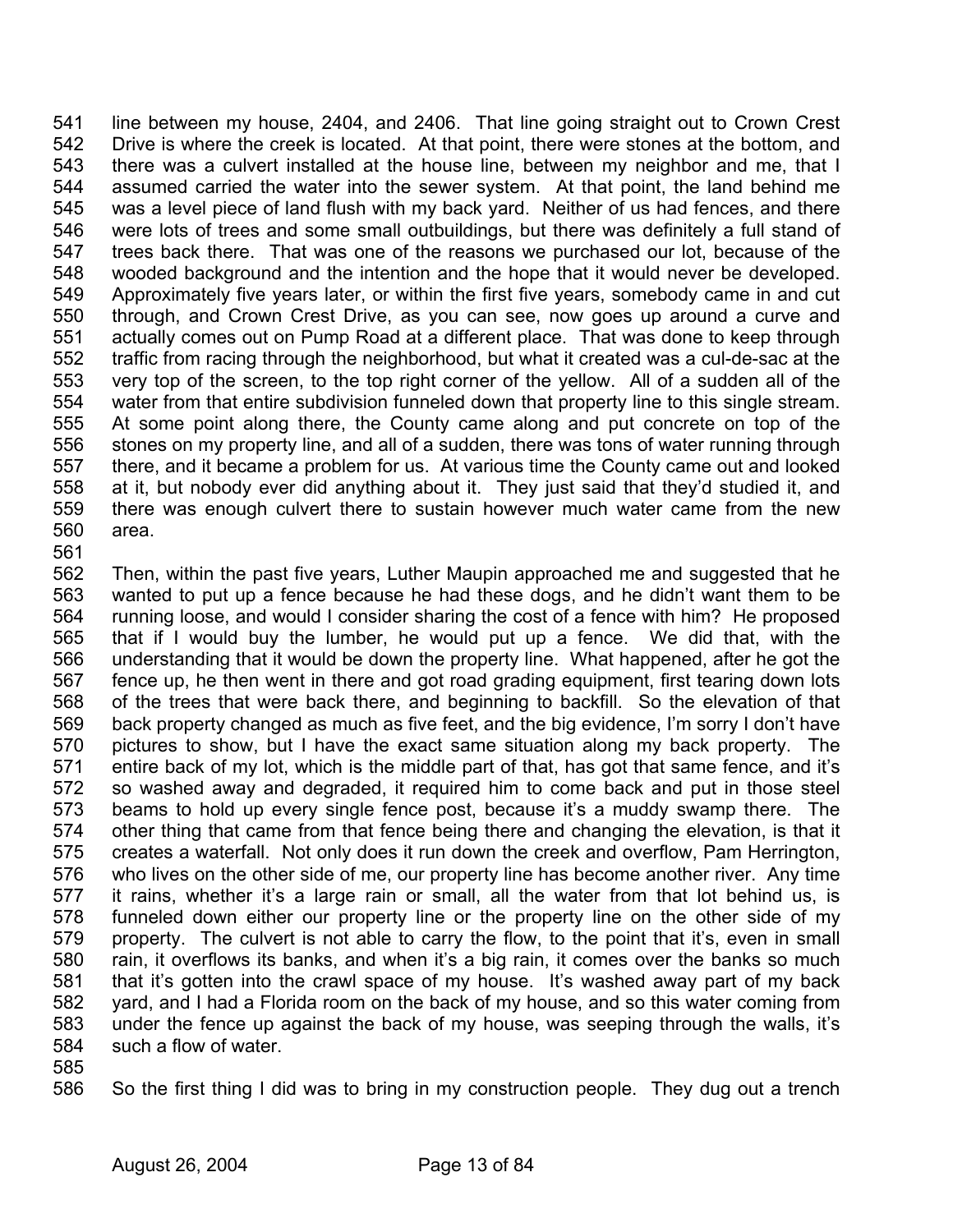587 588 589 590 591 592 593 594 595 596 597 598 599 600 601 602 603 604 605 606 607 around my house and put in what they called a French drain around the perimeter of the back of my house and covered that with river gravel. This continued to erode; the water level continued to grow, to the point that I had standing water in my yard, and down the entire side perimeter of my house, and so I had to have construction people come in and dig a trench around the back of my house and down the entire side of my house, all the way to my driveway, and then fill it, dig out a foot or eighteen inches, put in more drainage pipes, and then put in highway grade gravel or stone to make a drainage bed, just to keep the water from standing on my property. Pam, on the other side, we both have had rotted timbers and standing water to the point that it's washed away our yards; it's washed away all kinds of stuff there, but my biggest concern is that both sides of this are getting worse, and I stand to be washed out or flooded and having damage to my home from any more water flow from anywhere. I feel like the property owners, even though they may not have known that it was filled when they purchased the land, I think they should have questioned why there are steel beams holding up their fence. I also wonder why they couldn't tell that all this erosion's going on, but I think something should be done to correct this, because I've suffered ever since the previous owner did this, changing the elevation of the land. It's going to continue to get worse, and I think it's the County's responsibility to enforce this culvert situation, because they're the ones who approved that, and then the idea that somebody's trying to build more and make more run-off is just unacceptable. Thank you.

- 608 609 Mr. Wright - Thank you very much. The applicant has a few minutes to rebut; the opposition is finished.
- 611 612 613 Ms. Dwyer - Mr. Chairman, as he's coming up, is there anyone here to speak to this engineer's report, or is that just to be submitted to us?
- 614 615 616 *(Unidentified voice)* - Pam Herrington actually had that study done. She is very ill today and could not attend, so she submitted it as to speak for itself.
- 617 Mr. Wright - We have it.
- 619 620 621 622 623 624 625 626 627 628 629 Mr. Brendlinger - I have a few pictures here. This one here that's behind the Herrington-Mueller residences, the area that shows, the Brendlinger area where the fence is, shows the trees, shows the fence, shows the back side of the Herrington property, also the Mueller property. These trees are fairly large size trees. You can look at the base of these trees, and it appears that there's no fill that was put around these trees. This area here looks like it was to me undisturbed, and there was no fill put in this area. This would be another picture of the fence, which again parallels that with the Herrington-Mueller areas, and then there's also a picture of the Herrington house. This is a picture of the existing drain that I guess Ms. Mueller was referring to. That would be the drain that he's putting up now.
- 630 Ms. Dwyer - I don't know if anyone else is having trouble seeing the drain,
- 631 but I can't see it in this picture.
- 632

610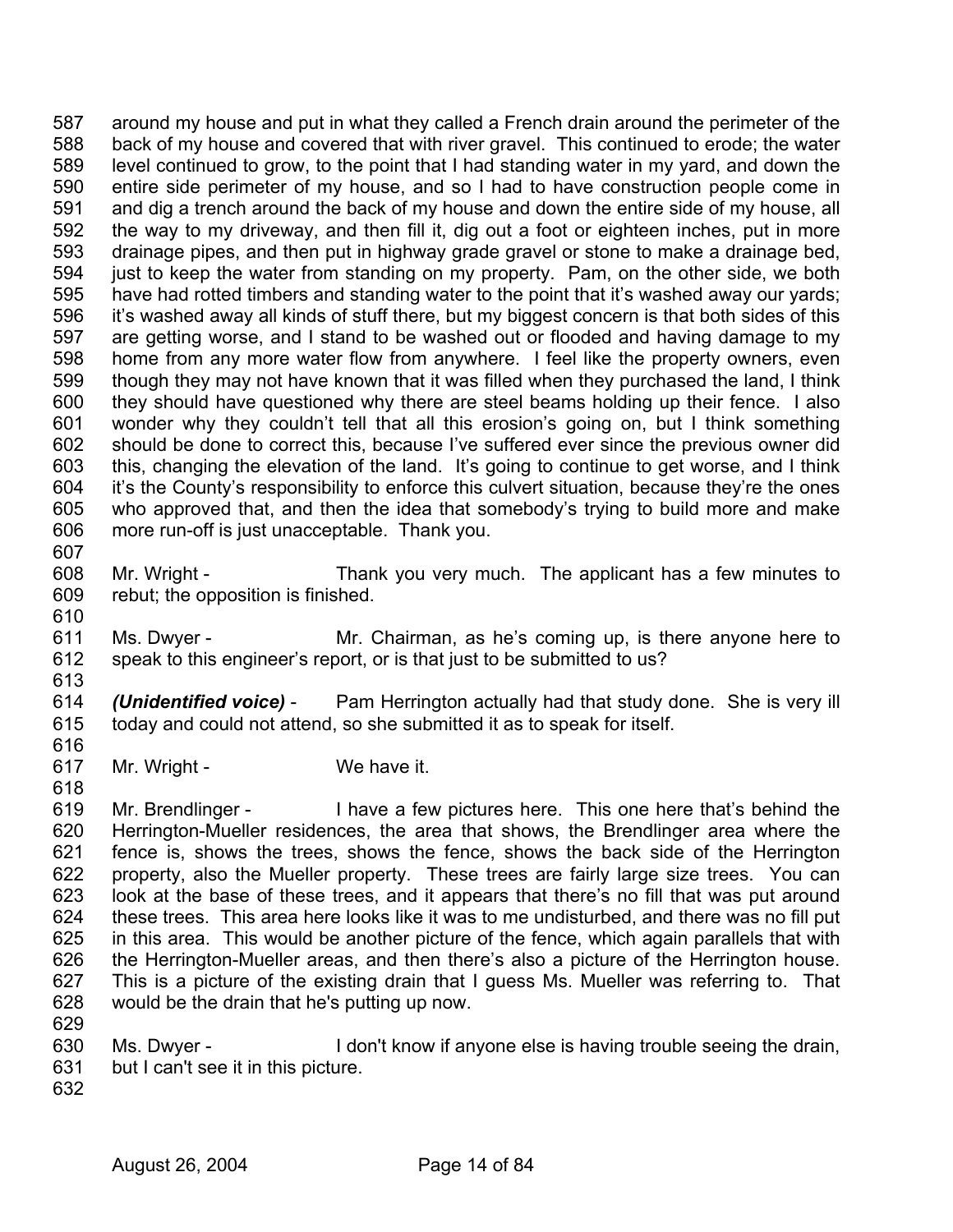633 634 635 636 637 638 639 640 641 642 643 644 645 646 647 648 649 650 651 652 653 654 655 656 657 658 659 660 661 662 663 664 665 666 667 668 669 670 671 672 673 674 675 676 677 678 Mr. Kirkland - What's the wavy line, Mr. Blankinship? Mr. Blankinship - I don't know; I've never known it to do this before. Ms. Dwyer - What is the picture on the bottom left? Mr. Brendlinger - The bottom left would be behind the Herringtons; that's bordering the Brendlinger residence property. Ms. Dwyer - The Music School is whose back yard? Mr. Brendlinger - That would be Ms. Herrington's property. Ms. Dwyer - Is this taken over your fence, looking into their yard? Mr. Brendlinger - Yes. Ms. Dwyer - And it's up here to show what? Mr. Brendlinger - That just shows their yard itself. Ms. Dwyer - The picture on the bottom right -- what is that? Mr. Brendlinger - That's the stream, creek, I refer to it as a channel; I don't know if it was man-made, but that's basically where the drainage goes to, and it goes into a culvert under the development on Crown Crest. Mr. Wright - Sir, would you go ahead and give your rebuttal, because we've been on this case a lot longer than we intended. Mr. Brendlinger - These existing problems that the adjoining neighbors have, it appears that they have had those for some time, and even before the former owner put the fence up, it appears they evidently had problems. I think the problems appear that they have come from the development, and it appears that Luther tried to go ahead and remedy the problems somewhat with the drainage pipe that he put in, the culvert pipe. The fence itself; it's elevated. I think you can see from the pictures themselves, there's no erosion on Ms. Brendlinger's property. From what was presented, as far as the water that's coming off of Ms. Brendlinger's property, there's no erosion whatsoever over any of the property. So what happens when the water leaves the Ms. Brendlinger property, I don't quite understand the erosion factor, because you have this fence. You can see that lower board in the upper left-hand picture. The board is in the lower part, and it would be very hard to have an enormous amount of water to penetrate that and to go into these adjoining surface owners' properties, to cause these erosion problems that they're talking about. That's the rebuttal on that. The areas behind the Herrington house, elevation wise, I guess in this engineering report, I don't know if they did any type of surveys or anything like that, but there is a drop that goes from the Herrington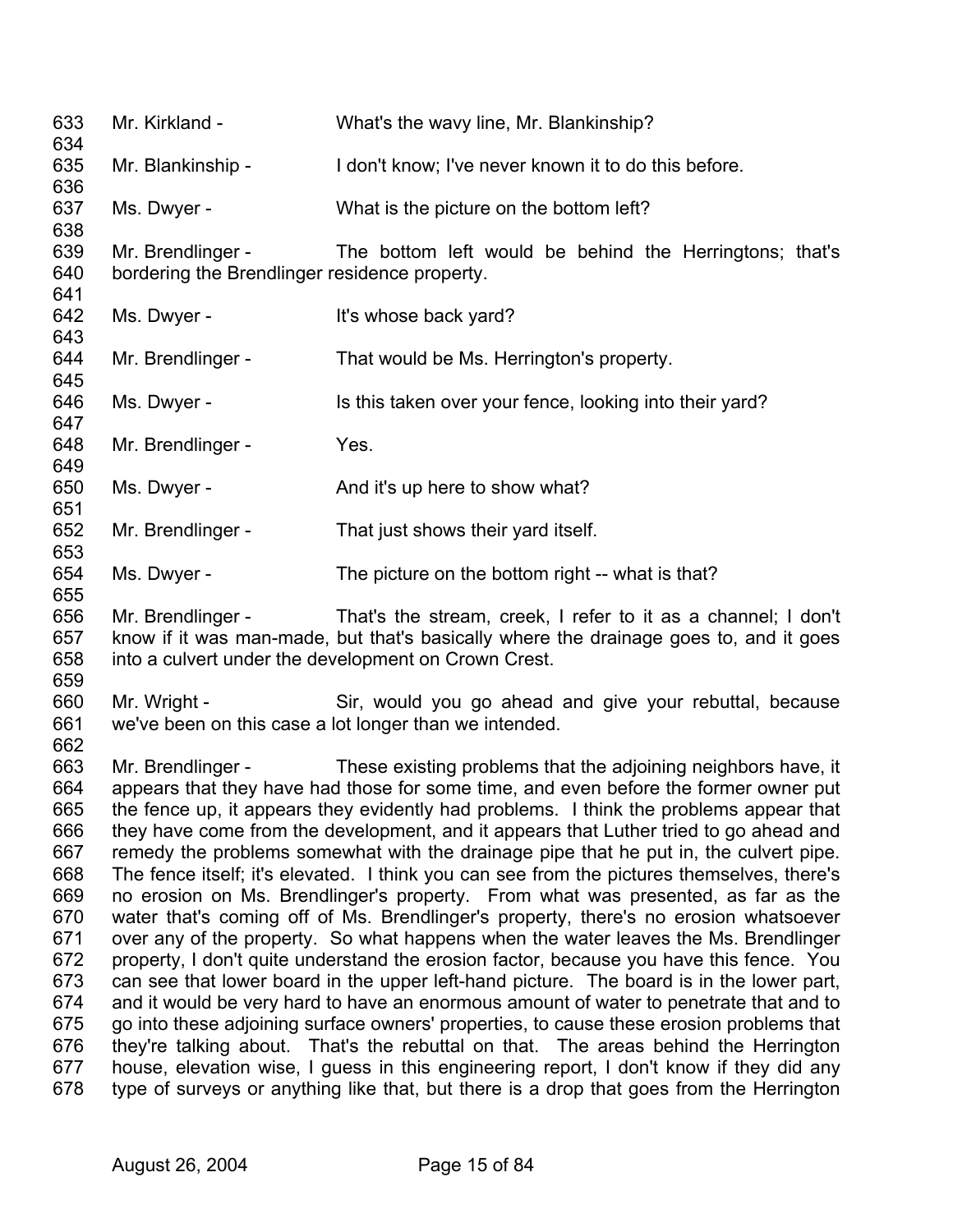679 680 681 682 683 684 685 686 687 688 689 690 691 692 693 694 695 696 697 house down to this drainway, which is down in this lower right-hand corner, so there is an elevational drop of five feet or so that goes down. There's more than that if you go to the base of that drainway, so there is a natural elevational directional change to direct the water to that location. This so-called water when it rains or what happens, I'm not sure if it's in back of Ms. Herrington's house; it appears that it slopes back in that direction, so she probably has her own surface water that comes back in that direction and causes problems there. Some of the problems may be just site specific on those lots that those people own, and isn't really being caused by Ms. Brendlinger's property. As far as the engineering report, I hadn't even seen the report. Mr. Blankinship gave it to me, but I think in my comments that I initially made, as far as the gravel road, some of the controls, I think that addressed some of the concerns that the engineer. I think that with anything, proper soil sampling analysis needs to be performed to determine exactly the characteristics of the soil, how much water retention it has. It is a sandy type of material. There are ways of controlling the drainage. There are ways to put drains in. There are ways on the access road to direct that drainage into a system to collect it to put into that drainway. So I think if you look at the modern methods of engineering today that are available, you can put that drainage and actually help the problems of some of the adjoining owners by putting that drainage into a system of sump hole and piping that into this drainway. Then I think that would help everybody concerned there.

698

699 700

Mr. Wright - But you haven't made any proposal to take care of that?

701 702 703 704 705 706 707 708 709 710 711 712 Mr. Brendlinger - Until we know the concerns and the problems, really you can spend a lot of time and efforts, and then you'd switch 180 degrees of what you're doing. That can all be done, but then again if the Board isn't going to approve this variance, there's no use spending the money on this. The property is zoned Agricultural, and I think Ms. Brendlinger at the present time, if she wanted to, she could put a road alongside the fence, and I think as one of the residents said, Luther had several buildings there in the back. I think the improvements that Ms. Brendlinger made have improved the overall property, so I think since she's been there, she's helping it. Anybody who's going to be spending a quarter of a million dollars on a house is surely going to take care of the drainage problems, because they're not going to make that kind of investment and then have drainage problems there.

713 Mr. Wright - Thank you very much. That concludes the case.

- 715 716 717 After an advertised public hearing and on a motion by Ms. Dwyer, seconded by Mr. Kirkland, the Board **denied** application **A-89-2004** for a variance to build a one-family dwelling at 2431 Pump Road (Parcel 741-753-0370 (part)).
- 718

| 719 | Affirmative: | Dwyer, Harris, Kirkland, Nunnally, Wright |  |
|-----|--------------|-------------------------------------------|--|
| 720 | Negative:    |                                           |  |
| 721 | Absent:      |                                           |  |

- 721
- 722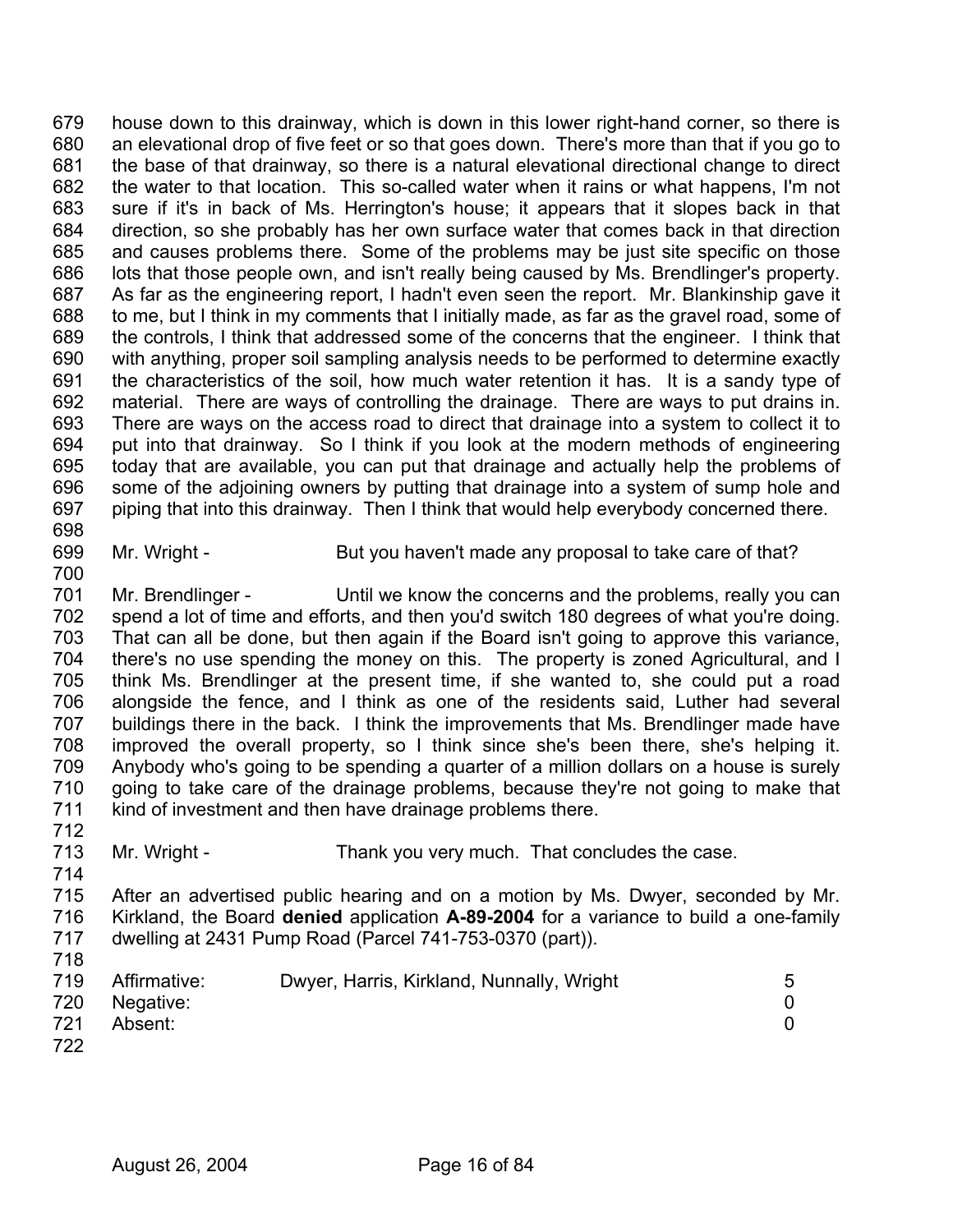723 724 725 726 The Board denied the request as it found from the evidence presented that authorizing this variance would be of substantial detriment to adjacent property or would materially impair the purpose of the zoning regulations.

- 727 728 729 730 731 732 733 734 **A-90-2004 GENWORTH FINANCIAL** requests a variance from Section 24- 104(g)(3) to install a second sign at 6610 West Broad Street (Parcel 769-744-0752), zoned O-3, Office District (Brookland). The maximum sign area and number of signs per building are not met. The applicant proposes a second sign on the building, where the Code allows only 1 sign on a building. The applicant requests a variance to add an additional sign.
- 735 736 737 Mr. Wright - **Does anyone else desire to speak with reference to this** case? Would you raise your right hand and be sworn please?
- 738 739 740 Mr. Blankinship - Do you swear that the testimony you are about to give is the truth, the whole truth, and nothing but the truth, so help you God?
- 741 742 743 744 745 746 747 748 Mr. Stevens - I do. My name is David Stevens; I'm representing Superior Sign and Genworth Financial here today. First of all, I have unfortunately not been able to provide the Board with a signature of an authorized agent and an attestment; well I had provided that, but it was a request to have an attestment that he was authorized and how he was authorized to sign it. I have not been able to provide that, as of this morning, to the Board. I'll be happy to present whatever, but I also wanted to make that point before I went further. I spoke with Mr. Lehmann about it yesterday, and if I'm not able to move forward because of that point, I'd like to ask for a deferment.
- 749

751

755

- 750 Mr. Wright - What is he referring to?
- 752 753 754 Mr. Blankinship - The owner's signature on the application; if I understand correctly, we do have the correct person's signature, but we don't have evidence that it is the correct person's signature.
- 756 757 758 759 Mr. Stevens - That is my understanding, based on the returned comments back from the County, and I spoke with Genworth yesterday, asking them to give me that, and they were supposed to have sent me a fax of that; I did not receive it as of this morning.
- 761 762 763 Mr. Blankinship - If the Board approves the variance, and it turns out we don't have the right person's signature, they have a problem.

| 764<br>765 | Mr. Kirkland -    | You have no problem with a deferral for thirty days?             |
|------------|-------------------|------------------------------------------------------------------|
| 766<br>767 | Mr. Blankinship - | I don't think that's any reason for us not to go forward either. |
| 768        | Mr. Wright -      | I think we could go ahead and approve it, subject to that.       |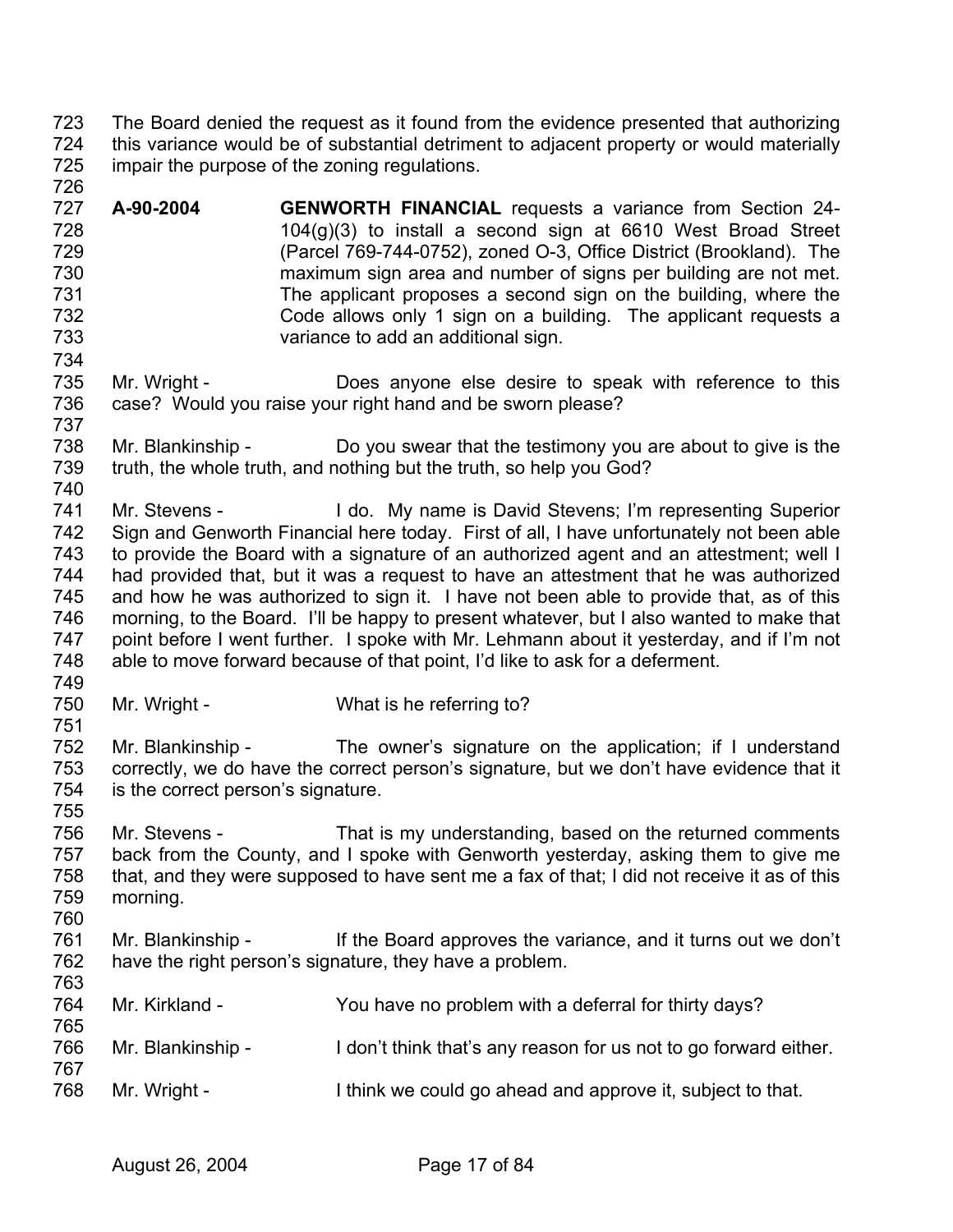770 771 772 773 774 775 776 777 778 779 780 781 782 783 784 785 786 787 788 789 790 791 792 793 794 795 796 797 798 799 800 801 802 803 804 805 806 807 808 809 810 811 812 813 814 Mr. Stevens - That would be fine with me. Good morning, ladies and gentlemen. We have a scenario that what we would like to do, very simply put, is that according to ordinance, we are allowed to put one sign per building, up to 50 square feet. We already have a permit, which has allowed us, and which has already been installed, one sign on this one building. What we would like to do – there are some issues from past signs on this location that I don't know if they're actually relevant or not, but what we would simply like to do is take one of the allowed signs from another building and place on this particular building, in addition to the one that's already allowed. This proposed new sign is of the same square footage that would be allowed on a second building, and put it up there. The reason we want to do that is because of the visibility that we feel that it promotes, where on the other buildings, it's not really a visible sign. We would, certainly within the terms of the variance, state giving up the ability to put a sign on that additional building, on the other building at any time, unless something changes, and it comes back and brings itself to the ordinance. That's very simply the case that we present to you. We feel that the size, that the ordinance is very restrictive to a project this size, this immense, with this many buildings. Though we are allowed to put signs on buildings, they are not really found visible outside of the complex. So we would like to just exchange, or whatever term we place on it, put the sign that would be allowed on that second building, on this one building. Mr. Wright - Which building are you taking the sign from? Mr. Stevens - We would like to take the sign off of Building, up in the right deck, where the hand is, and take the sign that would be allowed there and put it over in the location where it says "Requested placement of additional sign." Mr. Blankinship - Is that 6604? Mr. Stevens - Yes sir, 6604. Ms. Dwyer - You're allowed three signs for three buildings, and you're taking the sign that you would normally put on the shorter building and asking to put it on the taller building where it would be more visible? And it would be visible from I-64, is that your intent? Mr. Stevens - That is correct. That is correct. Ms. Dwyer - So it's a total of three signs? Mr. Stevens - No, we're only requesting one sign. We've had one sign on that building as permitted. We're only asking for a second sign on that one building. We would be allow a third sign on another building, but we're not even addressing that or moving forward with it. Ms. Dwyer - I'm just sort of looking at the totality of it. You have three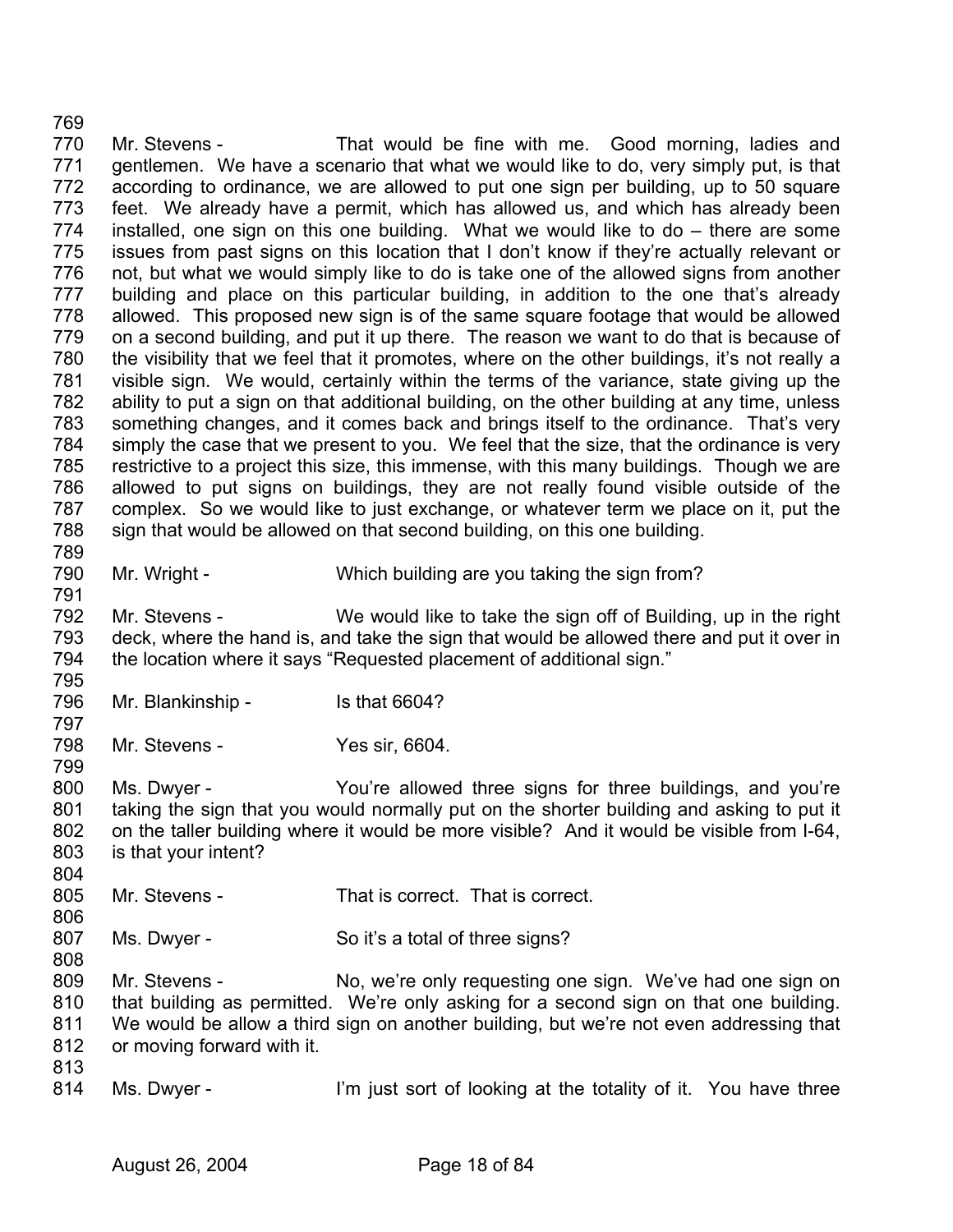815 816 817 818 819 820 821 822 823 824 825 826 827 828 829 830 831 832 833 834 835 836 837 838 839 840 841 842 843 844 845 846 847 848 849 850 851 852 853 854 855 856 857 858 859 860 buildings and three signs, and you want to move one from one building to another. Mr. Stevens - Yes ma'am. Mr. Kirkland - Is the sign that you're going to move from the other building, are you going to put one up that is identical to the other one that's already up on that one side now? Mr. Stevens - Yes sir, I believe it is 50 square, or maybe a little less that 50 square feet. Mr. Kirkland - I went out on 64 yesterday, and you'd be hard pressed to see that. Mr. Blankinship - I think the existing sign is 50 square feet, and the one he's requesting is 65, so it is a little bit larger, is that right? Mr. Stevens - Che second again please. I'm sorry, no, we reduced the signages. It is my understanding that the sign that we are requesting for is going to be reduced as well to the 50 square feet. Mr. Blankinship - Chay, so the 65 is an older number. Mr. Stevens - Evidently, yes sir. Ms. Dwyer - I was confused by the pictures that were presented, because there were four signs that were presented as being existing signs and recommended new signs, so that's why I was trying to clarify that you really wanted just the 50-foot sign. Mr. Kirkland - You also have at least an eight-foot by eight-foot one on Broad Street that says Genworth Financial, don't you? Mr. Stevens - That is the sign at the entrance. Mr. Kirkland - I was just trying to figure out what was another sign for people to find the place. Mr. Stevens - That's a monument, not a building sign. Ms. Dwyer - So what are the dimensions of the sign you're requesting? Mr. Stevens - It's roughly 32 feet in length, with an overall height, with the logo at four feet 9 inches. The letters of Genworth Financial are at two feet four inches, as far as the capitals, or the upper case letters.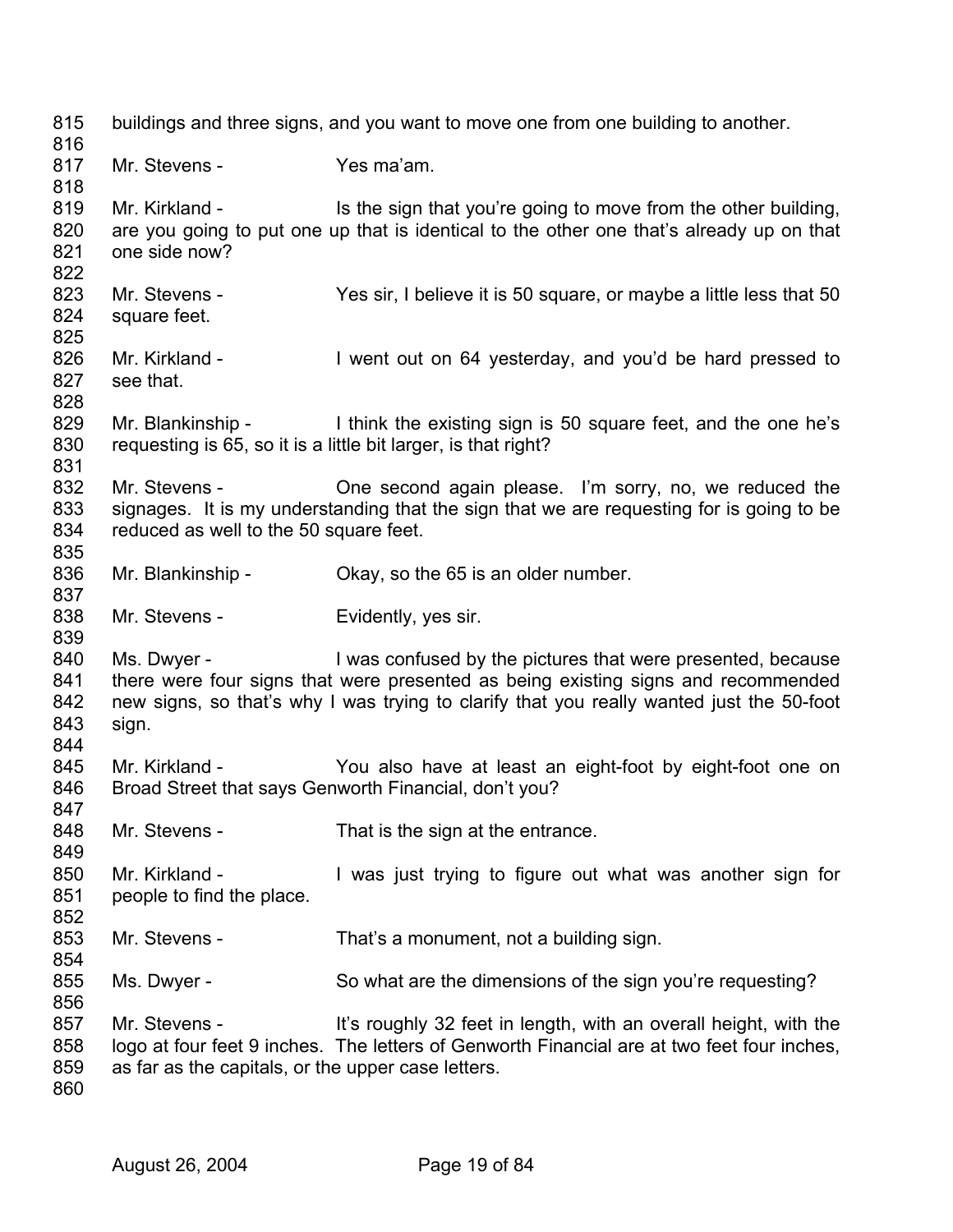861 862 863 864 865 866 867 868 869 870 871 872 873 874 875 876 877 878 879 880 881 882 883 884 885 886 887 888 889 890 891 892 893 894 895 896 897 898 899 900 901 902 903 904 905 906 Ms. Harris - The other signs that were there illegally, have they been replaced? Mr. Stevens - They have been removed. To my understanding, there are no nonconforming nor illegal signs on the location; everything has been removed. Mr. Blankinship - I believe that's correct. Mr. Wright - So the purpose of this sign would be so the building would be able to be seen from 64? Mr. Stevens - Sixty-four and surrounding areas, yes sir. Mr. Wright - Anything further you wish to present? Mr. Stevens - It's my understanding that this consideration has been given before by the Board, insomuch for a couple of signs at a couple of other locations, where someone gave up something to be allowed in a different location or something. I'm just asking or the same consideration here, and if we allow the sign, and but it doesn't present, because of the ordinance reason, it doesn't effectively allow signage to do what it does, and we have the ability to just change the location of the sign, I'd ask the Board to consider it and grant it for us. Mr. Wright - Any further questions of members of the Board? Is anyone here in opposition to this request? After an advertised public hearing and on a motion by Mr. Kirkland, seconded by Mr. Nunnally, the Board **granted** application **A-90-2004** for a variance to install a second sign at 6610 West Broad Street (Parcel 769-744-0752). The Board granted the variance subject to the following conditions: 1. This variance applies only to the number and area of signs. All other applicable regulations of the County Code shall remain in force. 2. [Added] Any additional attached signs for the three buildings shall be submitted to the Board of Zoning Appeals for review and approval. Affirmative: Dwyer, Harris, Kirkland, Nunnally, Wright 5 Negative: 0 Absent: 0 The Board granted this request, as it found from the evidence presented that, due to the unique circumstances of the subject property, strict application of the County Code would produce undue hardship not generally shared by other properties in the area, and authorizing this variance will neither cause a substantial detriment to adjacent property nor materially impair the purpose of the zoning regulations.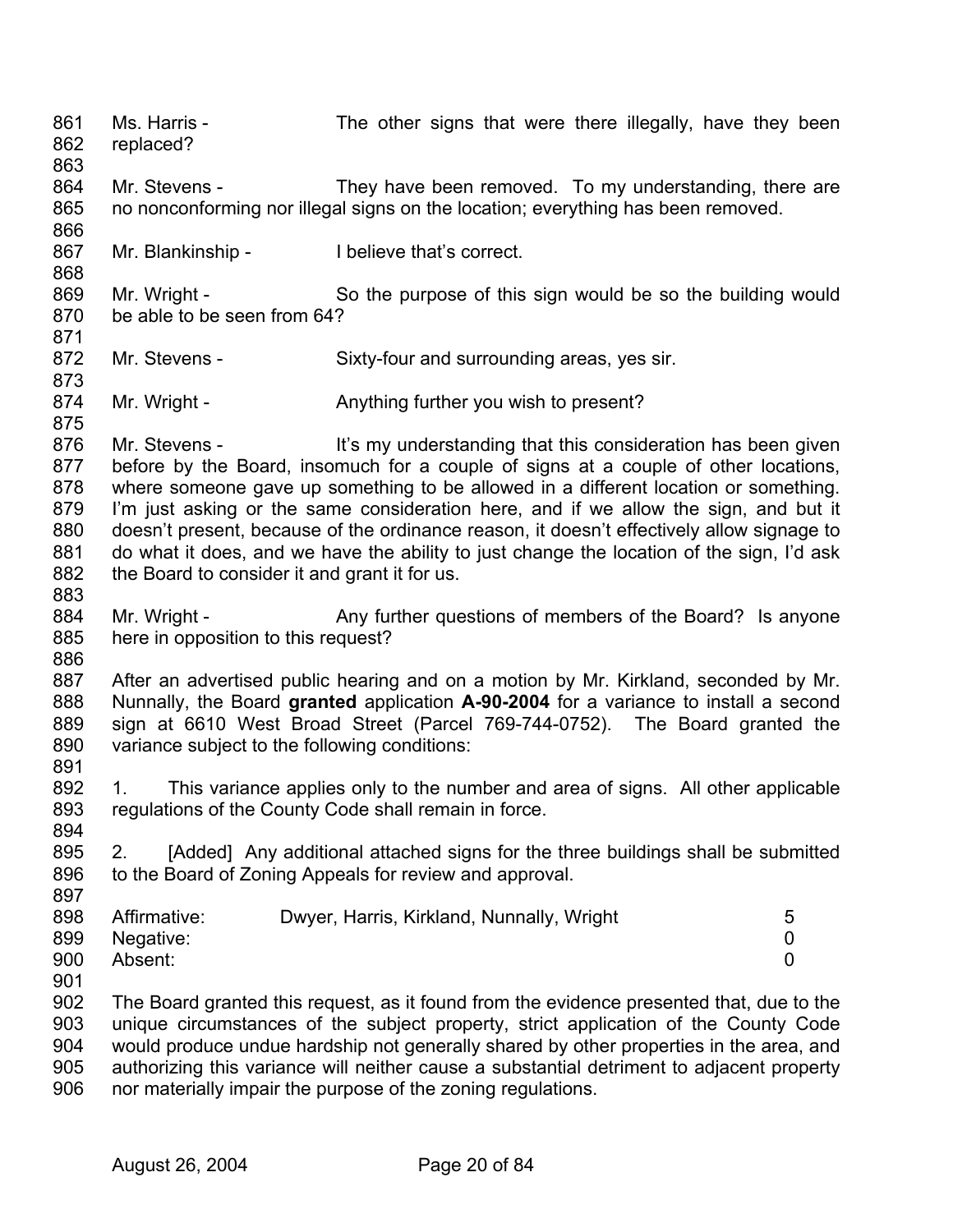907 908 909 910 911 912 913 914 915 916 917 918 919 920 921 922 923 924 925 926 927 928 929 930 931 932 933 934 935 936 937 938 939 940 941 942 943 944 945 946 947 948 949 950 951 952 **A-91-2004 EUGENE M. WASHINGTON**, II requests a variance from Section 24-95(b)(4) to build a one-family dwelling at 11 Lowell Street (E. S. Read) (Parcel 817-725-4081), zoned R-2A, One-family Residence District (Varina). The total lot area requirement is not met. The applicant has 9,776 square feet total lot area, where the Code requires 10,000 square feet total lot area. The applicant requests a variance of 224 square feet total lot area. Mr. Wright - **Does anyone else desire to speak with reference to this** matter? Would you raise your right hand and be sworn please? Mr. Blankinship - Do you swear that the testimony you are about to give is the truth, the whole truth, and nothing but the truth, so help you God? Mr. Washington - I do. Eugene M. Washington II. I purchased a house at 9 Lowell Street probably about eight months ago. With me purchasing a house, I purchased a vacant lot beside it. The house right now I'm using as a rental-type home, and the vacant lot I plan on building a single-family dwelling to sell. That piece of property right there was zoned R-2A, which means I had to have 10,000 square feet minimum building footage on that lot. When we did the survey on it, it came up to being 9,776 square feet of total lot size. I'm filing for the variance as far as the 224 feet that I need in order to build that house on this lot. The house that I'm going to put on it is going to be a 46 by 26, which will be 1196, in this area here. Mr. Nunnally - Are you going to build that house for yourself, Mr. Washington? Mr. Washington - No sir, I'm going to build it to sell. Mr. Nunnally - Are you going to build it, or are you going to sell it to a builder? Mr. Washington - I'm the builder. I purchased the house and the lot. Mr. Nunnally - The list that cinder block on the north side of the lot, is that on your lot, or is that on the …… Mr. Washington - That's my construction sign right there. The lot right there, from that sign to where the shrubbery is in the back corner, that's the back corner of it, facing it at the right far corner, and then it comes towards the left. Mr. Nunnally - And all those trucks back there belong to Moore, is that right, who runs that repair service? There's trucks parked all the way back on Lowell Street. Mr. Washington - Right here where we can see?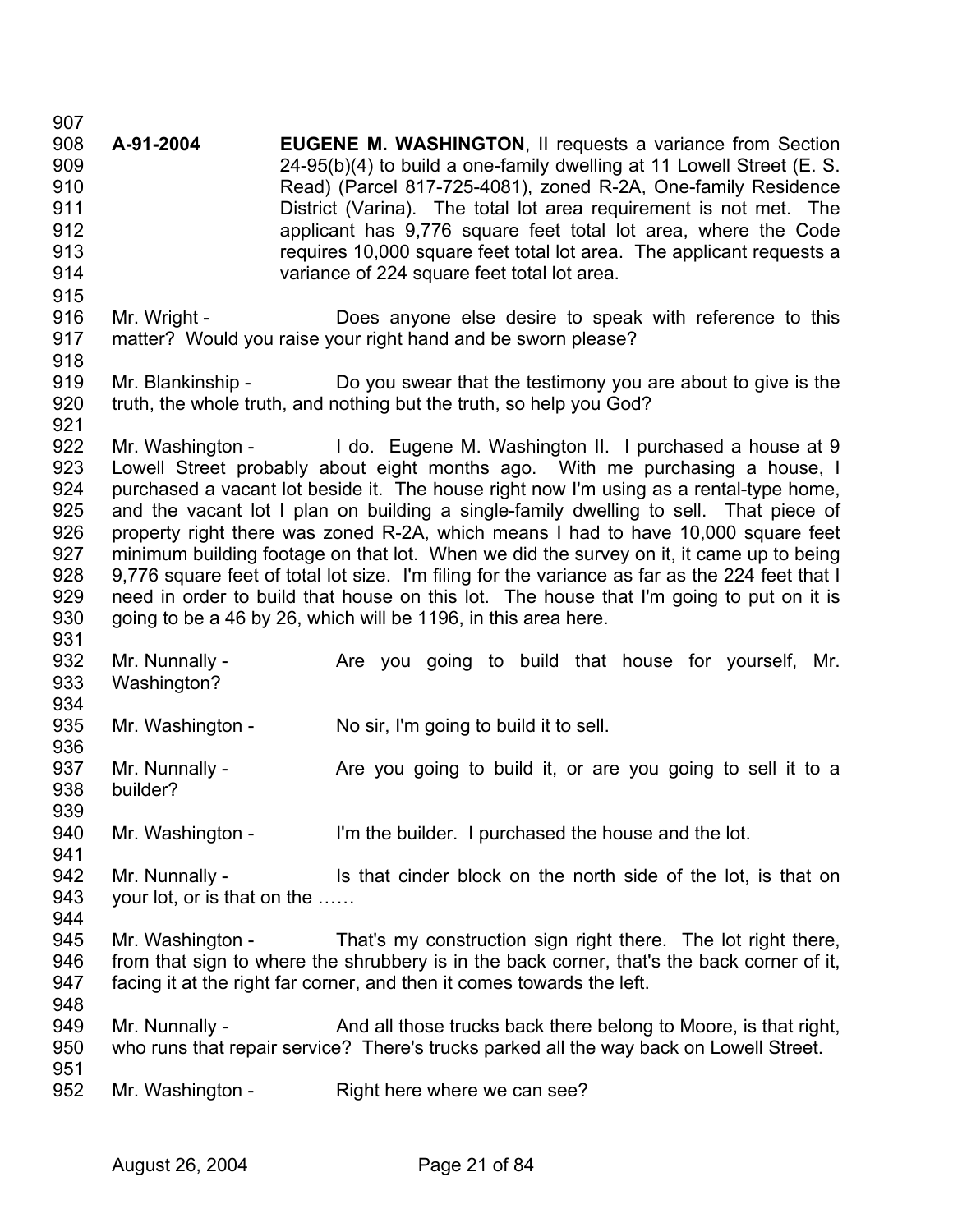953 954 955 956 957 958 959 960 961 962 963 964 965 966 967 968 969 970 971 972 973 974 975 976 977 978 979 980 981 982 983 984 985 986 987 988 989 990 991 992 993 994 995 996 997 998 Mr. Nunnally - No, it's up there on Nine Mile Road. Mr. Washington - Where the lawn mower shop is? Right there on the corner, yes sir. The proposed lot is what you have in the green right there. That's the rental house that I have right there beside it. The property line stops right on, right now the Newbridge Church put a road right through the edge of my property, going through that, going to the church where they put the addition in there. That's my far left-hand lot line. Ms. Harris - So those cars that we were seeing in the background, they were cars from the church's parking lot? Mr. Washington - Yes ma'am, where they're doing the new construction. You can almost see the grass line in there where the lot actually is. Ms. Dwyer - So this subdivision was platted in 1890, and these two lots were laid out at that time, is that correct? So this is an old subdivision? And then subsequently it was zoned, probably originally, to the 2A classification which required a larger area. Mr. Washington - Yes ma'am, yes ma'am. Mr. Wright - Mr. Washington, did you say you purchased this property? Mr. Washington - Yes sir. Mr. Wright - In your statement, Mr. Blankinship said it was inherited. I didn't understand. When did you purchase it? Mr. Washington - I purchased this property probably about eight or nine months ago. No, this was not inherited. Mr. Blankinship - We must have misread something in the record. Mr. Wright - Nine months ago? Mr. Washington - Yes sir, I purchased the house and the lot together. When I first got it, I had to come down to the County, because the County had put both lots together. Then I had to come down here and get it resurveyed and get a new GPIN number for it, because what they had done was set the house in the lot and put them together, and then I had to go back and get the new GPIN number and get it resurveyed. Mr. Wright - Were the lots separate? Did you buy them as separate properties?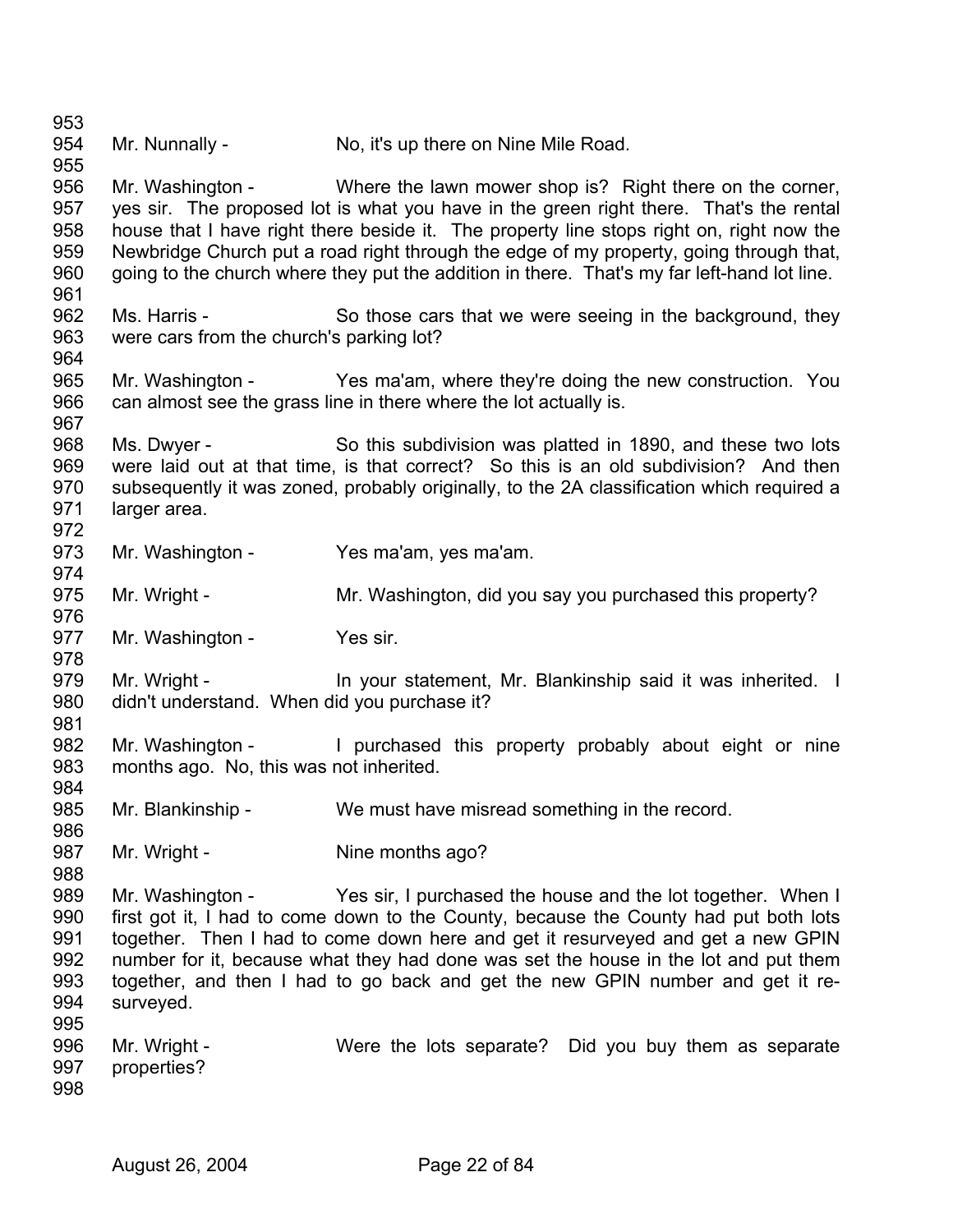Mr. Washington - No, all of it came together when I bought it all. Mr. Wright - Mr. Blankinship, are any other lots in this area as small as this? Mr. Blankinship - We go back to the site map, and you can kind of get a sense of how close together the rest of the houses are coming down the street there. It looks like they're typically built on two lots. Mr. Wright - But the Code requires 10,000 square feet per lot? Mr. Blankinship - Yes sir. Mr. Wright - Are there any other houses on a less than 10,000 squarefoot lot, do we know? Mr. Blankinship - The Should be prepared to answer that, but I'm not. Mr. Nunnally - A lot of those lots on that street are mighty close. Mr. Washington - I notice there's one right up there catty-cornered, lot 12 right there; that's a real small lot right there. Mr. Wright - So this would be in keeping with whatever the other lots that are there, the other houses on that street, that's my point. Mr. Washington - Yes, I'll stay within the Code as far as the setbacks on the front yard, back yard, and side yards, that's no problem. I was just basically filing for the variance so I could build. Ms. Harris - Thave a question. Have you thought about putting one house on those two lots? I'm familiar with the section, and they're very narrow lots. Mr. Washington - There's a house already on ....... Ms. Harris - I know. I'm talking about tearing it down and building a nice home out there. Mr. Washington - To be honest with you, the money that I've put in this house already, as far as renovating it, I can't tear it down. Mr. Wright - So you've renovated the house that's already there? Mr. Washington - Yes sir, the existing house now. Mr. Wright - The How many square feet are in that house?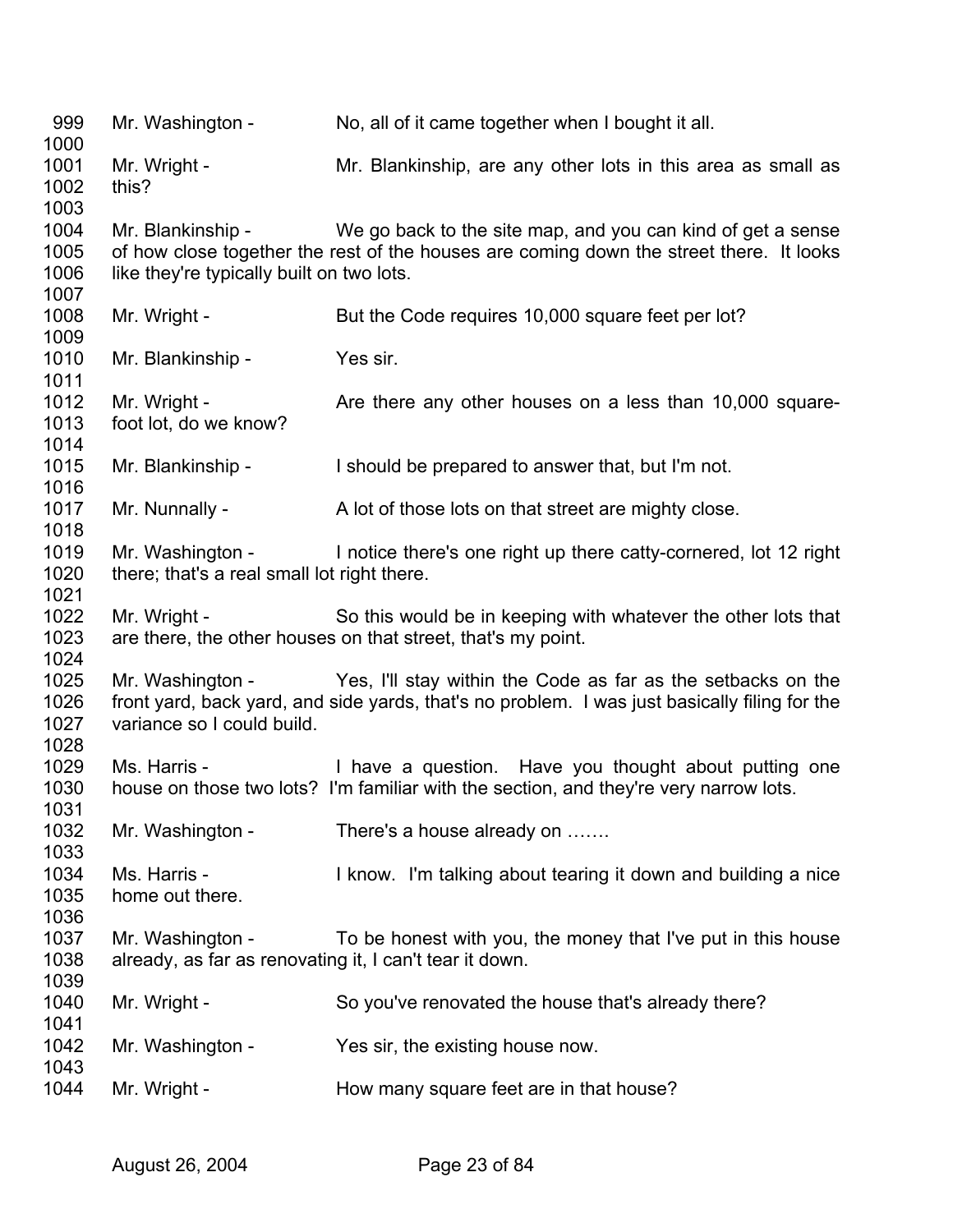| 1045 |                                  |                                                                                           |                |
|------|----------------------------------|-------------------------------------------------------------------------------------------|----------------|
| 1046 | Mr. Washington -                 | The existing house is 1262.                                                               |                |
| 1047 |                                  |                                                                                           |                |
| 1048 | Mr. Wright -                     | The new one would be what?                                                                |                |
| 1049 |                                  |                                                                                           |                |
| 1050 | Mr. Washington -                 | 1196, three bedrooms, two full baths.                                                     |                |
| 1051 |                                  |                                                                                           |                |
| 1052 | Mr. Wright -                     | Any other questions from members of the Board? Anyone                                     |                |
| 1053 | here in opposition to this case? |                                                                                           |                |
| 1054 |                                  |                                                                                           |                |
| 1055 |                                  | After an advertised public hearing and on a motion by Mr. Nunnally, seconded by Mr.       |                |
| 1056 |                                  | Kirkland, the Board granted application A-91-2004 for a variance to build a one-family    |                |
| 1057 |                                  | dwelling at 11 Lowell Street (E. S. Read) (Parcel 817-725-4081). The Board granted        |                |
| 1058 |                                  | the variance subject to the following conditions:                                         |                |
| 1059 |                                  |                                                                                           |                |
| 1060 | 1.                               | This variance applies only to the public street frontage requirement. All other           |                |
| 1061 |                                  | applicable regulations of the County Code shall remain in force.                          |                |
| 1062 |                                  |                                                                                           |                |
| 1063 | 2.                               | Connections shall be made to public water and sewer.                                      |                |
| 1064 |                                  |                                                                                           |                |
| 1065 | Affirmative:                     | Dwyer, Harris, Kirkland, Nunnally, Wright                                                 | 5              |
| 1066 | Negative:                        |                                                                                           | 0              |
| 1067 | Absent:                          |                                                                                           | $\overline{0}$ |
| 1068 |                                  |                                                                                           |                |
| 1069 |                                  | The Board granted this request, as it found from the evidence presented that, due to the  |                |
| 1070 |                                  | unique circumstances of the subject property, strict application of the County Code       |                |
| 1071 |                                  | would produce undue hardship not generally shared by other properties in the area, and    |                |
| 1072 |                                  | authorizing this variance will neither cause a substantial detriment to adjacent property |                |
| 1073 |                                  | nor materially impair the purpose of the zoning regulations.                              |                |
| 1074 |                                  |                                                                                           |                |
| 1075 | A-92-2004                        | <b>GARY L. PRICE</b> appeals a decision of the Director of Planning                       |                |
| 1076 |                                  | pursuant to Section 24-116(a) regarding the property at 9490                              |                |
| 1077 |                                  | Osborne Turnpike (Parcel 806-673-1937), zoned A-1, Agricultural                           |                |
| 1078 |                                  | District (Varina).                                                                        |                |
| 1079 |                                  |                                                                                           |                |
| 1080 | Mr. Wright -                     | All persons who would speak with reference to this case,                                  |                |
| 1081 |                                  | please stand? Would you raise your right hands and be sworn please?                       |                |
| 1082 |                                  |                                                                                           |                |
| 1083 | Mr. Blankinship -                | Do you swear that the testimony you are about to give is the                              |                |
| 1084 |                                  | truth, the whole truth, and nothing but the truth, so help you God?                       |                |
| 1085 |                                  |                                                                                           |                |
| 1086 | Mr. Chisholm -                   | I do. James A. Chisholm. I'm the attorney for Mr. Price.                                  |                |
| 1087 |                                  | First of all, I'd like to make it clear that this appeal does not in any way, whatsoever, |                |
| 1088 |                                  | involve, or is in no way related to the prior case that was heard before the Board, the   |                |
| 1089 |                                  |                                                                                           |                |
|      |                                  | ruling entered on September 1, 2003. Reading that letter, the last paragraph says that    |                |
| 1090 |                                  | "no assumption should be made about the compliance with other sections of the Code,       |                |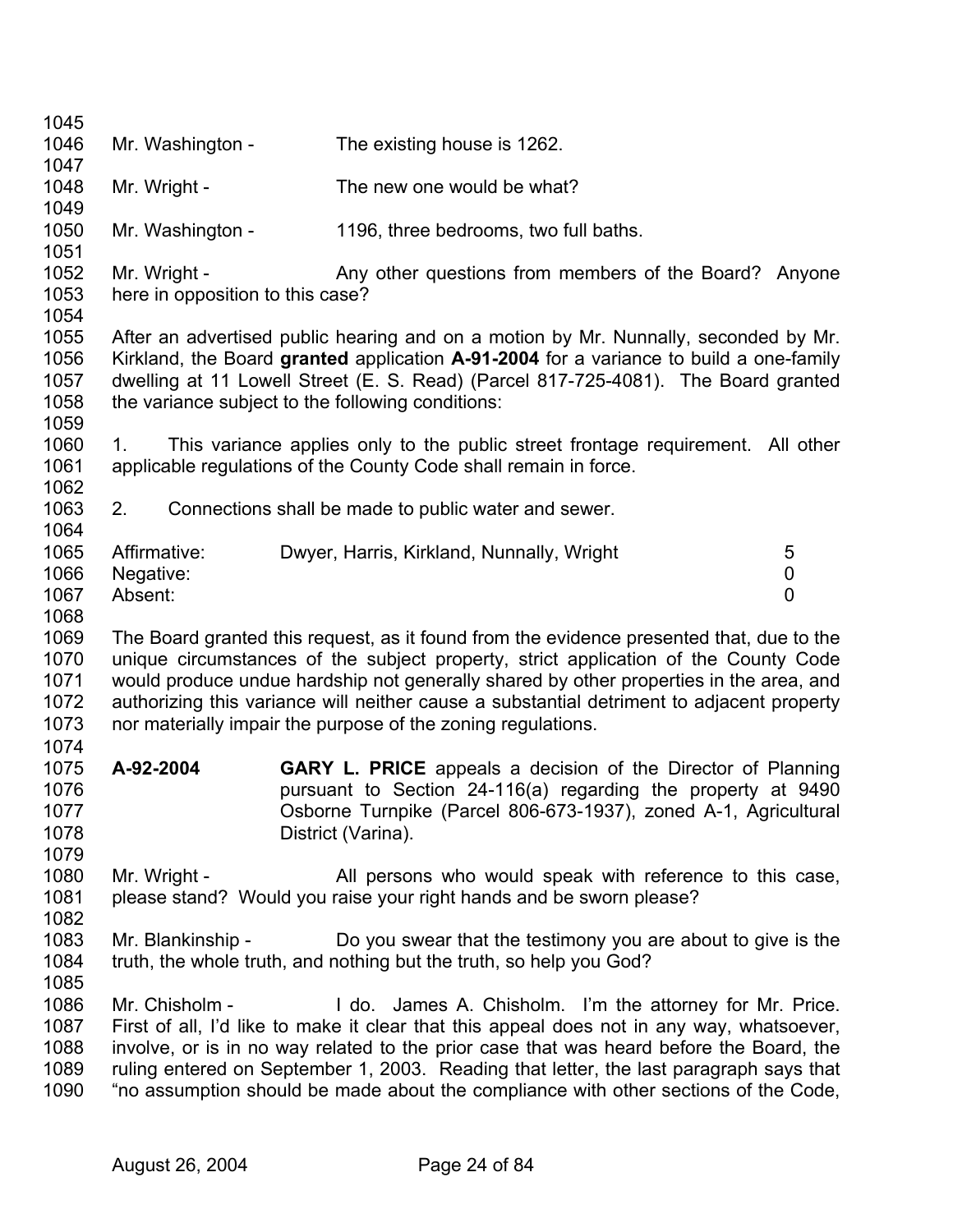relative to the granting of this variance. This appeal involves 24-108, which requires the issuance of a building permit, and it also involves the 24-94, which regulates the side lot line, front and rear lot line setbacks, and also 24-95(i)(3), which deals with the side lot line requirements for anything over the rear yard. I don't know really where, I think the problem that started here was someone, I don't know whether it was Mr. Bowden or the County, got the wrong impression that this was a farm and a farm structure, and therefore no building permit was required. This went on for a few months, and then it was kind of up in the air, and it was clearly decided that this was not a farm. Mr. Blankinship, in the minutes, addressed this issue. There's no farming going on. The only mention of anything that could even remotely relate to the issue of farming, was that Mr. Bowden indicated in the minutes that someone was cutting the grass or the hay on the front of the lot, and you said the lot apparently, so an acre or two out there is such that there's only one place on it where he can even put a stable, according to him, so the topography, I don't know how they get tractors on it to cut the hay. First I'd like to go to the definitions in the County Code, the Zoning Ordinances. There are certain things that I think are important. The word "shall," as used in the Code, basically states that "the word 'shall' is mandatory, not directatory," so that's Code Section 24-3. The definitions are the very first one. The word "shall"; it's opposition that we don't have any 1109 options here; it is mandatory. 1091 1092 1093 1094 1095 1096 1097 1098 1099 1100 1101 1102 1103 1104 1105 1106 1107 1108 1110

1111 1112 1113 1114 1115 Mr. Wright - I'm having difficulty understanding what your position is. Would you state what your position is for the grounds for your appeal. I don't know whether I asked you sir, to identify yourself for the record; I don't believe I did; would you identify yourself.

1116 1117 1118 1119 1120 1121 1122 Mr. Chisholm - I did, sir, James A. Chisholm; I'm attorney for Mr. Price. Mr. Price is concerned about the fact that no building permit was ever issued. In the prior minutes, Mr. Bowden indicated that this stable was built approximately three feet from the side property line in the front yard. Mr. Price has a well that's very close to it; there is a slope down to the well. The minutes of the prior meeting reflect the fact that the stable is built up at the highest point. It's approximately three feet from the property line; the Code clearly says it should be twenty feet from the property line.

- 1124 1125 1126 1127 1128 Mr. Wright - We've heard that case and ruled on that case. Mr. Chisholm - This issue involves 24-10(b). Please take a look at 24-10 (b).
- 1129 1130 1131 Ms. Dwyer - I thought this was an appeal, Mr. Chairman, from the early decision issued by the Board.
- 1132 1133 1134 Mr. Blankinship - It's not an appeal of that decision; it's an appeal of a decision by the Director of Planning that the stable does not have to comply with 24-95(i)(3), that it does have to comply with 24-95(i)(2).
- 1135 1136

1123

Mr. Wright - This is not an appeal from the decision of the Board; that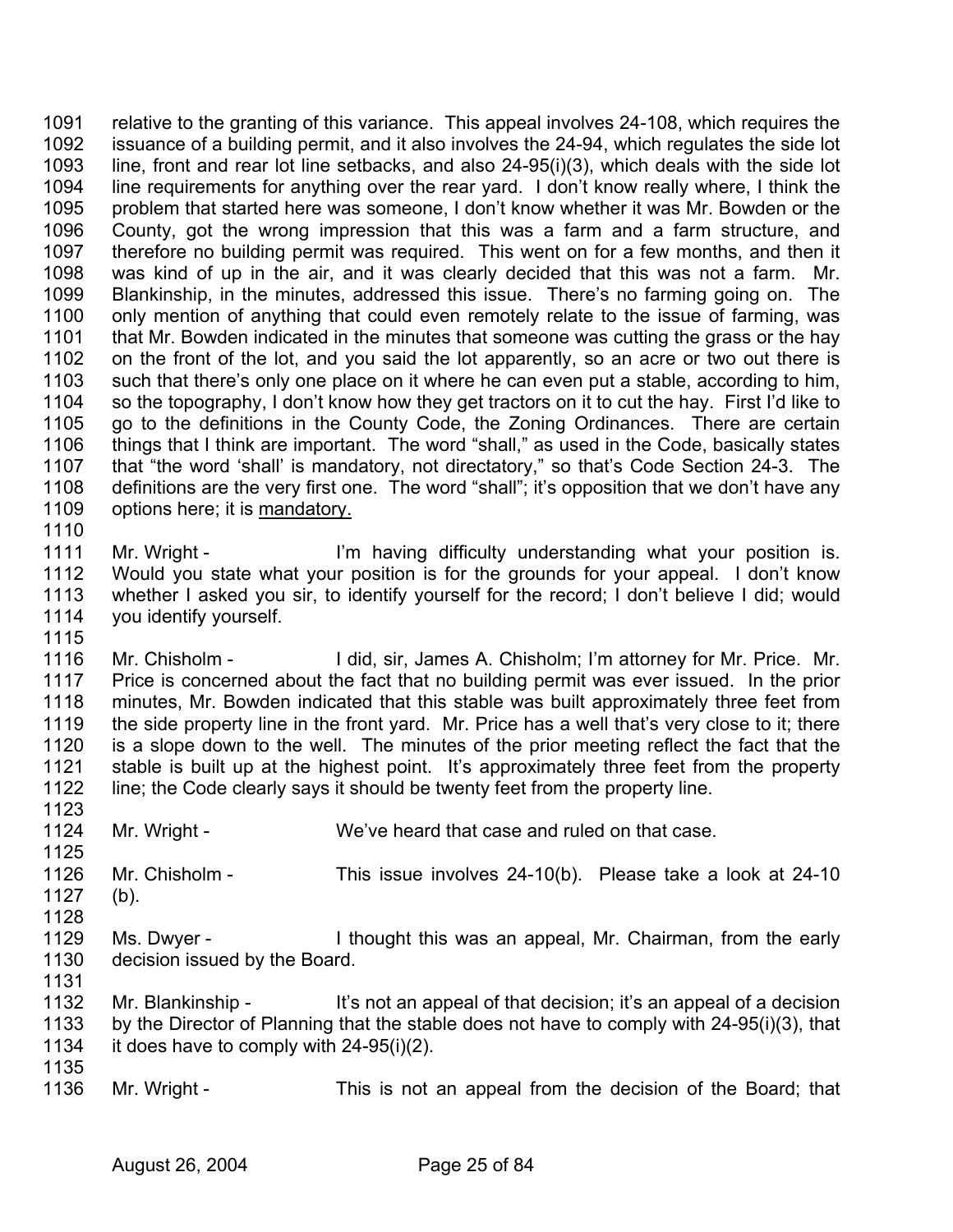1137 was my point.

1138

1139 1140 1141 1142 1143 1144 1145 1146 1147 1148 1149 1150 1151 Mr. Chisholm - This has nothing to do with the prior case. If you'll look at 24-10 distance requirements (b), a variance was granted insofar as the distance requirement of 200 feet from my client's house. If you look at the last sentence, in (b), it says that "any buildings or enclosures shall further meet the minimum side and rear requirements for other permitted uses in the district in which located. So the minimum side requirements for other permitted uses in this district are set forth in 24-94. Just because he was given the authority or granted a variance to put the structure in the front yard, 170 feet from my client's house, he was not given a variance to put it three feet from the property line when the Code says 20 feet. He was not given a variance to violate the front setback requirements. He was not given a variance to raise sheep up there. He was not given a variance from Code Section, the provisions of 24-94. Please take a look at the two pertinent sections here are actually in 24-95(i)(2) and 24-95(i)(3), because they modify 24-94.

1153 1154 1155 1156 1157 1158 1159 Ms. Dwyer - May I stop here to clarify something, because it wasn't clear to me when I first read the staff report. Previously the Board granted a variance for 24- 10 and 24-95(i)(2), so that's not what we're considering here? What we're considering here is this application's assertion that 24-95(i)(3) applied to this case. The staff decided that 24-95(i)(3) does not apply, so this application now is appealing that decision? The only thing before us is whether 24-95(i)(3) applies to this case. Is that correct?

- 1161 1162 Mr. Wright - That's what I understand. If 24-95(i)(3) applies, what would be the consequence of that, Mr. Blankinship?
- 1163

1160

1152

1164 1165 1166 1167 1168 1169 1170 1171 1172 1173 Mr. Blankinship - Before I answer that question, let me also introduce Mr. Roger Wiley, who is your legal counsel this morning. Since these parties are already involved in a suit involving the Board, we kept Hefty and Wiley as your legal counsel. If you have legal questions, Mr. Wiley can help with those. As to your question, what would be the consequences if the Board overturned the Director's decision, the stable would then be in violation of this Section 95(i)(3). The County would notify the Bowdens that there is a violation that we were not previously aware of, I guess, and I anticipate that he would apply for a third variance, once again to leave the same structure in the same location.

- 1174 Mr. Wright - Now I think we've clarified the issue a little better.
- 1175 1176 1177 1178 1179 1180 1181 1182 Mr. Chisholm - It's very clear that 24-10 does not set forth what the side lot line requirements are for either the front yard or the back yard. It does set forth the distance requirements from other structures, but it makes reference to, it says it shall meet the minimum side yard requirements for other permitted uses in the district in which located, so we have to go look at 24-94 as modified by 24-95. If you don't look at 24-95, 24-94 says in (a)(1), the minimum side lot line requirements are twenty feet. Then if you go look at 24-95 (I)(2), which the Planning Director says for some reason,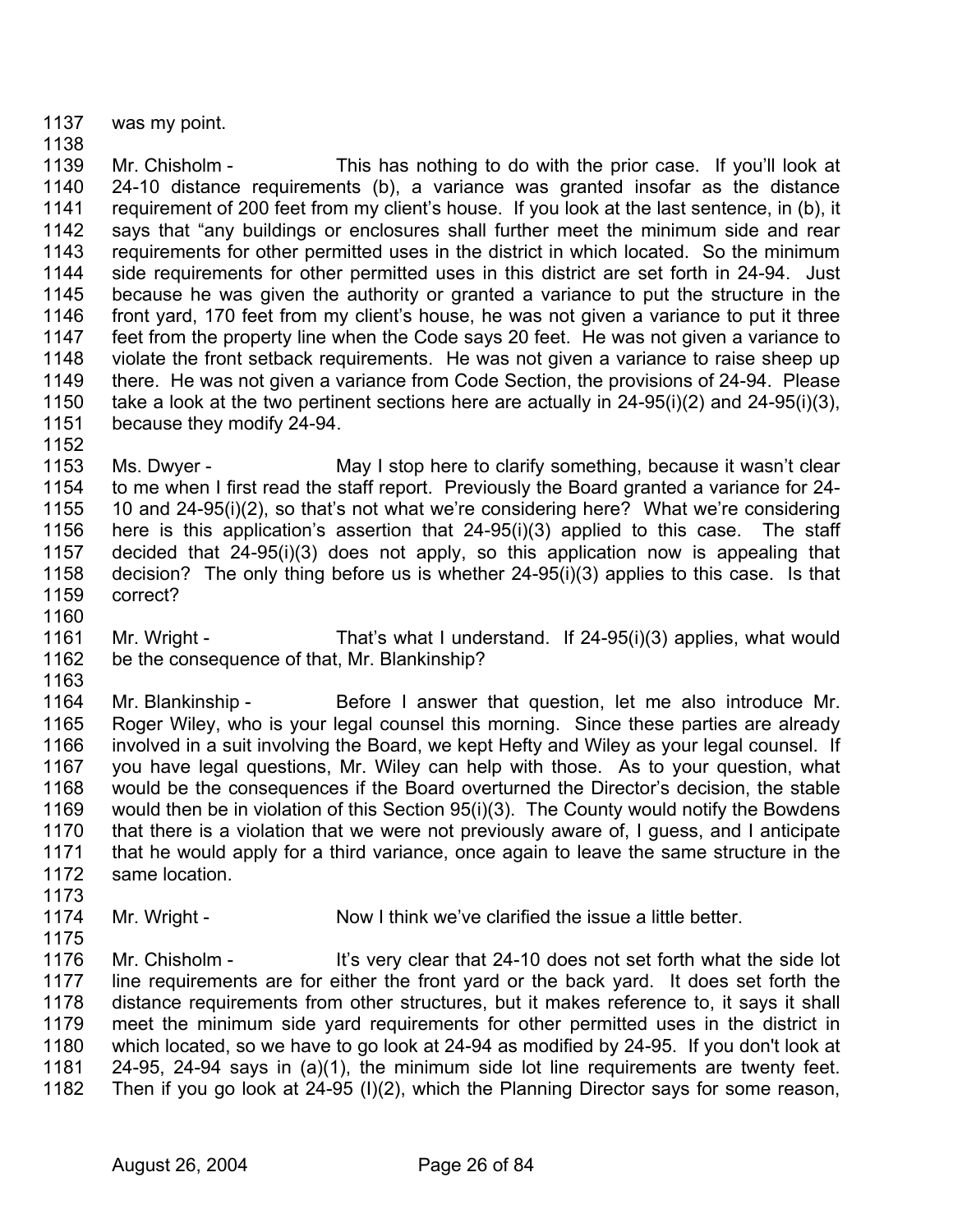- 1183 1184 he says applies.
- 1185 1186 Ms. Dwyer - But that's not an issue today, because as I understand it, the Board has already granted a variance for that, and that's not an issue today.
- 1188 1189 1190 1191 1192 Mr. Chisholm - It is an issue today. The variance granted only applied to putting the property in the front yard and meeting the distance requirements as set forth in 24-10(b). 24-10(b) also says that the structure shall also be required to meet the side lot line requirements as imposed by the other pertinent sections of the zoning requirements.
- 1193

1187

- 1194 states that?
- Mr. Wright Now what do you say to that, Mr. Blankinship, if it clearly
- 1195 1196

1205

1207

1223

1225

- 1197 1198 1199 1200 1201 1202 1203 Mr. Blankinship - It's the Director's position that the side lot requirement is found in 24-95(i)(2), which is the setbacks for accessory structures in the rear yard of a one-family dwelling. This structure is not in the rear yard, but it is an accessory structure to a one-family dwelling, and the Director's position is that of the three subsections of 24-95(i), the first one applies to any yard, the second one applies to accessory buildings to one-family dwellings, an the third one applies to everything other than accessory structures to one-family dwellings. We believe that 95(i)(2) is 1204 applicable, and 95(i)(3) is not applicable.
- 1206 Mr. Wright - Mr. Chisholm, proceed.

1208 1209 1210 1211 1212 1213 1214 1215 1216 1217 1218 1219 1220 1221 1222 Mr. Chisholm - It requires a rather careful reading of these Code Sections, but 25-95(i), one, talks about projections of portions of buildings in the yards, so it really has nothing to do with this. Then we go to 2, and it says "in a rear yard." When you're talking about in a rear yard, we're also talking about occupy or project into these minimum side lot line requirements, so we start off with the side lot line requirements are twenty feet all the way around the property. Well, on the side lot lines, fifty in the front, fifty in the back. This Code says, if you have this structure in the rear, you can put it three feet off the property line. I don't think anybody here today would dispute the fact that it's not in the rear yard. If it's not in the rear yard, then the rear yard sideline setback requirements are not applicable. If anybody would have taken the other position, just because it's in the front yard, then maybe the front yard setback requirements don't apply. I was told over a period of two months, that this was a violation, and something would be done about it, and I wrote the Planning Director, and it took him over two months to respond, and he wrote back some letter, and if I spent the rest of my life reading it, I wouldn't be able to understand it.

- 1224 Mr. Blankinship - That's the May  $18<sup>th</sup>$  letter that's in your packet.
- 1226 1227 1228 Mr. Chisholm - What applies is 24-95(i)(3), and it says location in any yard, unless otherwise provided, so we're in a rear yard, we have three feet, we're not in a rear yard. It says "shall," doesn't say "may," observe the same required minimum yards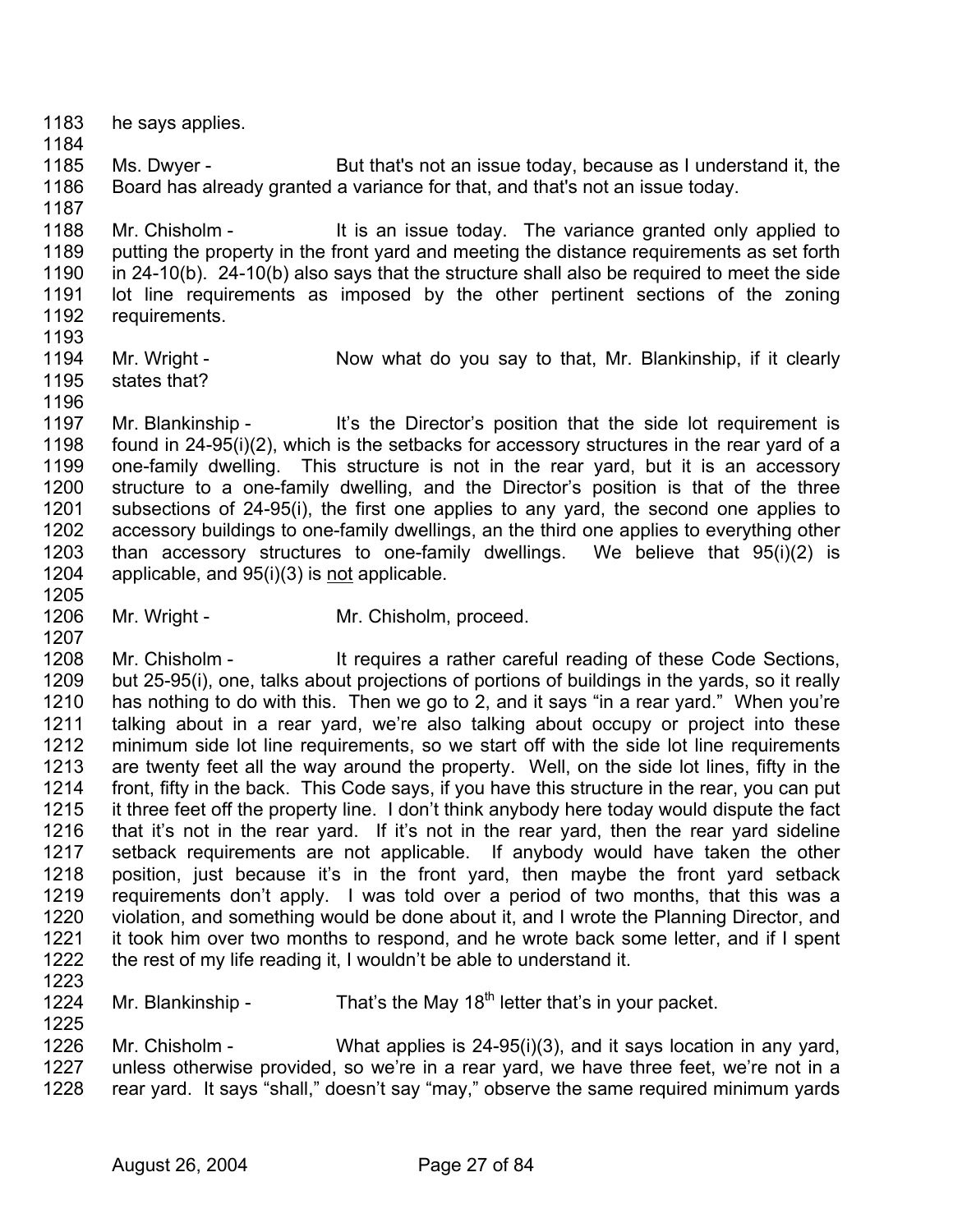1229 1230 for the principal use building or structures, except for the following. There are no exceptions that are pertinent.

1231

1256

1259

1261

1264

1271

1273

1232 1233 1234 1235 1236 Ms. Dwyer - I'm trying to understand your position. It sounds to me like you're saying, if the Board has granted a variance so that paragraph 2, which normally would apply, does not apply, because the structure's no longer in the rear yard; therefore, what does apply, in sort of that vacuum, you're saying paragraph 3 applies.

- 1237 1238 1239 1240 1241 1242 1243 1244 1245 1246 1247 1248 1249 1250 1251 1252 1253 1254 1255 Mr. Chisholm - What if you had a 20-foot rear lot setback requirement, the rear yard? If you are allowed to put it in the front, would you be able to put it twenty feet from the front lot line – no. If you put it in the front yard, the Code provisions, unless the Board grants a variance to the contrary, the Zoning Administrator's required to impose the pertinent Code sections, and it's 20 feet; there's no question about it; it's black and white. Unless otherwise provided, it also says buildings in the back yard can't be more than fifteen feet in height, but we don't really care about that. I don't think there's any provision regarding the front yard. My client's concern is that it's sitting up on the highest point, it slopes away, the water runs down on his lot, he's been told that he may have to dig another well on the other side of his house, or grout his well down ten or twelve feet, and take water samples. He's also concerned about, it is a nonconforming structure under this Code Section, and if he ever goes to sell this property, he can give a disclosure statement, which tells whether he knows there are any problems, or he can just say nothing and hope nobody notices, in which case, or he could give a disclosure statement, in which he would have to disclose the violation to anybody buying his house. It says location in any yard for other permitted uses, unless otherwise provided. The Code says back yard, three feet, and we have to go and see what it is for the front yard or anything other than the back yard, and it's twenty feet. (It) shall observe the same required minimum yards for the principal use.
- 1257 1258 Mr. Wright - Is it your position that if this stable were twenty feet from the line, you wouldn't be here?
- 1260 Mr. Chisholm - That is correct.
- 1262 1263 Mr. Wright - What difference would that make with respect to your client's digging a well and all that kind of stuff?
- 1265 1266 1267 1268 1269 Mr. Chisholm - The other problem is that we want Mr. Bowden to get a building permit because we hope the County will address the issue of the proximity of the well to the stable and any of these other issues and review of the plans and the location.
- 1270 Mr. Wright - How far is it from the line now?
- 1272 Mr. Chisholm - In the minutes they mentioned three feet or less.
- 1274 Mr. Wright - So another seventeen feet, you say, would make a lot of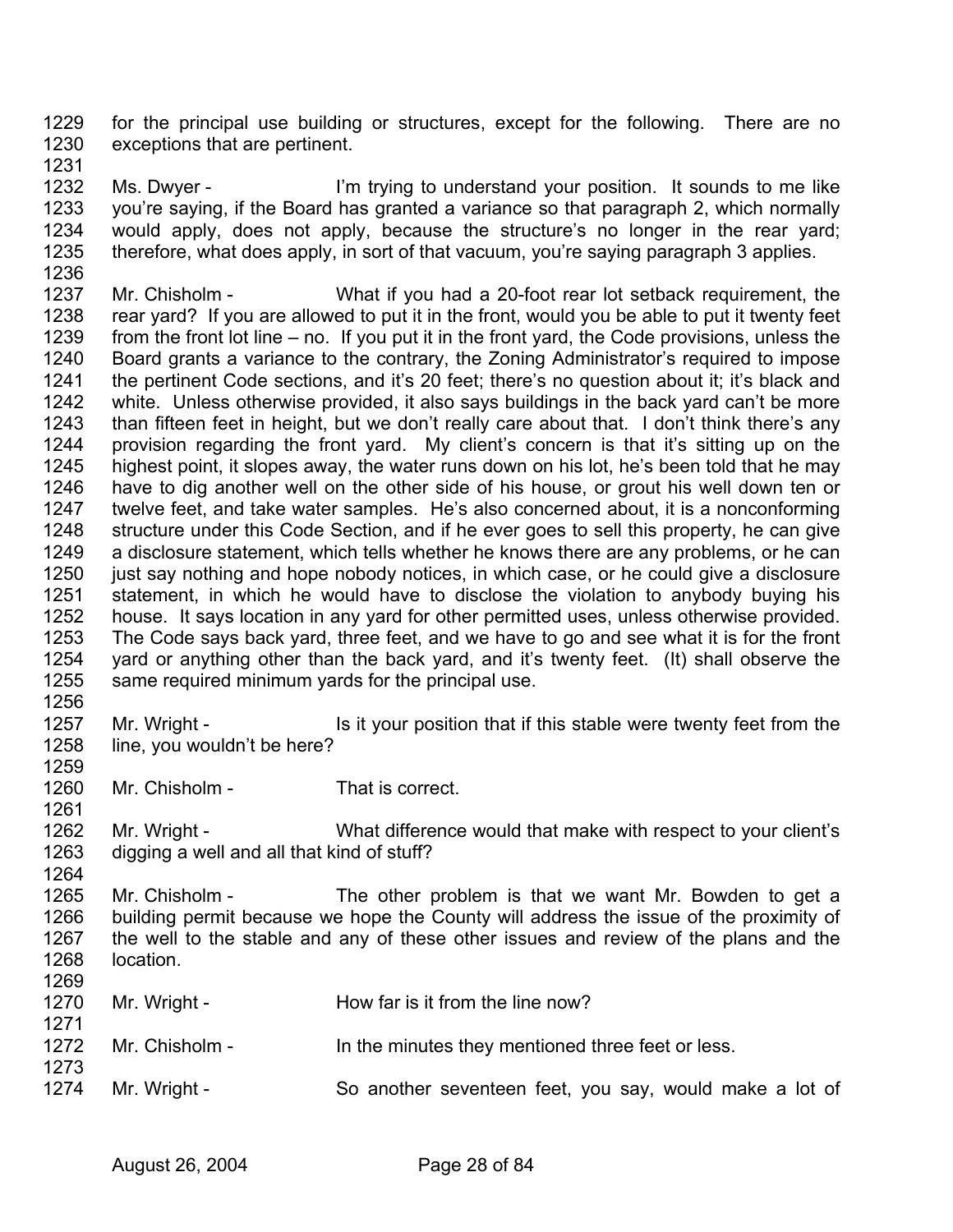1275 1276 1277 1278 1279 1280 1281 1282 1283 1284 1285 1286 1287 1288 1289 1290 1291 1292 1293 1294 1295 1296 1297 1298 1299 1300 1301 1302 1303 1304 1305 1306 1307 1308 1309 1310 1311 1312 1313 1314 1315 1316 1317 1318 1319 1320 difference with respect to that location and the well and whatever you're talking about? Mr. Chisholm - We don't know. Mr. Price will testify what the Health Department told him. It may need to be further than that, due to the fact that the slope of the land, and the water running to his house, and the proximity of the well to the stable, it may need to be further than that. Mr. Wright - Why wasn't this brought up at the hearing? Mr. Chisholm - We didn't know that it was three feet from the property line until we came to the hearing. Mr. Kirkland - How far is the dwelling that this gentleman lives in to this stable? Mr. Blankinship - It's approximately 175 feet. Mr. Kirkland - How far is the well to this stable? Mr. Chisholm - The well is adjacent to the house on the side closest to Mr. Bowden's property, probably 170 to 200 feet. We haven't measured it. Ms. Dwyer - Mr. Blankinship, given that the Board granted a variance from 24-10 and 24-95(i)(2), which eliminates the 200-feet requirement from the nearest residence and allows the stable to be in the front yard. Given that was done, what is the staff's position about what rules then would govern where this stable could be located. Does the granting of the variance from those two Code sections mean that the stable can go anywhere, or are there other Code sections that would then restrict the location of the stable? Mr. Blankinship - The Director's position is that 24-95(i)(2) regulates accessory structures to one-family dwellings. So all of the restrictions in 24-95(i)(2) would apply in this situation. One of those is that the structure has to be in the rear yard. This one is not, and that's why the variance was required. It has to be at least ten feet from the principal structure; it has to be at least six feet from any other accessory structure; it has to be ten feet from any street or alley, and has to be three feet from the side or rear lot lines. Mr. Wright - When the Board approved the variance, we approved the location of the stable at that time. Mr. Blankinship - Yes sir. Mr. Wright - The Must Specifically stated and had to be constructed where it supposedly was.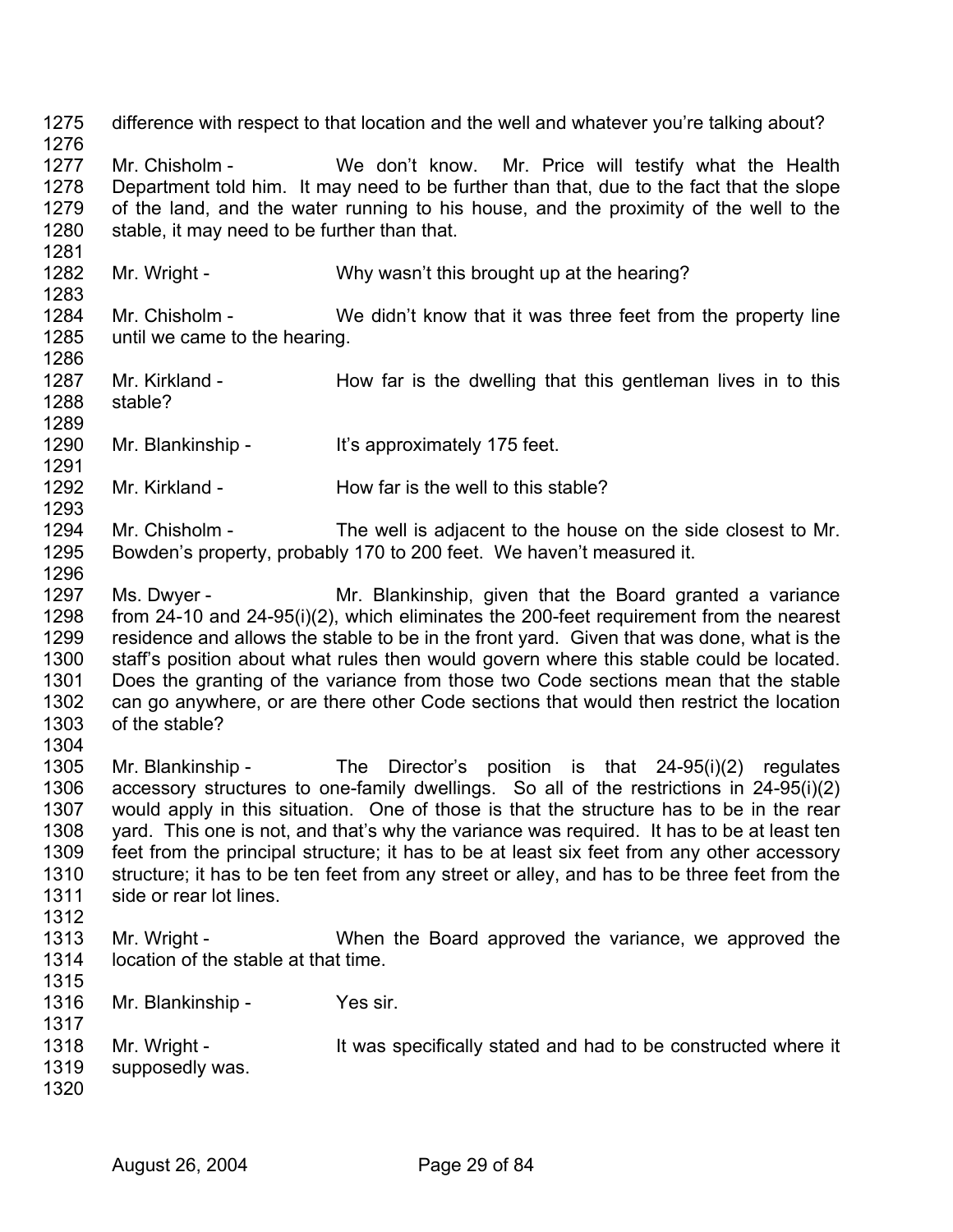1321 Mr. Kirkland - Plus other conditions, trees.

1323 1324 1325 1326 1327 1328 1329 1330 1331 Mr. Chisholm - The distance requirement is what was approved; no mention was made of Section 24-94 or 24-95, and 24-10(b) clearly makes reference to these other Code sections. They clearly apply. The setback requirements are not set forth in 24-10(b) because it makes reference to these other sections. How you can say that just because you grant a variance to allow somebody to put a stable in the front yard, and you grant a variance to allow it to be 175 feet from the nearest structure, do you read between the lines and say that also means you can put it anywhere else on the lot you want? You can put it up on the front lot line; you don't have to have any setback. What does apply?

1333 1334 1335 Mr. Wright - At the time the Board grants a variance, it puts conditions on the granting of the variance, and we specifically said that the stable had to be located where it was shown

1336 1337 1338 1339 Mr. Blankinship - It specifically lists 24-95(i)(2) as one of the two sections of the variance.

- 1340 1341 1342 Mr. Chisholm - Chisholm - Only because  $(i)(2)$  says it applies to it being in the rear of the yard.
- 1343 1344 Mr. Blankinship - Right.

1322

1332

1357

1361

1345 1346 1347 1348 1349 1350 1351 1352 Mr. Chisholm - Well, 24-10(b) requires reference to 24-94 and 24-95, and if you. All I'm asking is that you ladies and gentlemen think a little about the ordinances, and it's ever so clear what applies. The rear setback line is, it's allowed to protrude into the twenty-foot side lot line requirements to the extent that it's three feet off the property line. That's rear; rear is not front. There is a good reason for that. In the back, nobody really cares where the structure is, and nobody's going to be back there, or it's not going to be right adjacent to my client's yard right next door.

- 1353 1354 1355 Mr. Wright - If it's not permitted in the front yard, then there's no set requirement of where it would be in the front yard.
- 1356 Mr. Chisholm - It's not permitted? But the variance was granted.
- 1358 1359 1360 Mr. Wright - I know the variance granted that, but what reference do you have that says it's got to be twenty feet from the side line in the front yard? It seems to me that it's begging the issue.
- 1362 1363 1364 1365 1366 Mr. Chisholm - I don't think it could be more clear. Please take a look at 24- 10 again, Section B. It says, last sentence, "any buildings or enclosure shall further meet the minimum side yard requirements for other permitted uses in the district in which located, and shall further meet. If it doesn't meet the minimum side line requirements for structures in the front yard. You grant a variance, you allow it to be put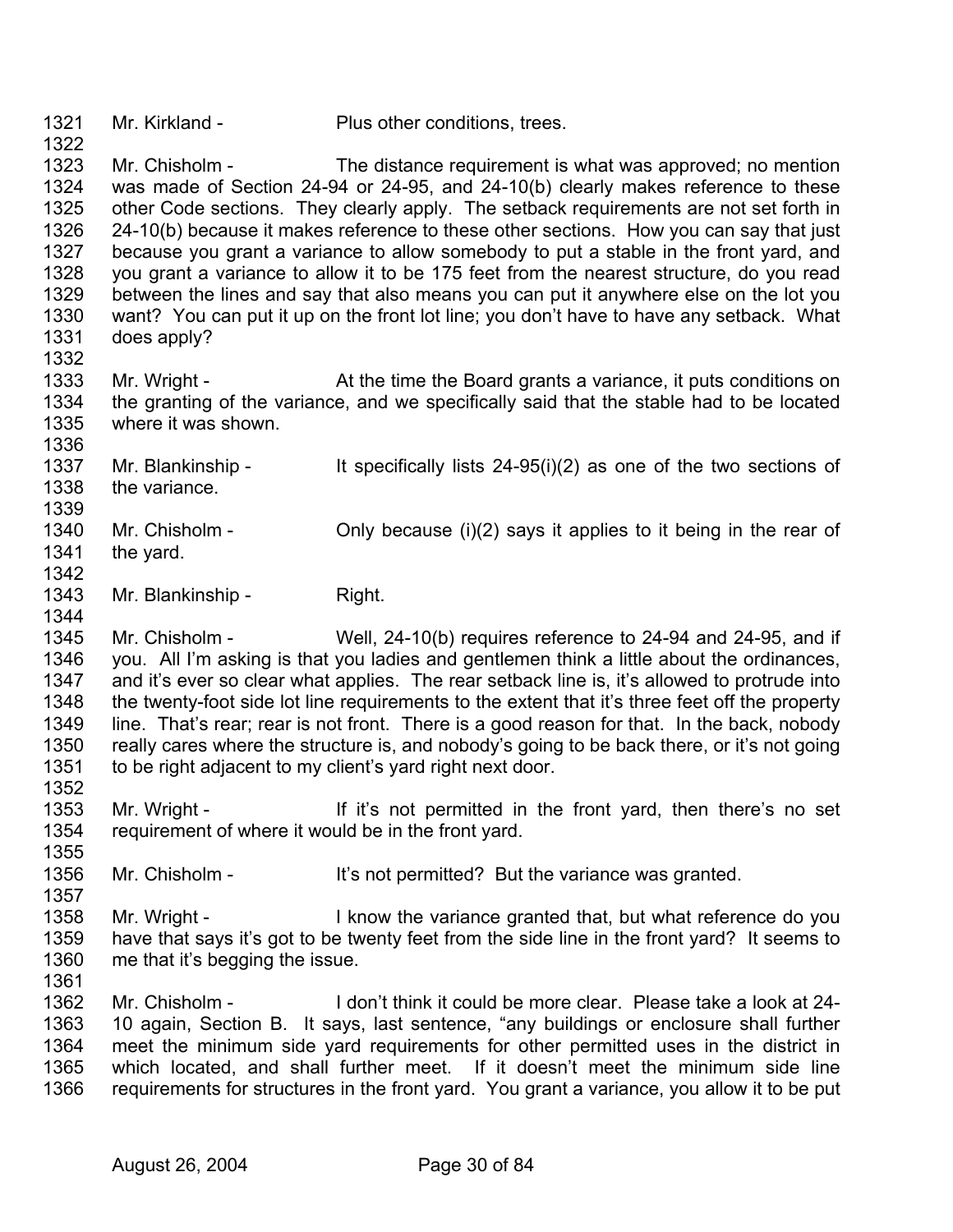1367 1368 1369 in the front yard, you grant a variance that allowed it to be put 175 feet from my client's house. I wasn't at that meeting; I read the notes later. I said, "Gary, it's three feet from your property line.

1371 1372 1373 1374 Mr. Wright - What are the requirements that it refers to for a structure, accessory structure, in the front yard? There is no such requirement in the front yard. It doesn't permit it in the front yard; therefore it doesn't set forth any requirements there.

1375 1376 1377 1378 1379 1380 1381 1382 1383 1384 1385 Mr. Chisholm - All you have to do is go to A-1 District, 24-94, and it says minimum side lot. The minimum side lot line on A-1 is twenty feet all the way around the property. It's 24-94 in the A-1 District; it's both side lot lines. This section says if you're in the rear, you're allowed to protrude within the minimum side lot line requirements to the extent where you're three feet from the property line; that's in the rear. If you look at 24-94 and then the regulations under A-1 District, it regulates everything except to the extent otherwise modified. It's modified by 24-95(i)(2) if it's in the rear. If it's in the front, it's not modified. And the intent is, if you have eight acres, and you have two houses right next door, big massive houses, half million dollar houses plus, whatever, if you're going to allow them to put it in the front yard, then why do we ignore the side lot line requirements?

- 1387 Ms. Dwyer - Mr. Blankinship, is the stable in the side yard?
- 1389 Mr. Blankinship - No, it's in the front yard.
- 1391 Mr. Chisholm - It's in the front yard.
- 1393 1394 1395 Mr. Wright - This is a peculiar piece of property, if you look at the configuration of the property.
- 1396 1397 1398 1399 1400 1401 Mr. Chisholm - You have side lot line requirements for the front vard; you have them for the back, and they're twenty feet, but if you look closely at this Code Section, it says that accessory structures can protrude into the twenty-foot setback requirement for the rear yard up to a minimum of three feet from the property line, but it's not in the back yard. So 24-10(b) makes reference to other sections of the Code which apply. So we've got to look at the other sections of the Code, and they apply.
- 1402 1403 1404 Ms. Dwyer - Mr. Blankinship says that the stable is not in the side yard, so even if your argument is true, then the side yard requirement would not apply.
- 1405

1407

1409

1370

1386

1388

1390

- 1406 Mr. Chisholm - Excuse me, but what do you mean by not in the side yard?
- 1408 Mr. Blankinship - It's in the front yard.
- 1410 1411 1412 Mr. Chisholm - We're talking about side lot line setback requirements. It's in the front yard, but the side lot line requirements apply. It has to be twenty feet off of the side lot lines. Mr. Blankinship, would you speak to that?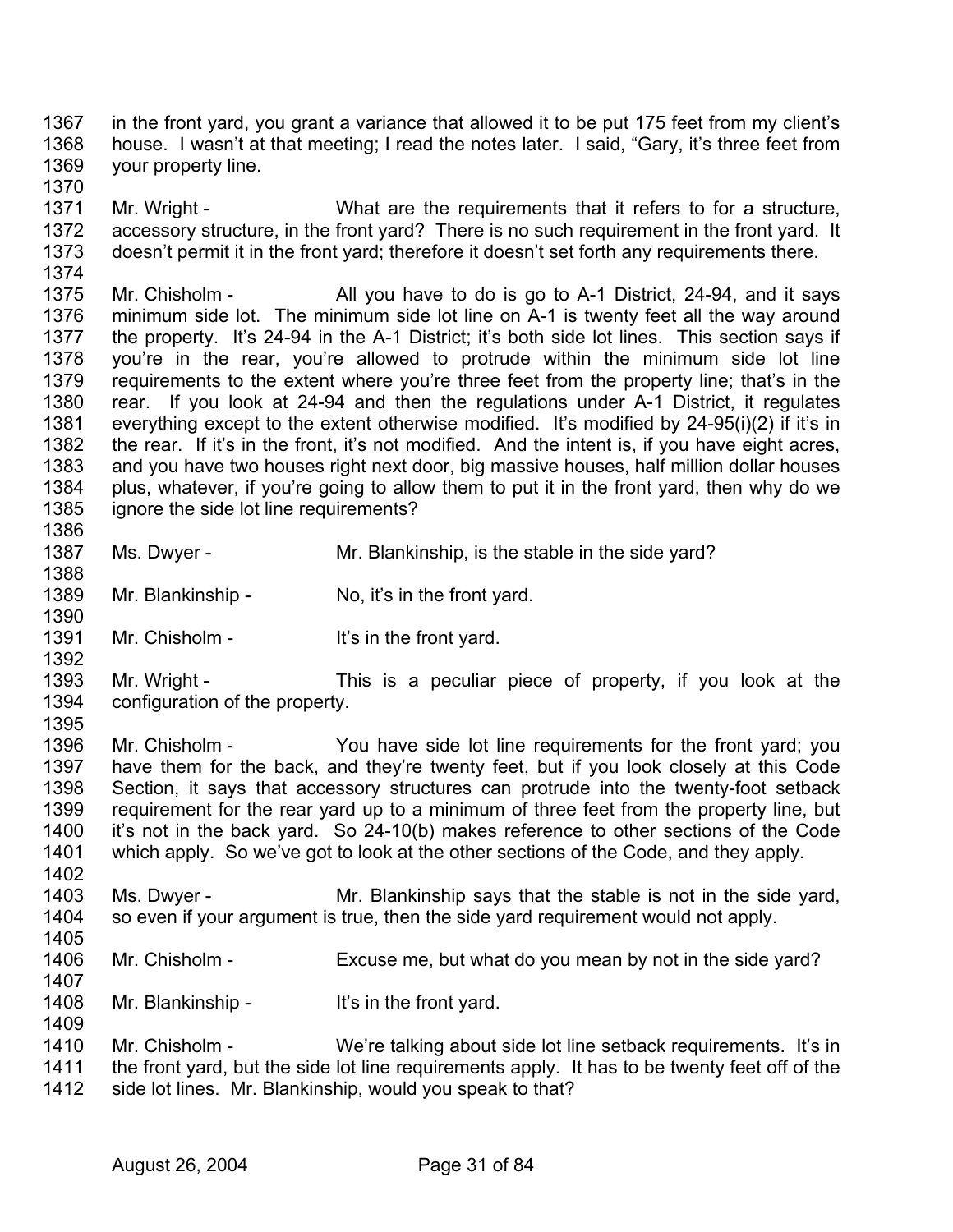1413

1419

1414 1415 1416 1417 1418 Mr. Blankinship - I'm not sure how to reply to that; that thought hadn't really occurred to me. Lee, move the hand down a little bit; do you know where the stable is? A little bit further toward the street from there; that's where the stable is, and it's three feet from that side lot line. The stable stands right between Mr. Price's house and Osborne Turnpike.

1420 1421 1422 1423 1424 1425 1426 1427 1428 1429 1430 1431 1432 1433 1434 1435 1436 Mr. Chisholm - The point is, if you're talking about side yard, it's not really a side yard. The side yards on the right-hand side runs from the front to the back; on the left-hand side, it runs from the front to the back; that's a side yard, but you have side yards in the front yard, and you have side yards in the back yard, or side line setback requirements for the front and the back, and it's not met for the front. The problem for this thing is, everybody wants to make Mr. Price a victim. Perhaps Mr. Bowden wasn't clearly informed as to what he should do, and we sympathize with him. He came to my client and asked if he had a problem with this. My client said no. He didn't tell my client it was a violation. My client didn't know it was 175 feet from his house. My client didn't know it was nonconforming, and that was in the early stages, and if you read the minutes, from that point on, everything is kind of in limbo. We don't really have any decision, one way or another, but Mr. Bowden just keeps plowing ahead and builds between February and May, or for a couple of months, and then after he's gone forward with this process, then he's told it's nonconforming. I don't think my client should have to move his well, and it couldn't be any more clear that a building permit is required, but everybody seems to want to do everything in the world to accommodate Mr. Bowden.

1437 1438 1439 1440 Mr. Wright - Do you have any specific professional opinion that the well has got to be moved? Do you have anything to present to us on that? We need to get on with the opposition, because we've got other cases to hear, and I think we've heard everything you need to say.

1441

1442 1443 1444 Mr. Chisholm - Chisholm - On the uniform building code, let's see if I can find the section real quick, the Health Department faxed Mr. Price. Why don't you let the opposition speak, and I'll find it, unless Mr. Price wants to speak.

1445

1446 1447 1448 1449 1450 1451 1452 1453 1454 1455 1456 1457 1458 Ms. Price - Good morning. My name is Annette Price, and I'm here to speak for Gary Price, my brother-in-law. I talked last week with Mr. Blankinship about the problems that we're seeing with this barn structure in front of Mr. Price's house. Number 1, I'm surprised that you haven't gone out and taken some pictures of the actual structure itself. These houses that you see along this section of Osborne Turnpike are in the range of \$700,000 homes; they're very nice houses, well kept. The barn structure itself is not attractive. Maybe when it was put up, it was a little newer looking; within the time space here, it's starting to weather, the back of it being T-111 or plywood, what have you, is starting to turn brown. It's not been painted; it's just not a good view from your front porch, and as they were saying, where this is sitting, is a view from Mr. Price's front porch. I understand that when the barn was put up, and it is a pole barn, it is not a foundation structure, that he did sign a variance at some point, in good faith, that this pole barn structure would be screened from the back, and that was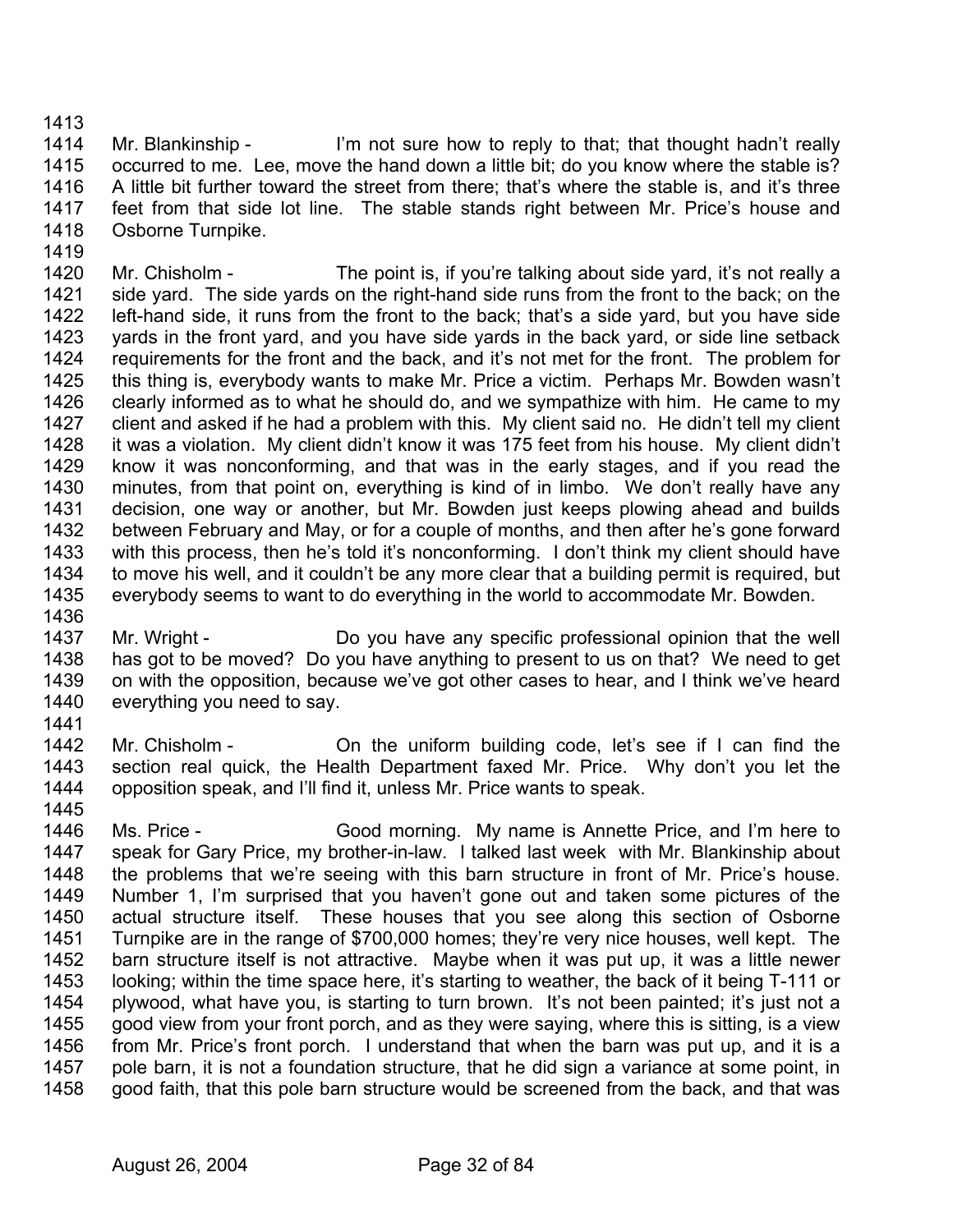1459 1460 1461 1462 maybe more than a year ago that we were looking that this would be done. That has not been done, as of yet. So you're looking at a year's worth of road for a screen across the back of this that may have grown, hidden this from his house, but it's still not there now.

- 1463
- 1464 1465 Mr. Wright - Have you notified the Planning Office of this, because this should have been done.
- 1466

1467 1468 1469 1470 1471 Mr. Blankinship - The reason they haven't planted the landscaping yet is because they haven't finished the litigating, the Price's appeal of their variance yet, or they just like a few weeks ago finished that litigation. Actually, no, Mr. Price had said that he was going to appeal the Circuit Court's decision to the Supreme Court, so I don't know whether that appeal was filed or not, but they may not be finished litigating yet.

1472 1473 1474 1475 1476 1477 1478 1479 1480 1481 1482 1483 1484 1485 1486 1487 1488 1489 Ms. Price - Also, when I was talking with Mike Hill at the County, and he was pulling out different things that were telling me why that shouldn't have been built there in the first place; I know that there was a concern that Mr. Price's garage on the other side of his house, that other small garage, that might have been in violation too, but Mr. Price bought that house with that garage already built there, and that might have been grandfathered into that house a long time ago, so that shouldn't have come up as being a concern as to where the position of that garage is, as opposed to the position of where that barn is in front Mr. Price's house and alongside the Bowden's house. Also, where the Bowden's property sits, as you can see, these properties are all L-shaped; They come off from the side of Osborne and then flow down to the houses. The two other pieces of property that sit in front of Mr. Bowden's property, as you can see, they do not contain houses, and the view that he has from his front porch is across one piece of property, and then another person's property, and then they are vacant. He has a straight clean shot of somebody else's property through his property. If somebody else came out there and dropped a barn in his front yard, I don't think it would be a very nice thing to do, or go unnoticed.

- 1490 1491 1492 1493 1494 Mr. Wright - I hate to interrupt you; we have a long agenda today, and I don't think what you are telling us is pertinent to the issue here. We have a legal issue of whether or not this ordinance applies. Do you have anything to say with respect to that?
- 1495 1496 1497 1498 Ms. Price - As I have been talking with the County, they told me that with the variance that was signed, that everything should have been screened; it hasn't been.
- 1499 1500 1501 1502 Mr. Wright - But he's already addressed that; they're waiting to get these appeals satisfied before they move forward, because if they lose on appeal, they'll have to tear it down.
- 1503 1504 Ms. Price - Yes sir, that was just my suggestion today; maybe the barn could be moved to the other side yard of the house where it wouldn't be out of the ……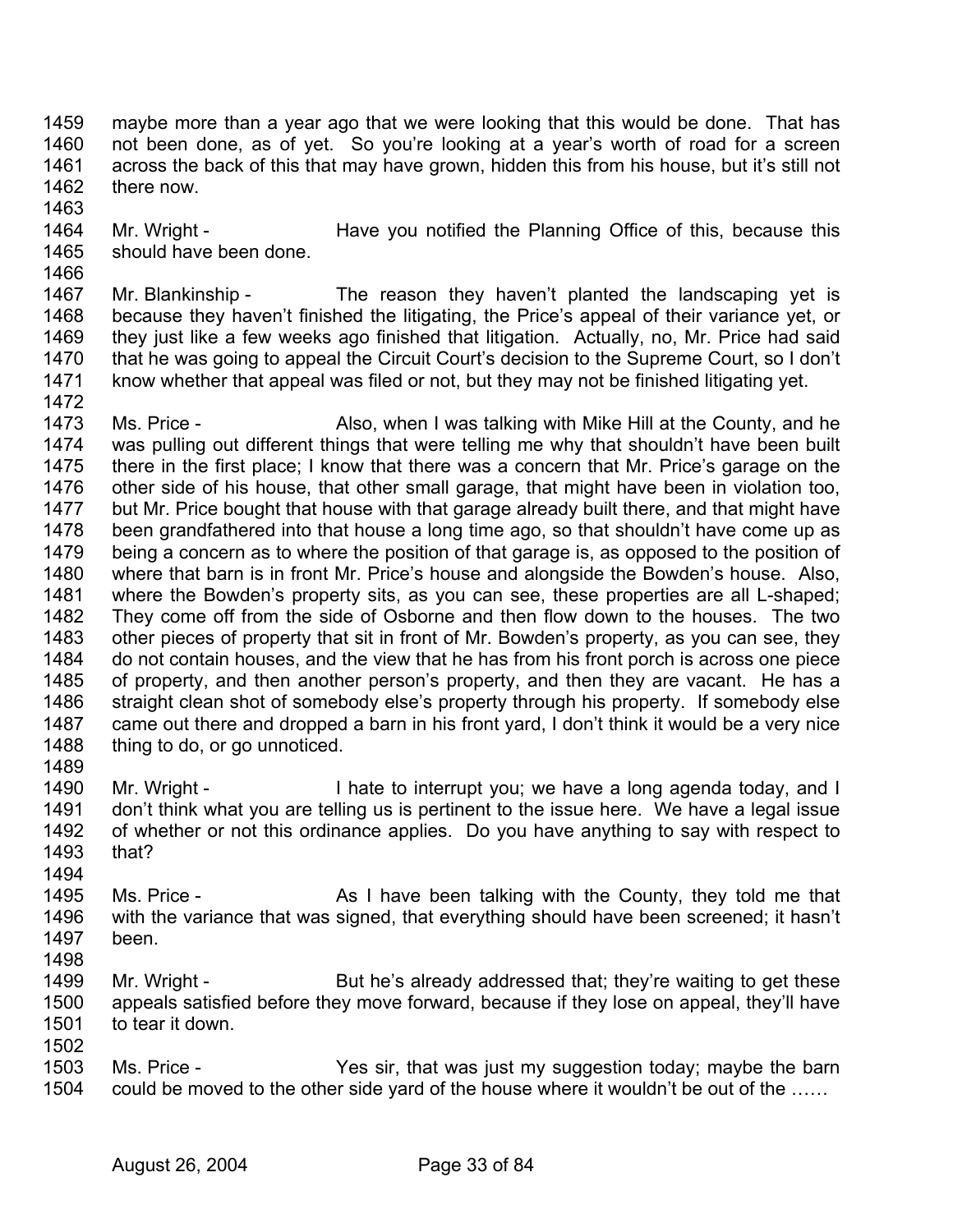1505

1506 1507 1508 1509 Mr. Wright - They don't have any control over that; that was caused by Mr. Price's appeal. That's not the issue that's before us today. I'm trying to get to the issue, so that we can get on with the case.

- 1510 1511 Ms. Price - I understand that, sir, but that was just only my point today. Thank you so much.
- 1512
- 1513
- 1514

Mr. Wright - Can we hear from the opposition?

- 1515 1516 1517 1518 1519 1520 1521 1522 1523 Mr. Johnson - Good morning, ladies and gentlemen. My name is James Johnson; I'm a friend of Mr. Bowden's. I'm going to help him; I'm a little surprised that in all due respect to Mr. Chisholm, he began his presentation by saying that this had nothing to do with the previous issue that was heard before the Board, and yet I don't know how many times he's sited "if you look at the minutes," or kept reciting things. The other issue before the Board has everything to do with this. This Board approved the location of this barn at this particular place. That was the approval of it. If you look at the ordinance issue approval of this, it stated the current section in question was approved, the location of it.
- 1524

1525 1526 1527 1528 1529 1530 1531 1532 1533 To briefly address the issue of screening, Mr. Blankinship is absolutely, precisely correct; the only reason we haven't put any screening up is because Mr. Price won't let us. The Board approved six trees; we agreed to do that. Mr. Blankinship wanted 41 trees along the whole boundary line. I'm sorry, Mr. Price, I apologize. So this issue is appealed by Mr. Price; he lost there, and now he's bringing, basically the same issue. You can hear it from his witnesses; that's what they're concerned about, not the fact that the barn is whether it's three feet off the line, or twenty feet off the line, and I submit to you that if you approve this today, they'll probably come up with something else, because the whole issue here is they don't want the barn there.

- 1534
- 1535 1536 1537 1538 1539 1540 1541 1542 1543 1544 1545 1546 1547 1548 Mr. Wright hit the nail right on the head. It's the unusual configuration of this piece of property that's causing all this problem. They can't put it in the back yard. So this Board allowed them to put it in the front yard. When you look at the property and see that the barn is this black place right there, the property line right behind there, I suppose, technically is a side line, but it's almost the same as a back line, because when you look at the whole piece of property, it's only just a very short back property line, down river. If you look at the whole piece of property, you're talking about a very, very short piece of back property, and because the configuration is where it's located, we take the position, and Mr. Silber knew exactly what he was talking about, when he said that part two applies. This is a three-foot setback; this Board considered it in the whole totality of the situation. Ms. Dwyer mentioned a few minutes ago, look at the totality of the picture here, and the Board approved that location. They didn't say anything about any more setbacks because the building was there when the Board approved it.
- 1549
- 1550 I can understand Ms. Price 's concern about the condition of the barn, but Mr. Bowden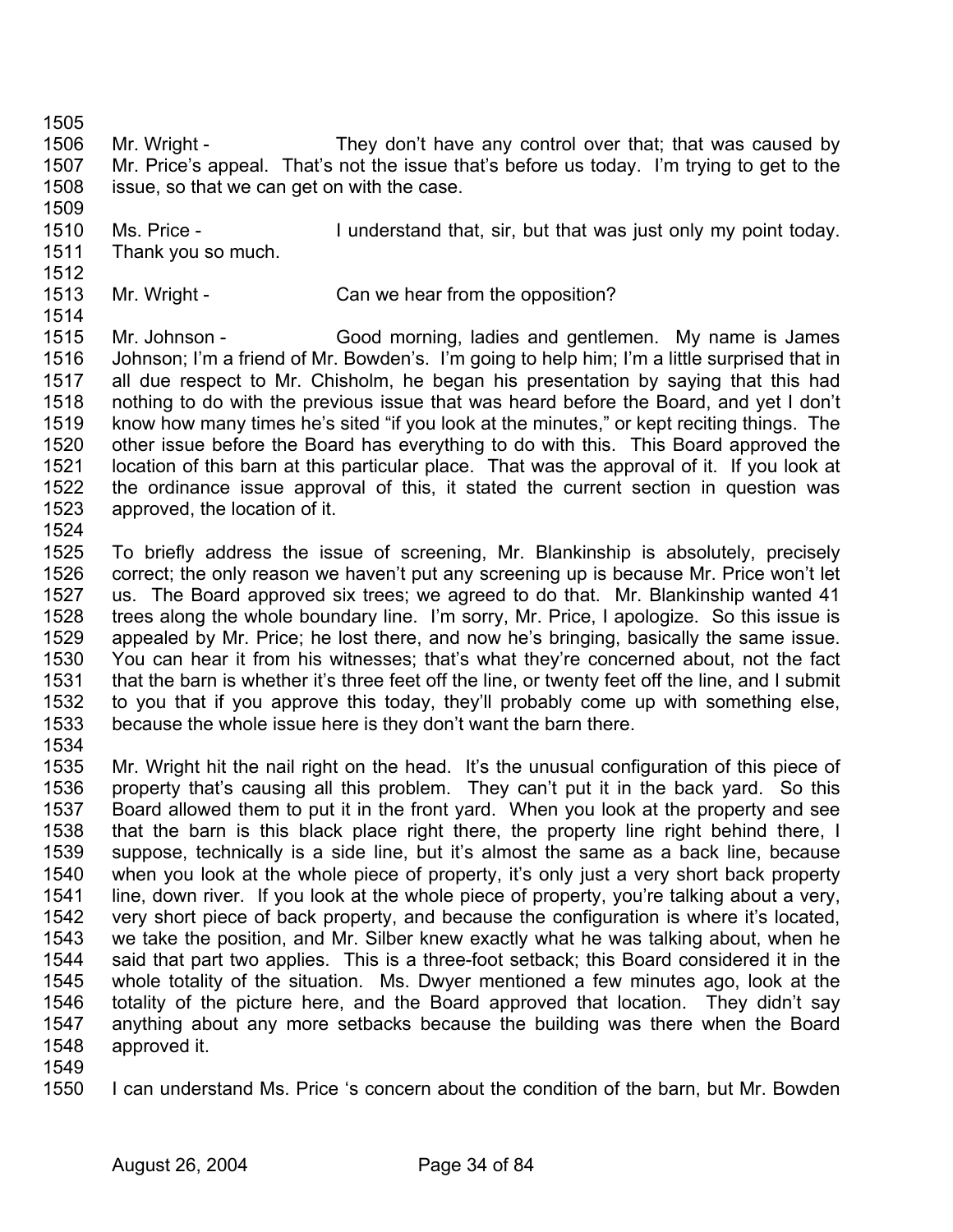1551 1552 1553 1554 1555 1556 1557 has not been able to do anything to that barn for almost eighteen months, because Mr. Price has got this thing tied up in litigation. We can't do anything to it; it's just sitting there. This Board approved it; the Circuit Court approved it, and now he's coming back and saying, "well if that isn't good enough, how about something else?" "How about let's go to Section 3 and see if that doesn't apply." Section 3 doesn't apply, just like Mr. Wright said, because there's no provision for that in this code section.

1558 1559 1560 1561 1562 1563 1564 1565 1566 1567 1568 1569 1570 1571 1572 Mr. Bowden - Good morning, ladies and gentlemen. My name is Edward Lanier Bowden, Jr. The first time I was here was for the variance. Maybe to break the ice, first of all, I don't have any goats. I do have a Jack Russell with some Australian Sheepdog in him, keeps the dogs off of my property. I wanted to address the issue on the well real quickly, because that could be a concern. It would be a concern of mine. I have my plat, approved by the County; we can look at it up here, but you can see my drain lines run closer to his well than where his horse is living in this stable. My property, I paid a ton of money for it; it was split up as an old cow pasture, and I got the little piece of the pie; Gary's got 27-28 acres, whatever you've got over there, I don't know, but I know he's got 3-4-5 times what I've got. If he wants to regrout his well, because I spoke to the previous owner, who was O. B. Meade, who I bought the property from, and we addressed that. I think there might be two wells on that property, or he was thinking about drilling another well. The grouting of it is something he might have to maintain, I don't care where it is. When a well gets that old, maybe you've got to regrout it, I don't know.

1573

1574 1575 1576 1577 1578 1579 1580 1581 1582 1583 1584 1585 1586 1587 1588 Certainly we need to look at the topo, which was brought up in the minutes, of the last meeting, and when they keep telling you that this barn is flushing down on that property, I don't have to talk the talk, I can walk the walk with this. You want to put it up there and look at it. This barn has not got a problem, I know, and I can't finish it. I've got two loads of topsoil and stonedust that's coming in, to try to get it to where this water that's running off of his crown, which is right on his topo now, is running into my barn. I tried to do, I asked Mr. Price, and we're not going to go over that again; he had no problem with it; it's your property, and you can do what you want to with it. The reason the barn looks in that terrible condition, I have three things here. First of all, I sent Green Spaces over, you know when I got the variance applied; by September 12, which I know I sent it over there. September 1 we finally got the approval from the County saying that, but we had to buffer. This lady goes over, this is a letter from her where she suggested what to do. Mr. Price said that wasn't acceptable, so she left. She still calls me. I'm going to cut this off, because I know you want to get out of here. This is 2003, September 12, so I was ready to buffer, had the lady hired to do it; they wouldn't let me do that.

1589

1590 1591 1592 1593 1594 1595 1596 Then I get a gag order from the lawyer; this is a cute one; I can't talk to Mr. Price now. I can't talk to him; I can't say anything to him. I'm pleasant to him; I see him once in a while at the store or something, but I'm not supposed to direct anything, so I've lost communication. I want to finish the barn. We go to Circuit Court. That costs me; it's very expensive, and the hardship and stress this has put on my family and me, I'll probably be very cautious because of this. My blood pressure right now is ready to explode, so I'm going to shut up. I have another letter from; I had to stop, and I can't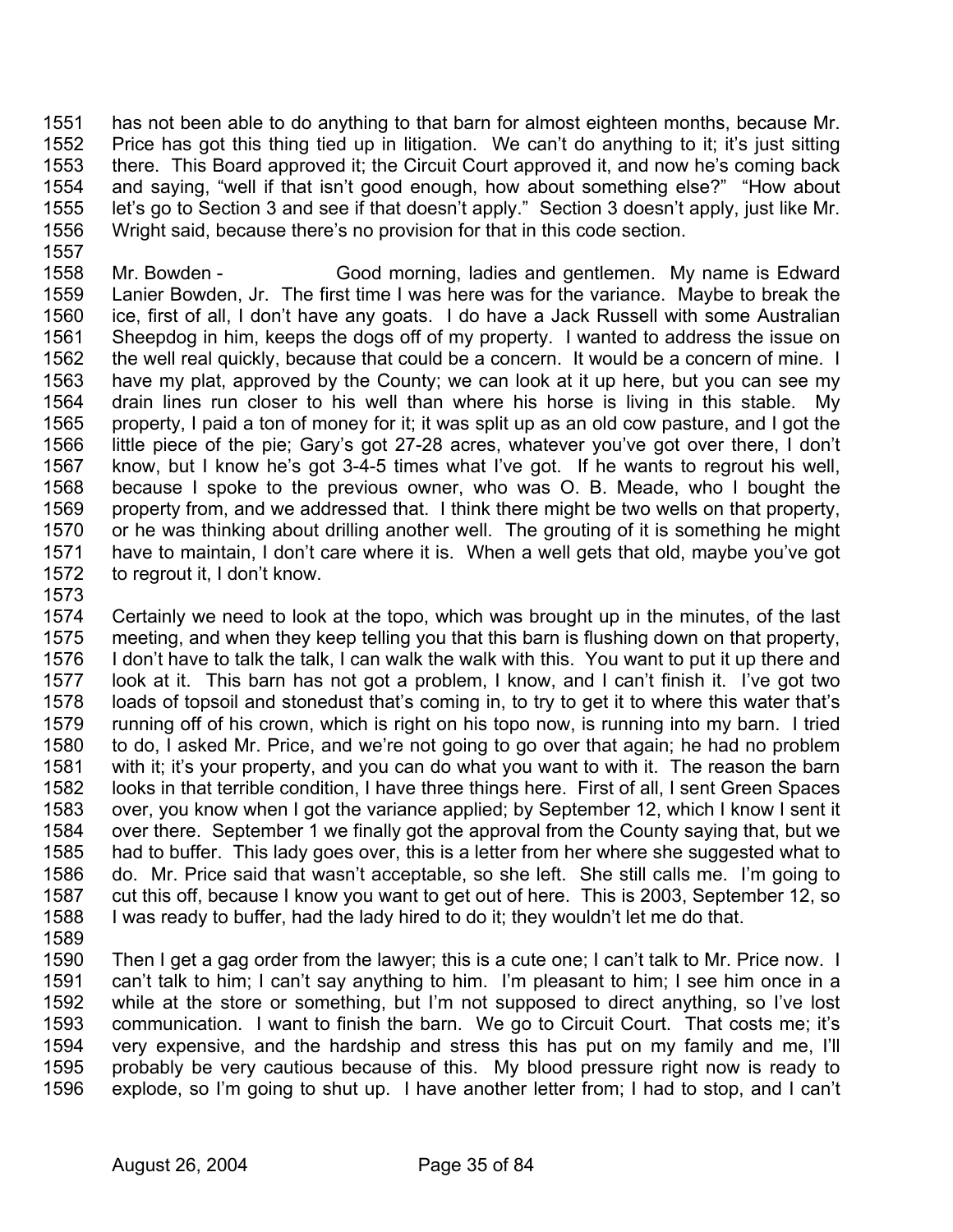1597 1598 1599 1600 1601 1602 1603 1604 1605 1606 1607 continue, so after the Circuit Court came and my approval, I asked my lawyer, "now what are you going to do next?" He said he's got 21 days; they said they were going to take it to the Supreme Court, so I waited for like 24 days, and I finally called my lawyer and asked him what they were doing. He said "they're up to something at the BZA; they've called it off, don't do anything." I've got the siding crew working next door; I want to finish this thing. When it's finished, it will be very attractive. It'll be more attractive than what he says is grandfathered in, which is completely false, his barn and his front yard. That's not the issue here. That's all I've got to say. I'm asking you to please stand by what you did in the first place and what the Circuit Court's judgeships decided in the case. Do you have any questions?

- 1608 1609 1610 1611 Mr. Wright - No questions. I think we've got the picture. That ends the opposition, and before we hear a short rebuttal, I want to ask Mr. Wiley if he has something to say on behalf of the County.
- 1612 1613 1614 1615 1616 1617 1618 1619 1620 1621 1622 1623 1624 1625 1626 1627 1628 1629 1630 1631 1632 1633 Mr. Wiley - **Mr.** Chairman, thank you. My name is Roger Wiley; I'm a partner in the firm of Hefty and Wiley. My partner, Bill Hefty, represented this Board during the court appeal that has just been mentioned. I would first clarify the status of that for you. The Circuit Judge did make a ruling from the bench, upholding the variance, but it's my understanding that the final order incorporating that ruling has not yet been signed, so the 21 days for the appeal has not begun to run, and that's why the case is not yet moving forward. I think that will probably happen shortly. I think Mr. Blankinship explained Mr. Silber's ruling on this better than I could possibly do, and I believe from your comments that most of you understand it pretty well. All I would say to you is that one could hope that the Zoning Ordinance might be worded a little more clearly to handle this kind of situation, but it is an unusual one because you have an accessory structure which your previous grant of variance has allowed to be placed in a location where such structures aren't ordinarily placed, and that's why the ordinance doesn't real clearly address the situation. I have looked at this and puzzled over it myself for a while yesterday, and I'm satisfied that Mr. Silber's interpretation is a reasonable application of the ordinance. I would not be prepared to say it's the only way you could apply it, and it may well be that what Mr. Chisholm is arguing is another reasonable application, but legally case law says that the interpretation by an administrative official whose job it is routinely to make these interpretations, is entitled to a presumption of validity. Given the fact that Mr. Silber's interpretation is a reasonable one and certainly not plainly wrong in my judgment, I would say that it's appropriate for this Board to uphold it.
- 1634
- 1635 1636 Mr. Wright - All right sir, thank you.

1637 1638 1639 1640 1641 1642 Ms. Dwyer - Given that the ordinance didn't really anticipate the situation because it didn't expect these structures to be in the front yard to begin with, we are sort of in a no-man's land of trying to piece together, in the absence of that application, what then does apply. So it's possible to say that 24-10(b), which requires the side yard or, I guess, other limitations to apply, says that other limitations could apply to the location structures, so that one could interpret that then to mean that the stable would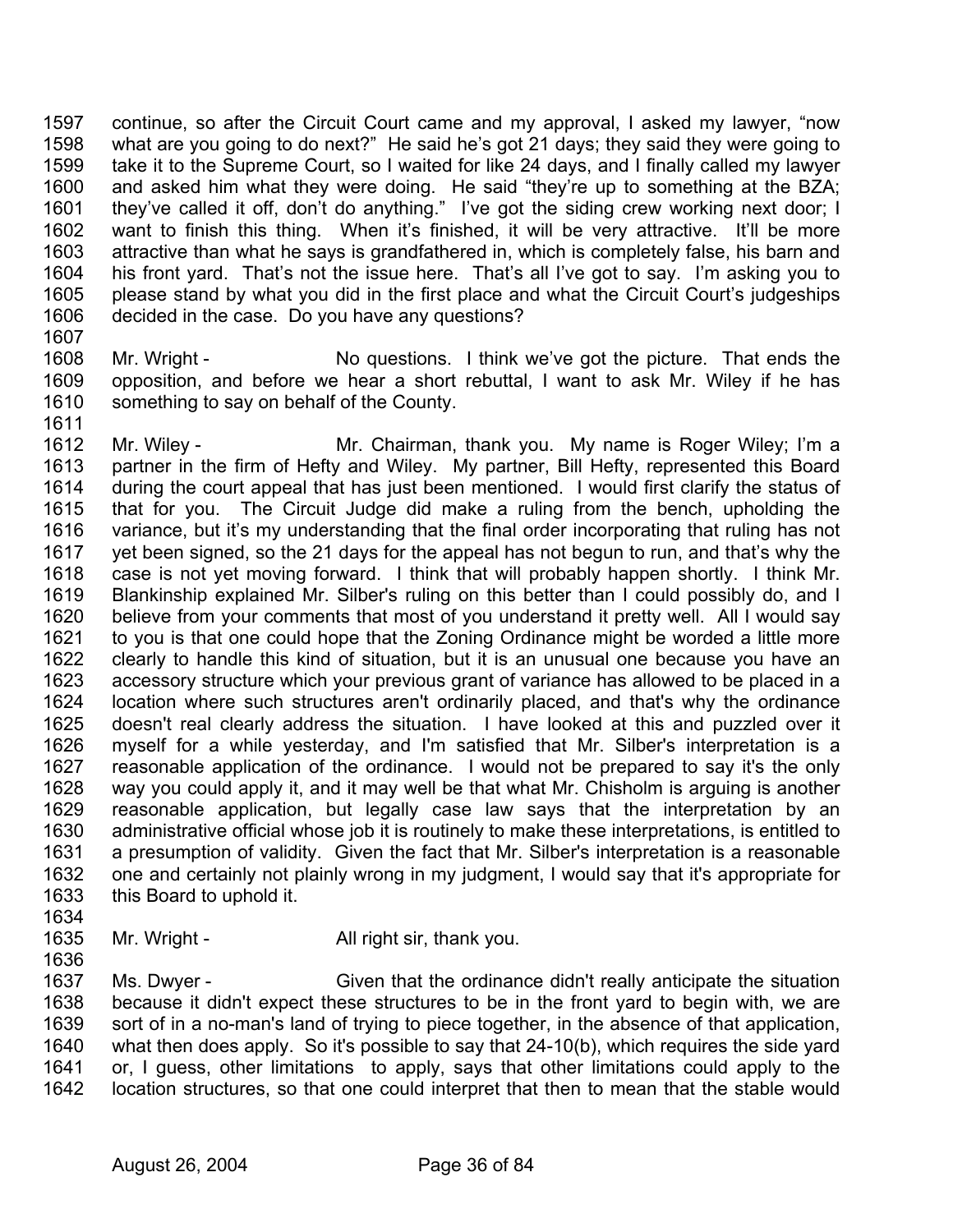1643 1644 have to be twenty feet off the side yard.

1645 1646 1647 1648 1649 1650 1651 1652 1653 1654 1655 1656 Mr. Wiley - Think that's certainly another possible reading of the ordinance. What Mr. Silber is saying, I believe, is that the County's position has been, when you're dealing with a single-family dwelling, the location of accessory structures is governed by 24-95(i)(2), and I think that certainly is the consistent way the County has viewed that , and here you have a situation where you have taken a building that is subject to the requirements of that paragraph, and by your action in granting the variance, you've allowed it to be moved from the back yard to the front yard, although given the very strange shape of this lot, it's not even a typical front yard. What Mr. Silber is saying, is that, although you've allowed by your variance, that move from the rear to the front, the other requirements that would have applied in the rear yard continue to apply. I think that is certainly one logical way to look at it in this situation.

1657 Ms. Dwyer - Cher requirements meaning the twenty foot ………..

1659 1660 1661 1662 Mr. Wiley - The other requirements in that paragraph, and I don't have it in front of me, but the distance to other accessory structures, the distance from the primary structure, etc.

1663 Ms. Dwyer - But not the twenty-foot side yard .............

1665 1666 1667 1668 1669 1670 1671 1672 1673 1674 1675 1676 1677 Mr. Wiley - But not the twenty-foot side yard -- that's what he's saying. I think, realistically, you have to look at this in a practical way too, and that is to say, well, even if we disagree with the zoning administrator's ruling on this and think that the twenty-foot side yard setback requirement does apply, given the history of this, you're going to simply get another application for a variance to allow the stable to be located where it is and has been all along, and that you're going to then come back and be faced with exactly the same considerations that applied to the previous one. That seems to me to be kind of a legalistic exercise that will simply draw this out without much purpose. Presumably, you're going to have the same view of that variance as you had of the variance moving it from the rear to the front. Adding that to what I think is already a reasonably logical position, that the Zoning Administrator is taking, I don't think you gain a whole lot by backing up and saying, "let's go through this exercise another time."

- 1678 1679 1680 Ms. Harris - Does Mr. Price's consent to Mr. Bowden's request to erect the stable have any bearing on this issue, or was that in writing …………….?
- 1681

1658

1664

1682 1683 1684 1685 1686 Mr. Wiley - I'm not familiar with exactly what sort of consent there was addressed in the previous variance hearing, and it may have been a part of what you based your decision on at that time, so it could have bearing in that sense. I don't think that a consent in that type of situation would be legally binding, but it may well have been a part of why the Board granted the first variance.

1687

1688 Mr. Wright - All right. Thank you very much. We'll allow you a short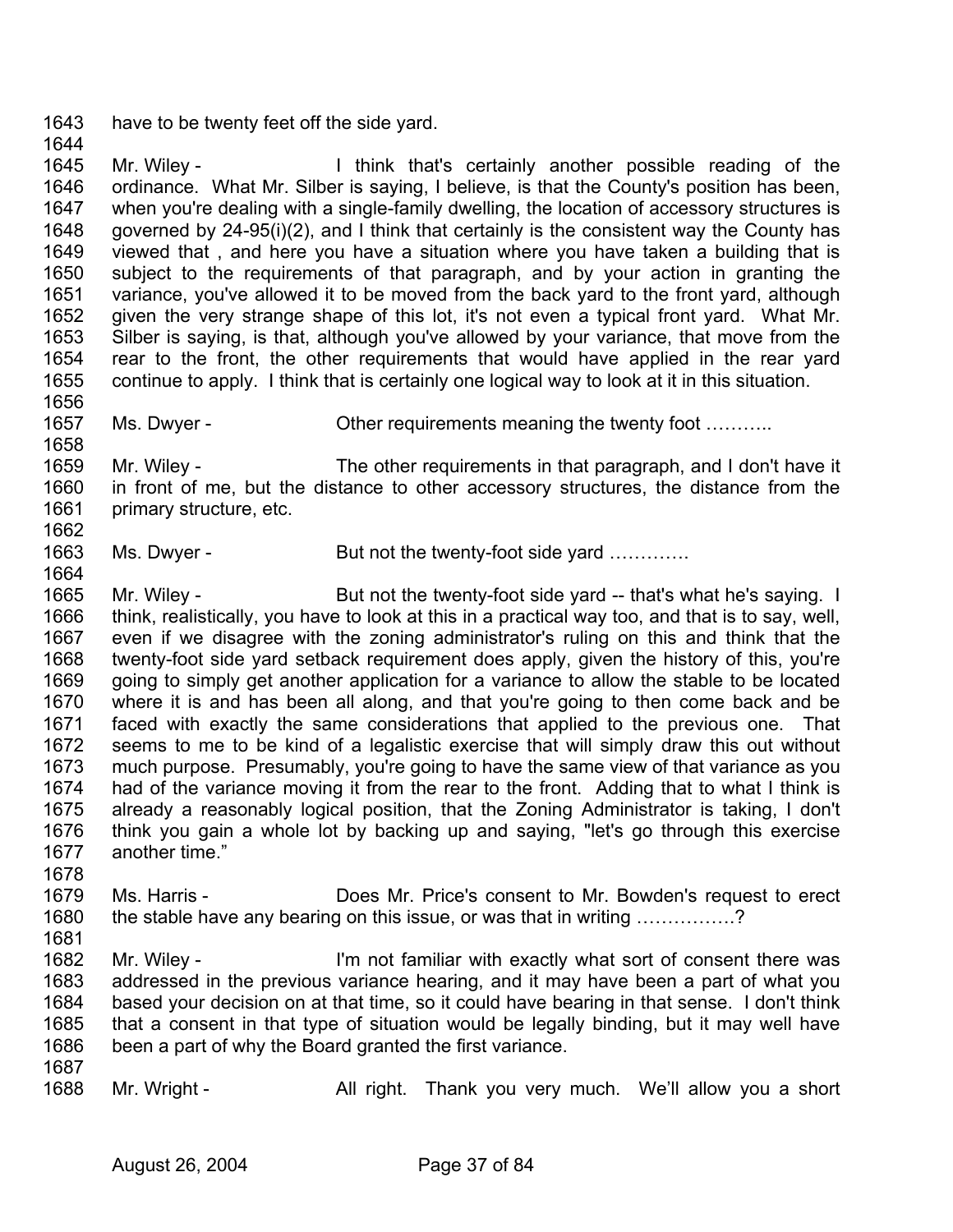1689 rebuttal, Mr. Chisholm.

1690

1691 1692 1693 1694 1695 1696 1697 1698 1699 1700 1701 1702 1703 1704 1705 1706 1707 1708 1709 1710 1711 1712 1713 1714 1715 1716 1717 1718 1719 Mr. Chisholm - First of all, I don't think there's anything in the Code that says it's a presumption of correctness of any decision made by the Planning Director. I'll tell you how reasonable he is. If you get on the internet site for the County, it says "do you need a building permit," you go to "shed," it says "yes," if the structure stays 150 square feet. It goes on and on, how you get it, when you get it. Mr. Silber will not require a building permit to be issued, and it's just incomprehensible, requesting a building permit. "Do you need it?" tells you all about what you need. He's really reasonable in his interpretation is not slanted; he's just, I don't know. If you want to say the word "rear" means "front," then dismiss this appeal. If you read these code sections carefully, and you're all very intelligent people, and I'm sure you will, you won't rule against my client. If you do, you rule in favor of my client. As far as the health issues with the well, if Mr. Silber had simply required that a building permit be issued in the first place, it's my understanding that issue would come up and would be addressed, as would the side lot line requirements and everything else in the world, all these other problems, the height of the building. I made reference to the minutes for one reason and one reason only, and that's because nothing in the minutes addresses the issue of this side lot line violation, nothing whatsoever. It says that the only reason three feet came up is because these trees were supposed to be planted on Mr. Bowden's property, but there was not sufficient distance on his property to plant them, and they were supposed to serve as a barrier between my client's property and the barn, and Mr. Bowden proposed to put up four trees. The barn's 36 feet long and twelve feet in depth on either side, so he wanted to put up four trees. He keeps repeating, and this is his message. The appalling thing, he keeps calling my client's garage a barn. It is a very large, very nice garage with bay doors; it was constructed in 1980. There's been no issue whatsoever. If that bothers him so terribly much that my client has a barn on the opposite side of my client's lot, that he just can't get over it, he just brings it up again and again. Well, if this barn that is on his property, if we're to ignore that, and he's so concerned about my client's garage, I don't understand his position.

1720 1721 1722 1723 1724 1725 1726 1727 1728 1729 1730 1731 1732 1733 1734 Mr. Wright - **He's saying that just because it's in the front yard.** Mr. Chisholm - My client's house was built in 1978, and a year or so later he built a …………….. Mr. Wright - I didn't want to get into all that, because we're really going long here. Do you have anything else to say, Mr. Chisholm, that's on the issue? Mr. Chisholm - No, I only would like to say that I hope you ladies and gentlemen will read the Code and give the proper interpretation to the word "rear," and I don't have that information on the well. Mr. Price is here and can testify as to what he was told. Mr. Wright - Thank you very much for appearing. That concludes the case.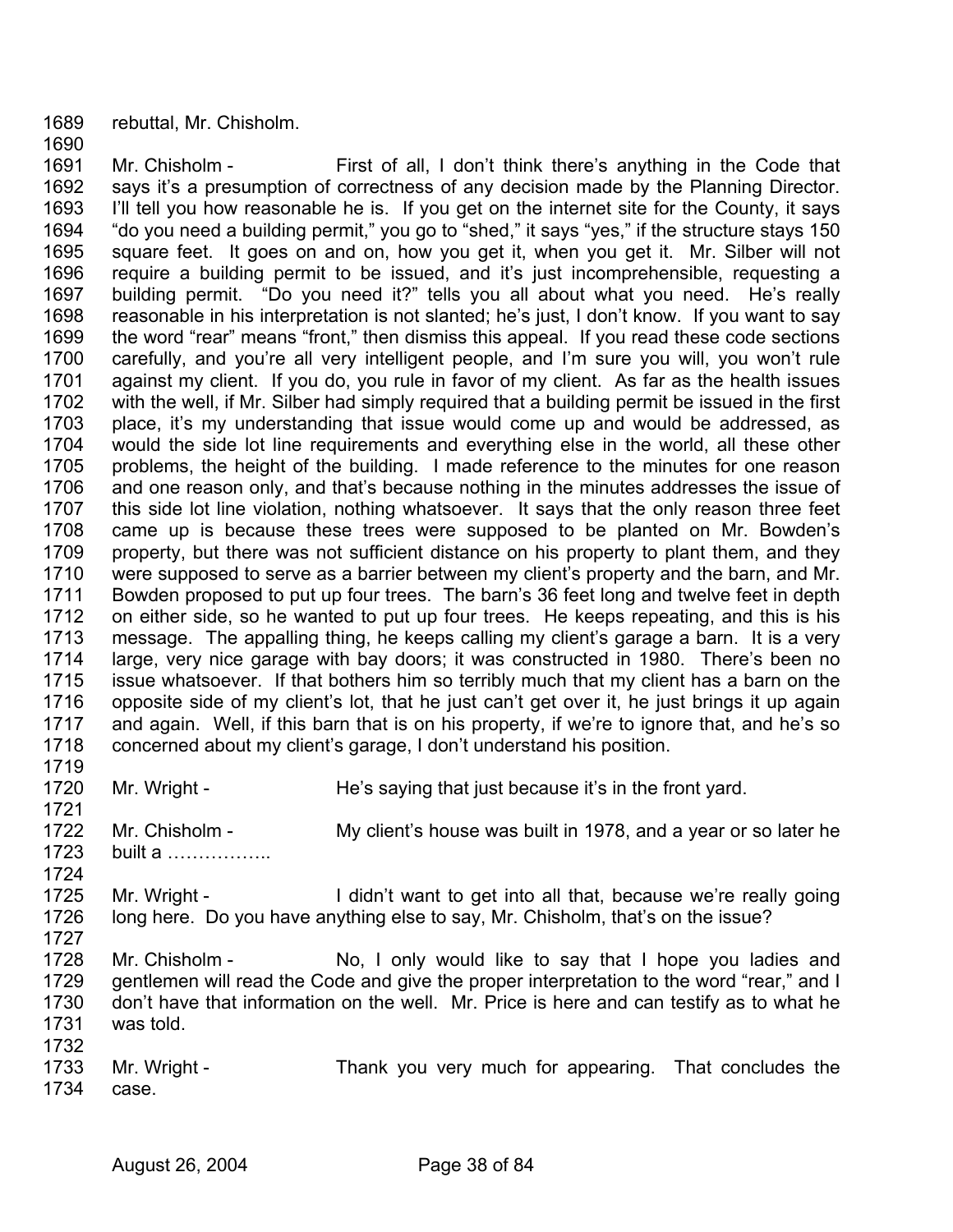1747

1756

1771

1773

1736 1737 1738 1739 1740 After an advertised public hearing and on a motion by Mr. Nunnally, seconded by Mr. Kirkland, the Board **denied** application **A-92-2004** appealing a decision, and sustained the decision of the Director of Planning pursuant to Section 24-116(a) regarding the property at 9490 Osborne Turnpike (Parcel 806-673-1937).

| 1741 | Affirmative: | Dwyer, Kirkland, Nunnally, Wright | 4 |
|------|--------------|-----------------------------------|---|
| 1742 | Negative:    |                                   |   |
| 1743 | Abstain:     | Harris                            |   |
| 1744 |              |                                   |   |

1745 1746 The Board denied the request as it found from the evidence presented, that the Director of Planning was correct in his interpretation and application of the County Code.

1748 1749 1750 1751 1752 1753 1754 1755 **A-93-2004 PINKHAS PINKHASOV** requests a variance from Section 24- 95(i)(2)(a) to build a detached garage at 4722 Wistar Road (Westwood Heights) (Parcel 765-751-9713), zoned R-3, One-family Residence District (Brookland). The accessory structure area requirement is not met. The applicant proposes accessory structures totaling 1,376 square feet, where the Code allows 960 square feet total. The applicant requests a variance of 416 square feet accessory structure area.

1757 1758 1759 Mr. Wright - **Does anyone else desire to speak with reference to this** case? Would you raise your right hand and be sworn please?

1760 1761 1762 Mr. Blankinship - Do you swear that the testimony you are about to give is the truth, the whole truth, and nothing but the truth, so help you God?

1763 1764 Mr. Pinkhasov - I do. Pinkhas Pinkhasov. Just want to build a garage.

1765 1766 1767 1768 Mr. Wright - Tell us about it. We need to know something about it. We've got information, but you have to put something in the records so it will be there for review.

1769 1770 Mr. Pinkhasov - I went to Lumber 84 and got this -- they have a package, 32 by 40, and I like that size.

1772 Mr. Blankinship - What will the garage be used for sir?

- 1774 1775 Mr. Pinkhasov - What for, you mean? For putting my belongings and put my cars in there.
- 1776 1777 1778 Mr. Kirkland - How big is this garage compared to your home? What size is your house?
- 1779 1780 Mr. Pinkhasov - 750 square feet. It is small.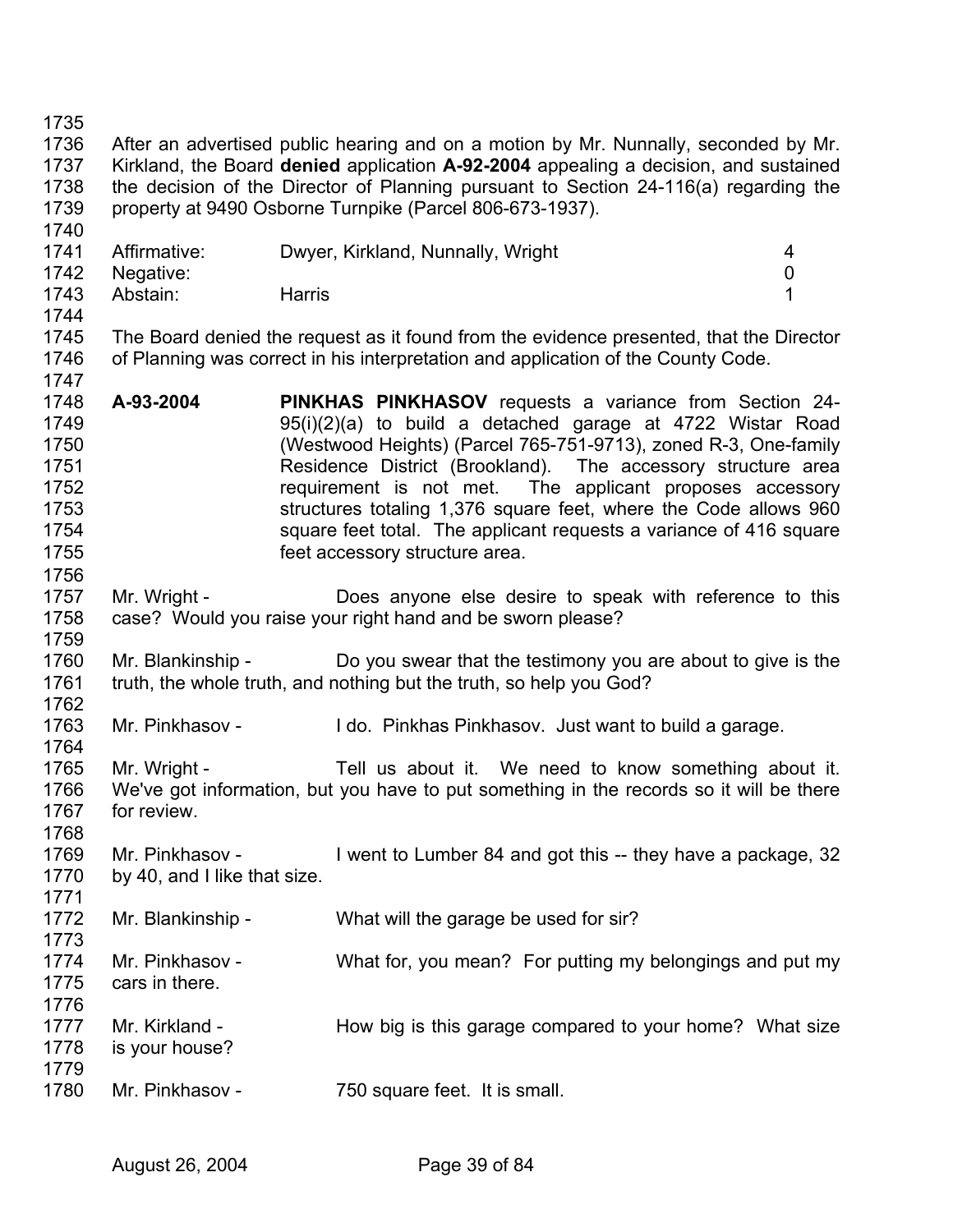Mr. Kirkland - The house is 750 square feet? And your garage is going to be how many square feet? Mr. Pinkhasov - Twelve hundred I think Mr. Blankinship - Che thousand, three hundred seventy-six. Mr. Wright - So your garage is almost twice the size of your house. Mr. Pinkhasov - Yes, but the house is small. 700 square feet, one bedroom. Ms. Harris - **Would you be satisfied with a smaller garage?** Rather than three door, maybe a two-door? Mr. Pinkhasov - Fifty years ago this house at 700 square feet was okay, but today nobody builds that kind of house. Everybody builds three times more. Garage is the same thing, used to be that small, now nobody builds that small a garage. I doing for the future, for me and enjoy for my son. Mr. Wright - Why does the garage have to be this big? Mr. Pinkhasov - Why? I don't know. I want to make myself happy. People are happy when they have a big house. I am happy when I have a big garage. Mr. Kirkland - You couldn't live with a 960 square foot garage, in other words? Mr. Blankinship - You're allowed to build a garage 24 feet deep and 40 feet wide, and it would still be larger than your house. Mr. Pinkhasov - I know, but that's why I've come here, to ask is I may have. Mr. Kirkland - We're trying to find a hardship in this situation. Just because it makes you happy doesn't count. Mr. Pinkhasov - I know that, but I'm not asking to live there. I'm a working man; I like to have everything to put it in place and enjoy it myself. Mr. Wright - What sort of construction would this garage be? Mr. Pinkhasov - Like this. Mr. Wright - The Muslim Can't see that. Mr. Pinkhasov - It will be two door, not three door.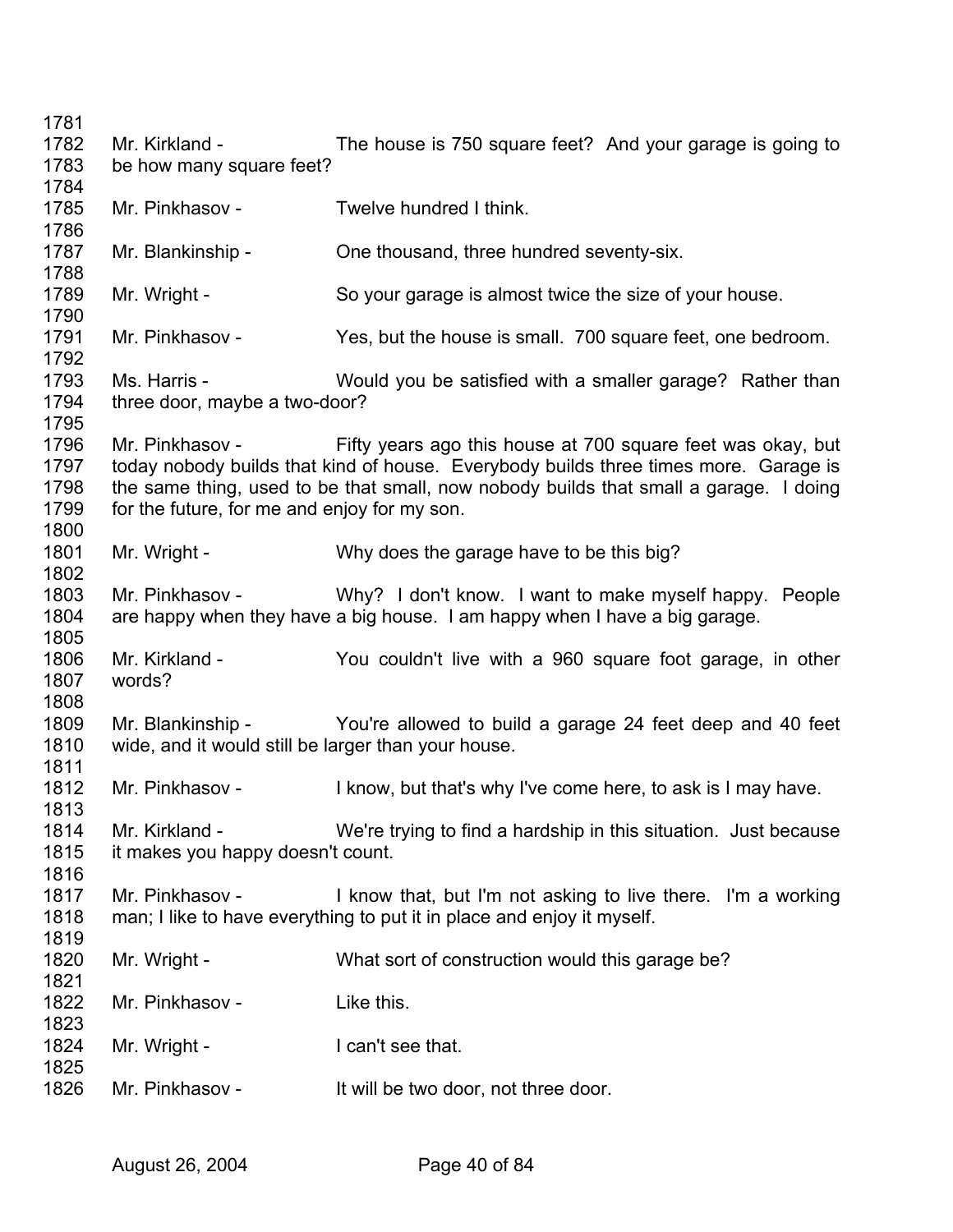| 1827         |                                                     |                                                                                       |
|--------------|-----------------------------------------------------|---------------------------------------------------------------------------------------|
| 1828         | Mr. Wright -                                        | Does it have an upstairs? A loft, an upstairs?                                        |
| 1829         |                                                     |                                                                                       |
| 1830         | Mr. Pinkhasov -                                     | No, it's going to be ten feet high.                                                   |
| 1831         |                                                     |                                                                                       |
| 1832<br>1833 | Mr. Wright -                                        | So it won't have any upstairs?                                                        |
| 1834         | Mr. Pinkhasov -                                     | No, it's one floor, from the ground up, it's ten feet.                                |
| 1835         |                                                     |                                                                                       |
| 1836         | Mr. Wright -                                        | Is it going to be brick?                                                              |
| 1837<br>1838 | Mr. Pinkhasov -                                     | No, it's vinyl siding and up to two feet, it's going to be blocks.                    |
| 1839         |                                                     |                                                                                       |
| 1840         | Mr. Wright -                                        | Cinder block base, and vinyl siding.                                                  |
| 1841         |                                                     |                                                                                       |
| 1842         | Mr. Pinkhasov -                                     | Vinyl siding.                                                                         |
| 1843         |                                                     |                                                                                       |
| 1844         | Mr. Blankinship -                                   | Over standard wood frame construction.                                                |
| 1845         |                                                     |                                                                                       |
| 1846         | Mr. Wright -                                        | It will have an A roof on it.                                                         |
| 1847<br>1848 | Mr. Blankinship -                                   | Yes sir, a gable roof.                                                                |
| 1849         |                                                     |                                                                                       |
| 1850         | Ms. Dwyer -                                         | How much property do you have, how much land?                                         |
| 1851         |                                                     |                                                                                       |
| 1852         | Mr. Pinkhasov -                                     | Big.                                                                                  |
| 1853         |                                                     |                                                                                       |
| 1854         | Mr. Kirkland -                                      | Mr. Blankinship, what size is the lot?                                                |
| 1855         |                                                     |                                                                                       |
| 1856<br>1857 | Mr. Blankinship -<br>be at least 8,000 square feet. | I don't see that in the record here. Zoning is R-3, so it has to                      |
| 1858         |                                                     |                                                                                       |
| 1859         | Ms. Dwver -                                         | And you have to subtract, in order for it to comply with Code,                        |
| 1860         |                                                     | you have to subtract the square footage of the existing shed, is that how I read your |
| 1861         | report?                                             |                                                                                       |
| 1862         |                                                     |                                                                                       |
| 1863         | Mr. Blankinship -                                   | The existing shed is to be removed, is that correct? No, we                           |
| 1864         |                                                     | have added the size of the shed to the proposed garage, I believe.                    |
| 1865         |                                                     |                                                                                       |
| 1866         | Mr. Pinkhasov -                                     | The garage is actually smaller size, but they include the                             |
| 1867<br>1868 |                                                     | shed together, plus. The total has become 416 square feet is extra.                   |
| 1869         | Mr. Blankinship -                                   | The reason we came up to 1376 is we added the 96 square                               |
| 1870         | foot shed to the 1280 square foot garage.           |                                                                                       |
| 1871         |                                                     |                                                                                       |
| 1872         | Mr. Wright -                                        | Anything further you have to present? Any further questions                           |
|              |                                                     |                                                                                       |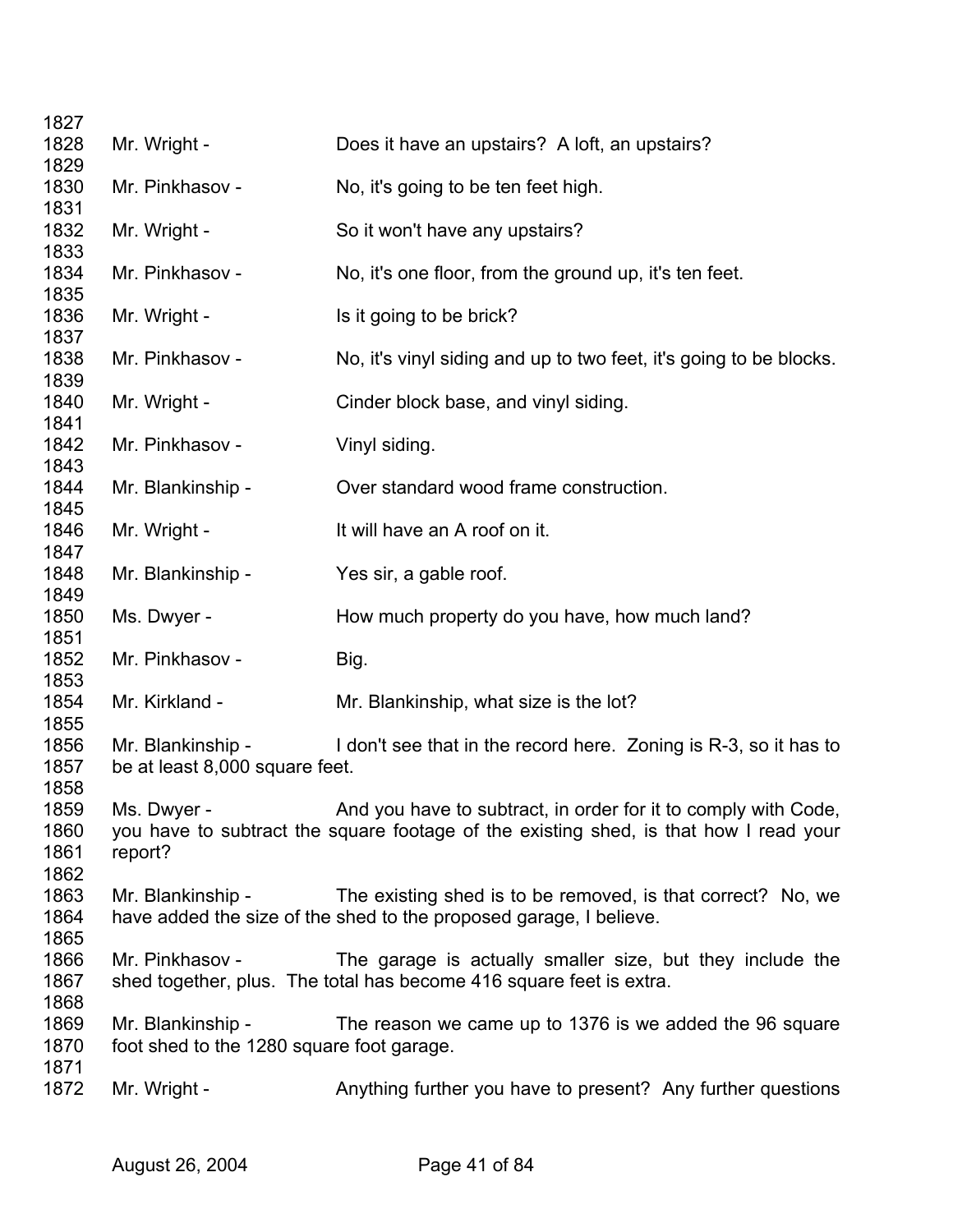1873 1874 1875 1876 1877 1878 1879 1880 1881 1882 1883 1884 1885 1886 1887 1888 1889 1890 1891 1892 1893 1894 1895 1896 1897 1898 1899 1900 1901 1902 1903 1904 1905 1906 1907 1908 1909 1910 1911 1912 1913 1914 1915 1916 1917 1918 from members of the Board? Anyone here in opposition to this request? After an advertised public hearing and on a motion by Mr. Kirkland, seconded by Mr. Nunnally, the Board **denied** application **A-93-2004** for a variance to build a detached garage at 4722 Wistar Road (Westwood Heights) (Parcel 765-751-9713). Affirmative: Dwyer, Harris, Kirkland, Nunnally, Wright 5 Negative: 0 Absent: 0 The Board denied the request as it found from the evidence presented that there was no "hardship approaching confiscation." Mr. Wright - The Board will take a five-minute recess. **A-94-2004 BRUCE A. MILLER** requests a variance from Section 24-9 to build a one-family dwelling at 7060 Charles City Road (Parcel 860-693- 9106 (part)), zoned A-1, Agricultural District (Varina). The public street frontage requirement is not met. The applicant has 0 feet public street frontage, where the Code requires 50 feet public street frontage. The applicant requests a variance of 50 feet public street frontage. Mr. Wright - **Does anyone else desire to speak with reference to this** case? Would you raise your right hand and be sworn please? Mr. Blankinship - Do you swear that the testimony you are about to give is the truth, the whole truth, and nothing but the truth, so help you God? Mr. Miller - The Music H do. My name is Bruce Miller. In accordance to the proposal here, and as you can tell, I'm requesting the variance for the road frontage; it says I need 50 feet. As you can tell by the plat, I'm landlocked, and so without access to that property, I obviously could not purchase and build. I'd like to build a house on that 3.75 acres, and I'm just requesting a variance, and I would have access through Mr. Royster's property, a gravel road that would run adjacent to that easement there, coming in from the east side. Mr. Wright - The You have a 50-foot right-of-way in through Royster's property? The application refers to a 20-foot right-of-way, but you have to have 50 feet. Do you have that? Mr. Miller - The 20 feet, I guess, is what we figured that the road size would have to be, but he would allow me access, whatever is required. Mr. Nunnally - And you're going to build this house for yourself?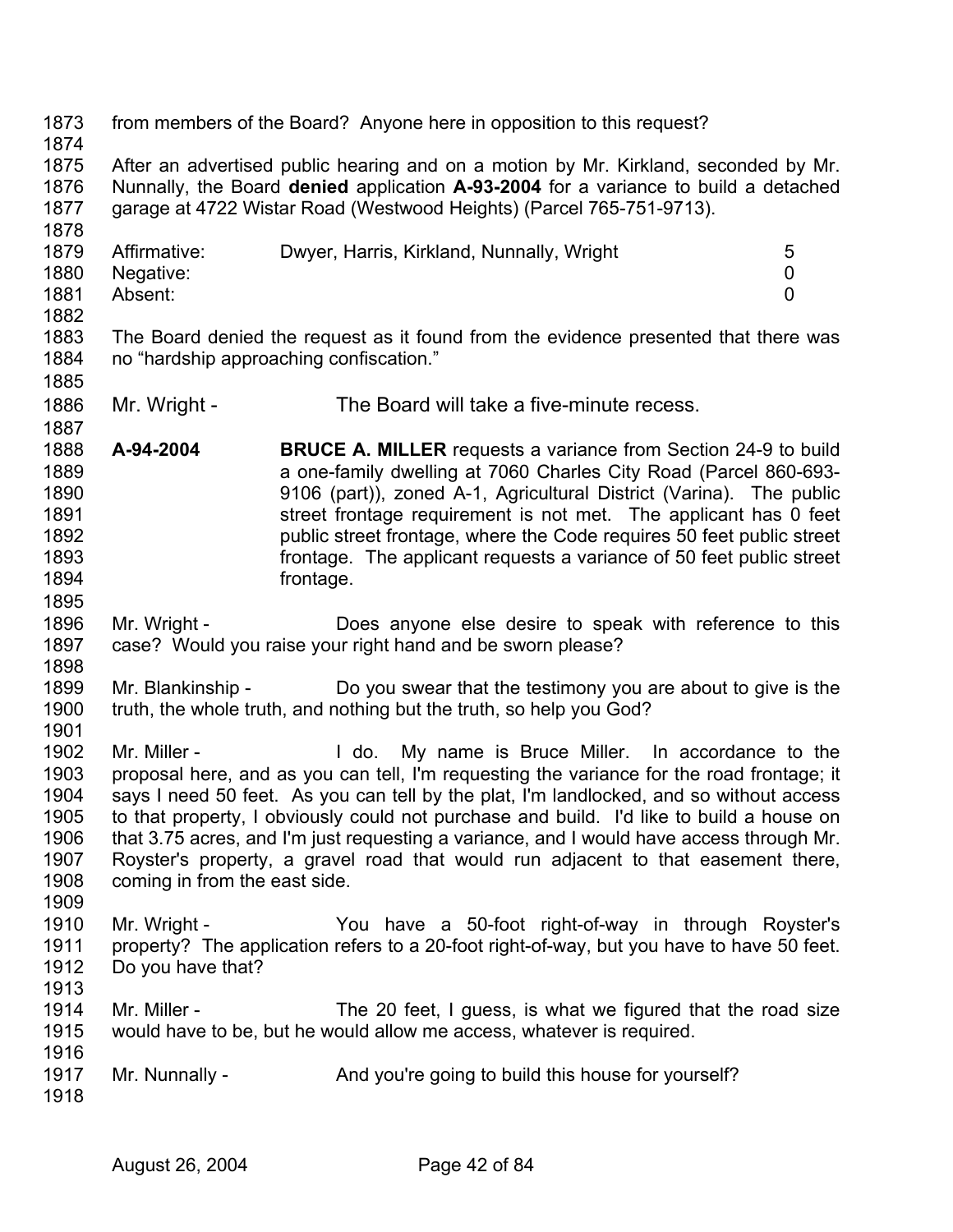1919 1920 1921 1922 1923 1924 1925 1926 1927 1928 Mr. Miller - Yes sir. Ms. Dwyer - Mr. Blankinship, it says the property was divided in '87. Does that count as the single division that's permitted without a subdivision? Mr. Blankinship - I'm sorry, where does it say this? Ms. Dwyer - In the staff report, it says the property's not been divided since prior to 1987 ………. 1929 Mr. Blankinship - Right, has not been divided; so this would be the first. 1930 1931 1932 1933 1934 1935 1936 1937 1938 1939 1940 1941 1942 1943 1944 1945 1946 1947 1948 1949 1950 1951 1952 1953 1954 1955 1956 1957 1958 1959 1960 1961 1962 1963 1964 Ms. Dwyer - So we begin counting from 1987? Mr. Blankinship - Yes, September 1. Ms. Dwyer - What about the concept roads that cross this property? Should we put anything in the conditions that say right-of-way for those concept roads should be preserved for the County in case those roads are built. It's hard to believe now, but Short Pump just ten or fifteen years ago looked just like this. I'm always concerned about future roads and future access, and it looks like these two concept roads on the thoroughfare plan cross this property. Mr. Blankinship - Yes ma'am, and we did get comments from Public Works stating that it did not appear to them that the construction of the dwelling would interfere with those concept roads, but that's a great idea, I think, to add a condition regarding the right-of-way. Ms. Dwyer - What would that condition be? Mr. Blankinship - I'm not sure exactly; I'll get with Mr. O'Kelly to work out the wording of that. Mr. Wright - Well, the concept roads, a condition that would protect the County in the future if those roads are built. Mr. Blankinship - Do we have a standard condition language? Mr. O'Kelly - Do we want to ask for the dedication, is that the question? Mr. Blankinship - I'm not sure if we ask for dedication or just to have it reserved. Ms. Dwyer - I'm just concerned about the future concept roads, and I want to make sure that the County's options for those roads are preserved. How best to do that, I guess is the question to you. Dedication?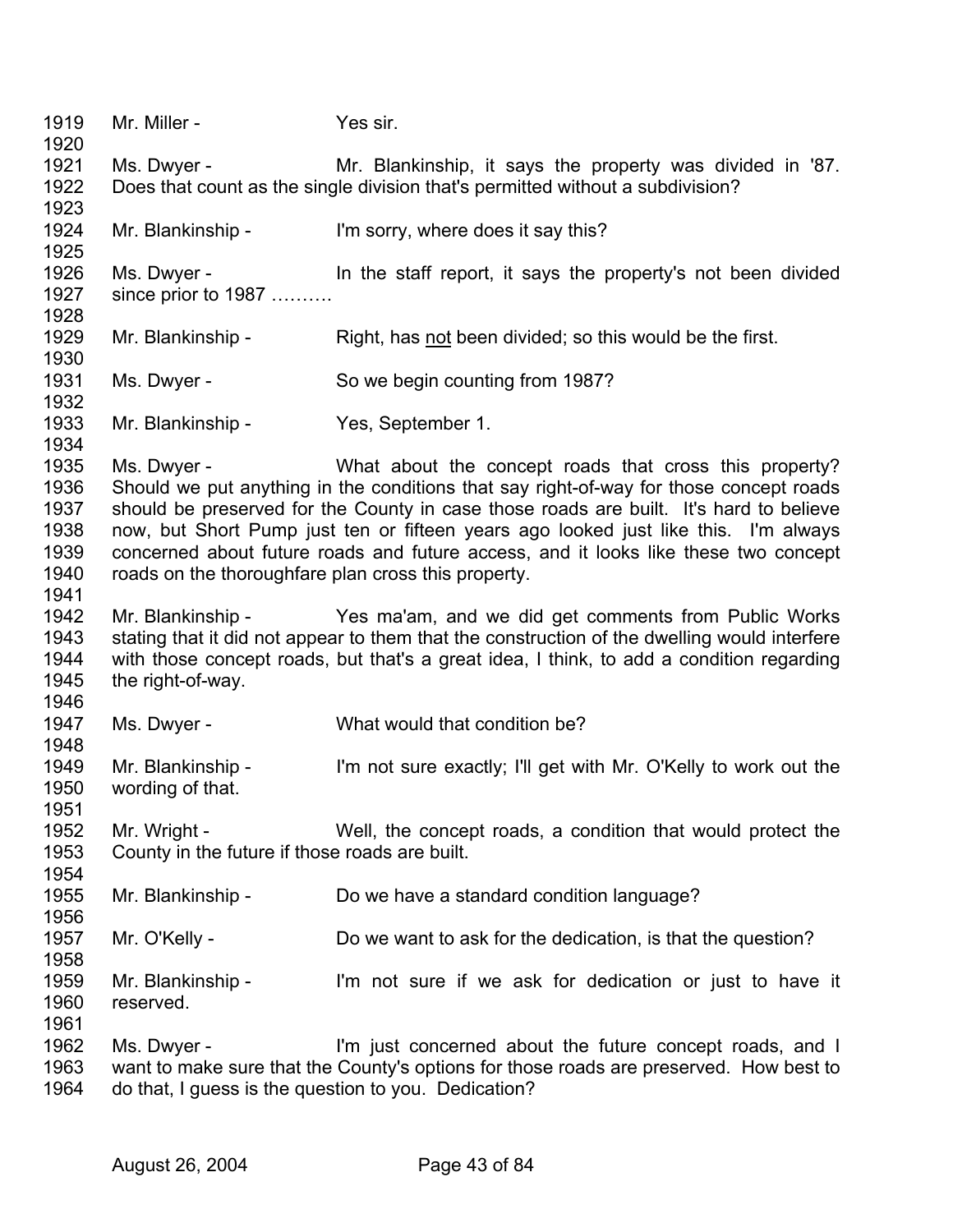Mr. O'Kelly - Either the right-of-way could be reserved for future road construction, or we could add a condition that it could be dedicated for the use to serve as a Certificate of Occupancy. I don't know if these roads have been designed. Mr. Blankinship - It probably would be hard to dedicate them at this point. Mr. O'Kelly - I'm sure that the right-of-way would be maintained ultimately, so it might be better to add a condition that the right-of-way be reserved. Mr. Wright - But you can't take it without compensation. Mr. Dwyer - Right. When we do subdivisions, that's typically part of the rezonings; more particularly that's usually part of that case, and we're sidestepping that through this process. But reservation is your recommendation? Mr. Wright - Mr. Miller, have you seen the conditions that have been proposed if this is approved? Mr. Miller - Yes sir. Mr. Wright - Are you in accord with those? Mr. Miller - Yes sir. Mr. Wright - And evidently I would suggest that we add another condition that has something to do with these concept roads. You saw those on the plat? Mr. Miller - **I** see the proposed, yes sir. Mr. Wright - Evidently nothing is in the wind about that; no plans have been made, but it could be down the road fifty years from now, or something. Mr. Miller - Right, and actually the way they're drawn, I'm not sure why they wouldn't follow that same easement that I'm looking at, because the one that comes from Charles City Road actually goes across, or right through the middle of two properties. Mr. Blankinship - That's just a line on a map at this point. Mr. Miller - Right. Mr. Wright - The All right. Anything further? Any further questions of members of the Board. Anyone here in opposition to this request?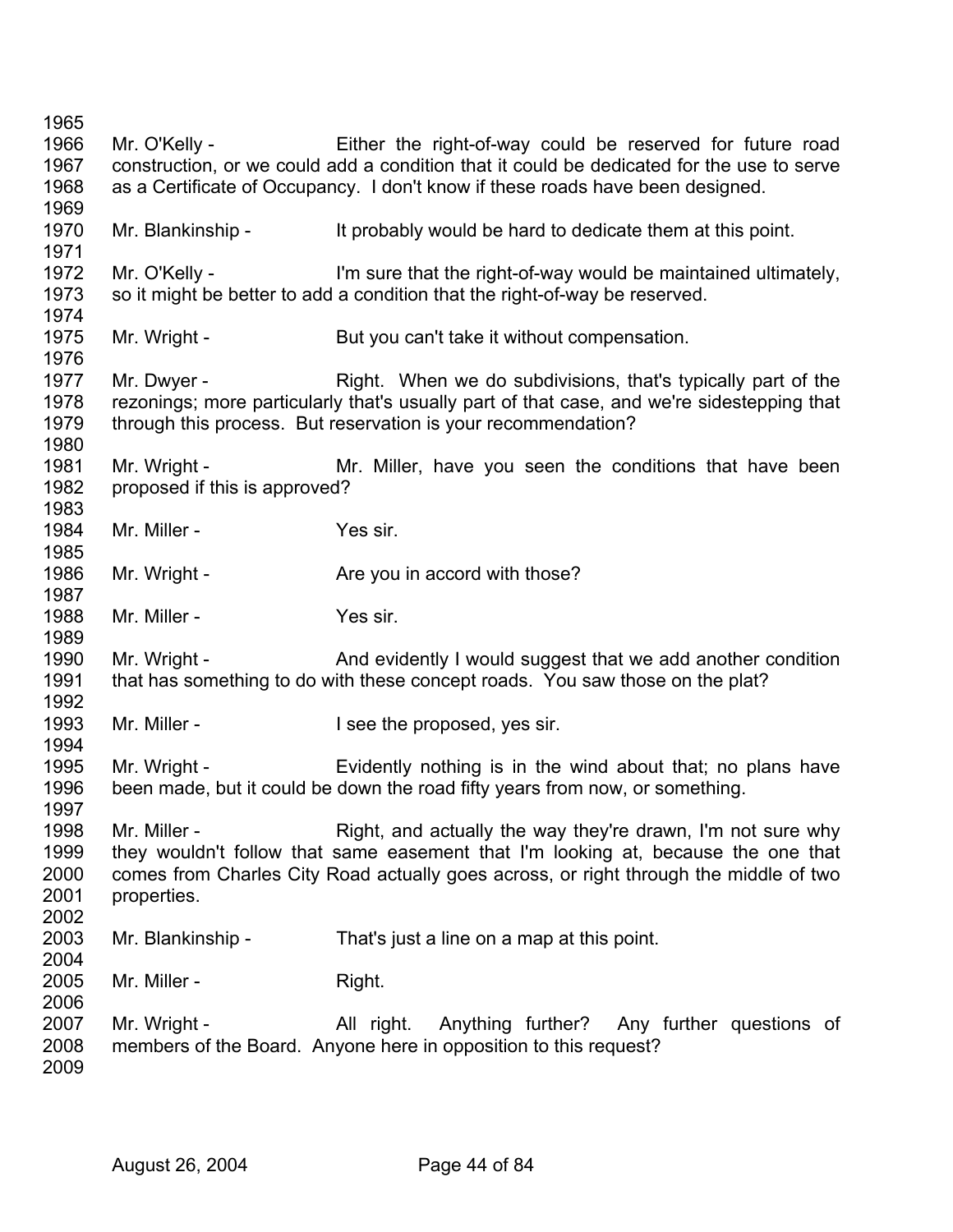2010 2011 2012 2013 2014 After an advertised public hearing and on a motion by Mr. Nunnally, seconded by Mr. Kirkland, the Board **granted** application **A-94-2004** for a variance to build one-family dwelling at 7060 Charles City Road (Parcel 860-693-9106 (part)). The Board granted the variance subject to the following conditions:

- 2015 2016 2017 1. This variance applies only to the public street frontage requirement. All other applicable regulations of the County Code shall remain in force.
- 2018 2019 2020 2021 2. Approval of this request does not imply that a building permit will be issued. Building permit approval is contingent on Health Department requirements, including, but not limited to, soil evaluation for a septic drainfield and reserve area, and approval of a well location.
- 2023 2024 2025 2026 2027 3. At the time of building permit application, the applicant shall submit the necessary information to the Department of Public Works to ensure compliance with the requirements of the Chesapeake Bay Preservation Act and the code requirements for water quality standards.
- 2028 2029 2030 4. The applicant shall present proof with the building permit application that a legal access to the property has been obtained.
- 2031 2032 2033 2034 5. The owners of the property, and their heirs or assigns, shall accept responsibility for maintaining access to the property until such a time as the access is improved to County standards and accepted into the County road system for maintenance.
- 2035 2036 2037 6. [Added] The owner shall reserve the necessary right-of-way for concept roads 232-1 and 232-2.

| 2038 | Affirmative: | Dwyer, Harris, Kirkland, Nunnally, Wright | 5 |
|------|--------------|-------------------------------------------|---|
| 2039 | Negative:    |                                           |   |
| 2040 | Absent:      |                                           |   |
| 2041 |              |                                           |   |

- 2042 2043 2044 2045 2046 The Board granted this request, as it found from the evidence presented that, due to the unique circumstances of the subject property, strict application of the County Code would produce undue hardship not generally shared by other properties in the area, and authorizing this variance will neither cause a substantial detriment to adjacent property nor materially impair the purpose of the zoning regulations.
- 2048 2049 2050 2051 2052 2053 2054 2055 **A-95-2004 ANGELA L. GOODE** requests a variance from Section 24-94 to allow a one-family dwelling to remain at 12111 Pinefields Court (Whispering Pines East) (Parcel 821-695-3102), zoned C-1, Conservation District and R-2AC, One-family Residence District (Conditional) (Varina). The front yard setback is not met. The applicant has 44 feet front yard setback, where the Code requires 45 feet front yard setback. The applicant requests a variance of 1 foot front yard setback.

2022

2047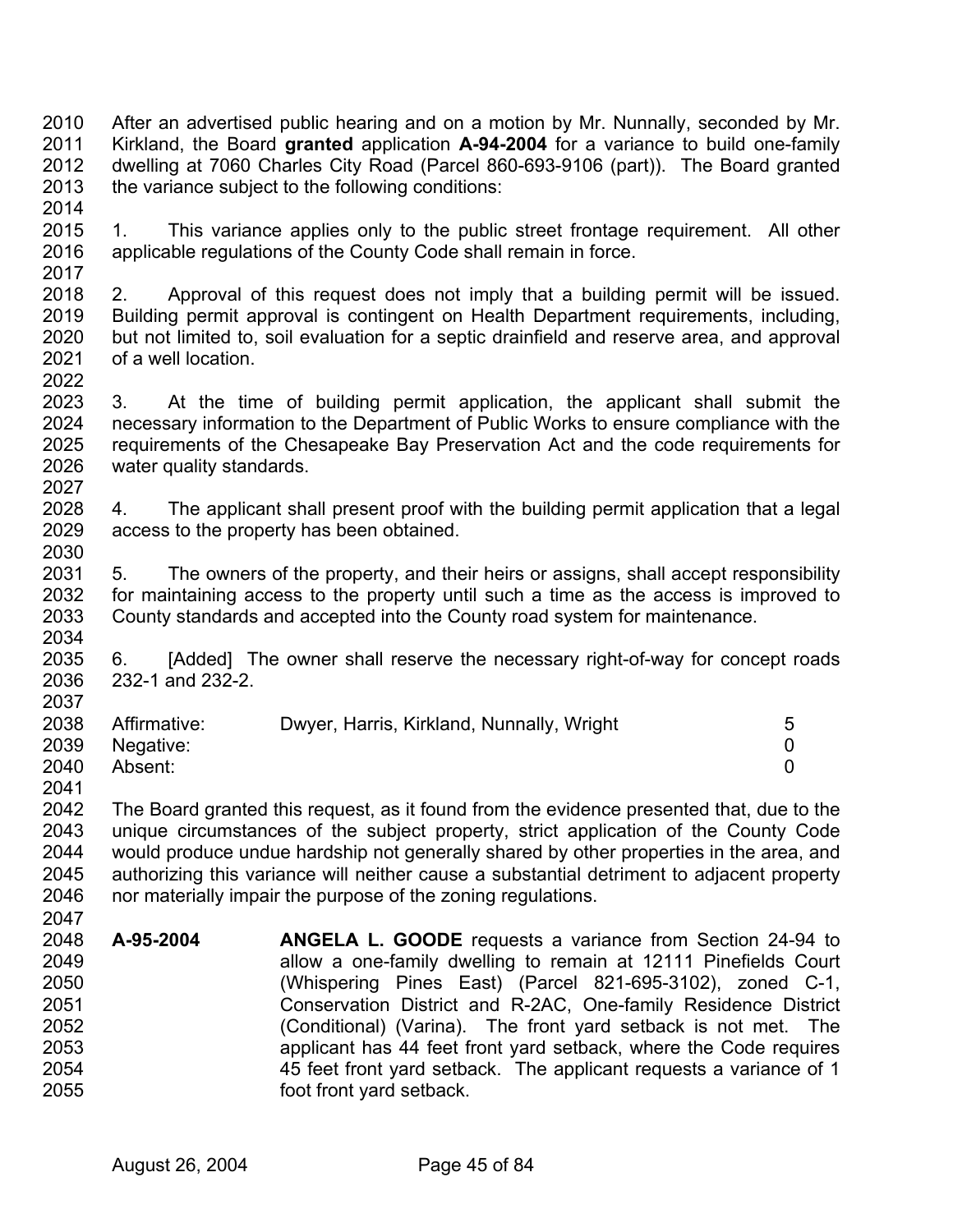2062

2088

2091

- 2057 2058 2059 Mr. Wright - **Does anyone else desire to speak with reference to this** case? Would you raise your right hand and be sworn please?
- 2060 2061 Mr. Blankinship - Do you swear that the testimony you are about to give is the truth, the whole truth, and nothing but the truth, so help you God?

2063 2064 2065 2066 2067 2068 2069 2070 2071 2072 2073 2074 2075 2076 2077 2078 2079 2080 2081 2082 Mr. Mistr - This house I do. I'm Spud Mistr, representing the applicant. This house was built; it was originally designed for the garage to be on the left-hand side of the house as you're facing it. The applicant had wanted it on the right-hand side. When the building permit was approved, it was on the left. After the foundation was built, the purchaser and the builder went out, and they said the garage needs to be on the right, which it does because of the topography and the way the lot sits. In order to alleviate the concerns, the builder said he could just flip the house, which he could, but then the bedrooms were not big enough, so he said he'd give them a one-foot cantilever on the right side to make it the same size as it would have been, which is about 275 feet additional in the house. Well, everything was fine; they got the house built; they were ready to have closing. Within a week of closing, when we did the mortgage survey on it, we found that each corner of the house meets the front yard setback. The center of the house doesn't, where it was cantilevered out. It was about six or seven inches over the line. This was done in good faith by the builder to give the purchaser the house that they wanted and that they had intended to build. The problem is, they couldn't really move the house back. There's a big gully behind the house; it's a large lot, but it's triangular-shaped, and so they really had almost no useable back yard now. So the County issued a temporary CO so the people could move into the house, pending our requesting a variance from this Board.

- 2083 2084 2085 Mr. Nunnally - The triangular shape of the lot is what caused this six-inch variance, isn't it, the way the lot is shaped?
- 2086 2087 Mr. Mistr - It is more the ravine than the shape of the lot, and then that they had to switch the garage from the left side to the right side of the house.
- 2089 2090 Mr. Wright - There's also a twenty-foot easement behind the house, is that correct?
- 2092 2093 2094 2005 Mr. Mistr - The Yes, and I think that's an old easement. I'm not even sure it's still in use. It's either a telephone or an electrical easement, but that was existing when the subdivision was recorded.

| ∠∪ວບ<br>2096 | Mr. Wright - | Evidently it's recorded; it's in the deed book 2580, page |
|--------------|--------------|-----------------------------------------------------------|
| 2097         | 1671.        |                                                           |
| 2098         |              |                                                           |
| 2099         | Mr. Mistr -  | Oh yes, it is recorded.                                   |
| 2100         |              |                                                           |
| 2101         | Mr. Wright - | Any further questions of members of the Board? Anyone     |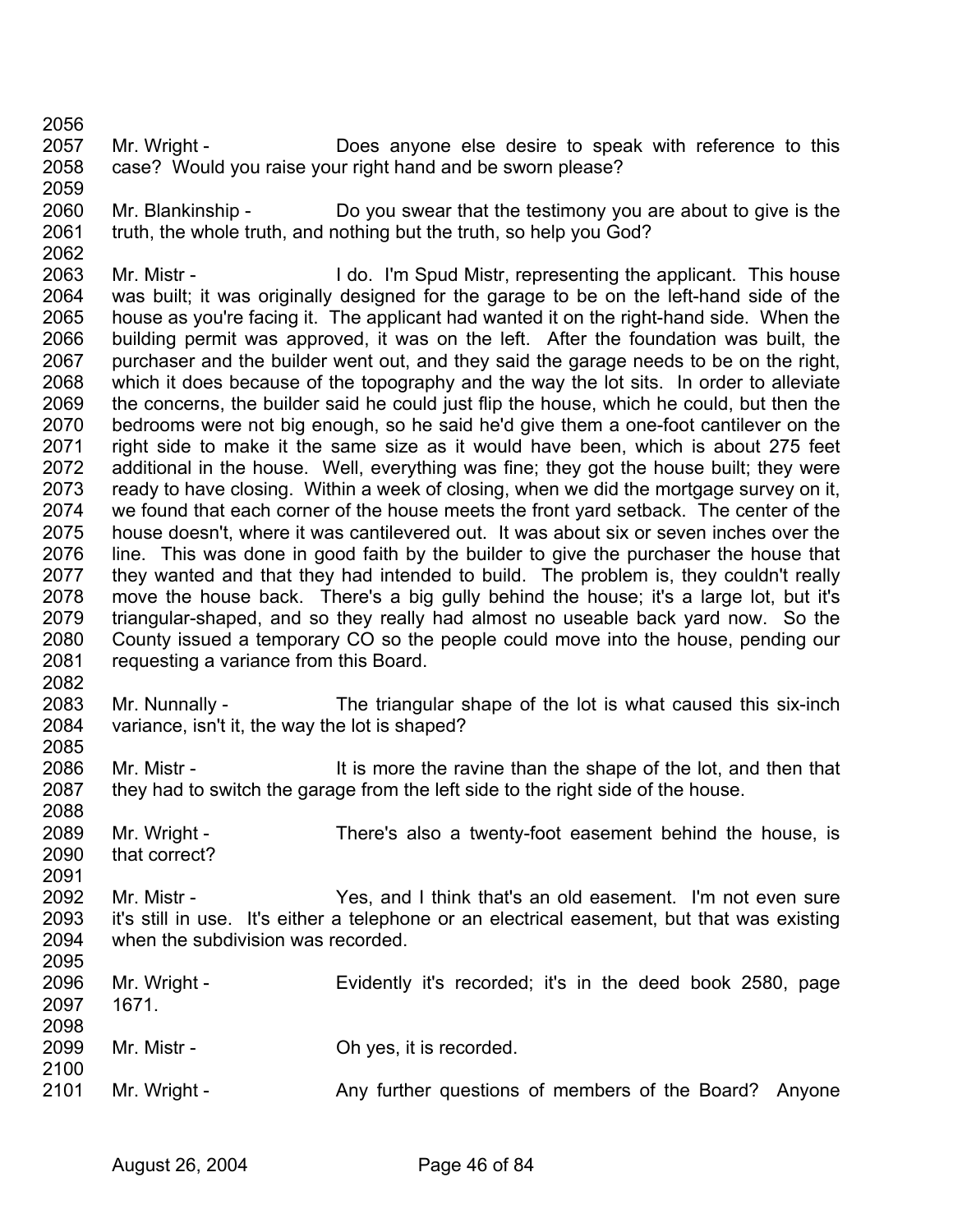- 2102 here in opposition to this case?
- 2103

2122

2132

2104 2105 2106 2107 After an advertised public hearing and on a motion by Mr. Nunnally, seconded by Ms. Harris, the Board **granted** application **A-95-2004** for a variance to allow a one-family dwelling to remain at 12111 Pinefields Court (Whispering Pines East) (Parcel 821-695- 3102). The Board granted the variance subject to the following condition:

2109 2110 2111 2112 1. No substantial changes or additions to the layout may be made without the approval of the Board of Zoning Appeals. Any additional improvements shall comply with the applicable regulations of the County Code.

| 2113 | Affirmative:   | Dwyer, Harris, Kirkland, Nunnally, Wright | 5. |
|------|----------------|-------------------------------------------|----|
|      | 2114 Negative: |                                           |    |
| 2115 | Absent:        |                                           |    |
| 2116 |                |                                           |    |

- 2117 2118 2119 2120 2121 The Board granted this request, as it found from the evidence presented that, due to the unique circumstances of the subject property, strict application of the County Code would produce undue hardship not generally shared by other properties in the area, and authorizing this variance will neither cause a substantial detriment to adjacent property nor materially impair the purpose of the zoning regulations.
- 2123 2124 2125 2126 2127 2128 2129 2130 2131 **A-96-2004 TAMARA KRANTZ FLEMING** requests a variance from Sections  $24-95(b)(5)$  and  $24-95(c)(4)$  to build a one-family dwelling at 8715 Midway Road (Westhampton Settlement) (Parcel 751-739-8189), zoned R-3, One-family Residence District (Tuckahoe). The lot width requirement and total side yard setback are not met. The applicants have 50 feet lot width and 14 feet total side yard setback, where the Code requires 65 feet lot width and 15 feet total side yard setback. The applicants request a variance of 15 feet lot width and 1 foot total side yard setback.
- 2133 2134 2135 Mr. Wright - **Does anyone else desire to speak with reference to this** case? Would you raise your right hand and be sworn please?
- 2136 2137 2138 Mr. Blankinship - Do you swear that the testimony you are about to give is the truth, the whole truth, and nothing but the truth, so help you God?
- 2139 2140 2141 2142 2143 2144 2145 2146 Ms. Fleming - Yes. Tamara Krantz Fleming. I currently own 8715, which is right adjacent to the lot for which I am asking a variance. I have 50 feet width in that lot, and a total side yard setback of 14 feet. The Code requires that I have 65 feet width and 15 total side yard, so I'm asking for a variance of 15 feet in the lot width and one foot of the total side yard setback. The subdivision was established in 1912, and so that requires me to meet the criteria for subdivisions completed before 1960. So as R-3, I am required to have 8,000 square feet, which I have 8200 square feet. I just need the variance in the width of the lot for it to be a buildable lot.
- 2147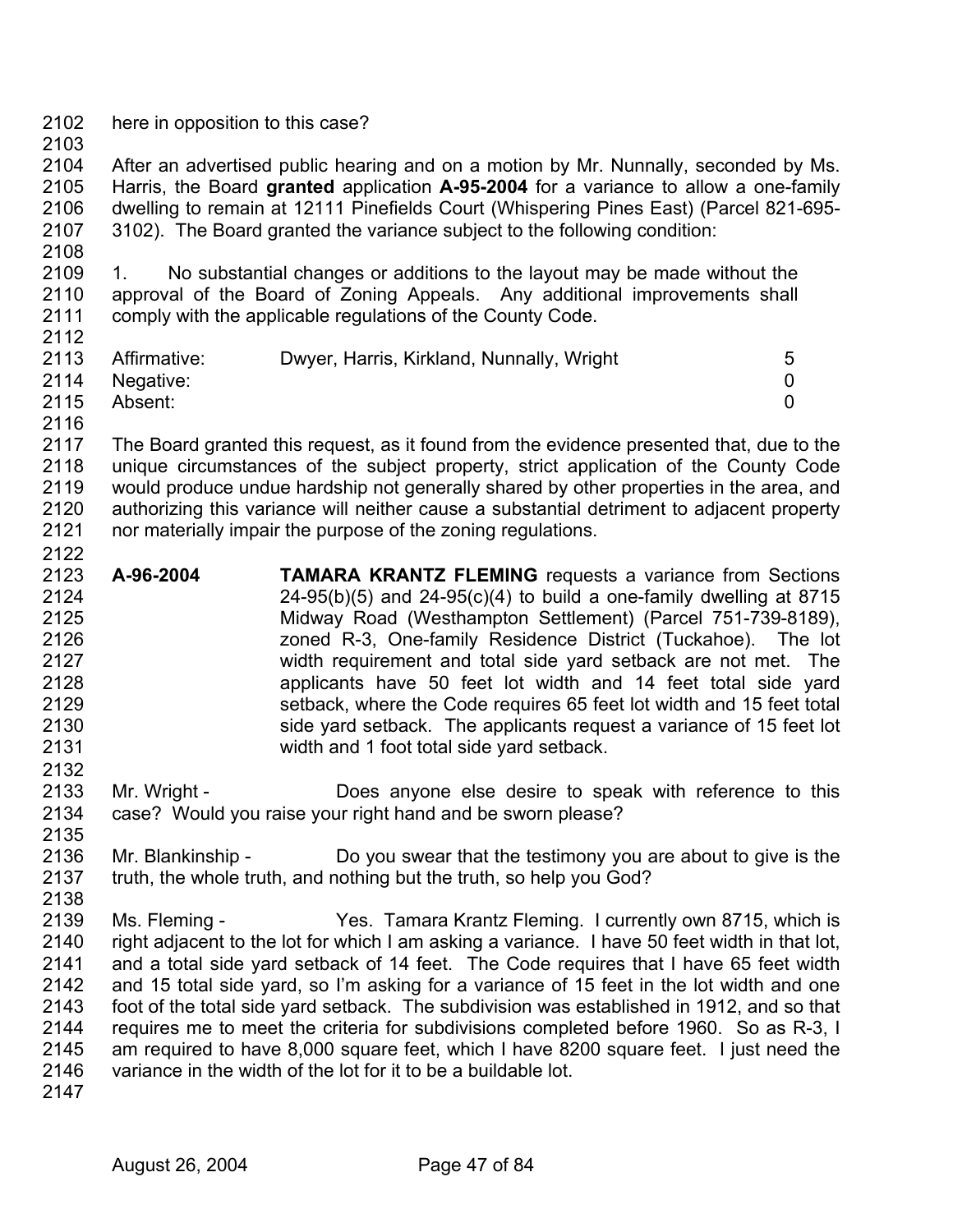2148 2149 2150 2151 2152 2153 2154 2155 2156 2157 2158 2159 2160 2161 2162 2163 2164 2165 2166 2167 2168 2169 2170 2171 2172 2173 2174 2175 2176 2177 2178 2179 2180 2181 2182 2183 2184 2185 2186 2187 2188 2189 2190 2191 2192 2193 Ms. Dwyer - Is the house for yourself or for rental? Ms. Fleming - The light want the lot to be a buildable lot. I have a contractor who has devised a plan for a two-story. Ms. Dwyer - Che of my thoughts as I looked at the lot, was the fact that all the other houses really within sight of this lot are single-story houses. This would not only be, I think there is another, newer two-story house down the street, but in this vicinity, so we not only have an unusually small lot, but we would have an unusually large house on it if you were to construct a two-story house, and I think that it would not fit in with the neighborhood. Ms. Fleming - There are a number of newer, larger homes down Midway, down the opposite way. However, I'd like to bring those nice aesthetics to my end of Midway, because of course I own the adjacent property, so it would increase the value of the home that I currently own, as well as to increase the revenue of the County overall, and I'd increase the value, like I said, of the neighboring properties. Mr. Wright - How long have you owned this property? Ms. Fleming - Since 1997. Mr. Wright - The You purchased it at that time? Ms. Fleming – Yes, but what happened is, my mother purchased it, and when she passed, she was financing it for me and keeping the money in the family, but what happen, she passed, unfortunately, before the year was up, and it was going to be a balloon payment at the end of the year, and so I happened to inherit that along with her home. Mr. Wright - Do you own other property in this area? Ms. Fleming - Adjacent to that. I own the home at 8715. Lot 20, on the other side of Lot 21. Mr. Wright - Do you live there? Ms. Fleming - No sir, I currently rent that. Ms. Dwyer - I appreciate your statement that you'd like to increase and improve the aesthetics; I just question whether having an out-of-place, large home, I think it would seem out of place to have the two-story home in that area, while the others are singles, and some of the newer ones are ranch houses, so it's just a thought. Ms. Fleming - Chav.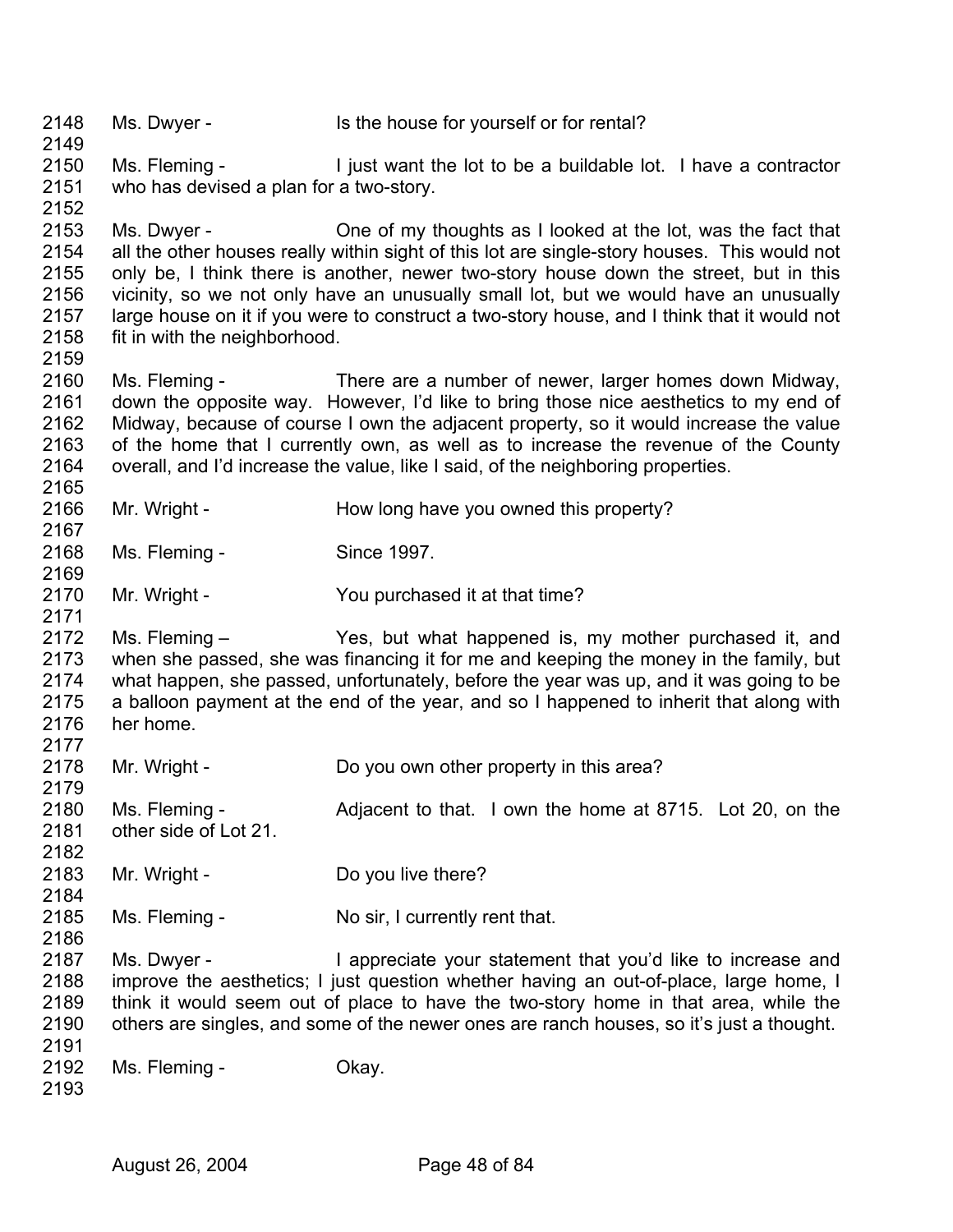2194 2195 2196 2197 2198 2199 2200 2201 2202 2203 2204 2205 2206 2207 2208 2209 2210 2211 2212 2213 2214 2215 2216 2217 2218 2219 2220 2221 2222 2223 2224 2225 2226 2227 2228 2229 2230 2231 2232 2233 2234 2235 2236 2237 2238 2239 Mr. Wright - How many square feet would you propose for this home? Ms. Fleming - 1800 square feet. Mr. Marinos - Mike Marinos. There is a demand for a family-sized home in that area. It's a good school district, and I think it will help that neighborhood a little bit and fit in pretty well. It's a nice looking two-story. Mr. Wright - Are you the contractor? Mr. Marinos - The home builder, yes sir. Ms. Dwyer - So you're committing to build? Mr. Marinos - Yes, I submitted plans on this plat to Jim Lehmann last week for your review. Mr. Wright - What type of construction do you propose? Mr. Marinos - Frame house, masonry foundation. Ms. Dwyer - Do you have a copy of it with you? Mr. Marinos - Yes, sure, I've got a plat and a set of plans. Ms. Fleming - I have done renovations to the home that I rent, inside. I plan to do outside to improve the aesthetics because if you've ridden down that way recently, that end of the road is the worst-looking end of the road actually. They've really improved with the newer homes. Mr. Wright - Anything further you wish to present? Ms Fleming - No sir. Mr. Wright - Any further questions of the Board? Is anyone here in opposition to this request? Hearing none, that concludes the case. After an advertised public hearing and on a motion by Mr. Dwyer, seconded by Mr. Kirkland, the Board **granted** application **A-96-2004** for a variance to build a one-family dwelling at 8715 Midway Road (Westhampton Settlement) (Parcel 751-739-8189). The Board granted the variance subject to the following conditions: 1. Only the improvements shown on the plan filed with the application may be constructed pursuant to this approval. No substantial changes or additions to the layout may be made without the approval of the Board of Zoning Appeals. Any additional improvements shall comply with the applicable regulations of the County Code.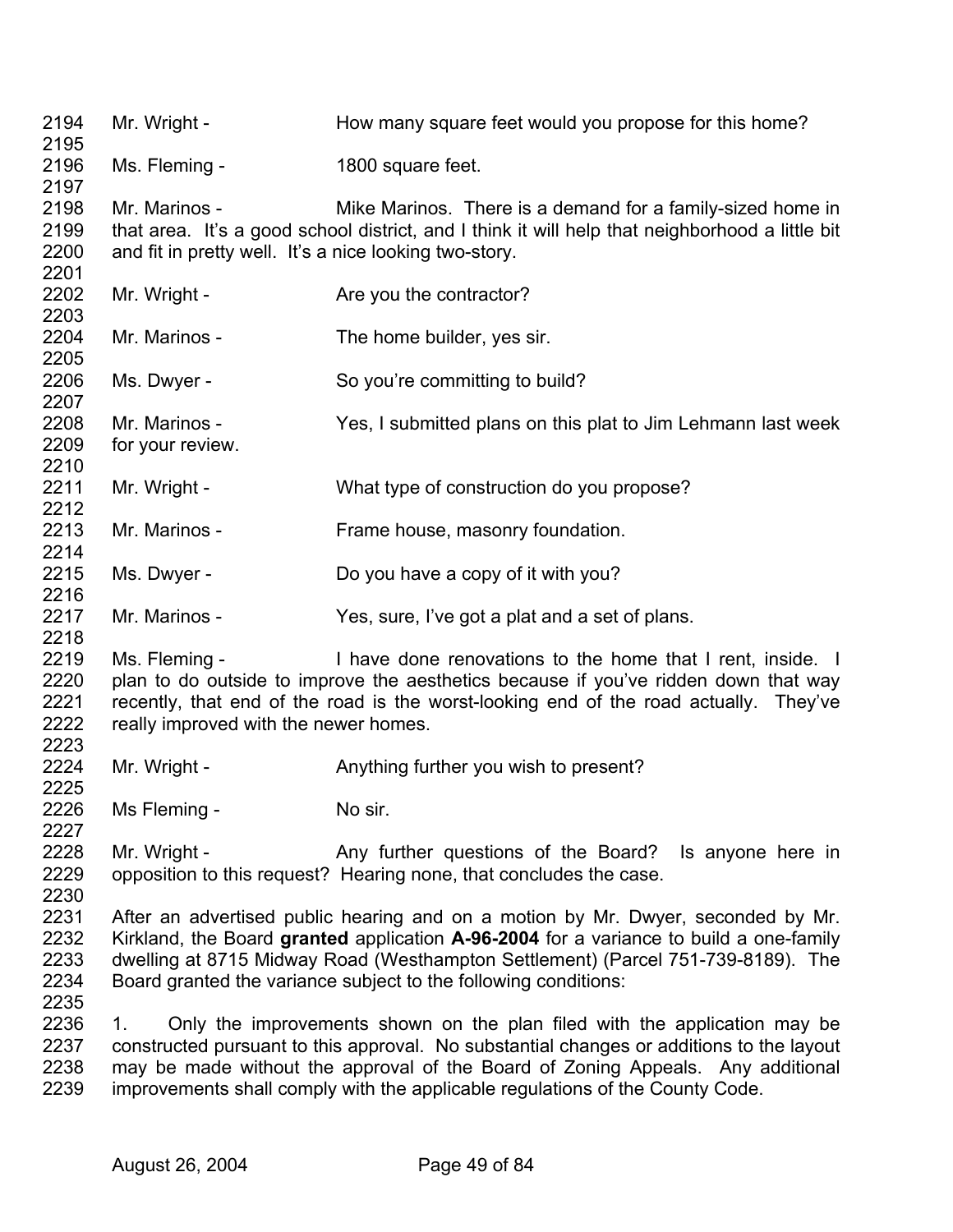2240 2241 2242 2243 2. [Added] This approval only applies to a one-story or Cape Cod (1-1/2 story) dwelling.

| 2244 | Affirmative:   | Dwyer, Harris, Kirkland, Nunnally, Wright |  |
|------|----------------|-------------------------------------------|--|
|      | 2245 Negative: |                                           |  |
| 2246 | Absent:        |                                           |  |
| 2247 |                |                                           |  |

- 2248 2249 2250 2251 2252 2253 The Board granted this request, as it found from the evidence presented that, due to the unique circumstances of the subject property, strict application of the County Code would produce undue hardship not generally shared by other properties in the area, and authorizing this variance will neither cause a substantial detriment to adjacent property nor materially impair the purpose of the zoning regulations.
- 2254 2255 2256 2257 2258 2259 2260 2261 **A-97-2004 DAVID R. AND MARY B. WINSLOW** request a variance from Section 24-95(i)(2)b to build a detached garage at 2700 Lacywood Lane (Parcel 841-722-8854 (part)), zoned A-1, Agricultural District (Varina). The accessory structure height requirement is not met. The applicants propose an accessory structure 22 feet in height, where the Code allows an accessory structure height of 15 feet. The applicants request a variance of 7 feet accessory structure height.
- 2263 2264 2265 Mr. Wright - Does anyone else desire to speak with reference to this case? Would you raise your right hand and be sworn please?
- 2266 2267 2268 Mr. Blankinship - Do you swear that the testimony you are about to give is the truth, the whole truth, and nothing but the truth, so help you God?
- 2269 2270 2271 2272 2273 2274 Mr. Winslow - I do. I'm David Winslow; we're requesting a variance for a two-story garage with unfinished storage space upstairs. We're a one-family dwelling, and our only intentions are to build a garage to have storage space, since the house is limited to its storage space. We're just requesting a seven-foot variance for the structure.
- 2275 2276 Mr. Wright - Why do you say you have to have a fifteen-foot structure?
- 2277 2278 2279 2280 Mr. Winslow - Because we've acquired quite a few things since we've been married, and we don't have much storage space in our house, so we thought we'd put a loft over top of the garage, unfinished space, where we could store things up there.
- 2281 2282 Mr. Nunnally - No living up there, just storage.
- 2283 2284 Mr. Winslow - **Just storage area; it's unfinished.**
- 2285 Ms. Winslow - My name is Mary Winslow. The house that we're building is

2262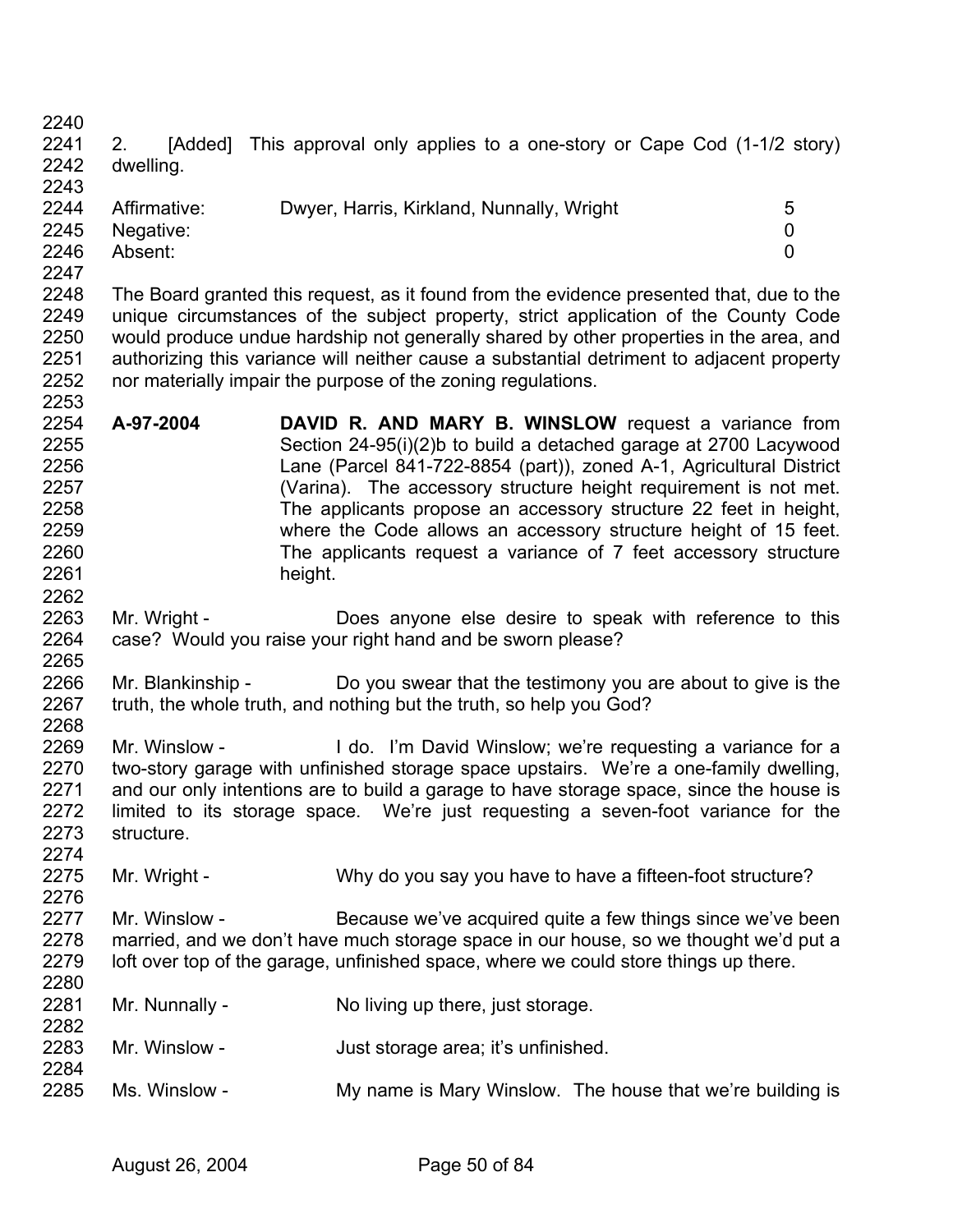2286 2287 2288 2289 2290 2291 2292 a Cape Cod, and the style of the roof, it's a 12/12 pitch, which is very steep, which limits with the dormers, the attic space of the house, and that's why we had opted also to match the architectural design of the garage, so it would match the house to be more pleasing. We have five and a half acres; we're on a wooded lot, so it's not going to be visible by anyone. We're back in the woods, and like my husband said, it's just for storage. You know, over the years, you accumulate so much stuff. I'm sure everybody can relate to that, and that's all it would be used for.

2293 2294 2295 2296 2297 2298 2299 2300 2301 2302 2303 2304 2305 2306 2307 2308 2309 2310 2311 2312 2313 2314 2315 2316 2317 2318 2319 2320 2321 2322 2323 2324 2325 2326 2327 2328 2329 2330 Mr. Nunnally - You say the wooded area is on your property? Ms. Winslow - The Yes, you can see up there, the topography; it's totally wooded. Mr. Wright - The Did you say you are in the process of constructing your residence? Mr. Winslow - Yes sir, we are. Mr. Wright - So you're not living there at this point? I was wondering what the foundation was. Mr. Winslow - That's for our house. Ms. Dwyer - The How tall will your house be? What's the height of your house, the top of your roof? Mr. Winslow - The l'm really not sure. Mr. Blankinship - Two stories, with the Cape roof on top. Mr. Wright - The How tall would that be, Mr. Blankinship, roughly? Mr. Blankinship - I can't even guess without seeing the plan. Mr. Wright - Fifteen feet? Mr. Blankinship - Oh certainly, it would be taller than this; this is one story with a 12/12 pitch. Mr. Wright - So the house would be substantially taller than the garage. Mr. Winslow - Quite a bit larger, yes sir. Ms. Winslow - Also, the grade of the land kind of slopes a hair, so one side of the house, we had to build up the foundation; if you kind of pan out on that, you can

2331 see, so the house will be considerably taller. You can't see it from that viewpoint.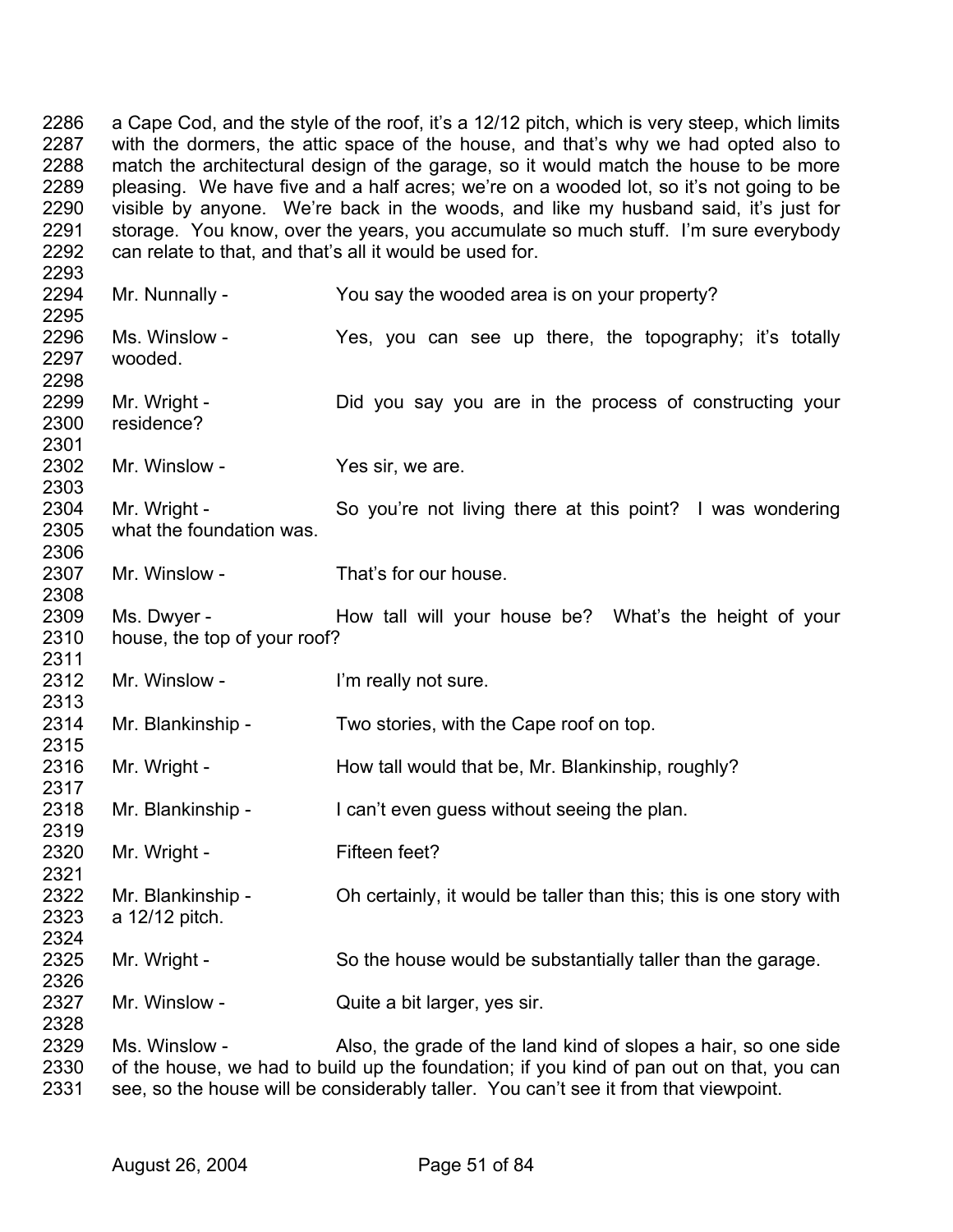| 2332 |                                                |                                                                                         |
|------|------------------------------------------------|-----------------------------------------------------------------------------------------|
| 2333 | Ms. Harris -                                   | Is there public road access to this property? I see the road                            |
| 2334 | foundation.                                    |                                                                                         |
| 2335 |                                                |                                                                                         |
| 2336 | Mr. Winslow -                                  | We had a road maintenance agreement drawn up, and                                       |
| 2337 |                                                | everybody signed it and everything, so it's a dirt road going into our property.        |
| 2338 |                                                |                                                                                         |
| 2339 | Ms. Winslow -                                  | It's a private lane, Lacywood Lane.                                                     |
| 2340 |                                                |                                                                                         |
| 2341 | Mr. Wright -                                   | We granted a variance for this in the past, for access?                                 |
| 2342 |                                                |                                                                                         |
| 2343 | Mr. Blankinship -                              | We must have; I don't remember the research on it right at                              |
| 2344 | the moment.                                    |                                                                                         |
| 2345 |                                                |                                                                                         |
| 2346 | Mr. Wright -                                   | We'd have to. They couldn't build on it if we didn't. Did you                           |
| 2347 | come before the Board for a variance to ?      |                                                                                         |
| 2348 |                                                |                                                                                         |
| 2349 | Mr. Winslow -                                  | No we didn't.                                                                           |
| 2350 |                                                |                                                                                         |
| 2351 | Ms. Winslow -                                  | His parents originally purchased the land. The house, you                               |
| 2352 |                                                | can see that brown building in the bottom right-hand corner; that house was constructed |
| 2353 |                                                | in 1926, and his parents, all the land around there was owned by the Binns's, and they  |
| 2354 | purchased the 120-acre                         |                                                                                         |
| 2355 |                                                |                                                                                         |
| 2356 | Mr. Wright -                                   | Did you get a building permit to build the house?                                       |
| 2357 |                                                |                                                                                         |
| 2358 | Mr. Winslow -                                  | Yes we did.                                                                             |
| 2359 |                                                |                                                                                         |
| 2360 | Ms. Winslow -                                  | They did a family division, and they deeded us five and a                               |
| 2361 |                                                | half acres, and we went forward to get the building permit for the garage and the home  |
| 2362 |                                                | together, and that's when we were told that the garage was over the accessory height    |
| 2363 | structure.                                     |                                                                                         |
| 2364 |                                                |                                                                                         |
| 2365 | Mr. Wright -                                   | Mr. Blankinship, how could that be if they don't have                                   |
| 2366 | access?                                        |                                                                                         |
| 2367 |                                                |                                                                                         |
| 2368 | Mr. Kirkland -                                 | How do you get a building permit without access?                                        |
| 2369 |                                                |                                                                                         |
| 2370 | Mr. Blankinship -                              | I'm sure there's an answer to that; Mr. Tyson's pulling out                             |
| 2371 | the file right now, so perhaps he can tell us. |                                                                                         |
| 2372 |                                                |                                                                                         |
| 2373 | Ms. Winslow -                                  | Would this address it on the plat where it says ingress and                             |
| 2374 | egress to Lacywood Lane?                       |                                                                                         |
| 2375 |                                                |                                                                                         |
| 2376 | Mr. Blankinship -                              | Not exactly, but thank you.                                                             |
| 2377 |                                                |                                                                                         |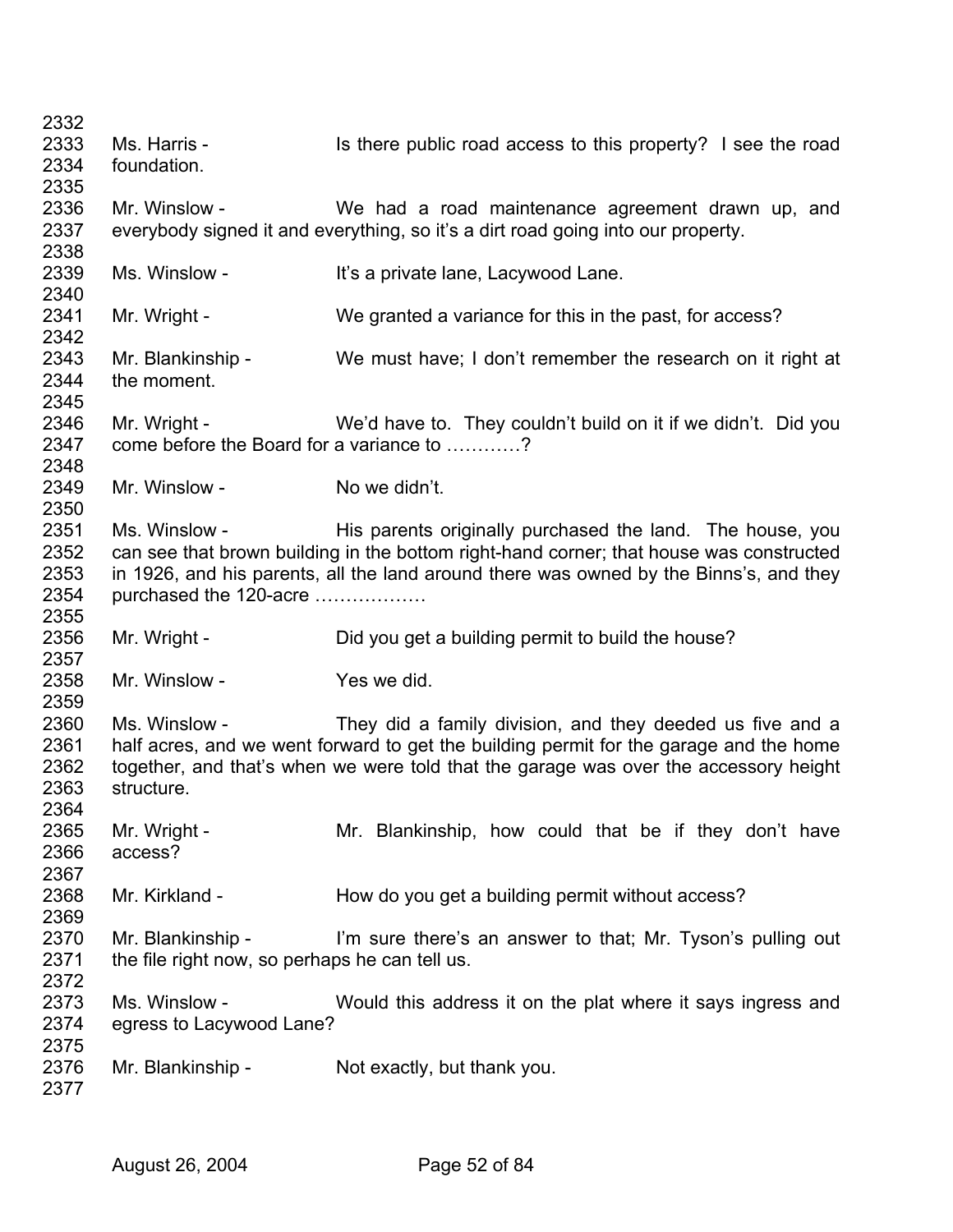| 2378<br>2379                 | Mr. Wright -                                                  | Is Lacywood Lane a public road?                                                                                                                            |
|------------------------------|---------------------------------------------------------------|------------------------------------------------------------------------------------------------------------------------------------------------------------|
| 2380<br>2381                 | Mr. Blankinship -                                             | It is, up to a point.                                                                                                                                      |
| 2382                         | Mr. Wright -                                                  | It obviously doesn't address this property though; it doesn't                                                                                              |
| 2383<br>2384                 | appear to.                                                    |                                                                                                                                                            |
| 2385                         | Ms. Dwyer -                                                   | I see a number of roads here. How do you access the                                                                                                        |
| 2386<br>2387                 | property?                                                     |                                                                                                                                                            |
| 2388<br>2389                 | Mr. Winslow -                                                 | It's a gravel road belonging to our property.                                                                                                              |
| 2390<br>2391                 | Ms. Dwyer -                                                   | And that gravel road goes to                                                                                                                               |
| 2392<br>2393<br>2394         | Mr. Winslow -<br>right there.                                 | Out driveway is where it says "dirt road"; that's our driveway                                                                                             |
| 2395<br>2396<br>2397<br>2398 | Ms. Dwyer -<br>off of Lacywood?                               | So you come in from the gravel road below; then there are<br>two roads that are labeled "dirt road," but Lacywood is to the left, isn't it, so do you come |
| 2399<br>2400                 | Ms. Winslow -                                                 | Yes ma'am.                                                                                                                                                 |
| 2401                         | Mr. Winslow -                                                 | It's all connected. Lacywood Lane just merges into that                                                                                                    |
| 2402<br>2403                 | basically. We're at the very end.                             |                                                                                                                                                            |
| 2404<br>2405<br>2406         | Mr. Blankinship -<br>that out.                                | We'll have to get with the Permit Center staff to straighten                                                                                               |
| 2407<br>2408                 | Mr. Wright -                                                  | Can we approve this before you do that?                                                                                                                    |
| 2409<br>2410<br>2411         | Mr. Blankinship -<br>think the two questions are independent. | You're being asked to approve the height of the garage; I                                                                                                  |
| 2412<br>2413<br>2414         | Mr. Kirkland -<br>access.                                     | You can't build a garage, though, without the property                                                                                                     |
| 2415<br>2416<br>2417         | Mr. Blankinship -                                             | But they have a building permit. They've already framed up<br>their house. The research must have already been done.                                       |
| 2418<br>2419                 | Ms. Dwyer -                                                   | We need to check and make sure.                                                                                                                            |
| 2420                         | Mr. Wright -                                                  | Any further questions of members of the Board? Anyone                                                                                                      |
| 2421<br>2422                 |                                                               | here in opposition to this request? Hearing none, that concludes the case.                                                                                 |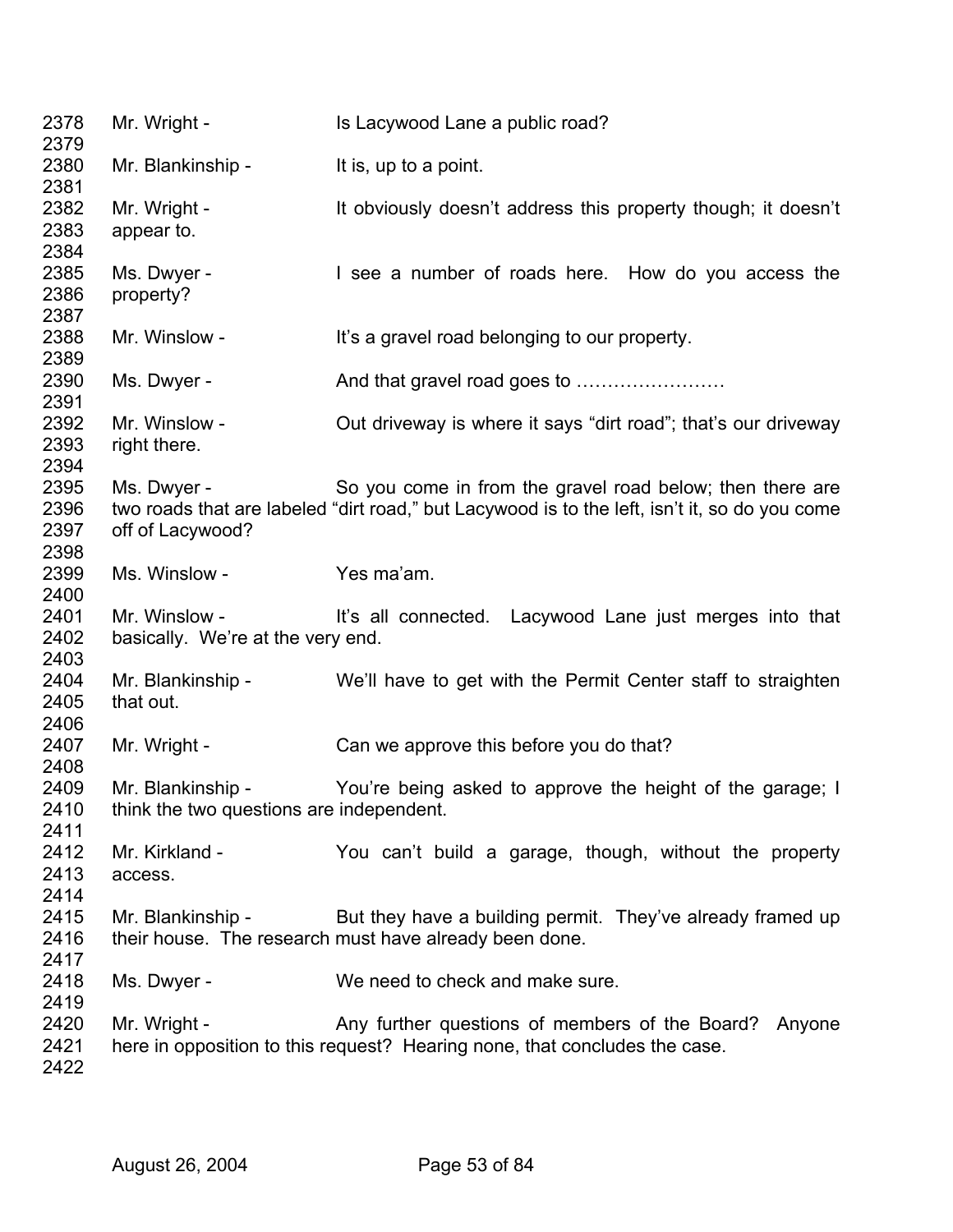2423 2424 2425 2426 2427 After an advertised public hearing and on a motion by Mr. Nunnally, seconded by Mr. Kirkland, the Board **granted** application **A-97-2004** for a variance to build a one-family dwelling and a detached garage at 2700 Lacywood Lane (Parcel 841-721-5234 (part)). The Board granted the variance subject to the following conditions:

- 2428 2429 2430 1. This variance applies only to the height requirement. All other applicable regulations of the County Code shall remain in force.
- 2431 2432 2433 2434 2435 2. Approval of this request does not imply that a building permit will be issued. Building permit approval is contingent on Health Department requirements, including, but not limited to, soil evaluation for a septic drain field and reserve area, and approval of a well location.
- 2436 2437 2438 2439 2440 3. At the time of building permit application, the applicant shall submit the necessary information to the Department of Public Works to ensure compliance with the requirements of the Chesapeake Bay Preservation Act and the code requirements for water quality standards.
- 2441 2442 2443 2444 4. At the time of building permit application the owner shall demonstrate that the parcel created by this division has been conveyed to members of the immediate family, and the subdivision ordinance has not been circumvented.
- 2445 2446 2447 5. The applicant shall present proof with the building permit application that a legal access to the property has been obtained.
- 2448 2449 2450 2451 6. The owners of the property, and their heirs or assigns, shall accept responsibility for maintaining access to the property until such a time as the access is improved to County standards and accepted into the County road system for maintenance.

2455

2456 2457 2458 2459 2460 2461 The Board granted this request, as it found from the evidence presented that, due to the unique circumstances of the subject property, strict application of the County Code would produce undue hardship not generally shared by other properties in the area, and authorizing this variance will neither cause a substantial detriment to adjacent property nor materially impair the purpose of the zoning regulations.

2462 2463 2464 2465 2466 2467 2468 **A-98-2004 E. CHARLES HIATT, JR.** requests a variance from Sections 24-94 and 24-95(i)(1) to build a sunroom and deck at 2551 Brookstone Lane (Kingcrest) (Parcel 737-754-0870), zoned R-4C, One-family Residence District (Conditional) (Tuckahoe). The rear yard setback and setback for a deck are not met. The applicant proposes 29 feet rear yard setback and 21 feet setback for the deck, where the Code requires 35 feet rear yard setback and 25 feet setback for the deck.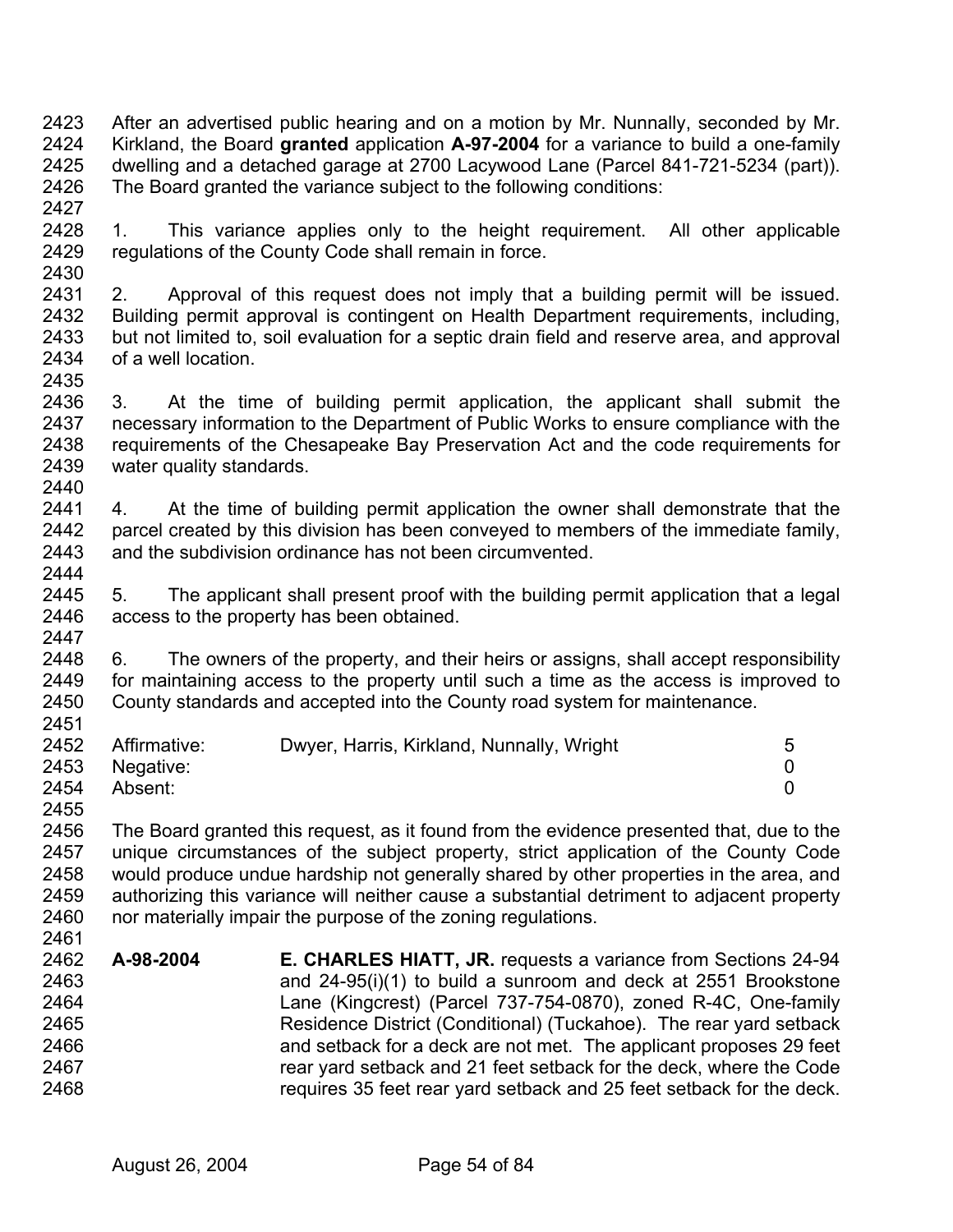The applicant requests a variance of 6 feet rear yard setback and 4 feet setback for the deck.

- 2471 2472 Mr. Wright - **Does anyone else desire to speak with reference to this** 
	- 2473

2474 case? Would you raise your right hand and be sworn please?

- 2475 2476 Mr. Blankinship - Do you swear that the testimony you are about to give is the truth, the whole truth, and nothing but the truth, so help you God?
- 2477 2478 2479 2480 2481 2482 2483 2484 2485 2486 2487 2488 2489 Mr. Hiatt - I do. My name is Buddy Hiatt, and I am the owner of the property at 2551 Brookstone Lane. My wife's and my goal is to turn our deck into a sunroom. Also, we're going to be increasing the size of the attached shed on our property, very much keeping in style with the construction in the neighborhood. We love the neighborhood, don't want to move. Essentially our situation is we're on a reverse corner lot, which means we basically have a very large front yard and a side yard, and somebody built a house in what would be our back yard. That would be the reasons for the variance. Substantial vegetation along the back property line between myself and Ms. Sabin, our back-door neighbor. Also two-thirds of the homes in our neighborhood also have converted sunrooms, and probably the biggest reason we're looking to do this, is that we're expecting our second child in January. So a little extra space would be nice.
- 2490 2491 2492 Ms. Dwyer - The shed that you're talking about, it's behind the umbrella in
- 2493 this picture?
- 2494 2495 2496 2497 2498 2499 Mr. Hiatt - Yes ma'am. What we intend to do is basically demolish that shed and then extend the roof line out. What you see in the foreground on the left is from my breakfast area, and we're just going to extend the roof line directly across the entire length of the house and then come out from there to basically double the size of that shed.
- 2500 2501 2502 Ms. Dwyer - So it would be one roof line that constitutes the new sunroom and the new shed?
- 2503 2504 Mr. Hiatt - Correct. Yes ma'am.
- 2505 2506 2507 Ms. Dwyer - **And it would just extend out to approximately where your** deck is now.
- 2508 2509 2510 2511 2512 2513 Mr. Hiatt - **I** believe you have a plot plan. My builder, unfortunately, couldn't stay. He had business to attend to, and what he put, actually, if you look at the house itself, the top left corner of the house, is where the shed is now, and essentially we're just going to demolish that, and he didn't have the exact drawing as far as that, but we're just going to double the size of the shed. Right there is a good demonstration of what it's going to look like.
- 2514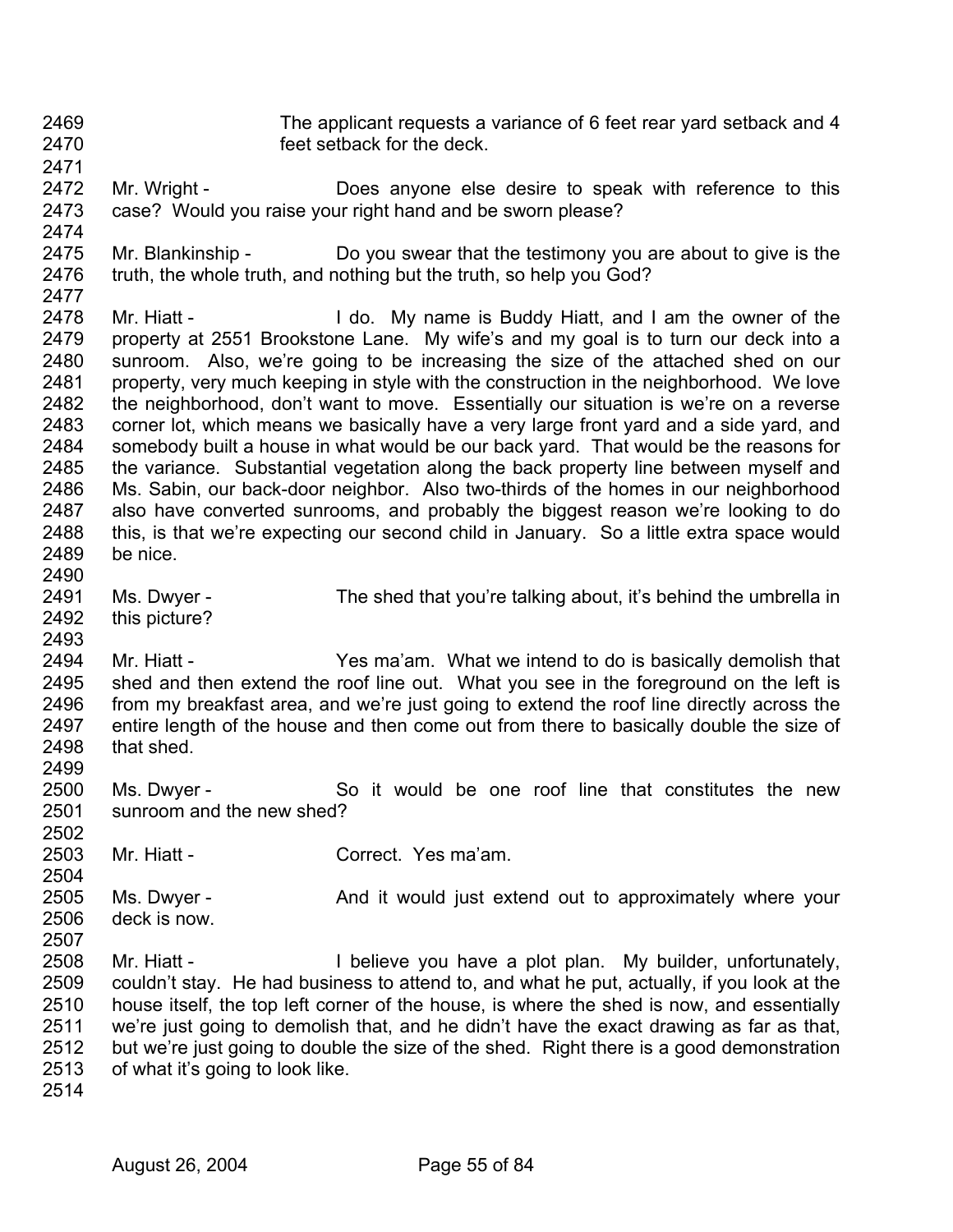2515 2516 2517 2518 2519 2520 2521 2522 2523 2524 2525 2526 2527 2528 2529 2530 2531 2532 2533 2534 2535 2536 2537 2538 2539 2540 2541 2542 2543 2544 2545 2546 2547 2548 2549 2550 2551 2552 2553 2554 2555 2556 2557 2558 2559 2560 Ms. Dwyer - I guess this isn't clear to me, because the "X" part is the existing shed? Mr. Hiatt - Yes ma'am; that will be demolished. Mr. Blankinship - It will all be enclosed with the new addition? Mr. Hiatt - Yes sir. Ms. Dwyer - And so this word that says "deck," you're not adding a new deck; you're just extending out. Mr. Hiatt - Well, we are going to be adding a new deck to the right of the addition, where it says right now. This is a survey that was done in 1993. We have since made that driveway asphalt. Our other intention is to take the fence, which you can see the fence comes off the back of the house on the right-hand side, goes out and makes a left-hand turn, and then goes to the back of the property. We're going to demolish that, and make that equal with the outside of the house to the rear of the property, and then the deck is going to sit right there. We're going to construct another deck; obviously, that's why we're asking for the variance. Ms. Dwyer - This plat we have doesn't show the new deck then. Mr. Blankinship - Twenty-one feet is measured to the end of where the new deck will be, but the deck itself is not drawn, just that measurement. Ms. Dwyer - Where it says "deck," that really means that's really the dimensions of the new sheds, and that heavy black line. Mr. Hiatt - Ithink that might be from the original survey that was done. Ms. Dwyer - That's why I was confused, because I thought you were just having a wrap-around deck. Mr. Hiatt - No ma'am. Mr. Wright - What's located on the side of your lot? Mr. Hiatt - Which side, sir? Mr. Wright - I guess it would be the east side. Mr. Hiatt -  $\qquad \qquad$  Help me with my – there's a house there. Mr. Wright - No, there doesn't appear to be a house. It seems to be kind of open. Well, the cul-de-sac.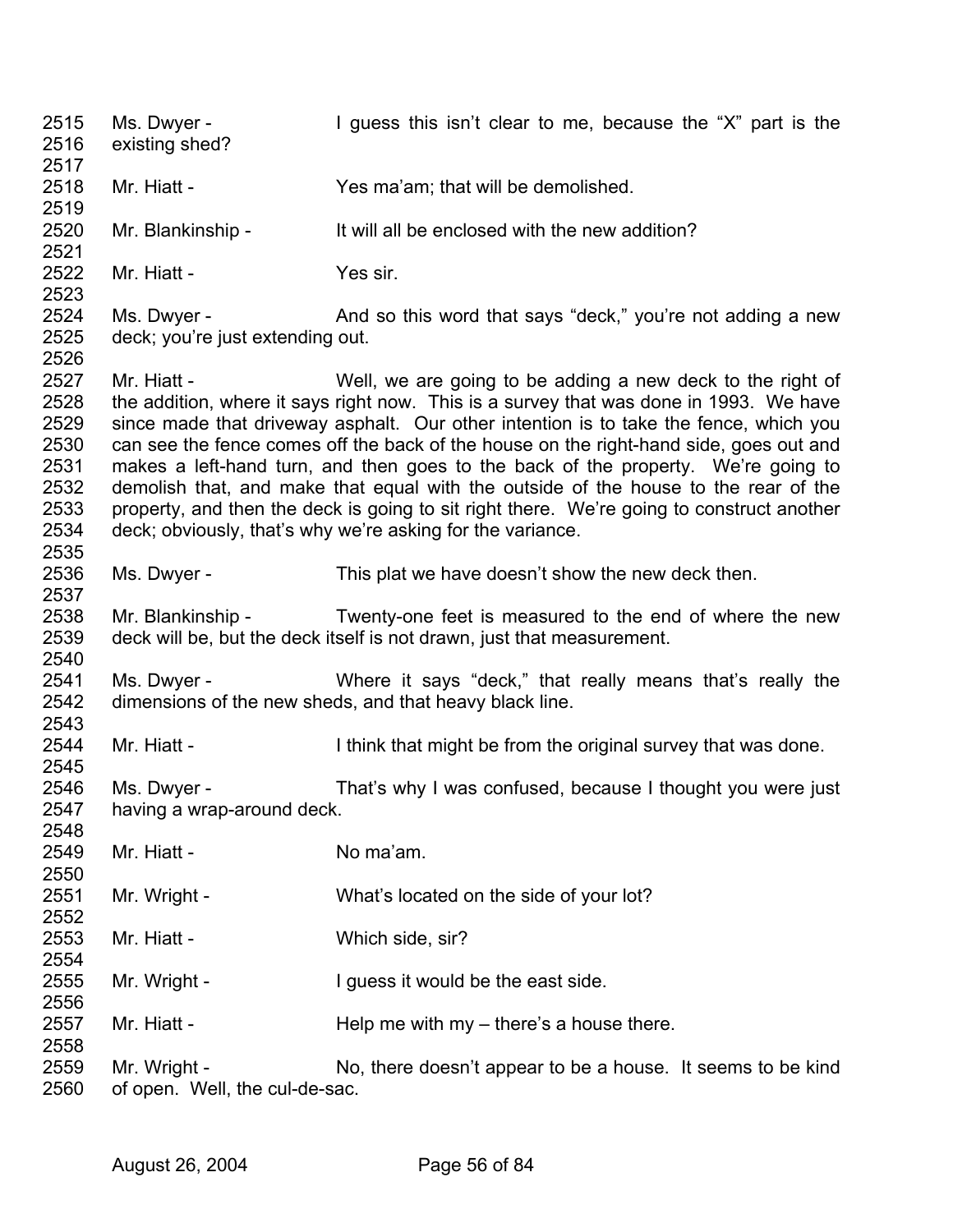2562 Mr. Blankinship - Could we have the aerial, please.

2561

2563

2566

2574

2586

2596

2564 2565 Mr. Wright - It appears there's no houses on the right side; it's sort of open area there.

2567 2568 2569 2570 Mr. Hiatt - The Very much so, and there is some substantial vegetation between on the back border of my property, Leyland cypress, crepe myrtles back there. Spring, summer, fall, you can't even see my neighbor's house.

2571 2572 2573 Mr. Wright - Anything further? Any other questions of members of the Board? Is anyone here in opposition to this request? Hearing none, that concludes the case.

2575 2576 2577 2578 2579 After an advertised public hearing and on a motion by Ms. Dwyer, seconded by Ms. Harris, the Board **granted** application **A-98-2004** for a variance to build a sunroom and deck at 2551 Brookstone Lane (Kingcrest) (Parcel 737-754-0870). The Board granted the variance subject to the following conditions:

2580 2581 2582 2583 2584 1. Only the improvements shown on the plan filed with the application may be constructed pursuant to this approval. No substantial changes or additions to the layout may be made without the approval of the Board of Zoning Appeals. Any additional improvements shall comply with the applicable regulations of the County Code.

2585 2. The new construction shall match the existing dwelling as nearly as practical.

| 2587 | Affirmative:   | Dwyer, Harris, Kirkland, Nunnally, Wright | 5 |
|------|----------------|-------------------------------------------|---|
|      | 2588 Negative: |                                           |   |
| 2589 | Absent:        |                                           |   |
| 2590 |                |                                           |   |

2591 2592 2593 2594 2595 The Board granted this request, as it found from the evidence presented that, due to the unique circumstances of the subject property, strict application of the County Code would produce undue hardship not generally shared by other properties in the area, and authorizing this variance will neither cause a substantial detriment to adjacent property nor materially impair the purpose of the zoning regulations.

2597 2598 2599 2600 Mr. Blankinship - Mr. Chairman, we're beginning the 10:00 o'clock agenda, and there are two withdrawals, the last two cases on your agenda, A-107-2004 and UP-21-2004 have been withdrawn.

2601 2602 2603 2604 2605 2606 **A-99-2004 STEPHEN AND CAROLINE BOWE** request a variance from Section 24-94 to build an addition at 1711 Hollandale Road (Tuckahoe Village) (Parcel 735-744-6227), zoned R-2, One-family Residence District (Tuckahoe). The front yard setback and rear yard setback are not met. The applicants have 44 feet front yard setback and propose 26 feet rear yard setback, where the Code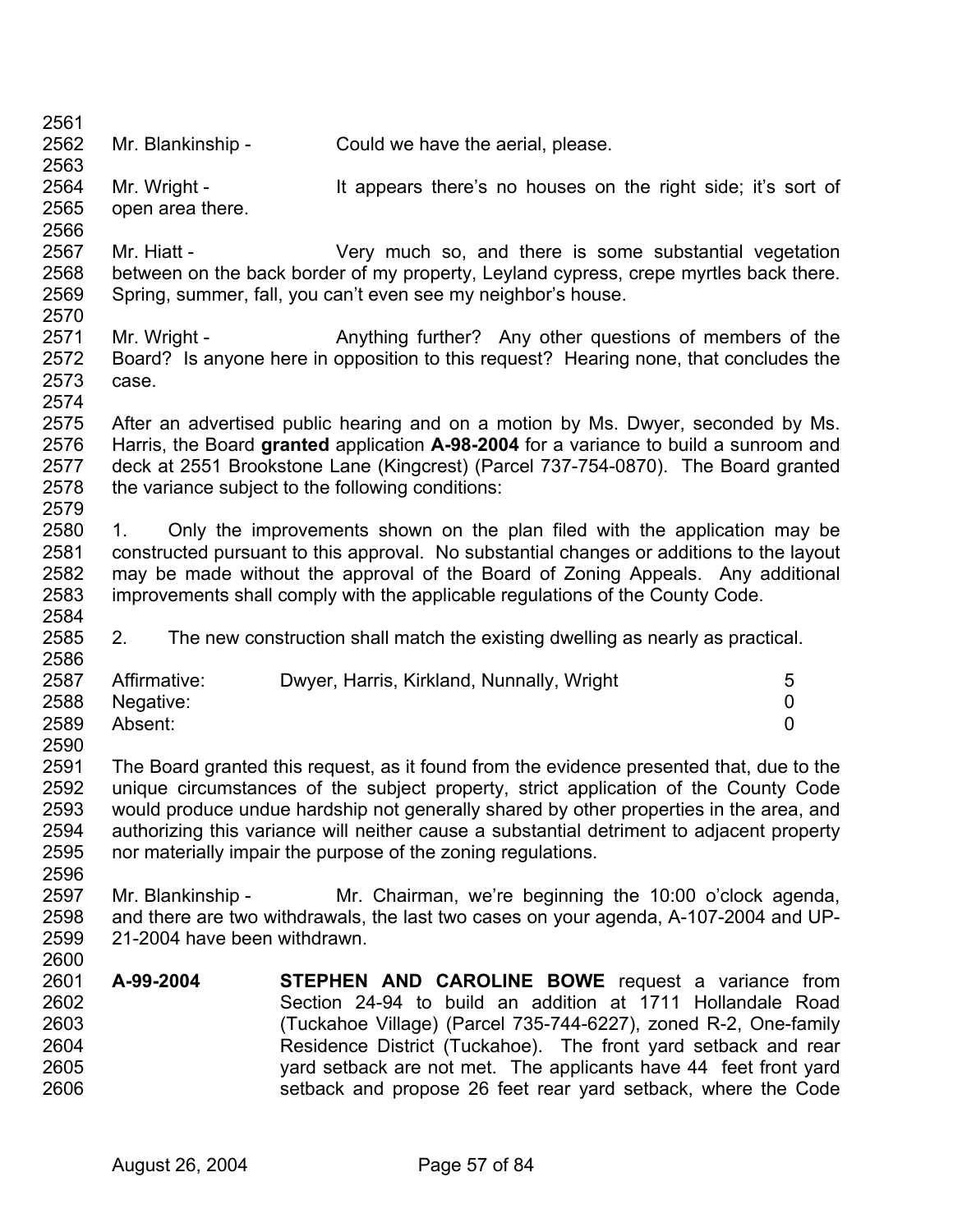- 2607 2608 2609 requires 45 feet front yard setback and 45 feet rear yard setback. The applicants request a variance of 1 foot front yard setback and 19 feet rear yard setback.
- 2610 2611 2612 Mr. Wright - **Does anyone else desire to speak with reference to this** case? Would you raise your right hand and be sworn please?
- 2614 2615 2616 Mr. Blankinship - Do you swear that the testimony you are about to give is the truth, the whole truth, and nothing but the truth, so help you God?
- 2617 2618 2619 2620 2621 2622 2623 2624 Ms. Bowe - I do. My name is Caroline T. Bowe. My husband and I own the property at 1711 Hollandale Road; we proposing to build a master suite on the first floor with a bedroom and a separate bath. Because of the shape of our lot, there's really no way to make any changes without a variance. The back yard is kind of triangular, and it cuts in so that there's not a proper setback in the back. The driveway is on the other side, so where we have our side yard we were hoping to add another bedroom, and we don't quite have the room for the setback.
- 2625 2626 2627 2628 Ms. Dwyer - I notice that the side of the house where you're enlarging, replacing the addition, is next to the rear yard of your next-door neighbor, and is quite a distance between your side yard and their home. I know the staff report says 85 feet from the shared property line.
- 2630 2631 2632 2633 2634 2635 2636 2637 Ms. Bowe - Yes, and all the side yard there is of my neighbors; we don't even see each other. We don't interfere at all, and they don't have a problem with it. Most of the neighbors around and across and behind me have additions to their house or attached garages or sunrooms, and because of the shape and the fact that mine is the last one on the road facing Hollandale, there's really no other place to make it. There's not even a way to put a garage on without a variance, so this is the only way that we can improve it. We really love the neighborhood, and we have four kids.
- 2638 Ms. Dwyer - The Music of the U.S. and Music Devices is Device to the U.S. and Music II.
- 2640 Mr. Wright - Is there anything further?
- 2642 Ms. Bowe - My builder is here if you have any questions.
- 2644 2645 2646 Mr. Wright - I think you've got a detailed plan submitted here with the application, showing the construction, the type and so forth.
- 2647 2648 Ms. Dwyer - The problem with the rear yard setback is that unusual shape of your back yard.
- 2650 2651 2652 Ms. Bowe - That's right. There's a flood plain that runs through, and there's drainage that runs down the back yards of all those and the easement and all, shaped from forty years ago. The original house is not to Code. It had to be on a

2629

2639

2641

2643

2649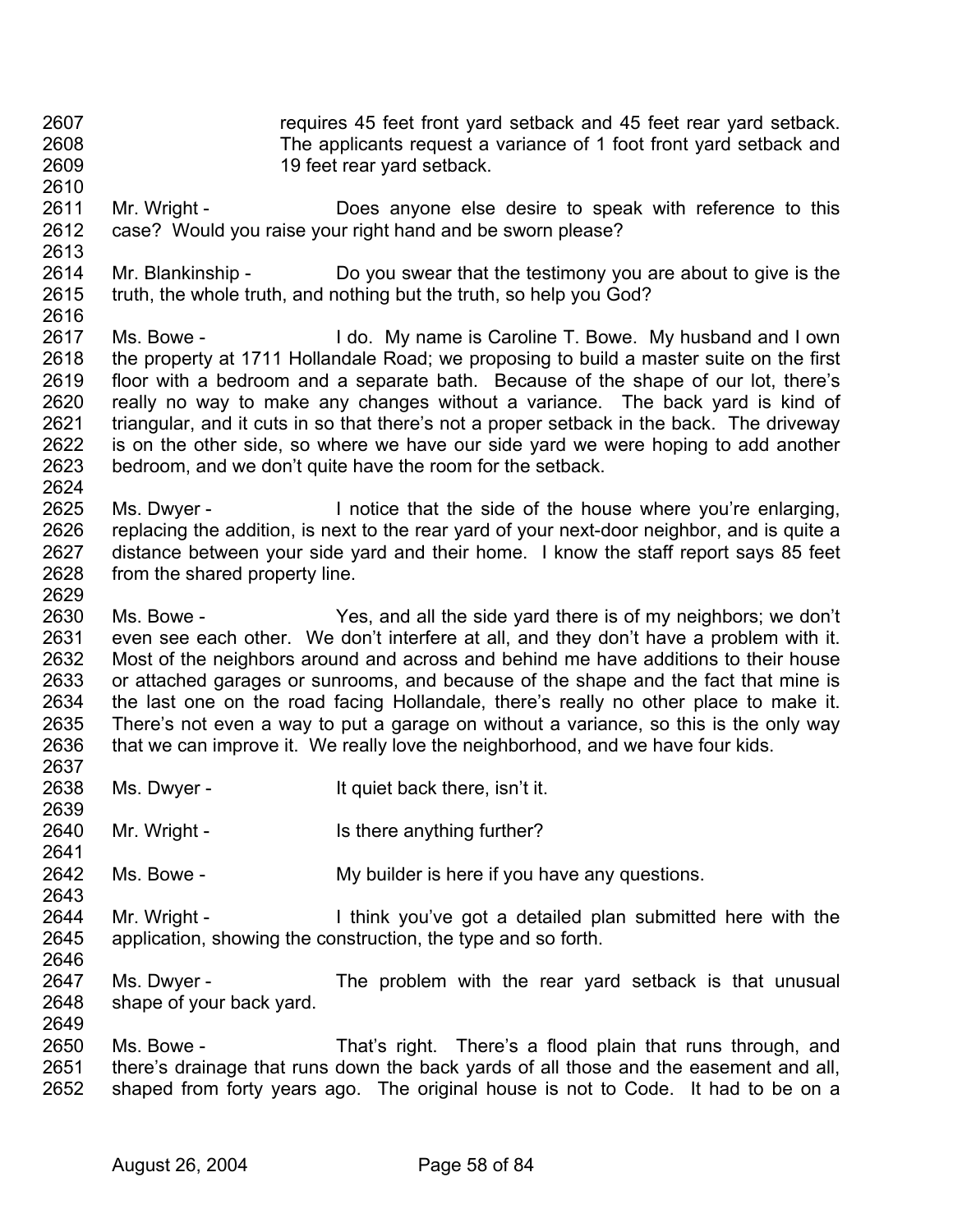- 2653 2654 variance to be built originally, so all the lots on that block are odd-shaped, and mine just happens to be the worst back yard of all of them.
- 2655

2668

2696

2656 2657 Mr. Wright - Any further questions of members of the Board? Is anyone here in opposition to this request? Hearing none, that concludes the case.

2659 2660 2661 2662 2663 After an advertised public hearing and on a motion by Mr. Dwyer, seconded by Mr. Kirkland, the Board **granted** application **A-99-2004** for a variance to build an addition at 1711 Hollandale Road (Tuckahoe Village) (Parcel 735-744-6227)). The Board granted the variance subject to the following conditions:

2664 2665 2666 2667 1. Only the improvements shown on the plan filed with the application may be constructed pursuant to this approval. No substantial changes or additions to the layout may be made without the approval of the Board of Zoning Appeals. Any additional improvements shall comply with the applicable regulations of the County Code.

2669 2670 2671 3. The new construction shall match the existing dwelling as nearly as practical.

|      | 2672 Affirmative: | Dwyer, Harris, Kirkland, Nunnally, Wright |  |
|------|-------------------|-------------------------------------------|--|
|      | 2673 Negative:    |                                           |  |
| 2674 | Absent:           |                                           |  |

2675

2676 2677 2678 2679 2680 2681 The Board granted this request, as it found from the evidence presented that, due to the unique circumstances of the subject property, strict application of the County Code would produce undue hardship not generally shared by other properties in the area, and authorizing this variance will neither cause a substantial detriment to adjacent property nor materially impair the purpose of the zoning regulations.

2682 2683 2684 2685 2686 2687 2688 2689 2690 2691 2692 2693 **A-100-2004 WALTER S. AND SUSAN F. ROBERTSON** request a variance from Sections 24-95(i)(2) and 24-94 to build an addition and a detached garage at 16 Bridgeway Road (Chatham Hills) (Parcel 763-731-5318), zoned R-1, One-family Residence District (Tuckahoe). The accessory structure location requirement and minimum side yard setback are not met. The applicants propose 4 feet minimum side yard setback and a garage in the front yard, where the Code requires 20 feet minimum side yard setback and allows accessory structures in the rear yard. The applicants request a variance of 16 feet minimum side yard setback and an accessory structure in the front yard.

2694 2695 Mr. Wright - **Does anyone else desire to speak with reference to this** case? Would you raise your right hand and be sworn please?

2697 2698 Mr. Blankinship - Do you swear that the testimony you are about to give is the truth, the whole truth, and nothing but the truth, so help you God?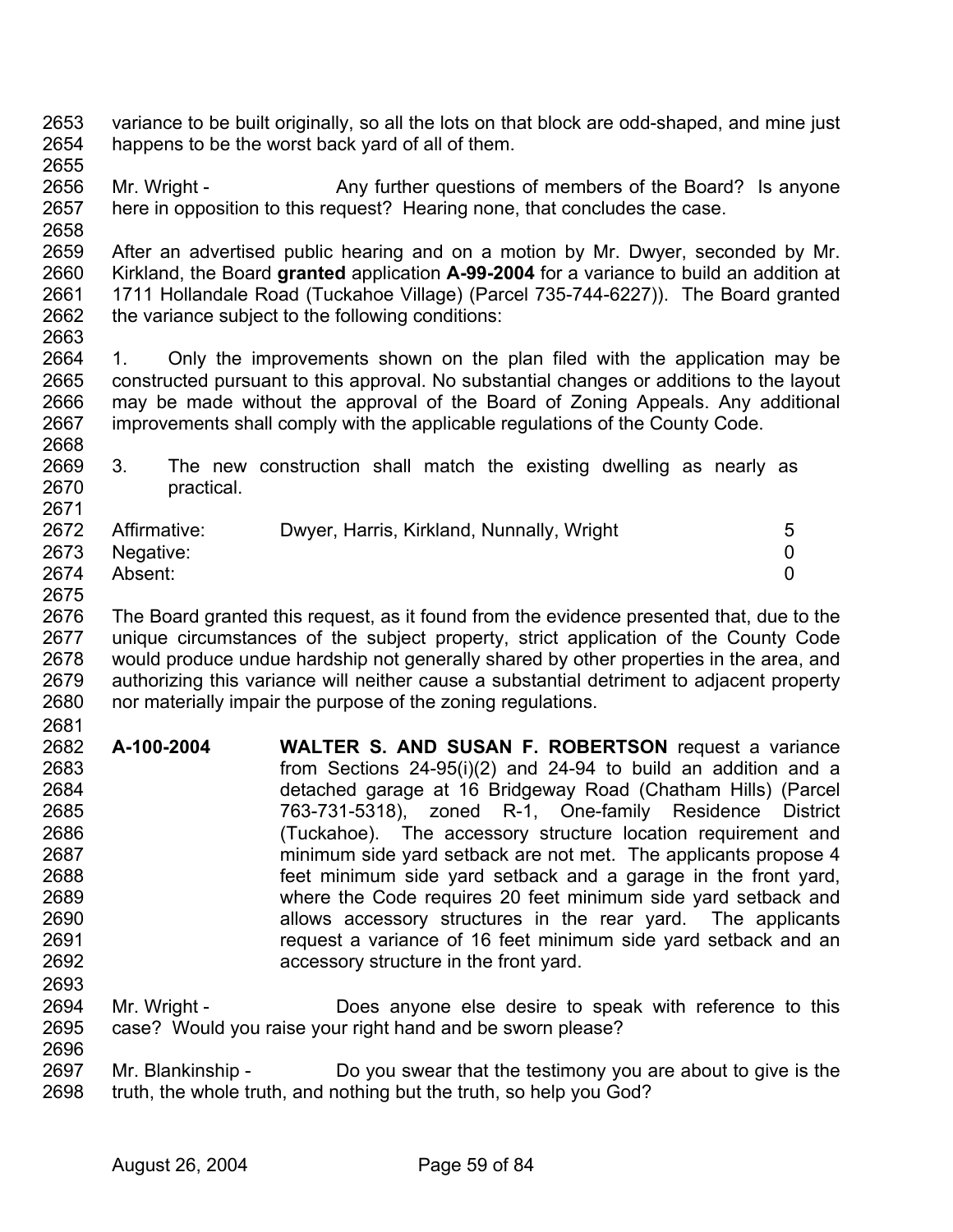2699 2700 2701 2702 2703 2704 2705 2706 2707 2708 2709 2710 2711 2712 2713 2714 2715 2716 2717 2718 2719 2720 2721 2722 2723 2724 2725 2726 2727 2728 2729 2730 2731 2732 2733 2734 2735 2736 2737 2738 2739 2740 2741 2742 2743 2744 Mr. Moore - I do. My name's Glenn Moore. I'm an attorney, appearing on behalf of Walter and Susan Robertson. Before I start my presentation, I'd like to ask a question or two of Mr. Blankinship, to make sure that I may not need one of these variances. Mr. Blankinship, the area between the existing home and the area with the "X," that's exactly correct, that area is going to be enclosed; it's going to be part of the house. Mr. Blankinship - The breezeway; it's not a breezeway, it's an attachment, okay. Ms. Dwyer - The Music Hit's a hallway. Mr. Moore - It's a hallway, exactly. In effect, what you have is this area that's going to be a garage is really a wing off the house. Mr. Wright - Is it going to be enclosed? Mr. Moore - Yes, it will be enclosed; it's going to be heated, air conditioned space. Ms. Dwyer - You still have to deal with the side yard requirement. Mr. Moore - Yes, I do have to deal with the side yard requirement, I know that, but I want to see if I can avoid dealing with the …………….. Mr. Blankinship - If it's attached, it doesn't count. We were reading that as a breezeway, and a breezeway narrower than ten feet would still leave the garage as a detached structure. If the garage construction is actually integral with the house construction, then that ten-foot rule does not come into play. Mr. Moore - We won't need that variance. Ms. Dwyer - It's not accessory structure in the front yard, in other words? An addition to the home? Mr. Moore - No it's not. It's going to be an addition to the home; it's going to be enclosed. Ms. Dwyer - As long as we're asking questions, do you need a variance for the rear addition that's seventeen feet off the property line? Mr. Moore - We do need the side yard variance; that applies to the seventeen feet, as well as to the four feet. Ms. Dwyer - The I didn't see that as part of this case.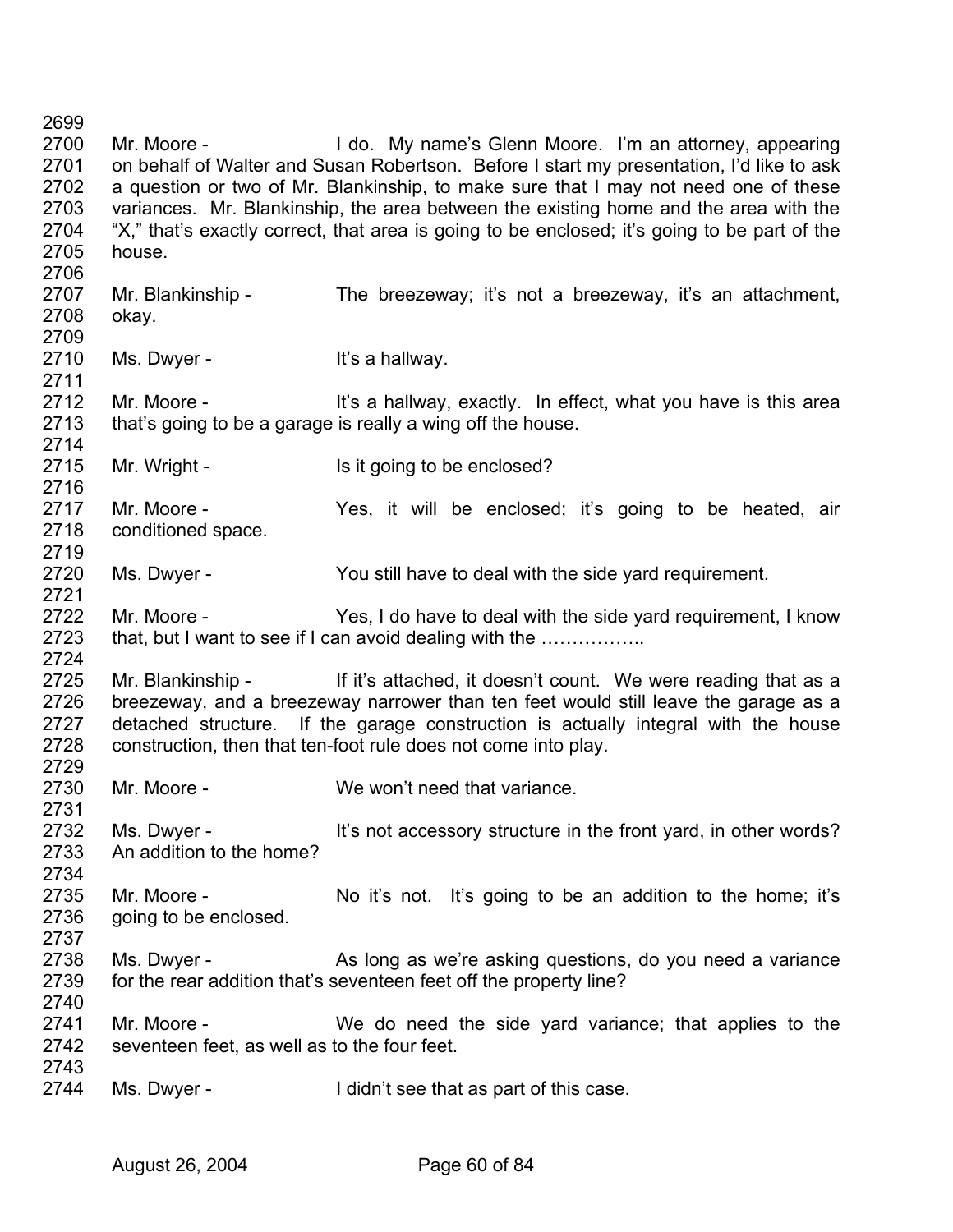2745 2746 2747 2748 2749 2750 2751 2752 2753 2754 2755 2756 2757 2758 2759 2760 2761 2762 2763 2764 2765 2766 2767 2768 2769 2770 2771 2772 2773 2774 2775 2776 2777 2778 2779 2780 2781 2782 2783 2784 2785 2786 2787 2788 2789 2790 Mr. Blankinship - Yes, it says it's the same side yard; it's all the same side yard setback. Mr. Moore - It's as if it were less of a variance Mr. Wright - **Does this house front on Ridgeway Road?** Mr. Moore - Yes it does, Mr. Wright, Mr. Wright - Well this garage would be in the front yard, wouldn't it? Mr. Moore - **It's not a garage; it's a wing to the house that happens to be** a garage. If it were a family room, which it could easily be, the fact is it's part of the house. Mr. Blankinship - The Code reads like this, "Attached Accessory Buildings: A private garage or other accessory building may be attached to the principal building if made integral therewith, or may be attached thereto by a covered passageway, not less than ten feet wide." Ms. Dwyer - How wide is this? Mr. Blankinship - If it were a breezeway, a covered passageway, it's less than ten feet wide, so we would consider the garage a detached structure. But if it's integral therewith, then you don't get into that other clause. Ms. Dwyer - So we just need to address the side yard. Mr. Moore - Basically, the Robertsons just wanted to do an addition to this home that they purchased about a year and a half, two years ago. The addition that you see that's to the west, where it goes within seventeen feet of the side yard, that is a kitchen expansion, and basically what will happen is, that will be practically doubling the kitchen area and going in where that existing small portion of the house is, and coming out, what would happen is, the garage that exists to the rear of that is so close to the expanded area and it really would not make the expanded area very appealing. You would want to get rid of that garage and relocate it. It's probably not as close on the ground as it appears in that picture. I've been on the property. It's only ten or twelve feet away from where the expansion would be. So they want to remove the existing garage, which is not a particularly attractive structure now, and the wing off the house in the front would be a garage area, and the doors would face to the inside, rather than to the street, would face to the south. I think that's more attractive. I've got an architect's rendering of how that would appear, that I can show you. It's completely compatible with the existing architecture of the house, and you can imagine if they're going to put this in their front yard, they would want it to be attractive and compatible with the architecture of their home. It needs to be on this side, Ms. Dwyer; it's a pretty big lot as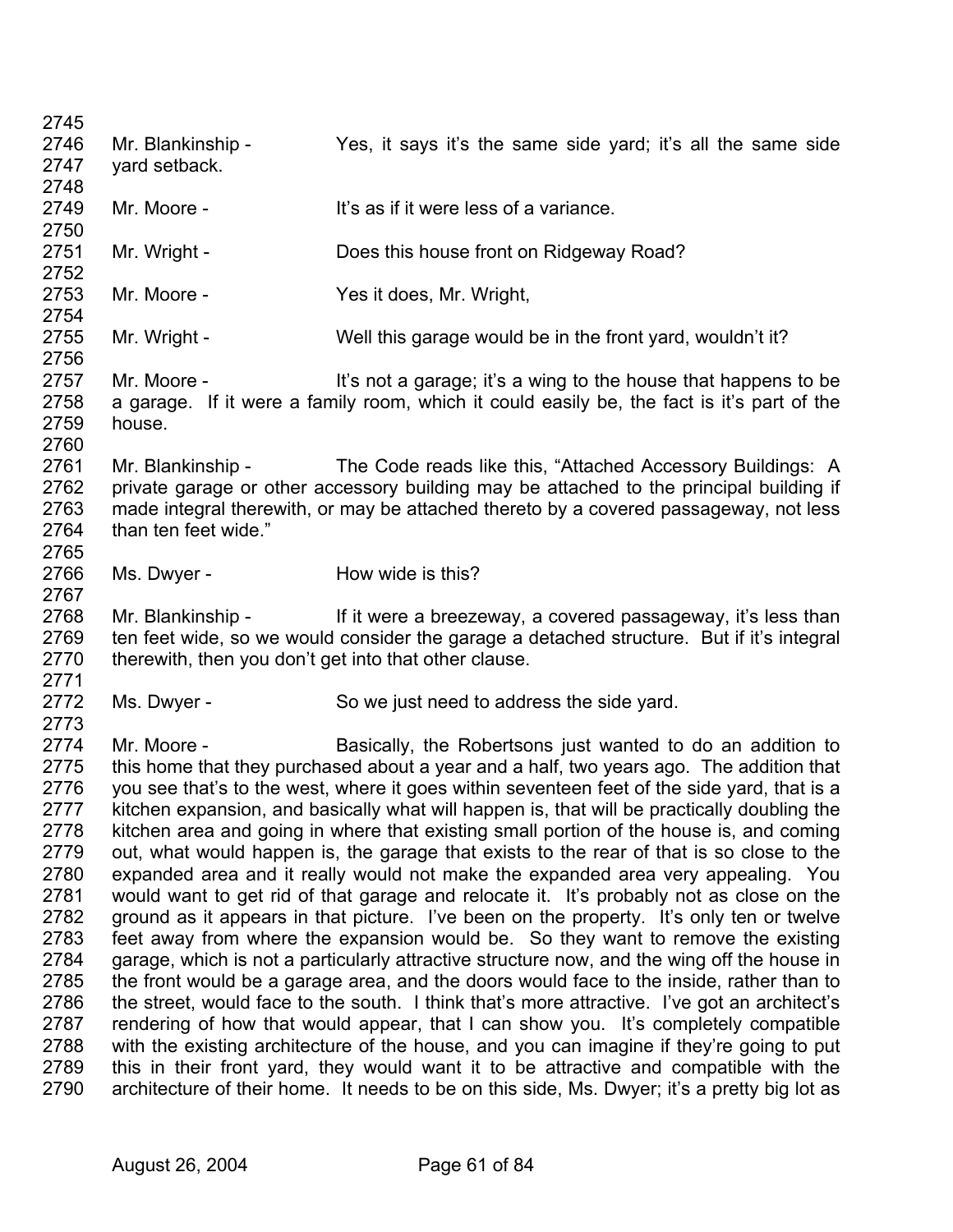2791 2792 2793 2794 2795 2796 2797 2798 2799 2800 2801 2802 2803 2804 2805 2806 2807 2808 2809 2810 you can see from the site plan that you had, but the service area of the house is all at the north end of the house, the kitchen, family room, and all those appurtenances are all at the north end of the house, plus the driveway is at the north end of the house. I have a photograph which shows the house, and you'll see that at the south end of the house, you have a screened porch, and that's where the living room is as well. It just wouldn't make sense to make these expansions that are proposed at the south end of the house, which would be the left side of that photograph. You have an unusual situation here, in that the only logical place to do the kitchen expansion and also to relocate the garage as part of the home would be at the north side of the house. I would point out to you that the most affected neighbors to the north, Mr. and Mrs. Gene Webb, have submitted a letter indicating that they don't object to the proposal because the Robertsons have met with them, and they're going to do a nice job of landscaping. It's somewhat wooded there anyway, between their homes, and they're going to add some landscaping between the addition, the wing where the garage would be located, and the Webb's home. I think you have an unusual situation here, that would justify the granting of the variance, in that this is a logical area where the driveway exists and the service areas of the house are, to do the expansion of this nature. I'll be happy to any questions that Board members may have. Ms. Dwyer - What is on the south end, did you say?

2812 2813 2814 2815 Mr. Moore - Well, it's a screened porch and a living room; it just wouldn't make sense to do a kitchen expansion there, and the kitchen expansion kind of drives the relocation of the garage.

2816 Ms. Dwyer - What's to the rear of the house?

2818 2819 2820 Mr. Moore - There's an existing garage that will need to be removed. There's also a swimming pool and a ..............

2821 2822 2823 Ms. Dwyer - That's part of the house, that wing that's part of the house, the two-story section here that's in the rear?

- 2824 2825 2826 2827 Mr. Moore - That's the existing home. Mr. Wright - What's in there?
- 2828 2829 Mr. Moore - Ch, the kitchen area's in there.
- 2830 2831 Ms. Dwyer - That's the kitchen now.
- 2832 Mr. Moore - So they're expanding that.
- 2834 2835 Ms. Dwyer - I'm not talking about the one-story part; I'm talking about the two-story part.
- 2836

2833

2811

2817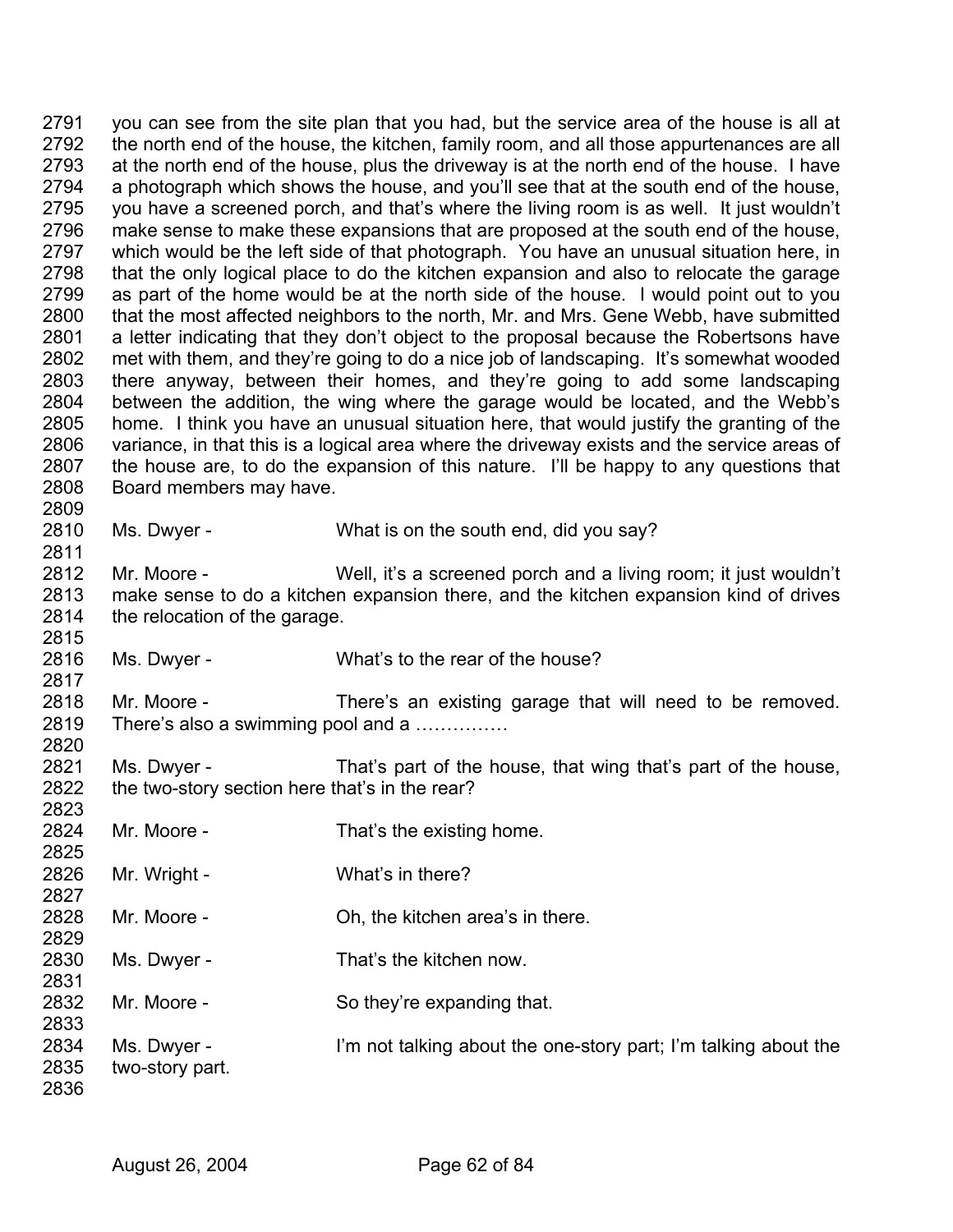2837 2838 2839 2840 2841 2842 2843 2844 2845 2846 2847 2848 2849 2850 2851 2852 2853 2854 2855 2856 2857 2858 2859 2860 2861 2862 2863 2864 2865 2866 2867 2868 2869 2870 2871 2872 2873 2874 2875 2876 2877 2878 2879 2880 2881 2882 Mr. Moore - That's what I'm talking about, the two-story part. The kitchen is in the two-story part. Ms. Dwyer - The You have sixty feet that's on the south end that's just an existing kitchen on that section as well. Mr. Moore - You want to expand where the kitchen is, unless you want to relocate the kitchen, and that's not their plan. The existing kitchen is on the north side of the house; they want to go out and expand that area; maybe they'll have a breakfast room area in there as well; I'm not sure of that. As a result of that, they want to remove the existing garage, which frankly is not particularly attractive anyway, and they want to upgrade their property by doing the wing in the front, which will really be a much nicer overall appearance from everybody's standpoint. I would also point out to you that that existing garage that's going to be removed is only two and a half feet from the property line anyway, so it's going to be less of an encroachment with the new one. Ms. Dwyer - The I don't have a problem with removing the garage or adding the garage or expanding the kitchen; I'm just wondering why the expanded kitchen and garage couldn't take place on the south side, since you already have an existing kitchen in the rear of the property anyway. Mr. Moore - It's on the northwest corner, is where the existing kitchen is. In other words, the kitchen on the northern part of the house toward the rear, which would be in the northwest area of the house. Mr. Wright - But that projection that you see there in that picture is more on the south side of the house. Mr. Moore - No, that's more on the north side of the house. Ms. Dwyer - But it juts to the west. Mr. Blankinship - We're talking about two different things. Put the hand on the two-story portion. Mr. Moore - That's storage. That's just storage. Ms. Dwyer - So what's next to it? That's the existing kitchen. Mr. Moore - No, that's not the existing kitchen; this area over here is where the existing kitchen is. Ms. Dwyer - When I asked earlier what the other one was, you said the kitchen was there. Mr. Wright - I thought you said the kitchen was in that two-story addition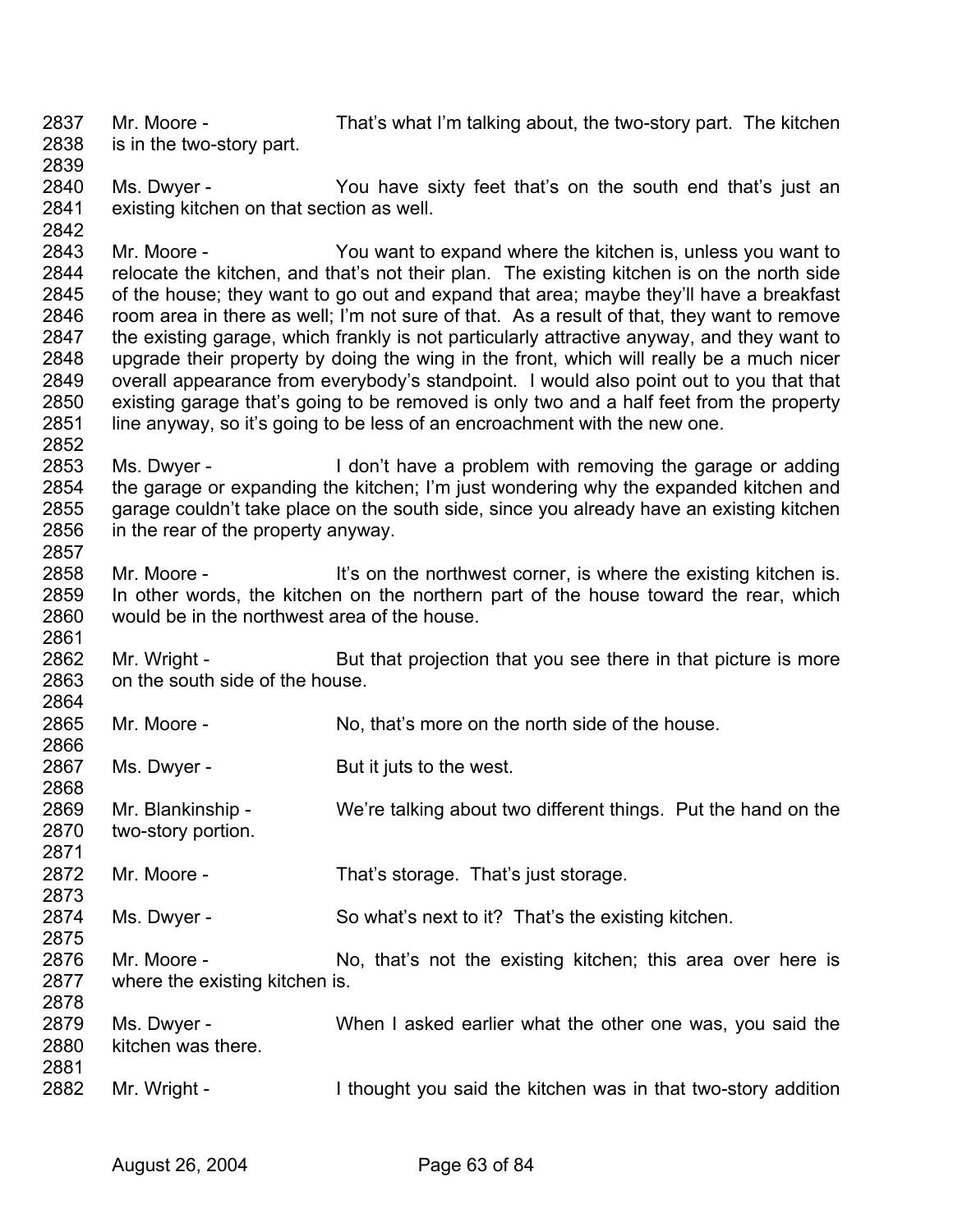2883 2884 2885 2886 2887 2888 2889 2890 2891 2892 2893 2894 2895 2896 2897 2898 2899 2900 2901 2902 2903 2904 2905 2906 2907 2908 2909 2910 2911 2912 2913 2914 2915 2916 2917 2918 2919 2920 2921 2922 2923 2924 2925 2926 2927 2928 that's on the right side of that picture. Mr. Blankinship - So what is in that other area, not the kitchen, but the other two-story portion? Mr. Moore - Living room, and then you go beyond that to the porch. Mr. Blankinship - So a kitchen addition couldn't be put on the other side of that, because the kitchen's way over here. Mr. Wright - What do you go through to access the proposed garage that will be closed in? Is that a family room or what do you use that for? Mr. Moore - **I** believe that it is, Mr. Wright. I honestly can't say for sure. I know the living room is on the south side of the house. After an advertised public hearing and on a motion by Mr. Dwyer, seconded by Mr. Kirkland, the Board **granted** application **A-100-2004** for a variance to build an addition and a detached garage at 16 Bridgeway Road (Chatham Hills) (Parcel 763-731-5318). The Board granted the variance subject to the following conditions: 1. Only the improvements shown on the plan filed with the application may be constructed pursuant to this approval. No substantial changes or additions to the layout may be made without the approval of the Board of Zoning Appeals. Any additional improvements shall comply with the applicable regulations of the County Code. 2. [Amended] The new construction shall be architecturally compatible with the existing dwelling. Affirmative: Dwyer, Harris, Kirkland, Nunnally, Wright 5 Negative: 0 Absent: 0 The Board granted this request, as it found from the evidence presented that, due to the unique circumstances of the subject property, strict application of the County Code would produce undue hardship not generally shared by other properties in the area, and authorizing this variance will neither cause a substantial detriment to adjacent property nor materially impair the purpose of the zoning regulations. **A-101-2004 SCOTT W. ZIEGLER** requests a variance from Section 24-94 to build an addition at 13537 Cotley Lane (Foxhall) (Parcel 731-761- 8033), zoned R-2AC, One-family Residence District (Conditional) (Three Chopt). The rear yard setback is not met. The applicant proposes 33 feet rear yard setback, where the Code requires 45 feet rear yard setback. The applicant requests a variance of 12 feet rear yard setback.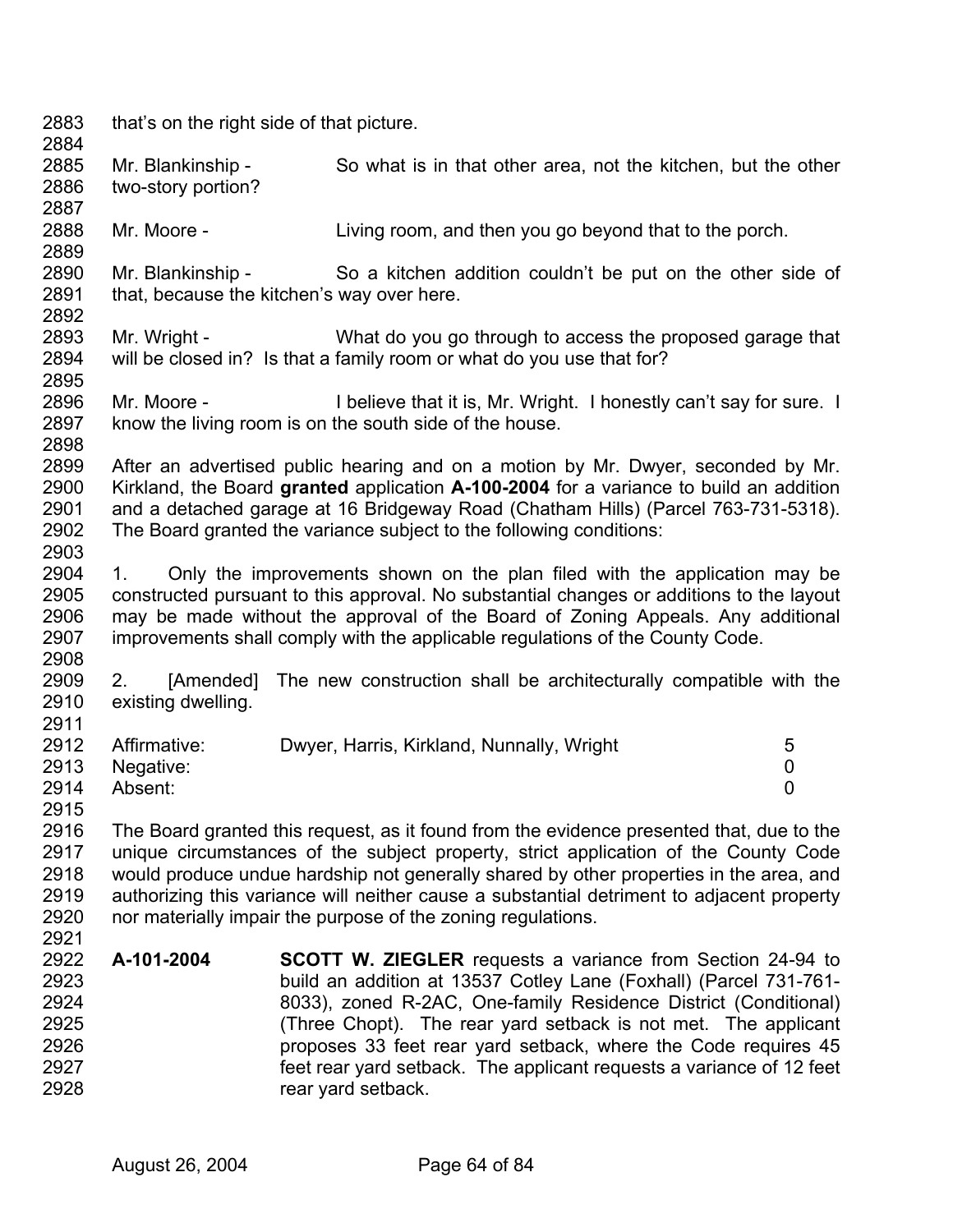2935

2952

- 2930 2931 2932 Mr. Wright - **Does anyone else desire to speak with reference to this** case? Would you raise your right hand and be sworn please?
- 2933 2934 Mr. Blankinship - Do you swear that the testimony you are about to give is the truth, the whole truth, and nothing but the truth, so help you God?
- 2936 2937 2938 2939 2940 2941 2942 2943 2944 2945 2946 2947 2948 2949 Mr. Ziegler - The Music Construct and I wish to construct an addition and new deck on the rear of our house to provide additional living space for several handicapped relatives. These would be built to replace the existing deck, and that would leave an additional 33 feet in the back. If you look at the overhead aerial view, you can see that behind the house is all woods. I have reviewed the plans with my neighbors, and they have submitted letters of approval for the proposal. I know you've got a full day, so I'll just leave it at that. If you've got any questions or concerns or anything in particular you'd like me to address, I'd be happy to do that. I could also point out on that aerial view the woods behind the house, are attached, if you expand the view, you can see that the front entrance of the neighborhood, there are soccer fields, and then you can just barely see that, that grass field is a soccer field, woods behind the soccer field that is owned by the homeowners association. That's what that property is.
- 2950 2951 Mr. Wright - Is there anything further? Any questions of members of the Board? Is there any opposition to this request?
- 2953 2954 2955 2956 2957 After an advertised public hearing and on a motion by Mr. Nunnally, seconded by Mr. Kirkland, the Board **granted** application **A-14-2004** for a variance to build an addition at 13537 Cotley Lane (Foxhall) (Parcel 731-761-8033). The Board granted the variance subject to the following conditions:
- 2958 2959 2960 2961 2962 1. Only the improvements shown on the plan filed with the application may be constructed pursuant to this approval. No substantial changes or additions to the layout may be made without the approval of the Board of Zoning Appeals. Any additional improvements shall comply with the applicable regulations of the County Code.
- 2963 2964 2965 2. The new construction shall match the existing dwelling as nearly as practical.

| 2966 | Affirmative: | Dwyer, Harris, Kirkland, Nunnally, Wright | 5 |
|------|--------------|-------------------------------------------|---|
| 2967 | Negative:    |                                           |   |
| 2968 | Absent:      |                                           |   |
| 2969 |              |                                           |   |

2970 2971 2972 2973 2974 The Board granted this request, as it found from the evidence presented that, due to the unique circumstances of the subject property, strict application of the County Code would produce undue hardship not generally shared by other properties in the area, and authorizing this variance will neither cause a substantial detriment to adjacent property nor materially impair the purpose of the zoning regulations.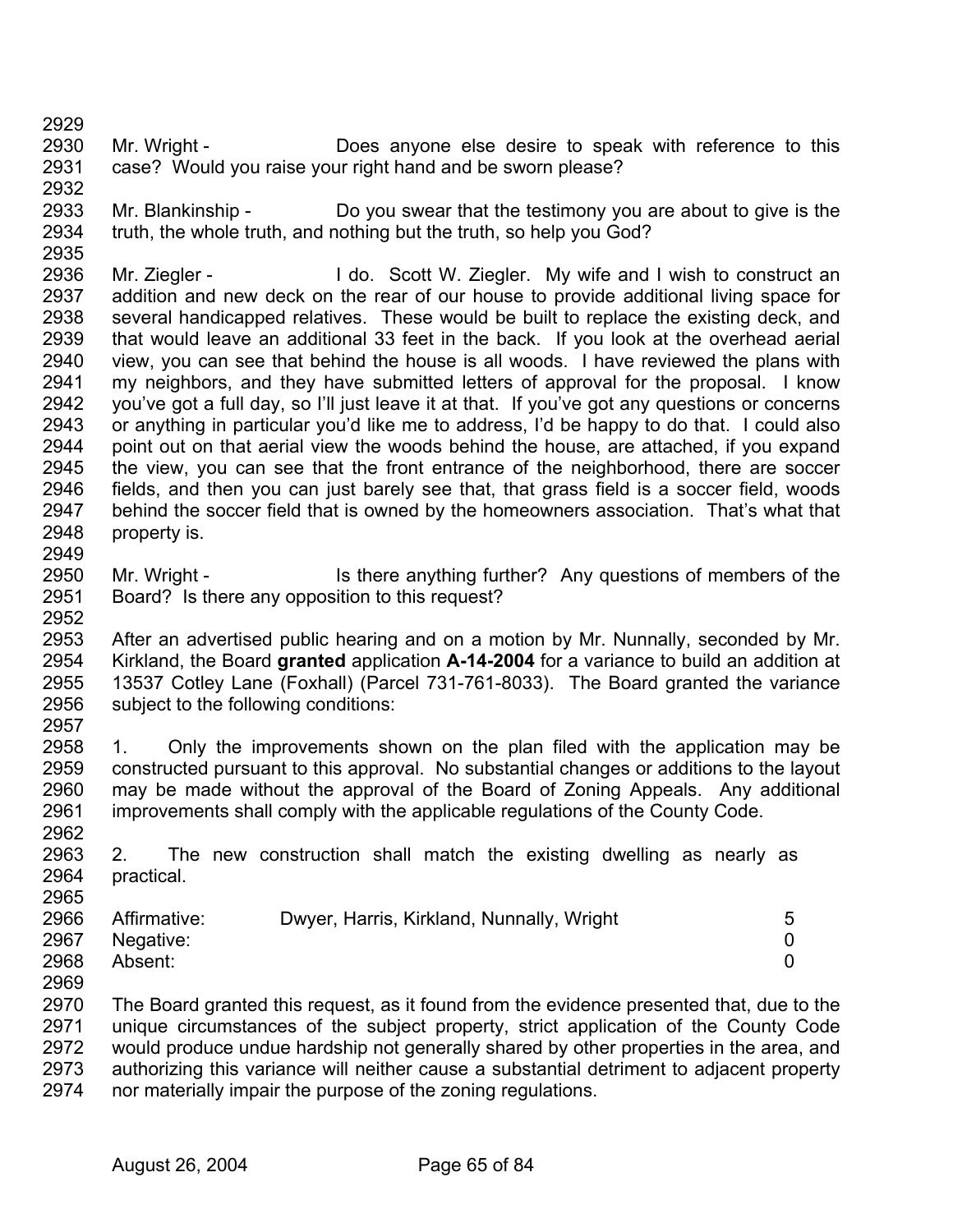2975 2976 2977 2978 2979 2980 2981 2982 2983 2984 2985 2986 2987 2988 2989 2990 2991 2992 2993 2994 2995 2996 2997 2998 2999 3000 3001 3002 3003 3004 3005 3006 3007 3008 3009 3010 3011 3012 3013 3014 3015 3016 3017 3018 3019 3020 **A-102-2004 RUTH VAIDEN** requests a variance from Section 24-95(q)(5) to build a sunroom at 2625 Park Green Way (Mountain Glen) (Parcel 773-765-7991), zoned R-3A, One-family Residence District (Fairfield). The rear yard setback is not met. The applicant proposes 27 feet rear yard setback, where the Code requires 30 feet rear yard setback. The applicant requests a variance of 3 feet rear yard setback. Mr. Wright - **Does anyone else desire to speak with reference to this** case? Would you raise your right hand and be sworn please? Mr. Blankinship - Do you swear that the testimony you are about to give is the truth, the whole truth, and nothing but the truth, so help you God? Mr. Britt - The Muslim Huldo. George Britt, with Melani Bros., representing the applicant. This will be a very short, simple request. They simply wish to add a sunroom to the existing deck portion of their home. The room was designed to minimally interfere or encroach into the rear yard setback. The actual size of the room will be ten by fourteen, and as indicated, it is on the plat that you see there. The complication here is that the house is located minimally on the setback requirements, and we simply request a three-foot variance so she can enjoy her sunroom. Mr. Wright - What type of construction would this be? Mr. Britt - The framing is actually extruded aluminum, but I have a picture if you'd like to see a similarly constructed sunroom. I have others if you wish to see other pictures. Ms. Harris - The Mr. Britt, had you considered reducing the size of the sunroom by three feet? Mr. Britt - The problem that we have there is that, on the original home, there is an encasement for a gas fireplace that protrudes out into the room, and if we brought it back to seven feet, they'd only have five feet to move around in there. We've designed this to be a minimal encroachment to make it fit but still be practical to be used. Ms. Dwyer - Is that a flat roof, or does it have a slight angle? Mr. Britt - That particular room has a minimum pitch on it. The one that we will be building in this particular case has more pitch on it that that. It's actually nine feet at the back, and seven and a half to eight feet on the front. If you'd rather see another picture with a sharper pitch, I'd be glad to show you one of those. Mr. Wright - It looks like this addition will back up to the side of the house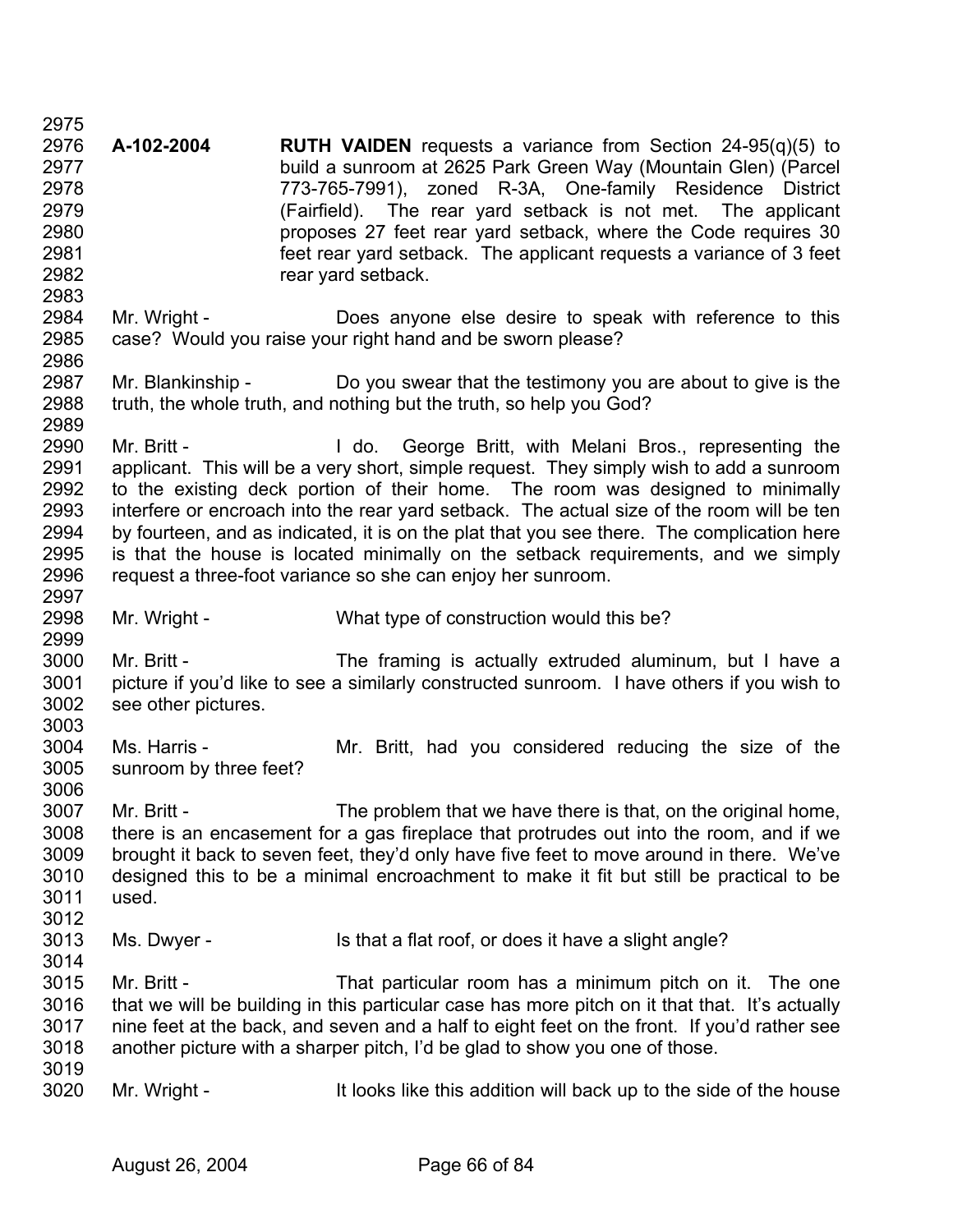- 3021 3022 that's to the south, next to it. Is that correct?
- 3023 3024 3025 Mr. Britt - 10461 is kind of a reverse corner lot, and the addition is to the actual, what you would consider to be the rear of the home.
- 3026 3027 Mr. Wright - Anything further? Any further questions of members of the Board? Anyone here in opposition to this request?
- 3029 3030 3031 3032 After an advertised public hearing and on a motion by Mr. Harris, seconded by Mr. Nunnally, the Board **granted** application **A-102-2004** for a variance to build a sunroom at 2625 Park Green Way (Mountain Glen) (Parcel 773-765-7991). The Board granted the variance subject to the following conditions:
- 3034 3035 3036 3037 3038 1. Only the improvements shown on the plan filed with the application may be constructed pursuant to this approval. No substantial changes or additions to the layout may be made without the approval of the Board of Zoning Appeals. Any additional improvements shall comply with the applicable regulations of the County Code.
- 3039 2. The new construction shall match the existing dwelling as nearly as practical.

|      | 3041 Affirmative: | Dwyer, Harris, Kirkland, Nunnally, Wright |  |
|------|-------------------|-------------------------------------------|--|
|      | 3042 Negative:    |                                           |  |
| 3043 | Absent:           |                                           |  |

3063

3040

3028

3033

3045 3046 3047 3048 3049 3050 The Board granted this request, as it found from the evidence presented that, due to the unique circumstances of the subject property, strict application of the County Code would produce undue hardship not generally shared by other properties in the area, and authorizing this variance will neither cause a substantial detriment to adjacent property nor materially impair the purpose of the zoning regulations.

- 3051 3052 3053 3054 3055 3056 3057 3058 3059 3060 **A-103-2004 DAVID MCKENNEY** requests a variance from Section 24-94 to build an addition at 1809 Oakway Drive (Wellington) (Parcel 741- 748-1235), zoned R-2, One-family Residence District (Tuckahoe). The front yard setback and minimum side yard setback are not met. The applicant proposes 31 feet front yard setback and 13 feet minimum side yard setback, where the Code requires 45 feet front yard setback and 15 feet minimum side yard setback. The applicant requests a variance of 14 feet front yard setback and 2 feet minimum side yard setback.
- 3061 3062 Mr. Wright - **Does anyone else desire to speak with reference to this** case? Please stand and raise your right hand and be sworn at the same time, please?
- 3064 Mr. Blankinship - Do you swear that the testimony you are about to give is the
- 3065 3066 truth, the whole truth, and nothing but the truth, so help you God?
	- August 26, 2004 Page 67 of 84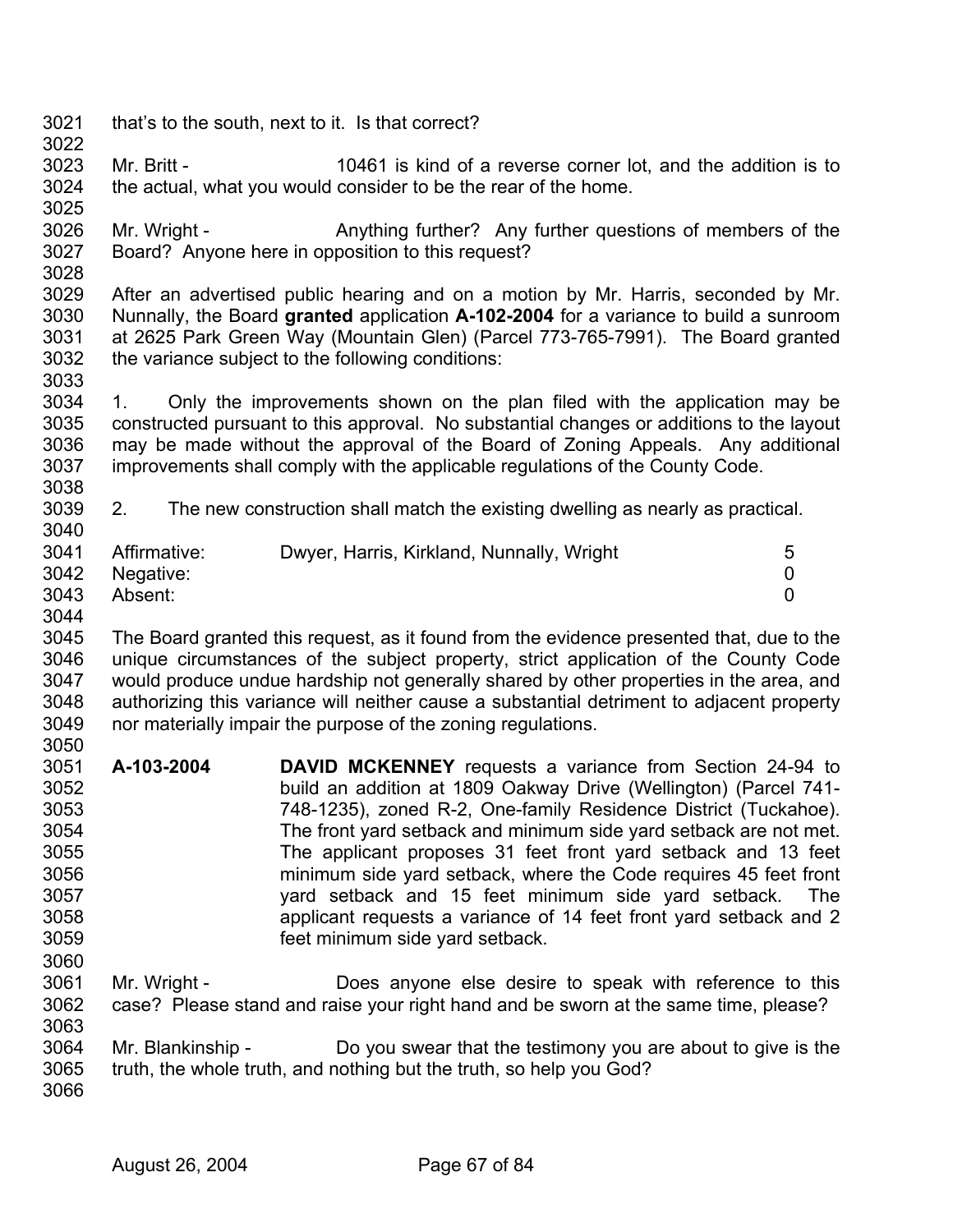3067 3068 3069 3070 3071 3072 3073 3074 3075 3076 3077 3078 3079 3080 3081 3082 3083 3084 3085 3086 3087 3088 3089 3090 3091 3092 3093 3094 3095 3096 3097 3098 Mr. McKenney - I do. My name is David McKenney, and we are planning to build a room addition onto our existing home structure, that will require a variance on the existing setback. If you look at the overhead, it shows that the lot is a very strange pie shape. We were told that our back yard is four feet wide, which I thought was kind of strange. We wrestled with this a great deal, to try to determine which was the best place to put the actual structure. We would not require any variance if we put it on the other side of the home; however, due to the way the home is designed, the existing three bedrooms, three baths, are on that side of the house, which faces Pump Road. There is no access in order for us to get to the additional room addition, unless we, besides doing a room, would try to somehow determine architecturally how to add a hallway to get to that structure. In talking to the architect and the landscaper, the additional cost to do that would be just tremendous. Also, if you will notice, it says gravel driveway in the front, which is circular; we've since paved it. If we tried to put the structure again on the front side of the house, we have the problem of how to get to the actual space; also, we'd have to change the driveway, we have two stone walls on either side of the front door, the walls would have to be taken down. Again, it would incur a great deal more cost. Because of the way the lot is shaped, as you see in the drawing there, the 20 by 25, I believe that we're encroaching two feet on the back corner of the space, to the neighbor who's on the right-hand side. We had looked at the puzzle, of taking the actual room, and pushing it out towards the front of the house, which would alleviate that situation as far as the back corner facing them; however, again, it would require the addition of a lot more trees, we also have that driveway there too, as you see, which is no longer gravel, it's paved, and that would have to be altered as well. Then architecturally, because the home is contemporary in design, doing it the way it's proposed here, the roof lines will all match. If we bump it out, quite honestly, it's going to look very strange as far as how it's going to come out from the front of the house, and I just feel architecturally, it will not be in keeping with the rest of the home. It will change the look of it. We'll be using the same materials as far as cedar siding on the exterior. The roof pitch will be in keeping with the existing pitch of the home as well. I've got a plan I can give Mr. Blankinship that he can put on the overhead, that shows the bedrooms now, that will give you a better understanding of what I was sharing about the problem with where to put this room.

3099

3100 3101 3102 3103 3104 Ms. Dwyer - Technically, the front of your house is Oakway Drive, even though the house appears to be oriented to Carisbrook, and that's due to the very unusual shape of this. It's not only a pie shape, a true pie, but it also has what appears to be two front yards, or the front of the house fronts two different streets.

3105 3106 3107 3108 Mr. McKenney - That's correct. If you see the plan of the house, the plan is reversed, so you have to basically flip it. Where you see now what says the great room; that is rare. We would have the access leaving the great room, going into the new room addition that we're requesting to have variance for.

| 3110 | Ms. Dwyer - | And that room addition is what? |
|------|-------------|---------------------------------|
|      |             |                                 |

3111

3109

3112 Mr. McKenney - 20 by 25.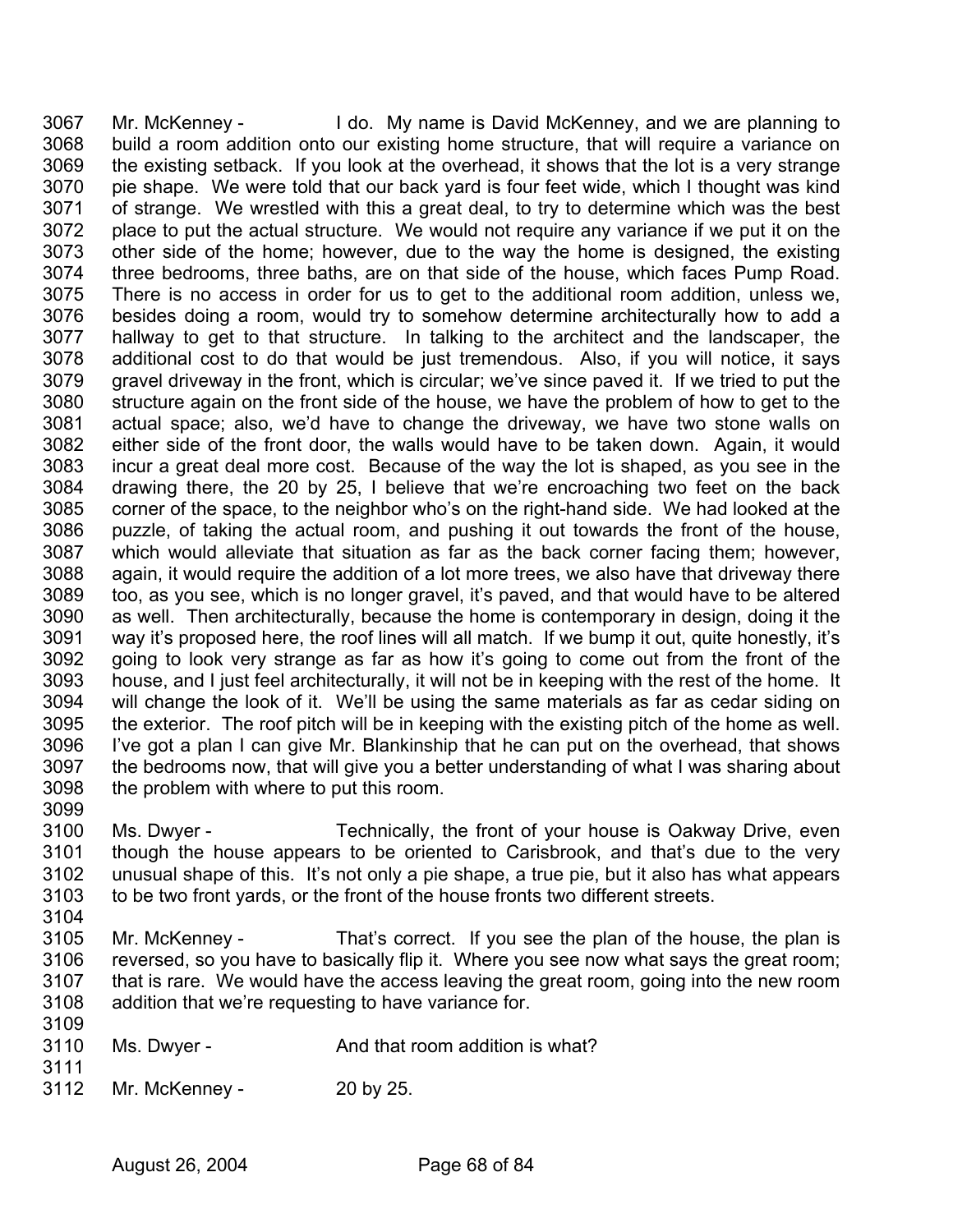3114 Ms. Dwyer - What kind of room is it?

3116 3117 3118 3119 3120 Mr. McKenney - It's going to be a home office/den. As you see on the other side of the house, where the bedrooms are, there's three full baths, and there's no way that we can figure out a way to be able to gain access to the space from that side of the house. If we build something over there, unless we can alter the bedrooms that are there, to try to squeeze in another hallway, to get to the structure.

3121 3122

3129

3113

3115

Ms. Dwyer - There's a lot of plumbing in there too.

3123 3124 3125 3126 3127 3128 Mr. McKenney - Yes, because of the three full baths, exactly. As far as in the back of the house, we're kind of in the situation. We have the kitchen in the back on the one side; the master bedroom's on the back of the other side, and the middle of the house is a swimming pool, so we can't do anything directly behind the home because of that structure. That presents a real issue for us.

- 3130 3131 3132 Mr. Kirkland - Mr. McKenney, are you going to relocate the, I assume that's a fireplace or a chimney?
- 3133 3134 3135 3136 3137 3138 3139 3140 3141 3142 3143 Mr. McKenney - No, that's another thing too, that we really wrestled with, because at first again, as far as the side yard setback, I thought originally I would just shrink the size of the room, so we wouldn't have to worry about that. But honestly, we don't want to remove the fireplace, and by leaving it there, because of Code, we have to, you can't build but so close to the existing fireplace. We have to have the space around it and so forth. So that's going to encroach the new space anyway, approximately three and a half to four feet, so we're going to lose space as it is, in the structure, so instead of being twenty feet wide in that part of the room, we're actually talking about sixteen feet in width. Again, we want to try to squeeze as much room as we possibly can into the space.
- 3144 3145 Mr. Wright - Mr. McKenney, have you discussed this with your neighbor at 1807?
- 3146

3147 3148 3149 3150 3151 3152 3153 3154 3155 3156 Mr. McKenney - I did not discuss it with her; I spoke to, I'm assuming he's her fiancé – he came over recently and talked to me about the structure. I did walk him around; I showed him what we planned to do, told him exactly where it was going to go, painted as far as the outline on the ground, showed him that, told him about the setback requirements and so forth, and that we are going to keep the existing trees. They are going to take one tree down on the side that faces her lot; other than that all the existing trees will remain intact, so we'll keep the screening from her property. If you notice on the plat, it's rather unusual in that, her house sits back from our home. Our house sits further out to the road, so the structure, I guess would be more to the front, versus the side of her house.

3157

3158 Mr. Wright - Anything further you wish to present. Any questions from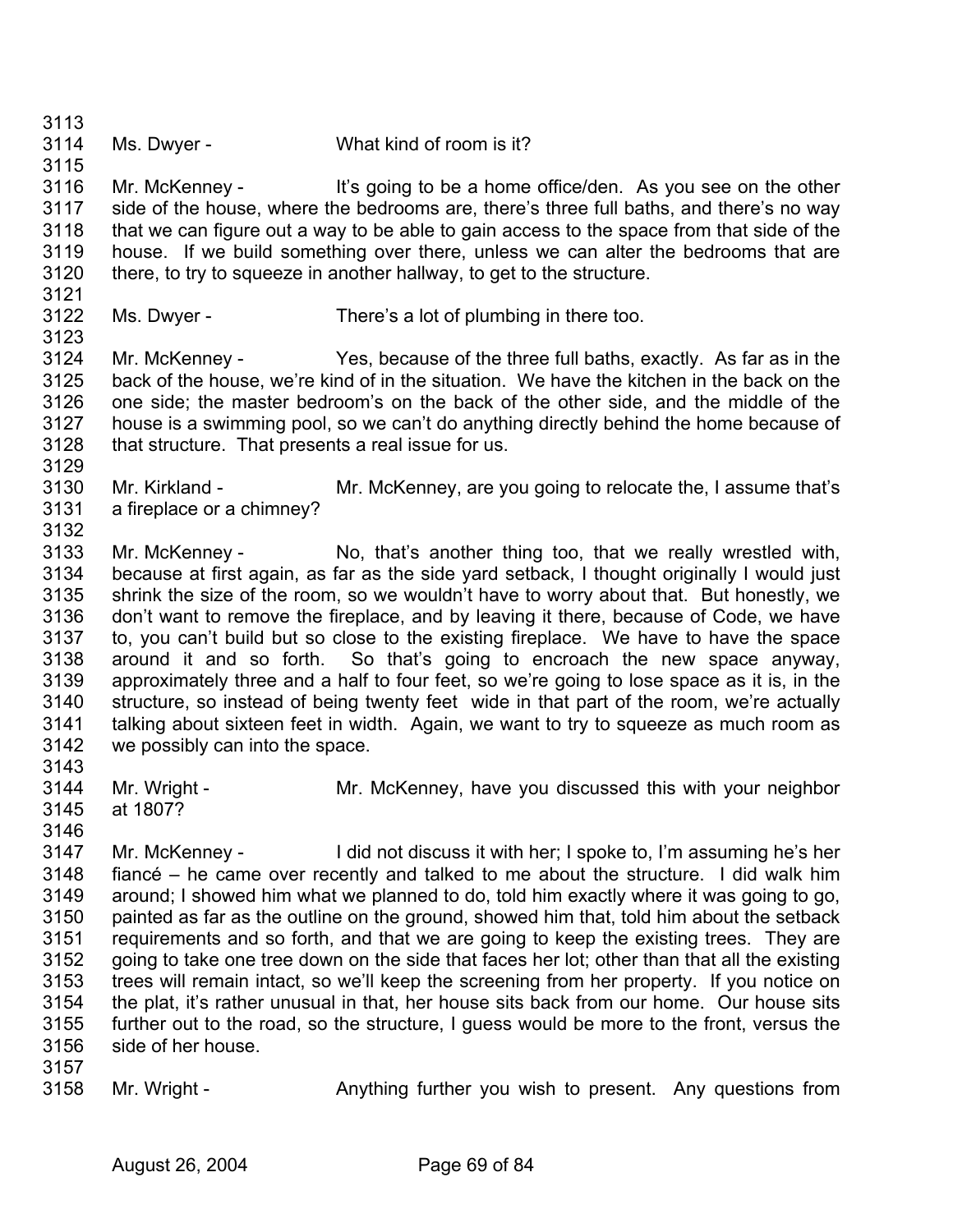3159 3160 the Board? I believe we have someone who wants to speak in opposition. You'll have a brief time, Mr. McKenney, to rebut.

3162 3163 3164 3165 3166 3167 3168 3169 Ms. Massie - Good afternoon, I'm Sally Massie, the next-door neighbor at 1807 Oakway Drive, and I'm here today to just express my opinion. My fiancé and I are very much opposed to this, being that we feel that aesthetically, it will take away, being that Wellington has a 45-foot setback, which is very much a part of why we moved there eight years ago. The fourteen-foot variance request for the front is significant enough to be of concern to me, as well as the two-foot side, being that I do feel it will impair on my home value. It's just something that I feel very strongly about and wanted to be here today to express.

- 3170 3171 3172 3173 3174 3175 3176 3177 3178 3179 3180 Mr. Wright - Have you seen the plans for this? Ms. Massie - No, today was the first time. Mr. Wright - Your fiance hasn't? Ms. Massie - No, he just spoke to Dave a couple of weeks ago. Mr. Wright - **Hadn't seen the plans?**
- 3181 3182 Ms. Massie - No.

3161

3184

3195

3183 Mr. Wright - How long have you been living here?

3185 3186 3187 3188 3189 3190 Ms. Massie - Almost eight years. And the 45-foot variance is important to me because that neighborhood is beautiful, and I was in Goochland 18 years before I moved to the west end and I chose that area for that reason. The fourteen-foot variance on his front to me aesthetically is significant, as well as the side, being as how the two-foot variance on the side will impair my home value, and it comes in on the front of my property.

- 3191 3192 3193 3194 Mr. Wright - All right. Anything else you wish to say? Any questions of members of the Board. Anyone else here in opposition? Mr. McKenney, you have a brief period to rebut.
- 3196 3197 3198 3199 3200 3201 3202 3203 3204 Mr. Mckenney - I honestly don't know what to say about her concerns, but we moved into the house four years ago. The previous owners had made absolutely no improvements to the home in 23 years. When we moved in, the house was literally falling apart; we've spent the last four years dedicating our time and efforts to improve the home, outside and inside, to increase the value. We've had the home reappraised twice since we've been there. The appraiser has given us glowing reviews for what we've done. We've had neighbor after neighbor come up to us when we were outside working to tell us they appreciate what we were doing, that we were definitely increasing the value of the home, and that they were all positive about it. As far as it encroaching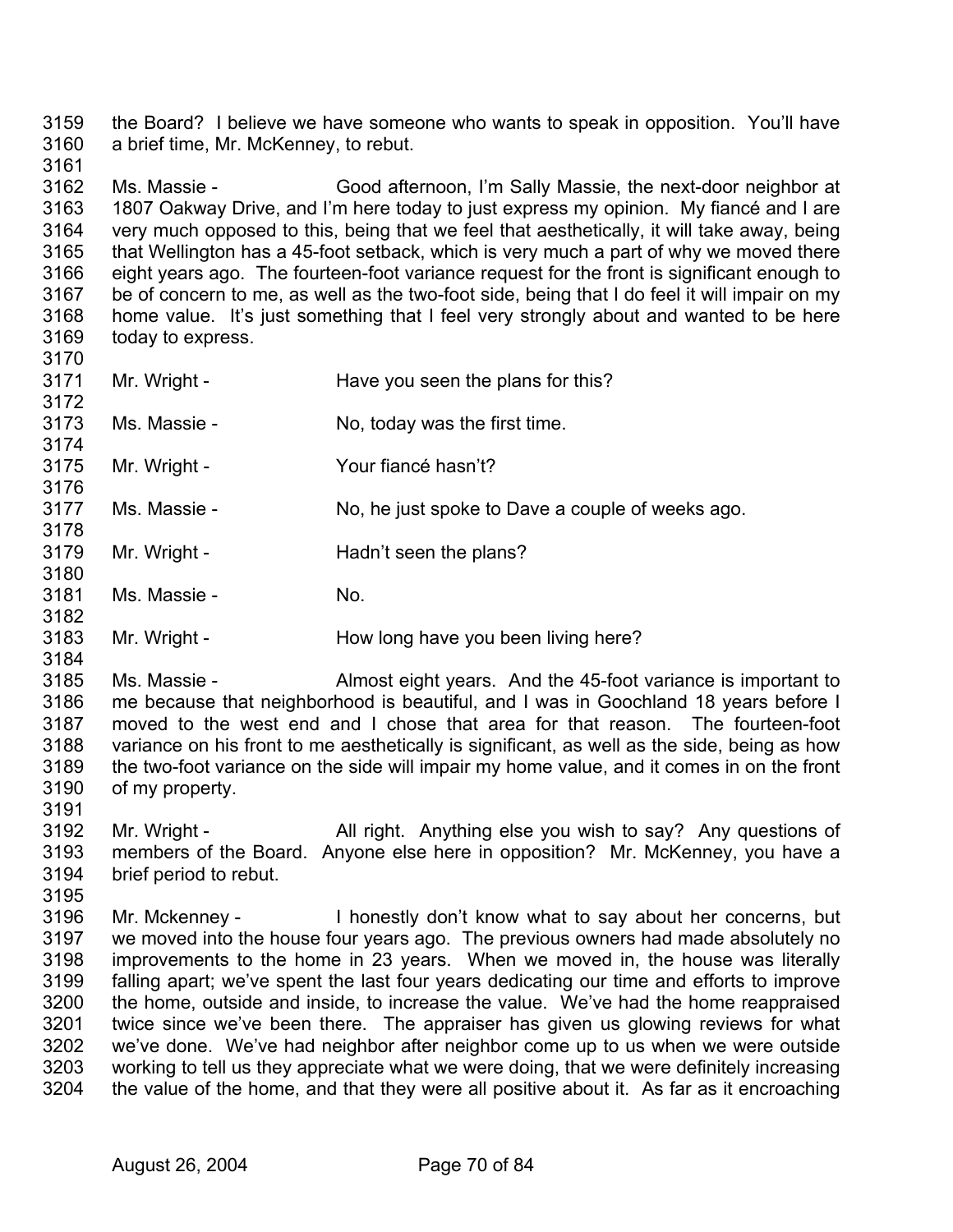3205 3206 3207 3208 3209 3210 3211 the road, I guess my issue with that is, just the way the house is shaped on the lot, how it's laid out. I don't know of any other way that we can do a structure that isn't going to involve a great deal more financial difficulty and time for us. We've delayed this as it is, trying to wrestle with this decision. As far as the front road setback, if you look where the house is set on the lot, it's not really like it's going closer to the road, in the sense that it's on the side of her home, the way it's located. So it's not like we're going closer out to the street; we're just going further out on the side.

3213 3214 Ms. Dwyer - Well, you're closer to Oakway, but not closer to Carisbrook roughly, is that what you're saying?

3216 Mr. McKenney - That's correct.

3218 3219 Ms. Dwyer - In spite of the fact that technically the front yard is Oakway, the house is really oriented to Carisbrook, that's your point.

3221 3222 3223 3224 3225 3226 3227 3228 3229 Mr. McKenney - That's correct. And because of how our yard is done as far as what's the front yard, what's considered the side yard and the back yard, and so forth, according to the builder and the architect, if we did build the addition on the other side of the house and try to overcome the issue of how we get to that space, which again will incur a great deal more cost to us, that, in my opinion, would look worse, because as you see, it would be sticking out closer to the road as far as Carisbrook Drive, which by the definition of what the setback Code is, we can do legally. We do not require a variance for that, and that would put the structure even further out into the road, if we put it on the Carisbrook side.

3231 3232 3233 3234 Ms. Dwyer - I'm just looking at the structure, if the new addition were put on the rear of this house, Mr. Blankinship, is this the side yard all the way back to this tiny four-foot rear yard?

3235 Mr. Blankinship - Yes.

3237 Mr. McKenney - Yes, we have three sides, according to the County.

3238 3239 3240 Ms. Dwyer - So any rear addition would have to be fifteen feet off of this side yard.

3241

3212

3215

3217

3220

3230

3236

3242 3243 3244 3245 3246 Mr. McKenney - Which you notice we cannot even come close to; if we did it on the rear of the house, we would be even closer to our neighbor's property, because if you see how it angles back, instead of requesting a two-foot variance, we would be requesting a huge variance.

3247 3248 3249 Mr. Wright - The only practical place would be on the east side of the house; the other side …………

3250 Ms. Dwyer - Seems like you could put it on the rear.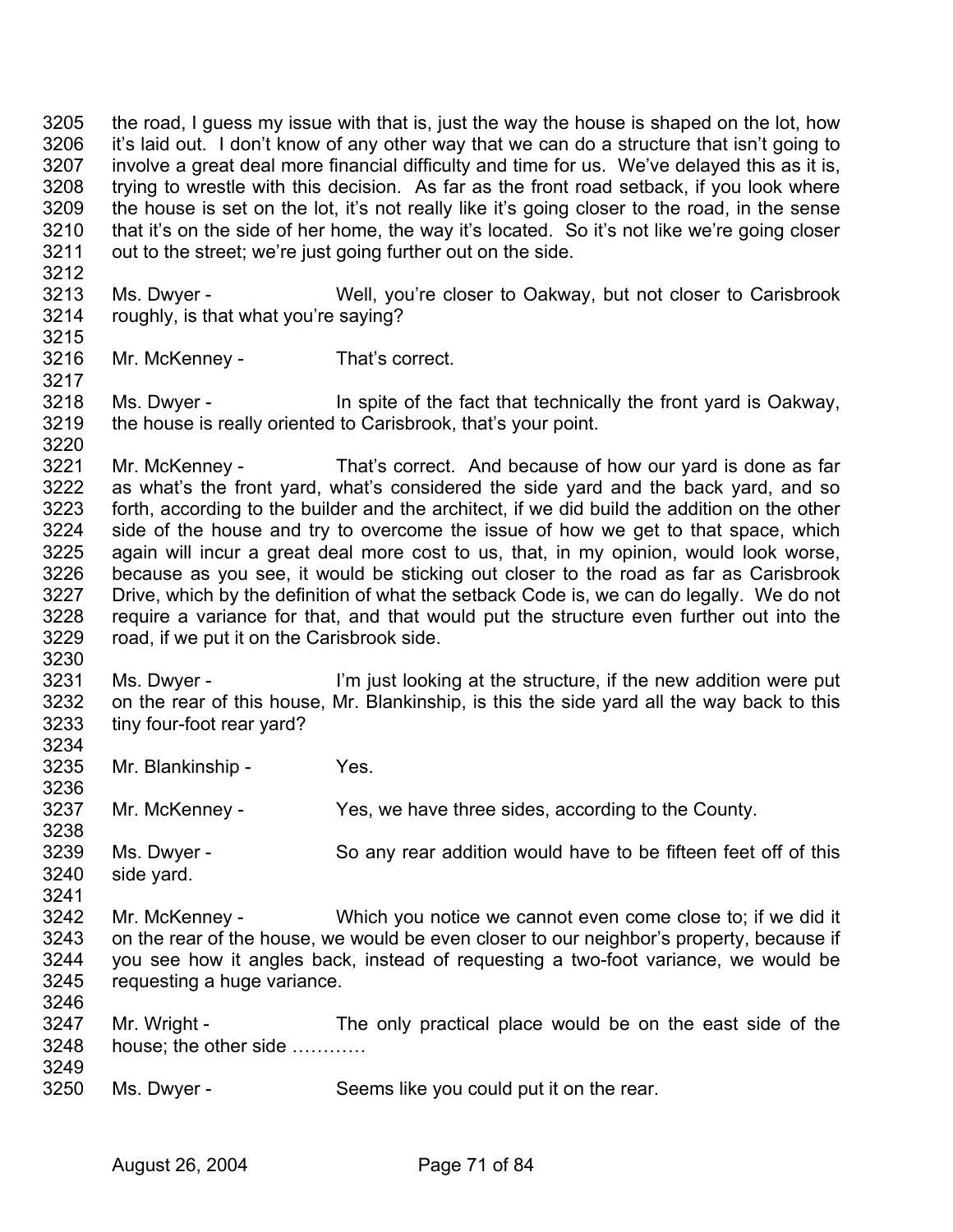3251 3252 3253 3254 3255 3256 3257 3258 3259 3260 3261 3262 3263 3264 3265 3266 3267 3268 3269 3270 3271 3272 3273 3274 3275 3276 3277 3278 3279 3280 3281 3282 3283 3284 3285 3286 3287 3288 3289 3290 3291 3292 3293 3294 3295 3296 Mr. Blankinship - Yes, the south side on the east where the deck is now. Mr. McKenney - Where the deck is now, that's the middle of the house where the pool is. Mr. Wright - I'm saying if you put it on the east side of the house, which you say you could without a variance. Mr. McKenney - As I said before, that the whole issue of concern of that is, that is the living space of the house, that's where the three bedrooms are located, and the three full baths, and there is no possible way to get to that space from that existing structure, unless we alter the bedrooms, or basically remove a bedroom, to try to put a hallway in there, and in turn in doing that, we took our home from a three-bedroom to a two-bedroom. Mr. Wright - And your bedrooms extend all along the east side of the house? Mr. McKenney - That is correct. Mr. Wright - Thank you very much. Anything further? After an advertised public hearing and on a motion by Ms. Dwyer, seconded by Mr. Kirkland, the Board **granted** application **A-103-2004** for a variance to build an addition at 1809 Oakway Drive (Wellington) (Parcel 741-748-1235). The Board granted the request for a variance from the front yard setback, and denied the request for a variance from the side yard setback. 1. Only the improvements shown on the plan filed with the application may be constructed pursuant to this approval. No substantial changes or additions to the layout may be made without the approval of the Board of Zoning Appeals. Any additional improvements shall comply with the applicable regulations of the County Code. 2. The new construction shall match the existing dwelling as nearly as practical. Affirmative: Dwyer, Harris, Kirkland, Nunnally, Wright 5 Negative: 0 Absent: 0 The Board granted this request, as it found from the evidence presented that, due to the unique circumstances of the subject property, strict application of the County Code would produce undue hardship not generally shared by other properties in the area, and authorizing this variance will neither cause a substantial detriment to adjacent property nor materially impair the purpose of the zoning regulations.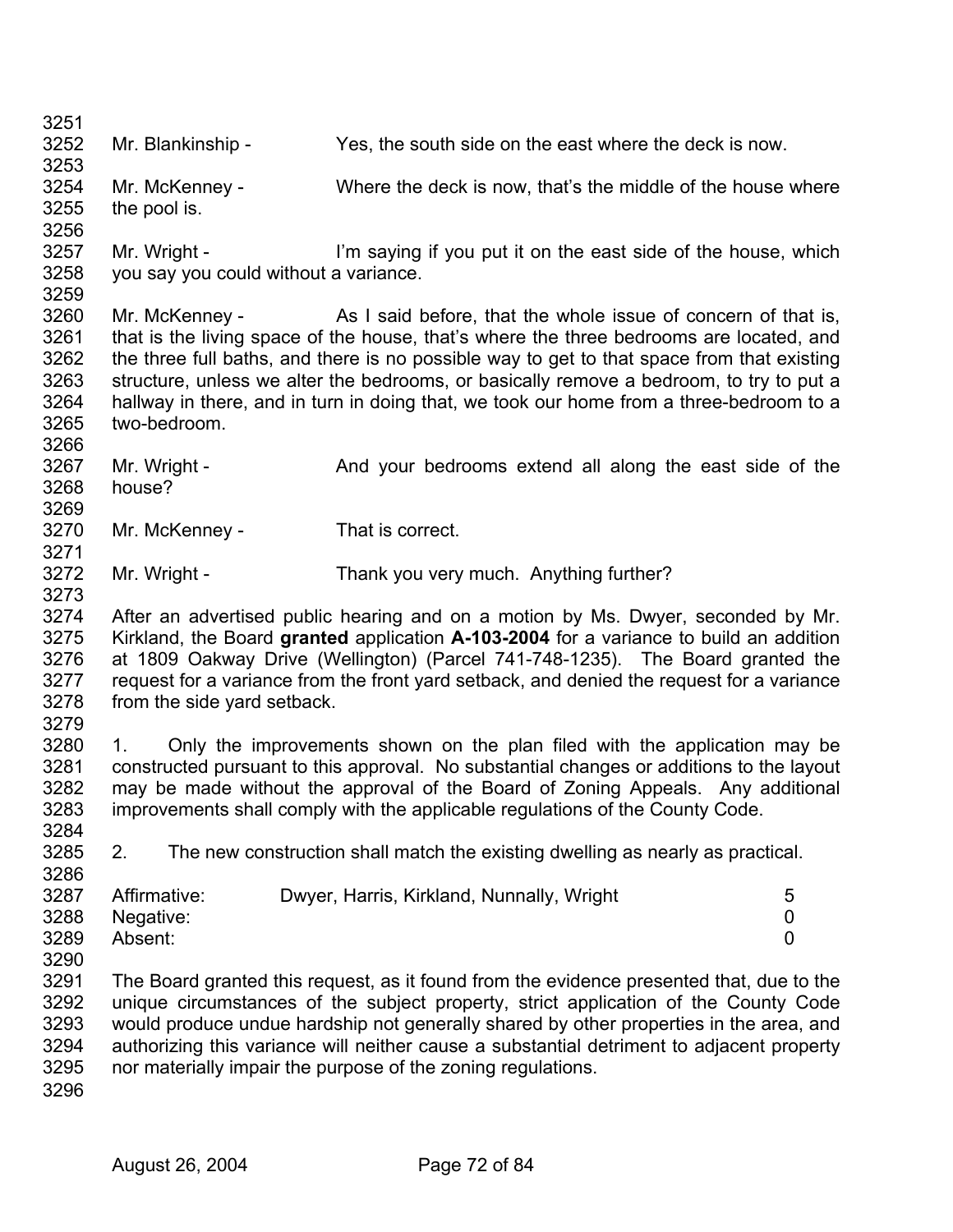**A-104-2004 JAMES AND MARY HEYWOOD** request a variance from Section 24-94 to build an addition at 115 Santa Clara Drive (Sleepy Hollow Estates) (Parcel 748-735-2736), zoned R-1, One-family Residence District (Tuckahoe). The rear yard setback is not met. The applicants have 28 feet rear yard setback, where the Code requires 50 feet rear yard setback. The applicants request a variance of 22 feet rear yard setback. 3297 3298 3299 3300 3301 3302 3303

- 3305 3306 3307 Mr. Wright - Does anyone else desire to speak with reference to this case, please stand and be sworn at the same time? Would you raise your right hand and be sworn please?
- 3309 3310 3311 Mr. Blankinship - Do you swear that the testimony you are about to give is the truth, the whole truth, and nothing but the truth, so help you God?

3312 3313 3314 3315 3316 3317 3318 3319 3320 3321 3322 3323 3324 3325 3326 3327 3328 3329 3330 3331 Mr. Weaver - The My name's David Weaver, with Grace Street Residential Design Systems. We're here to represent Jim and Mimi Heywood. The Heywoods engaged us to help them put an addition on the rear of their existing house. What we're trying to do is get a bedroom addition. The situation for the Heywoods is that they love their house, they love their neighborhood; they actually want to retire there. In looking ahead towards their retirement, they recognize that there's certain limitations to their existing house. It's a typical ranch house built back in the late fifties. It's got the bedrooms at one end of the house, with a very narrow hallway going back to the bedrooms. The bathrooms are back there as well. What we've proposed for them is a modest bedroom addition, located back where the other bedrooms are, also in close proximity to the bathrooms. This bedroom addition would have easy access to the exterior, again looking forward to their retirement age, in case they would need assistance with their mobility. That's pretty much the program that we're looking at. We would like to clear up one thing. There was some confusion on our part in some of the paperwork that we have presented, similar to the situation that you've just described. We were a little bit mixed up on the rear yard versus side yard and on some of the documents that we may have presented. We were thinking that the fifty-foot setback applied to the rear of the house, when in actuality, for planning purposes, the house fronts on Rio Grande, so the rear yard is actually the side yard, so as the house exists, it is nonconforming.

- 3333 3334 Ms. Dwyer - So this addition is actually not as close to the property line as the existing house is.
- 3335

3332

3304

- 3336 3337 3338 3339 3340 3341 Mr. Weaver - We thought that we were encroaching to the rear of the house, and actually we're encroaching on the side, which the existing house already encroaches, and has been encroaching for 40-some years. So we're actually not going any closer; we're actually proposing to start the addition a foot or so in the opposite direction, and we're not actually encroaching on the property to the east. We're not encroaching in that direction at all because we have a twenty-foot setback on that side.
- 3342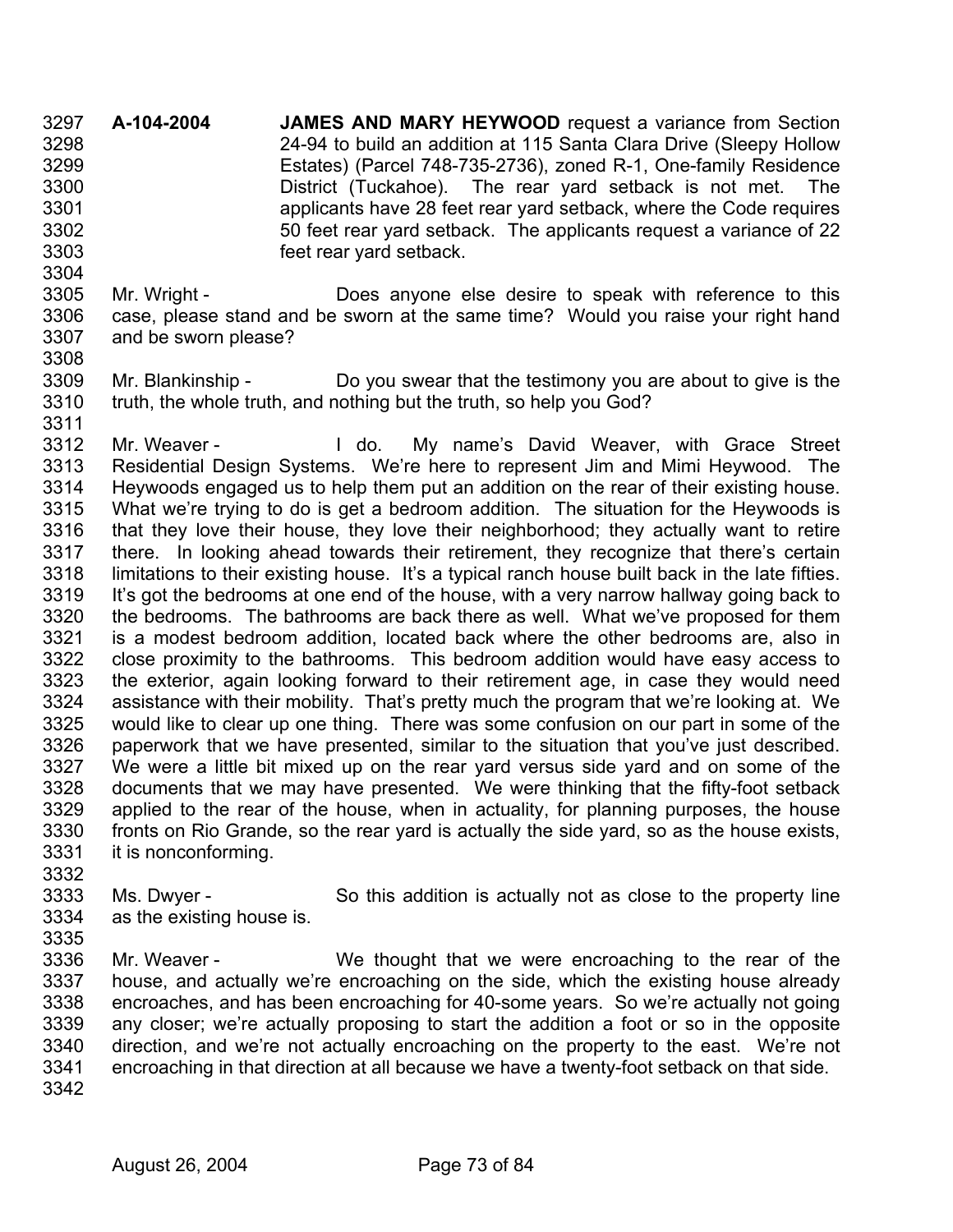3343 3344 3345 Mr. Wright - Mr. Weaver, we have two letters I the file from neighbors. Have you seen these?

3346 3347 3348 3349 3350 3351 3352 3353 3354 3355 3356 Mr. Weaver - Yes, I received those on Monday. I did talk to the neighbor on the east side, spoke to Mr. Chapman briefly. He requested some information from us and drawings, which I mailed out the following day. I notice his letter was dated the 16<sup>th</sup>, and at that time, they had not received the drawings. I'm not sure if they have received them since then, but in speaking to Mr. Chapman, I did point out that where we proposed to put the new addition, he had concerns about yard drainage, and I explained that there is an existing yard drain, one of four that the Heywoods have put in their back yard to help with the drainage issues. There is one directly in the footprint of the addition that we propose, so I explained that we were well aware that there's drainage issues, and that would have to b a part of our program, because we've got to address it.

- 3357 3358 3359 Mr. Wright - We have a letter from Mr. Clemo, who is out of town on vacation somewhere and can't be here, and they've requested that we deferred this to the next meeting in order that they could be present.
- 3361 3362 3363 Ms. Dwyer - It might be a good idea to meet with the neighbors and resolve their issues before a decision is made by this Board.
- 3364 Mr. Wright - You haven't met with Mr. Clemo?
- 3366 3367 3368 3369 3370 3371 3372 Mr. Weaver - No sir. I sent him a letter to contact our office. They did not contact me; I'm not sure if they spoke with someone else in the office, but we had sent out a letter in advance of the County's letter. Our intention was to be good neighbors and let people know what was going on, so we sent out letters just to kind of give them the heads up that they would be seeing some paperwork from you, and if they had questions, to feel free to call us, and we'd be glad to pass along whatever information we could, so……….
- 3374 3375 3376 Ms. Dwyer - Bottom line is, would you like to defer it to the next month to give you a chance to discuss this with the neighbors, or do you want to press forward for a decision today?
- 3378 3379 3380 3381 3382 Mr. Weaver - To be honest, we'd like to go ahead, if possible. It's been an ongoing process for quite some time with the Heywoods. My understanding with the letter from the Clemos wasn't that they were opposed to the proposed addition, but that they had questions about it and just wanted some more information.
- 3383 3384 Mr. Wright - Which they can't get, because they didn't get it before they left, and they said that they wouldn't be back in time for this hearing.
- 3386 3387 3388 Ms. Dwyer - We can make a decision, but my recommendation would be that you defer it and discuss it with the neighbors who submitted letters in opposition. But it's your decision.

3360

3365

3373

3377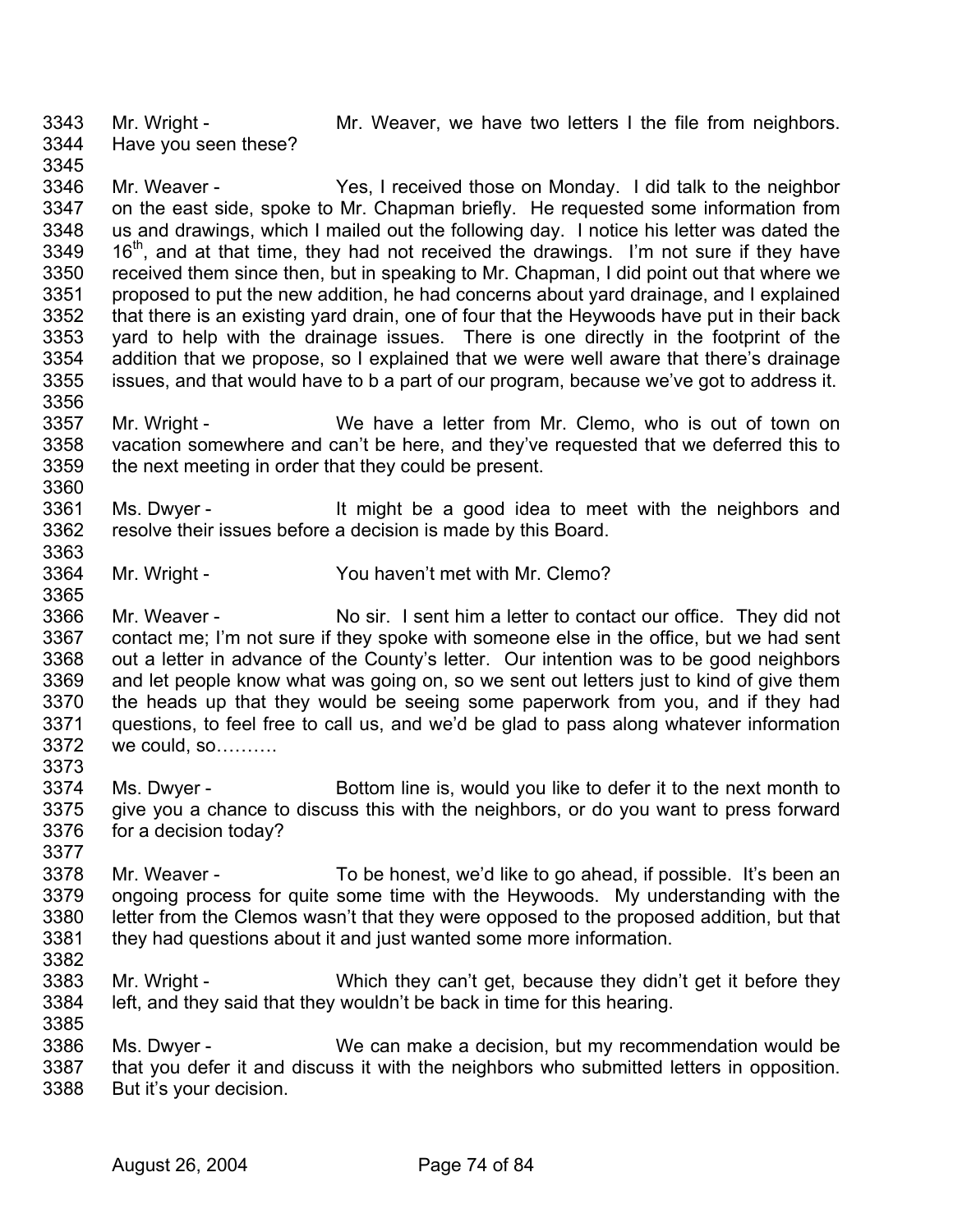3390 3391 Mr. Weaver - The Let's hear from the opposition, and then can I choose to defer after we hear that?

3393 3394 3395 3396 3397 3398 3399 3400 3401 3402 3403 3404 3405 3406 3407 3408 3409 3410 3411 3412 3413 3414 3415 3416 3417 3418 3419 3420 Ms. Chapman - My name's Elizabeth Chapman; I reside at 8903 Rio Grande Road. Our west side property line is the Heywood's, I don't know what they're calling it, it appears to be the rear. Our east side line is their west side, or rear side line. The house fronts Santa Clara Drive, so I had always gone with that as the front, and the back is our side, if that makes any sense. Sleepy Hollow has a significant water problem, and there are serious drainage issues. We have just incredible concerns with the amount of drainage that we receive from the Heywood's property as it is. The reason their house is situated the way it is, when the Jacksons originally sold the land to the people who built the house that we're in, they sold it from the fence line, rather than the property line. So that has been the situation. We moved in in 1986; that's the way we bought it, and I think our house was originally built in 1974. The water issue has always been there; we knew it when we bought it, and have addressed it in our yard appropriately. I'm concerned that any structure that they put up is going to displace that much more water into my yard. We already have a serious drainage problem with standing water, and indeed a creek going through there if we have enough rain. I just want to point out that that's been an ongoing issue. I know when Collegiate builds, Collegiate actively has tried to address the drainage issues along Santa Clara, and has had a lot of difficulty resolving it. I have reservations about whatever proposals they may decide to include to address the drainage issue, if it doesn't address it, do I have a recourse? To me there are two parts to this. First, I don't want an addition coming out to displace the water, and if the variance is granted saying they're going to put in some drainage provisions, what if it doesn't work? Additionally, I don't understand why they can't go out the front of the house so that the water's displaced underneath the house as it exists. The current master bedroom faces Santa Clara, and by a cursory look at the plans that we were sent, they could build the same addition out the front without requiring a variance, and then the water issue would not be my issue. I just wanted to point out that we received the plans on the 18<sup>th</sup> of August; they put the wrong zip code on the envelope. So we didn't get it.

- 3422 Mr. Wright - **Anything else Ms. Chapman?**
- 3424 Ms. Chapman - No, thank you.
- 3426 3427 Ms. Dwyer - If you would like to have some affirmative drainage plan presented to you ………….
- 3428

3421

3423

3425

3389

3392

3429 3430 3431 3432 3433 3434 Ms. Chapman - I'm not even sure that I would agree to an addition under those conditions, simply because of what the people along Santa Clara experienced with Collegiate, which actively put in drainage plans that ultimately failed, and Collegiate pretty actively was addressing those issues and kept going back to the neighbors when the neighbors would say the neighborhood association worked pretty continuously with them to get an ongoing drainage issue solved, and my concern is, I'm not an engineer,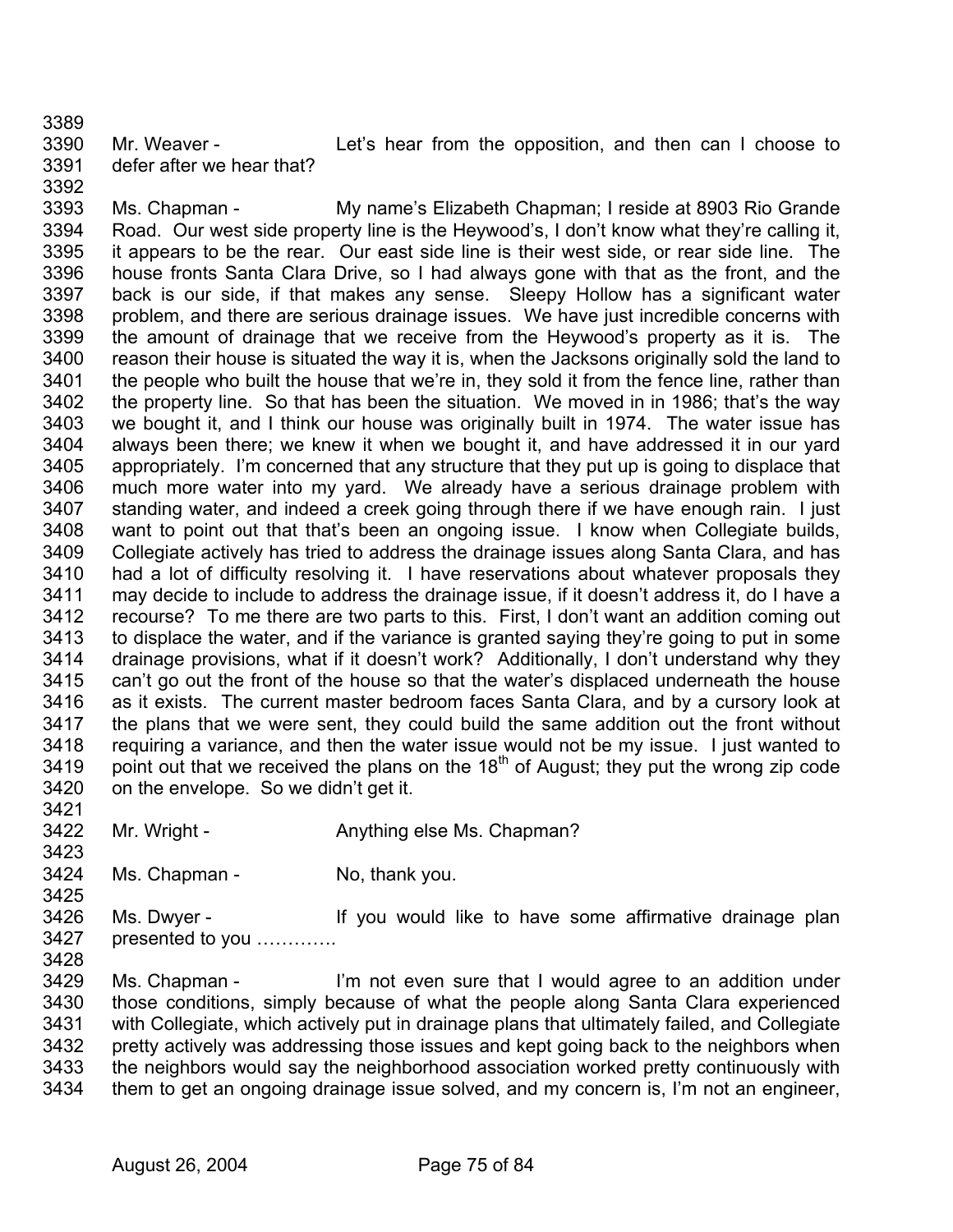3435 3436 3437 3438 3439 3440 3441 3442 3443 3444 3445 3446 3447 3448 3449 3450 3451 3452 3453 3454 3455 3456 3457 3458 3459 3460 3461 3462 3463 3464 3465 3466 3467 3468 3469 3470 3471 3472 3473 3474 3475 3476 3477 3478 3479 3480 and I'm kind of loath to hire one to say that this will or will not work, because I'm worried if it doesn't work, Sleepy Hollow is just an impossible area to drain. If it doesn't work, I don't have anything to do other than keep getting washed out. Ms. Dwyer - So what is it you would ask the Heywoods to do? Ms. Chapman - Put the addition out the front. It doesn't require a variance that would displace the water back under their house, not into my yard. Ms. Dwyer - So the water, in your view, flows from Santa Clara toward your property? Ms. Chapman - It flows primarily from behind our house, but there are two spots from the Heywoods yard where streams form, one of which is quite near where the addition is going, and the other is north of that, but both flow to my side yard, in the back of the side yard. Ms. Dwyer - When you say streams, you mean ................. Ms. Chapman - It's running water, you can see it running through. We tried to take pictures; we just don't have a camera that's capable of showing, you couldn't really see what was shown. Ms. Harris - So your property is lower, less elevated than their property? Ms. Chapman - Yes ma'am. I say that only because the water flows into our yard; I don't really know. Mr. Wright - Mr. Blankinship, if this were put on the front, could it be put on there without a variance? Mr. Blankinship - I'm sure there's somewhere on here where they could build the addition without a variance, but again, the drawing that we have here has the side and rear. Mr. Wright - I'm looking at the plat which shows the County setbacks. Mr. Blankinship - Those are in error. Ms. Dwyer - Those are wrong. To get a variance, the addition would have to be 50 feet from what appears to be the side line, which is technically the rear lot line. Mr. Wright - Have to be 50 feet from Santa Clara? Ms. Dwyer - No, 50 feet from what appears to be the side of the house,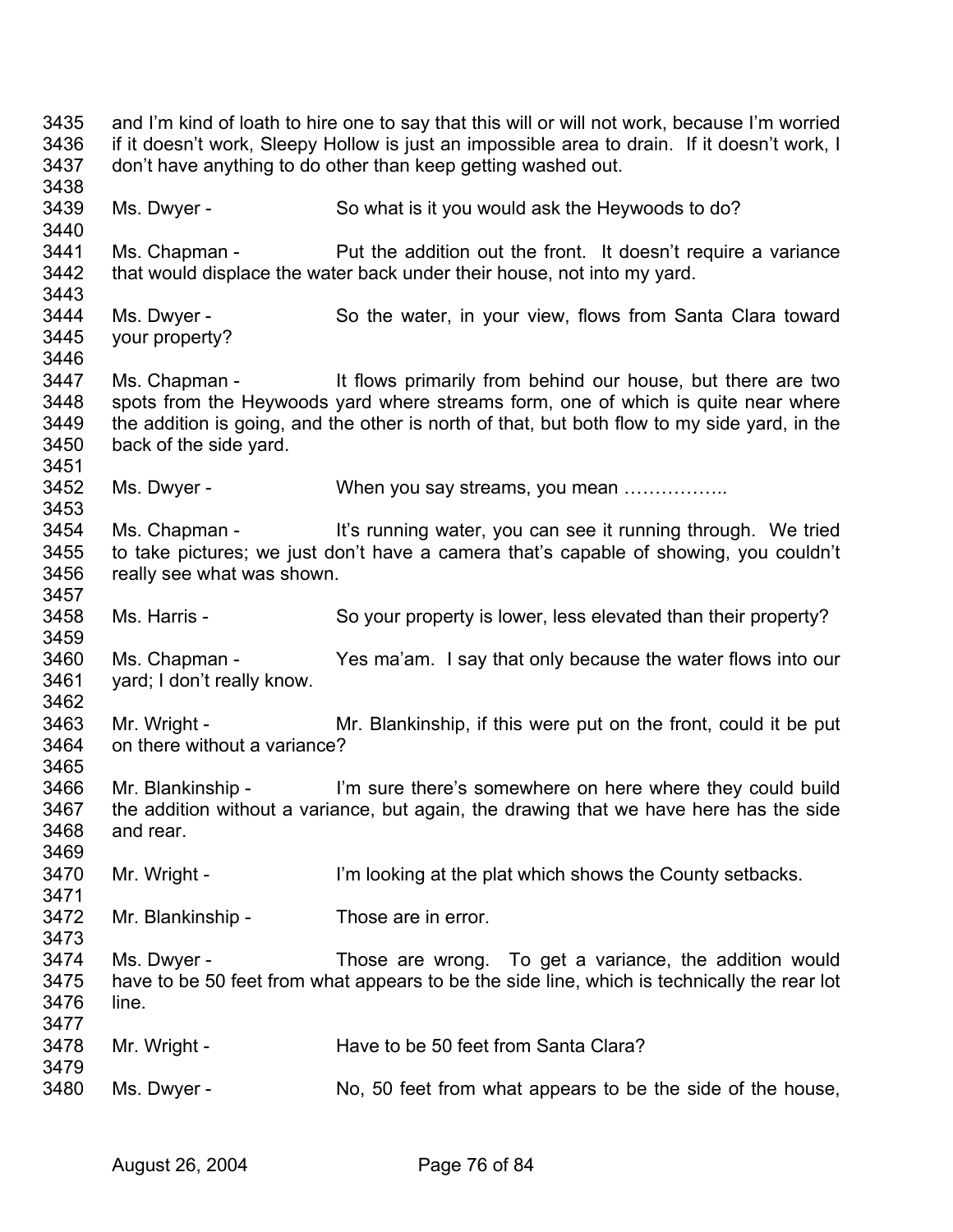3481 3482 so it would still be in violation if they put it on the front.

3483 3484 Mr. Wright - So they cannot put it there without a variance.

3485 3486 3487 Mr. Blankinship - They can move it closer to Rio Grande on either the front or the rear.

- 3488 3489 Mr. Wright - But the bedrooms are on that side of the house, where they put the addition.
- 3490

3498

- 3491 3492 3493 3494 3495 3496 3497 Ms. Chapman - I'd also like to say that one of the appeals of Sleepy Hollow is the large size of the lots, and the houses have not been built up to encroach so that it appears to be disproportionate, and the Heywoods bought the house as is; it's a singlestory unit. It's a ranch style house; I don't know what future access they may need addressed, but it's already on one level. I just don't see the need; I don't see the hardship required to accept this variance, particularly when I think it's going to cause some detriment to my property.
- 3499 3500 Mr. Wright - Thank you very much. Anyone else here in opposition? Hearing none, you have a brief time to rebut.
- 3502 3503 3504 3505 3506 3507 3508 3509 3510 3511 3512 3513 3514 3515 3516 3517 3518 3519 3520 3521 3522 3523 3524 3525 3526 Mr. Weaver - The apologize for the zip code error; it wasn't intentional to waylay your package, but as far as the drainage issues, the Heywoods since they moved in, have installed four yard drains. From my visit to the site property, and I did not have a surveyor out there, but the Chapman property certainly is not lower than the Heywoods. It may be at the same level and possibly higher. There's no benefit to the Heywoods to not address the drainage issues; they're going to go to the expense and trouble to put on this addition; they certainly don't want a pond developing back there, any more than anyone else would. The yard drains that they have installed are to carry some of the water that comes from the adjacent property, so it's something that they've been dealing with, and we certainly propose to deal with it with the addition. The other thing I would point out, relative to the Chapman property, as you're pointing out, the 50 foot setback would be coming off the side property. The 20-foot setback would apply towards the Chapman property, so theoretically, we could slide the addition 20-some feet north towards Rio Grande, and we could actually make the addition 40 feet long out from the existing house and still be within the setback and not have to get a variance. We've tried to locate the addition in a spot that doesn't impose on the landscape, doesn't impose on the neighbors. We're proposing an addition that matches the style of the house, will enhance the house and neighborhood, and that's our goal. As far as your recommendation to defer, as I said, in looking over the letter again from the Clemos, I don't know, and I can't speak for them, in speaking to Mrs. Heywood, her understanding from the Clemos, they did not express opposition to her, and the letter does not really express opposition; I think it was more that they were interested in getting more information, so I think, in speaking for the Heywoods, that we would choose not to defer and would ask you just to consider the fact that we want to be good neighbors; we intend to be good neighbors. At the same time, we don't feel that the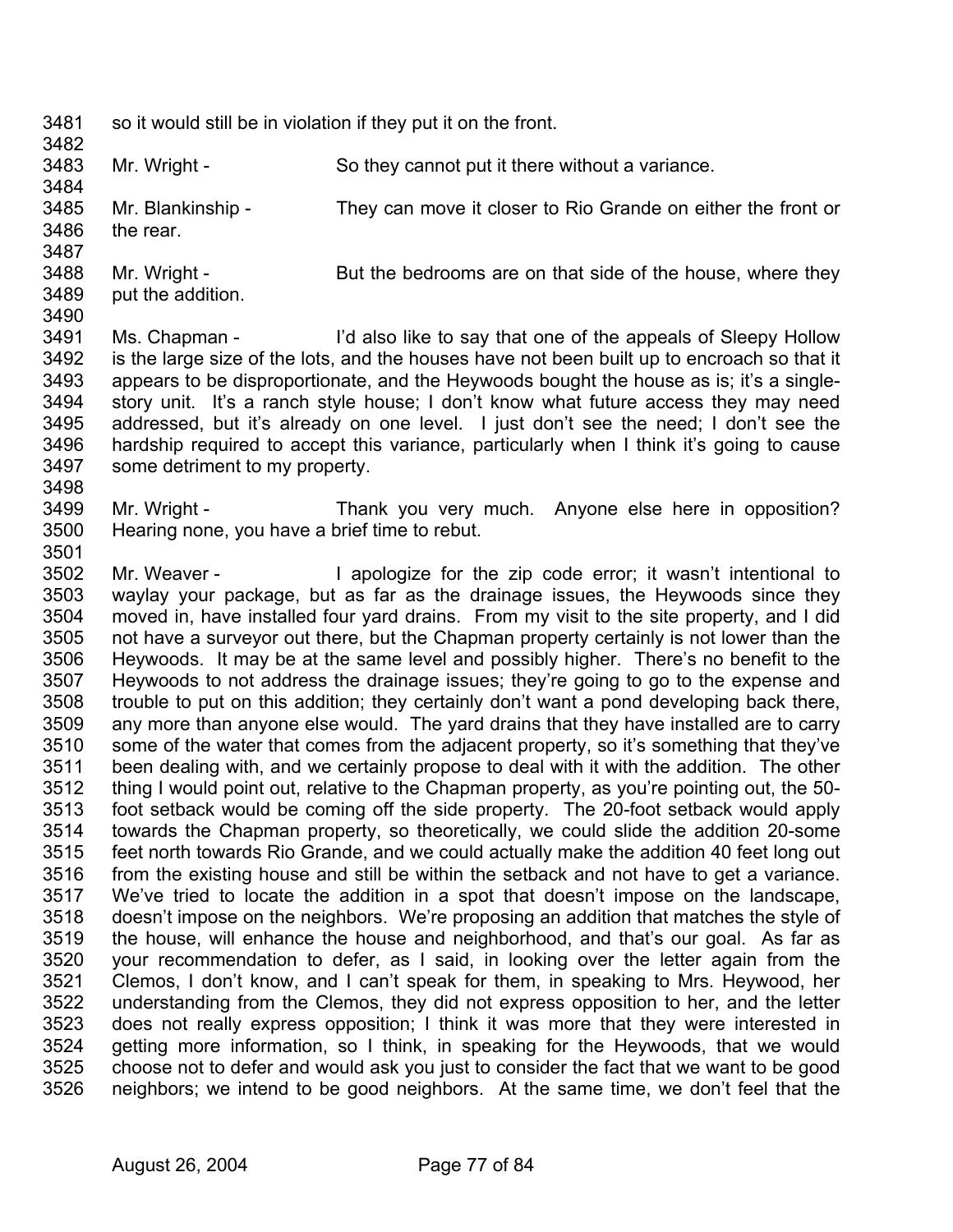3527 3528 3529 3530 3531 3532 3533 3534 3535 3536 3537 3538 3539 3540 3541 3542 3543 3544 3545 3546 3547 3548 3549 3550 3551 3552 3553 3554 3555 3556 3557 3558 3559 3560 3561 3562 3563 3564 3565 3566 3567 3568 3569 3570 3571 3572 Heywoods should be, even though they did buy an existing home, and it's an older ranch style house, they shouldn't be unduly limited with what they can do with their property. We've tried to work within the guidelines and do a modest, simple addition, so I hope that you'll consider that. Mr. Wright - Thank you very much. That concludes the case. After an advertised public hearing and on a motion by Ms. Dwyer, seconded by Ms. Harris, the Board **denied** application **A-104-2004** for a variance an addition at 115 Santa Clara Drive (Sleepy Hollow Estates) (Parcel 748-735-2736). Affirmative: Dwyer, Harris, Kirkland, Nunnally, Wright 5 Negative: 0 Absent: 0 The Board denied the request as it found from the evidence presented that authorizing this variance would be of substantial detriment to adjacent property or would materially impair the purpose of the zoning regulations. **A-105-2004 CRAIG A. KELLY** requests a variance from Section 24-9 to build a one-family dwelling at 7984 Turner Road (Parcel 829-688-6831 (part)), zoned A-1, Agricultural District (Varina). The public street frontage requirement is not met. The applicant has 0 feet public street frontage, where the Code requires 50 feet public street frontage. The applicant requests a variance of 50 feet public street frontage. Mr. Wright - **Does anyone else desire to speak with reference to this** case? Would you raise your right hand and be sworn please? Mr. Blankinship - Do you swear that the testimony you are about to give is the truth, the whole truth, and nothing but the truth, so help you God? Mr. Kelly - I do. It's Craig A. Kelly. I'm here to request a variance to build a single-family dwelling at 7984 Turner Road. There was a family division done several years ago, and I don't have any road frontage. Mr. Wright - How will you access the property? Mr. Kelly - Through Turner Road. There's an existing 50-foot gravel drive, right-of-way, easement. Mr. Wright - **Already there?** Mr. Kelly - Yes.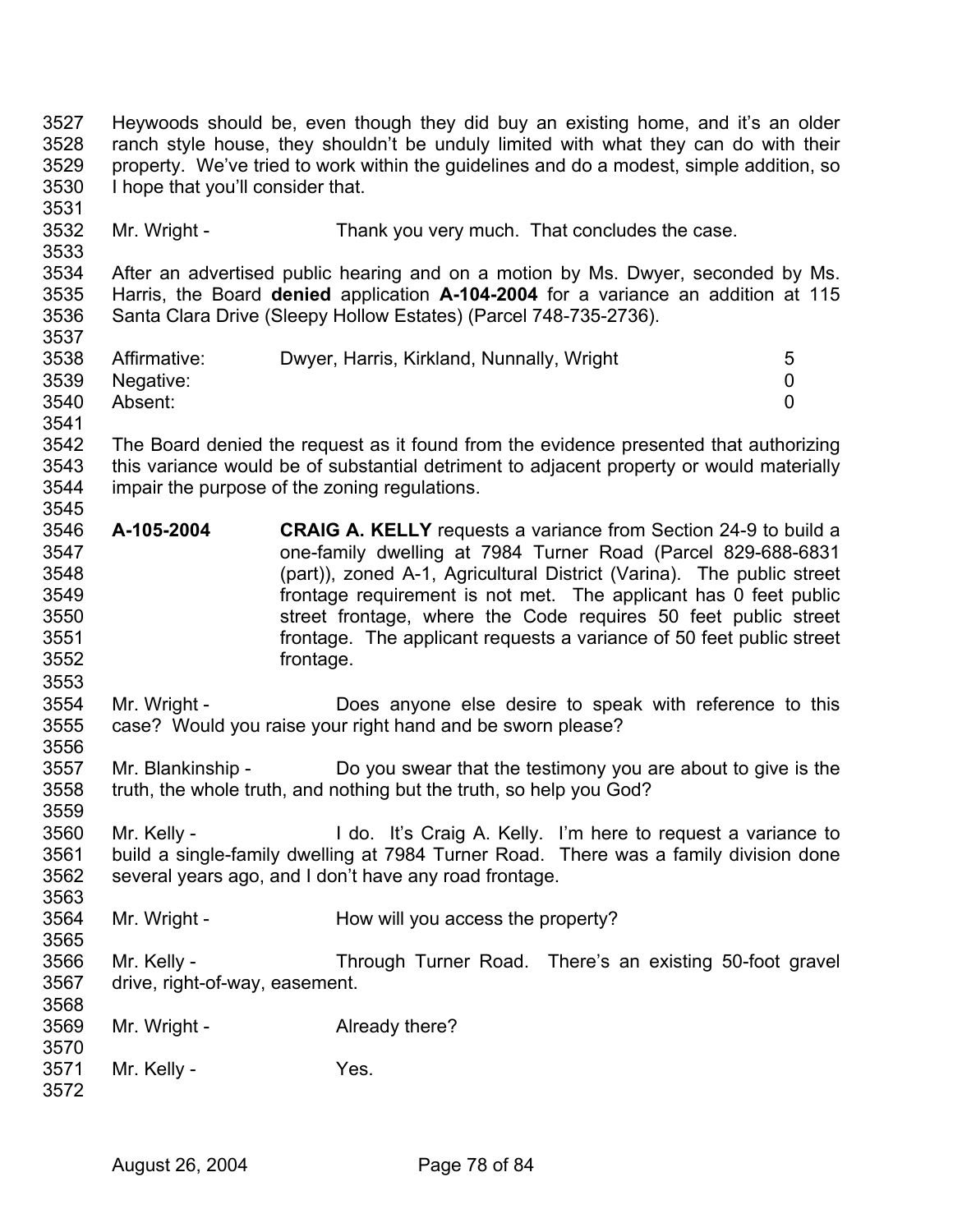| 3573<br>3574 | Mr. Wright -                                                                                                                                                              | Will you have legal access by deed?                                                 |  |
|--------------|---------------------------------------------------------------------------------------------------------------------------------------------------------------------------|-------------------------------------------------------------------------------------|--|
| 3575         | Mr. Kelly -                                                                                                                                                               | Yes.                                                                                |  |
| 3576         |                                                                                                                                                                           |                                                                                     |  |
| 3577         | Mr. Nunnally -                                                                                                                                                            | Is this a 20-acre tract you've got down there?                                      |  |
| 3578         |                                                                                                                                                                           |                                                                                     |  |
| 3579         | Mr. Kelly -                                                                                                                                                               | Yes, it's 23 acres, and it's been divided into five different                       |  |
| 3580         | lots.                                                                                                                                                                     |                                                                                     |  |
| 3581<br>3582 |                                                                                                                                                                           |                                                                                     |  |
| 3583         | Mr. Nunnally -                                                                                                                                                            | Are all of them family members?                                                     |  |
| 3584         | Mr. Kelly -                                                                                                                                                               | Yes, and the only access is through the dedicated 50-foot                           |  |
| 3585         | gravel right-of-way.                                                                                                                                                      |                                                                                     |  |
| 3586         |                                                                                                                                                                           |                                                                                     |  |
| 3587         | Mr. Nunnally -                                                                                                                                                            | And you've read the conditions, and they're agreeable with                          |  |
| 3588         | you?                                                                                                                                                                      |                                                                                     |  |
| 3589         |                                                                                                                                                                           |                                                                                     |  |
| 3590         | Mr. Kelly -                                                                                                                                                               | Yes.                                                                                |  |
| 3591         |                                                                                                                                                                           |                                                                                     |  |
| 3592<br>3593 | Mr. Wright -                                                                                                                                                              | Anything further you wish to state?                                                 |  |
| 3594         | Mr. Kelly -                                                                                                                                                               | No sir.                                                                             |  |
| 3595         |                                                                                                                                                                           |                                                                                     |  |
| 3596         | Mr. Wright -                                                                                                                                                              | Any further questions of members of the Board? Anyone                               |  |
| 3597         | here in opposition to this request.                                                                                                                                       |                                                                                     |  |
| 3598         |                                                                                                                                                                           |                                                                                     |  |
| 3599         |                                                                                                                                                                           | After an advertised public hearing and on a motion by Mr. Nunnally, seconded by Mr. |  |
| 3600         | Harris, the Board granted application A-105-2004 for a variance to build a one-family                                                                                     |                                                                                     |  |
| 3601         | dwelling at 7984 Turner Road (Parcel 829-688-6831 (part)). The Board granted the                                                                                          |                                                                                     |  |
| 3602<br>3603 | variance subject to the following conditions:                                                                                                                             |                                                                                     |  |
| 3604         | 1.                                                                                                                                                                        | This variance applies only to the public street frontage requirement. All other     |  |
| 3605         | applicable regulations of the County Code shall remain in force.                                                                                                          |                                                                                     |  |
| 3606         |                                                                                                                                                                           |                                                                                     |  |
| 3607         | Approval of this request does not imply that a building permit will be issued.<br>2.                                                                                      |                                                                                     |  |
| 3608         | Building permit approval is contingent on Health Department requirements, including,                                                                                      |                                                                                     |  |
| 3609         | but not limited to, soil evaluation for a septic drainfield and reserve area, and approval                                                                                |                                                                                     |  |
| 3610         | of a well location.                                                                                                                                                       |                                                                                     |  |
| 3611         |                                                                                                                                                                           |                                                                                     |  |
| 3612<br>3613 | At the time of building permit application, the applicant shall submit the<br>3.<br>necessary information to the Department of Public Works to ensure compliance with the |                                                                                     |  |
| 3614         | requirements of the Chesapeake Bay Preservation Act and the code requirements for                                                                                         |                                                                                     |  |
| 3615         | water quality standards.                                                                                                                                                  |                                                                                     |  |
| 3616         |                                                                                                                                                                           |                                                                                     |  |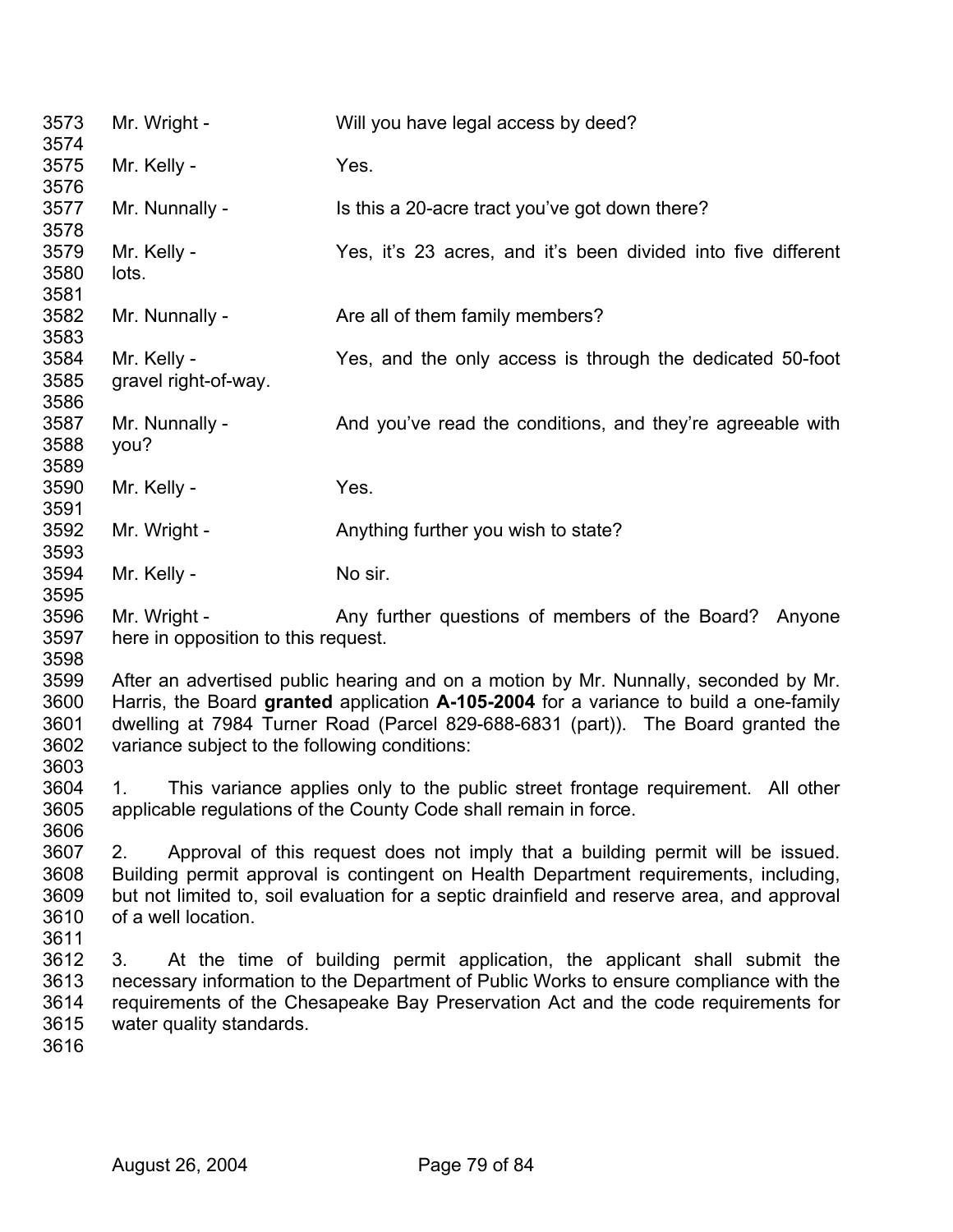- 3617 3618 3619 3620 4. At the time of building permit application the owner shall demonstrate that the parcel created by this division has been conveyed to members of the immediate family, and the subdivision ordinance has not been circumvented.
- 3621 3622 3623 5. The applicant shall present proof with the building permit application that a legal access to the property has been obtained.
- 3624 3625 3626 3627 6. The owners of the property, and their heirs or assigns, shall accept responsibility for maintaining access to the property until such a time as the access is improved to County standards and accepted into the County road system for maintenance.

| ---- |              |                                           |  |
|------|--------------|-------------------------------------------|--|
| 3628 | Affirmative: | Dwyer, Harris, Kirkland, Nunnally, Wright |  |
| 3629 | Negative:    |                                           |  |
| 3630 | Absent:      |                                           |  |
| 3631 |              |                                           |  |

- 3632 3633 3634 3635 3636 The Board granted this request, as it found from the evidence presented that, due to the unique circumstances of the subject property, strict application of the County Code would produce undue hardship not generally shared by other properties in the area, and authorizing this variance will neither cause a substantial detriment to adjacent property nor materially impair the purpose of the zoning regulations.
- 3638 3639 3640 3641 3642 3643 3644 3645 3646 **A-106-2004 JUDY C. CHAVIS** requests a variance from Sections 24-95(c)(4) and (1) to allow the existing dwelling to remain at 6708 Delwood Street (Greendale Forest) (Parcel 771-747-7501), zoned R-4, Onefamily Residence District (Brookland). The front yard setback and minimum side yard setback are not met. The applicant has 16 feet front yard setback and 3 feet minimum side yard setback, where the Code requires 35 feet front yard setback and 7 feet minimum side yard setback. The applicant requests a variance of 19 feet front yard setback and 4 feet minimum side yard setback.
- 3648 3649 Mr. Wright - **Does anyone else desire to speak with reference to this** case? Would you raise your right hand and be sworn please?
- 3651 3652 3653 Mr. Blankinship - Do you swear that the testimony you are about to give is the truth, the whole truth, and nothing but the truth, so help you God?
- 3654 3655 3656 3657 3658 3659 3660 3661 Ms. Chavis - I do. Judy C. Chavis. Just to clarify, my father is Richard F. and my mom is Eva M. Charlton. They're both deceased, and their house was left to me, at 6708 Delwood Street. It's zoned R-4 for one family; it's Brookland District. I'm requesting sixteen feet front yard setback and three feet minimum side yard setback. The Code is requiring 35 front yard setback and seven feet side, so I'm requesting a variance of 19 feet front and four feet side. There are many other houses on this street that also do not have the front setback. The house was built in 1936, and I think at that time, it didn't meet Code.
- 3662

3637

3647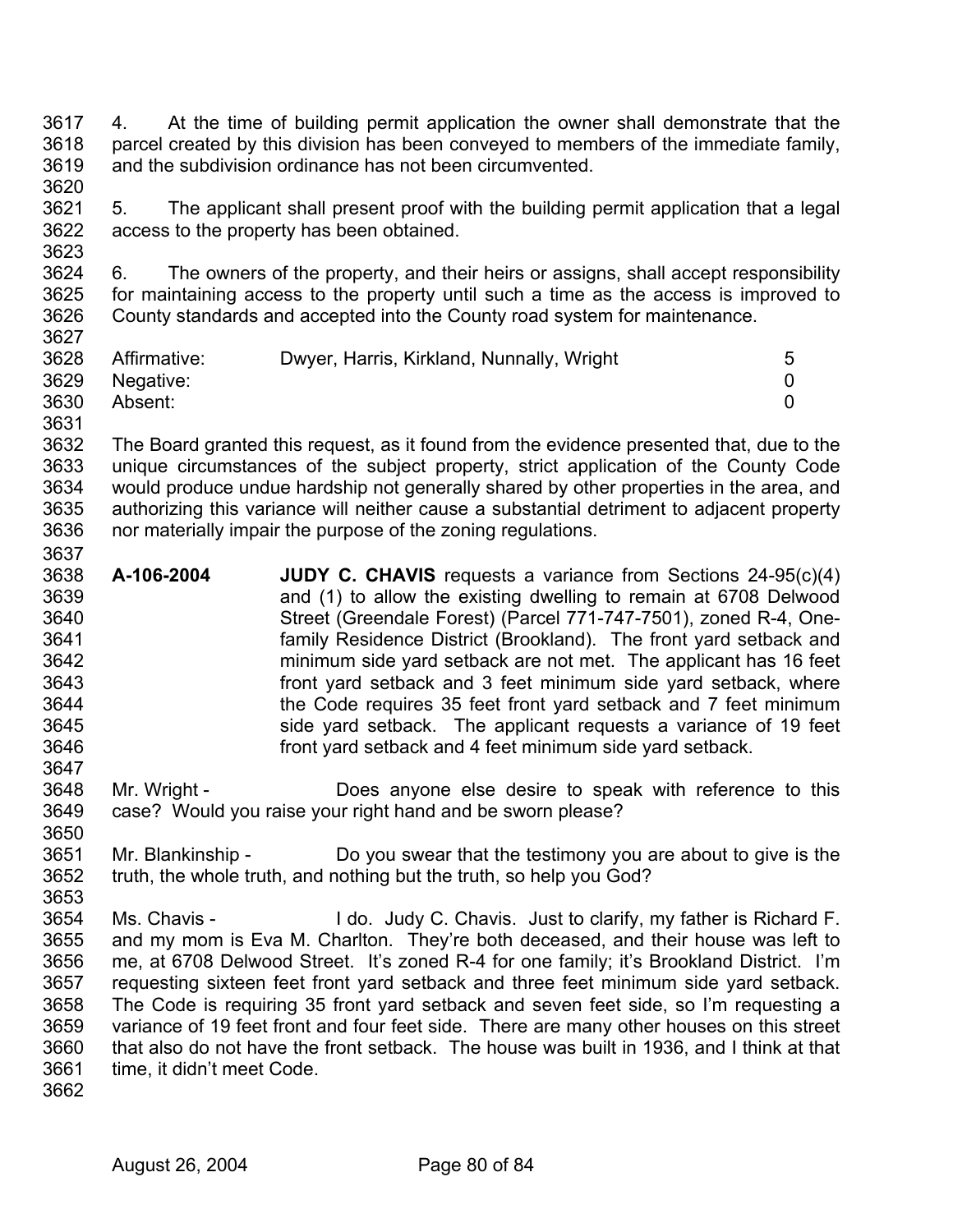3663 3664 3665 3666 3667 3668 3669 3670 3671 3672 3673 3674 3675 3676 3677 3678 3679 3680 3681 3682 3683 3684 3685 3686 3687 3688 3689 3690 3691 3692 3693 3694 3695 3696 3697 3698 3699 3700 3701 3702 3703 3704 3705 3706 3707 Mr. Wright - Tell us what you want to do if you get this setback. Ms. Chavis - I have a neighbor who would like to buy the house, and we'd like to have the title clear, with no problems. I also want to build a house on the lots next to the house. Mr. Kirkland - Who's going to live in the house you build on the lot? Ms. Chavis - It will be sold. Mr. Kirkland - You're building it to sell it? Ms. Chavis - Yes. Mr. Kirkland - You have a contract or something you're working on. Mr. Foster - Yes, I'm the contractor that would build on the two adjacent lots. My name is George Foster, and what we're trying to do, we have a lady who wants to buy the existing house that was build back in 1936. Actually, it's a lady across the street, her mother who needs more attention there, she wants to have her mother live closer to her, and her mother would be buying this house. The two other lots conform for building lots. Basically, that's it. What's she's trying to do is not have any cloud on the situation when she sells the house with the lot in the center. Mr. Wright - The existing house? Mr. Foster - The existing house. Mr. Wright - So it's already there. Mr. Foster - The It's already there, been there for years. All we're trying to do is get it to, like Ms. Chavis says, if you look at the aerial photo here, you'll see that it must have been back in the '30's they didn't require these setbacks, or they didn't enforce them, because a lot of these houses were built like this. If I were going to buy the house and live in it, I would want the County to say that I'm conforming to what the County requires. Mr. Wright - What you're saying is other houses along the same street have the same distance to the front ............ Mr. Foster - Even closer. Yes sir. Mr. Wright - Anything further? Any questions by members of the Board? Anyone here in opposition to this request?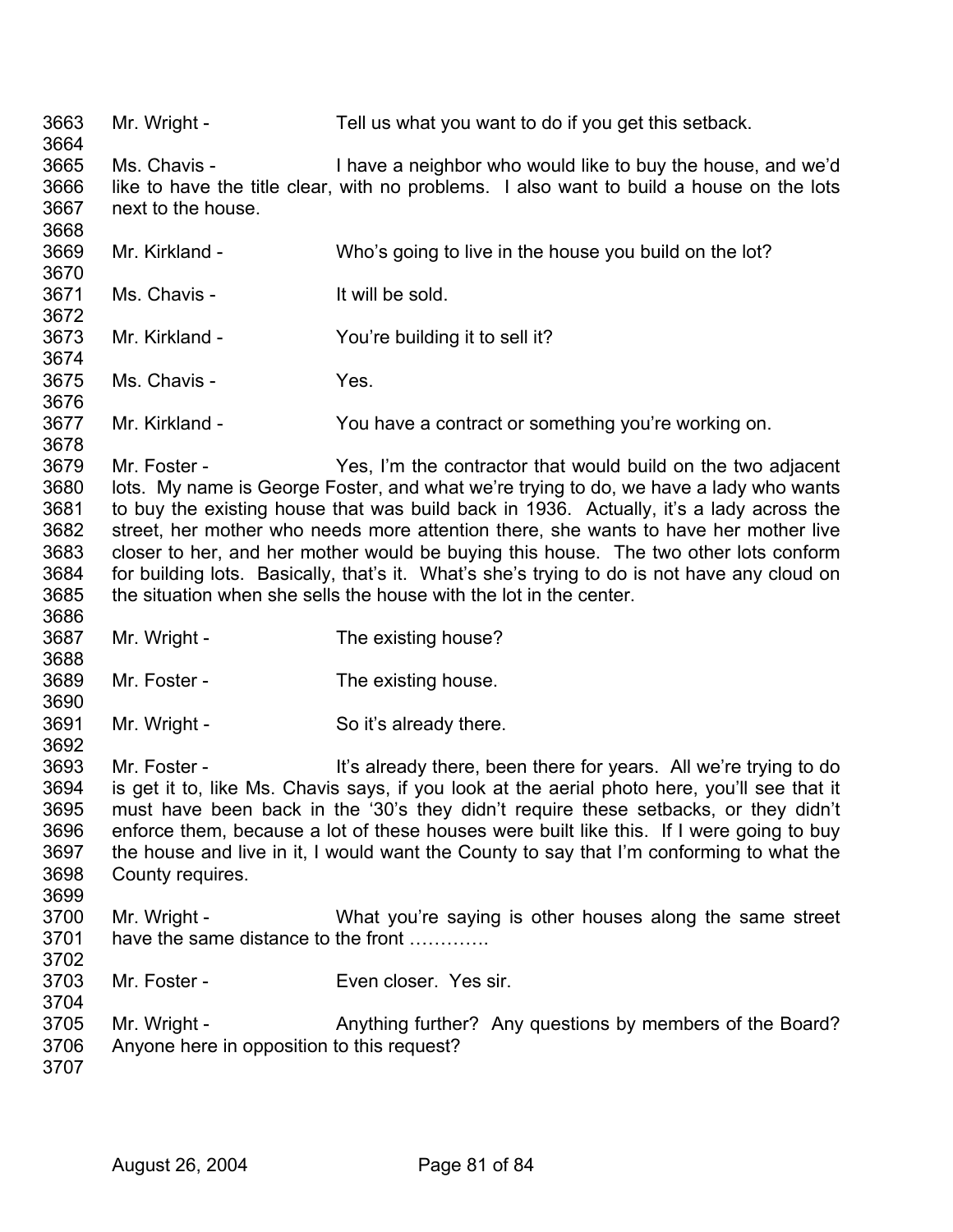3708 3709 3710 3711 After an advertised public hearing and on a motion by Mr. Kirkland, seconded by Mr. Nunnally, the Board **granted** application **A-106-2004** for a variance to allow the existing dwelling to remain at 6708 Delwood Street (Greendale Forest) (Parcel 771-747-7501). The Board granted the variance subject to the following condition:

3713 3714 1. This variance applies only to the front and side yard setback requirements. All other applicable regulations of the County Code shall remain in force.

| 3716 | Affirmative:   | Dwyer, Harris, Kirkland, Nunnally, Wright |  |
|------|----------------|-------------------------------------------|--|
|      | 3717 Negative: |                                           |  |
| 3718 | Absent:        |                                           |  |

3719

3725

3733

3712

3715

3720 3721 3722 3723 3724 The Board granted this request, as it found from the evidence presented that, due to the unique circumstances of the subject property, strict application of the County Code would produce undue hardship not generally shared by other properties in the area, and authorizing this variance will neither cause a substantial detriment to adjacent property nor materially impair the purpose of the zoning regulations.

- 3726 3727 3728 3729 3730 3731 3732 **A-107-2004 BOB AND JANE CATHER** request a variance from Section 24-94 to build a front porch at 10220 Acworth Drive (Bretton Woods) (Parcel 769-765-3474), zoned R-2, One-family Residence District (Brookland). The front yard setback is not met. The applicants propose 37 feet front yard setback, where the Code requires 45 feet front yard setback for the proposed front porch. The applicants request a variance of 8 feet front yard setback.
- 3734 3735 3736 The Board of Zoning Appeals, at its meeting on August 26, 2004, allowed withdrawal of this application for the above-referenced variance.
- 3737 3738 3739 3740 **UP-21-2004 LAKESIDE RECREATION ASSOCIATION** requests a conditional use permit pursuant to Section 24-12(b) to enclose an existing swimming pool at 2434 Swartwout Avenue (Parcel 776-753-8025), zoned R-3 and R-4, One-family Residence District (Brookland).

3742 3743 3744 The Board of Zoning Appeals, at its meeting on August 26, 2004, allowed withdrawal of this application, at the request of the applicant, for the above-referenced conditional use permit.

3745

3741

3746 3747 3748 3749 On a motion by Mr. Kirkland, seconded by Mr. Nunnally, the Board **approved** the Minutes of the **February 26, 2004**, Henrico County Board of Zoning Appeals meeting.

| 3750         | Affirmative: | Kirkland, Nunnally,   |  |
|--------------|--------------|-----------------------|--|
| 3751         | Negative:    |                       |  |
| 3752<br>3753 | Abstain:     | Dwyer, Harris, Wright |  |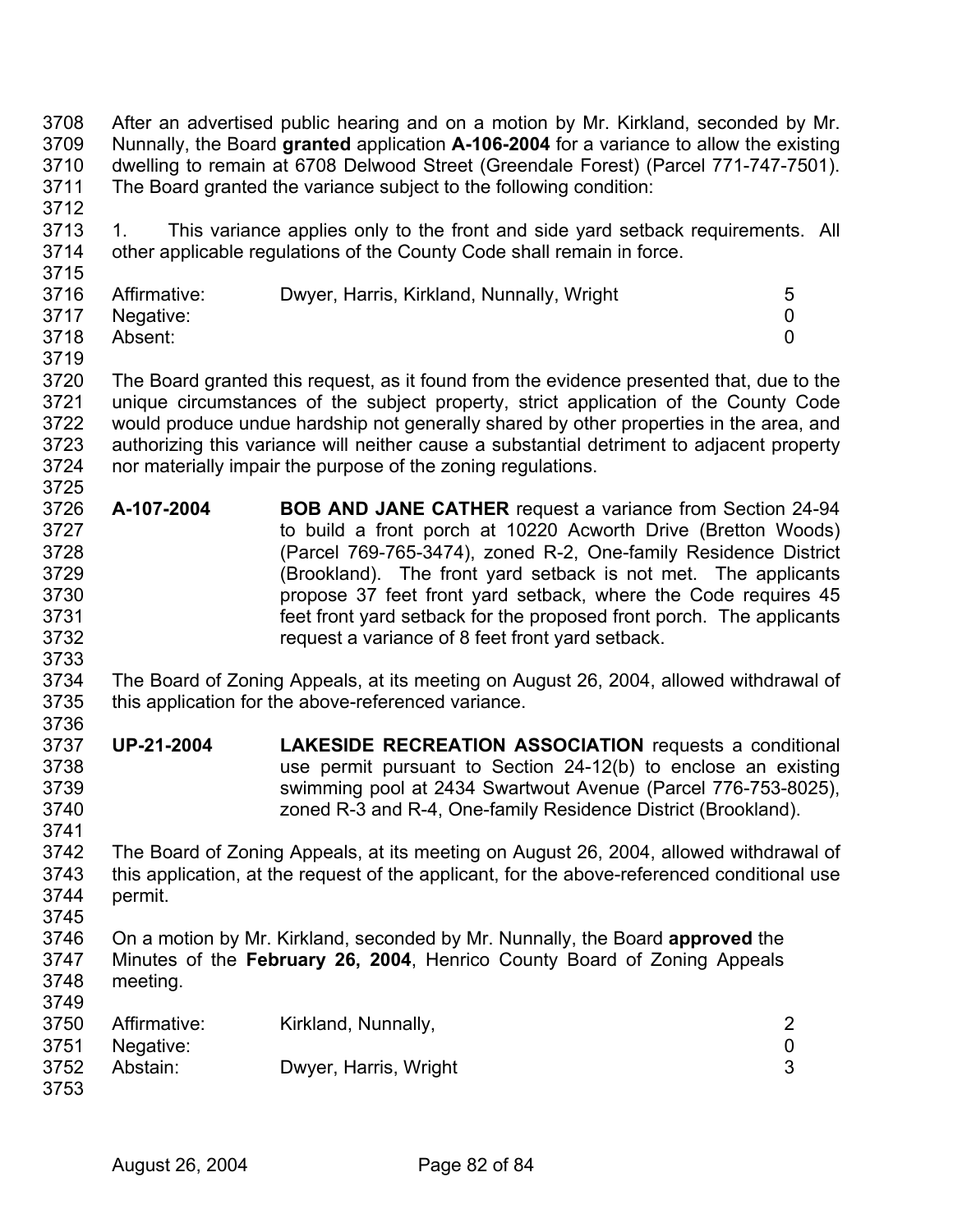| 3754<br>3755<br>3756<br>3757 | meeting.                                                                                                         | On a motion by Mr. Nunnally, seconded by Mr. Kirkland, the Board approved the<br>Minutes of the March 25, 2004, Henrico County Board of Zoning Appeals |                  |
|------------------------------|------------------------------------------------------------------------------------------------------------------|--------------------------------------------------------------------------------------------------------------------------------------------------------|------------------|
| 3758                         | Affirmative:                                                                                                     | Kirkland, Nunnally, Wright                                                                                                                             | 3                |
| 3759                         | Negative:                                                                                                        |                                                                                                                                                        | $\boldsymbol{0}$ |
| 3760<br>3761                 | Abstain:                                                                                                         | Dwyer, Harris                                                                                                                                          | $\overline{2}$   |
| 3762                         |                                                                                                                  | On a motion by Ms. Dwyer, seconded by Mr. Nunnally, the Board approved the                                                                             |                  |
| 3763<br>3764                 |                                                                                                                  | Minutes of the April 22, 2004, Henrico County Board of Zoning Appeals meeting.                                                                         |                  |
| 3765                         | Affirmative:                                                                                                     | Dwyer, Kirkland, Nunnally, Wright                                                                                                                      | 4                |
| 3766                         | Negative:                                                                                                        |                                                                                                                                                        | 0                |
| 3767<br>3768                 | Abstain:                                                                                                         | Harris                                                                                                                                                 | 1                |
| 3769                         |                                                                                                                  | On a motion by Ms. Dwyer, seconded by Mr. Nunnally, the Board approved the                                                                             |                  |
| 3770<br>3771                 |                                                                                                                  | Minutes of the May 27, 2004, Henrico County Board of Zoning Appeals meeting.                                                                           |                  |
| 3772                         | Affirmative:                                                                                                     | Dwyer, Kirkland, Nunnally, Wright                                                                                                                      | 4                |
| 3773                         | Negative:                                                                                                        |                                                                                                                                                        | $\boldsymbol{0}$ |
|                              |                                                                                                                  | <b>Harris</b>                                                                                                                                          | $\overline{1}$   |
| 3774                         | Abstain:                                                                                                         |                                                                                                                                                        |                  |
| 3775<br>3776                 | Mr. Wright -                                                                                                     | We need to elect officers for the coming year.                                                                                                         | We               |
| 3777                         |                                                                                                                  | always do it at the August meeting, so at this time Mr. Blankinship will assume                                                                        |                  |
| 3778                         | the Chair.                                                                                                       |                                                                                                                                                        |                  |
| 3779                         |                                                                                                                  |                                                                                                                                                        |                  |
| 3780                         | Mr. Blankinship -                                                                                                | At this time the floor is open for nominations for the                                                                                                 |                  |
| 3781                         | office of Chairman.                                                                                              |                                                                                                                                                        |                  |
| 3782                         |                                                                                                                  |                                                                                                                                                        |                  |
| 3783                         |                                                                                                                  | On a motion by Mr. Kirkland, seconded by Ms. Dwyer, Mr. Wright was nominated                                                                           |                  |
| 3784                         | for the office of Chairman of the Henrico County Board of Zoning Appeals for the                                 |                                                                                                                                                        |                  |
| 3785                         | term 2004-05.                                                                                                    |                                                                                                                                                        |                  |
| 3786                         |                                                                                                                  |                                                                                                                                                        |                  |
| 3787                         |                                                                                                                  | Upon hearing no further nominations for the office of Chairman, Mr. Wright was                                                                         |                  |
| 3788                         | elected by acclamation.                                                                                          |                                                                                                                                                        |                  |
| 3789                         |                                                                                                                  |                                                                                                                                                        |                  |
| 3790                         | Mr. Blankinship -                                                                                                | At this time the floor is open for nominations for the                                                                                                 |                  |
| 3791                         | office of Vice Chairman.                                                                                         |                                                                                                                                                        |                  |
|                              |                                                                                                                  |                                                                                                                                                        |                  |
| 3792                         |                                                                                                                  |                                                                                                                                                        |                  |
| 3793<br>3794                 | On a motion by Mr. Wright, seconded by Ms. Dwyer, Mr. Nunnally was                                               |                                                                                                                                                        |                  |
|                              | nominated for the office of Vice Chairman of the Henrico County Board of<br>Zoning Appeals for the term 2004-05. |                                                                                                                                                        |                  |
| 3795                         |                                                                                                                  |                                                                                                                                                        |                  |
| 3796                         |                                                                                                                  |                                                                                                                                                        |                  |
| 3797                         |                                                                                                                  | Upon hearing no further nominations for the office of Vice Chairman, Mr.                                                                               |                  |
| 3798                         | Nunnally was elected by acclamation.                                                                             |                                                                                                                                                        |                  |
| 3799                         |                                                                                                                  |                                                                                                                                                        |                  |